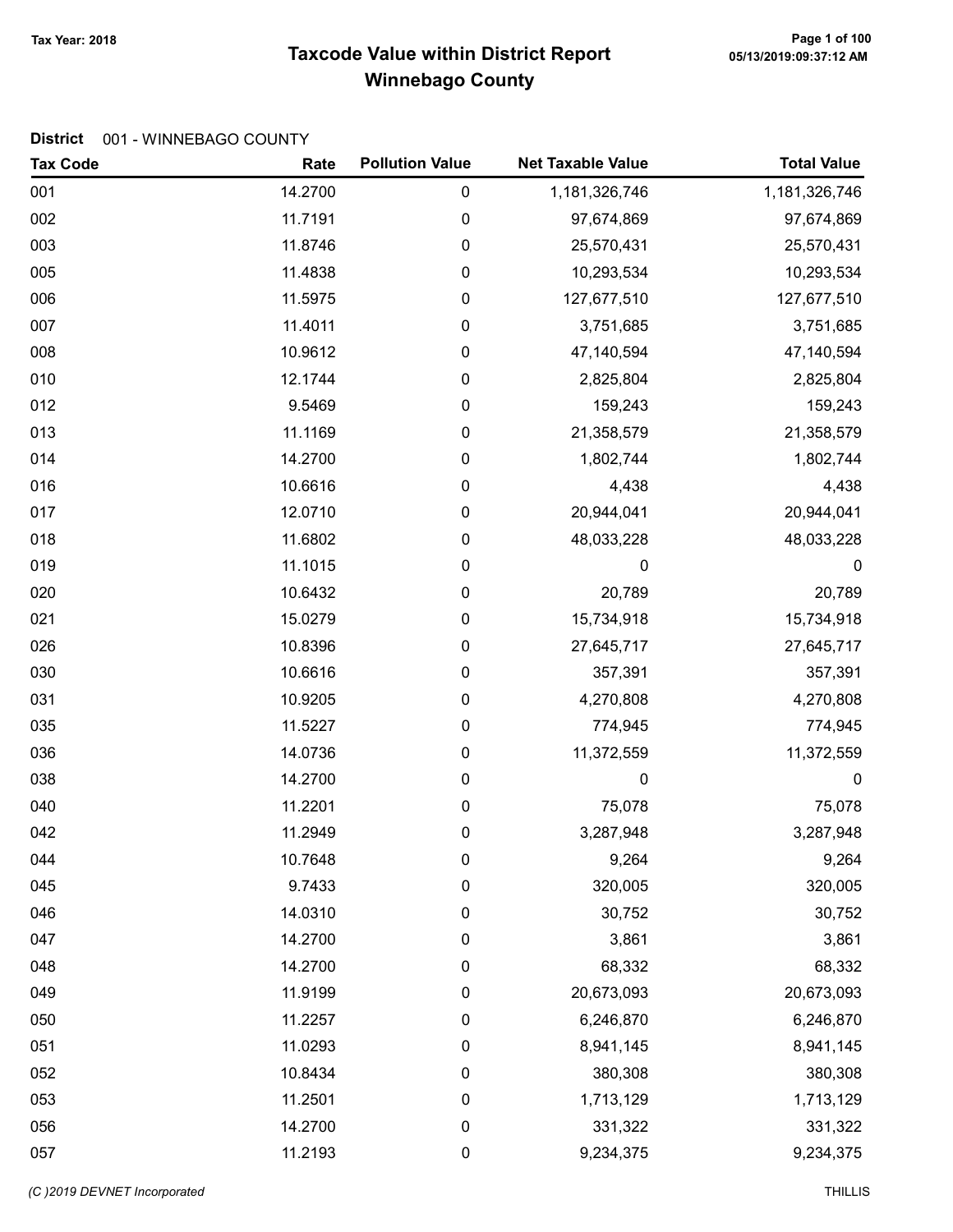# Taxcode Value within District Report Tax Year: 2018 Page 2 of 100 Winnebago County

| <b>Tax Code</b> | Rate    | <b>Pollution Value</b> | <b>Net Taxable Value</b> | <b>Total Value</b> |
|-----------------|---------|------------------------|--------------------------|--------------------|
| 058             | 11.0229 | 0                      | 1,524,436                | 1,524,436          |
| 059             | 12.0690 | 0                      | 1,452,486                | 1,452,486          |
| 060             | 11.0650 | 0                      | 1,485,999                | 1,485,999          |
| 061             | 11.4165 | 0                      | 2,694,729                | 2,694,729          |
| 062             | 11.2614 | 0                      | 6,491,302                | 6,491,302          |
| 063             | 10.8370 | 0                      | 2,004,100                | 2,004,100          |
| 064             | 10.9602 | 0                      | 12,887,626               | 12,887,626         |
| 066             | 11.1566 | 0                      | 11,654,605               | 11,654,605         |
| 068             | 10.8707 | 0                      | 1,788,174                | 1,788,174          |
| 069             | 10.9707 | 0                      | 6,654,469                | 6,654,469          |
| 070             | 10.9612 | 0                      | 2,104,431                | 2,104,431          |
| 071             | 10.7743 | 0                      | 10,093,442               | 10,093,442         |
| 072             | 10.7783 | 0                      | 42,837                   | 42,837             |
| 073             | 10.8791 | 0                      | 40,959                   | 40,959             |
| 076             | 10.7648 | 0                      | 1,071,806                | 1,071,806          |
| 077             | 10.6616 | 0                      | 139,516                  | 139,516            |
| 078             | 10.5400 | 0                      | 288,976                  | 288,976            |
| 082             | 14.2700 | 0                      | 88,389                   | 88,389             |
| 083             | 11.2193 | 0                      | 557,260                  | 557,260            |
| 084             | 10.5428 | 0                      | 512,068                  | 512,068            |
| 085             | 14.2700 | 0                      | 8,984,597                | 8,984,597          |
| 086             | 14.1627 | 0                      | 1,145,902                | 1,145,902          |
| 090             | 10.0526 | 0                      | 4,936                    | 4,936              |
| 091             | 8.6056  | 0                      | 8,905,000                | 8,905,000          |
| 092             | 9.9574  | 0                      | 4,364,129                | 4,364,129          |
| 093             | 8.5104  | 0                      | 1,229,594                | 1,229,594          |
| 095             | 10.3482 | 0                      | 4,200,765                | 4,200,765          |
| 096             | 11.4445 | 0                      | 7,309,589                | 7,309,589          |
| 099             | 11.0537 | 0                      | 5,024,575                | 5,024,575          |
| 104             | 10.7392 | 0                      | 1,994,205                | 1,994,205          |
| 108             | 10.3053 | 0                      | 33,040                   | 33,040             |
| 109             | 10.5017 | 0                      | 25,565,008               | 25,565,008         |
| 110             | 11.1059 | 0                      | 27,634,182               | 27,634,182         |
| 111             | 10.7151 | 0                      | 8,529,681                | 8,529,681          |
| 112             | 13.3049 | 0                      | 2,135,996                | 2,135,996          |
| 113             | 12.2022 | 0                      | 9,078,921                | 9,078,921          |
| 114             | 10.9095 | 0                      | 69,767,939               | 69,767,939         |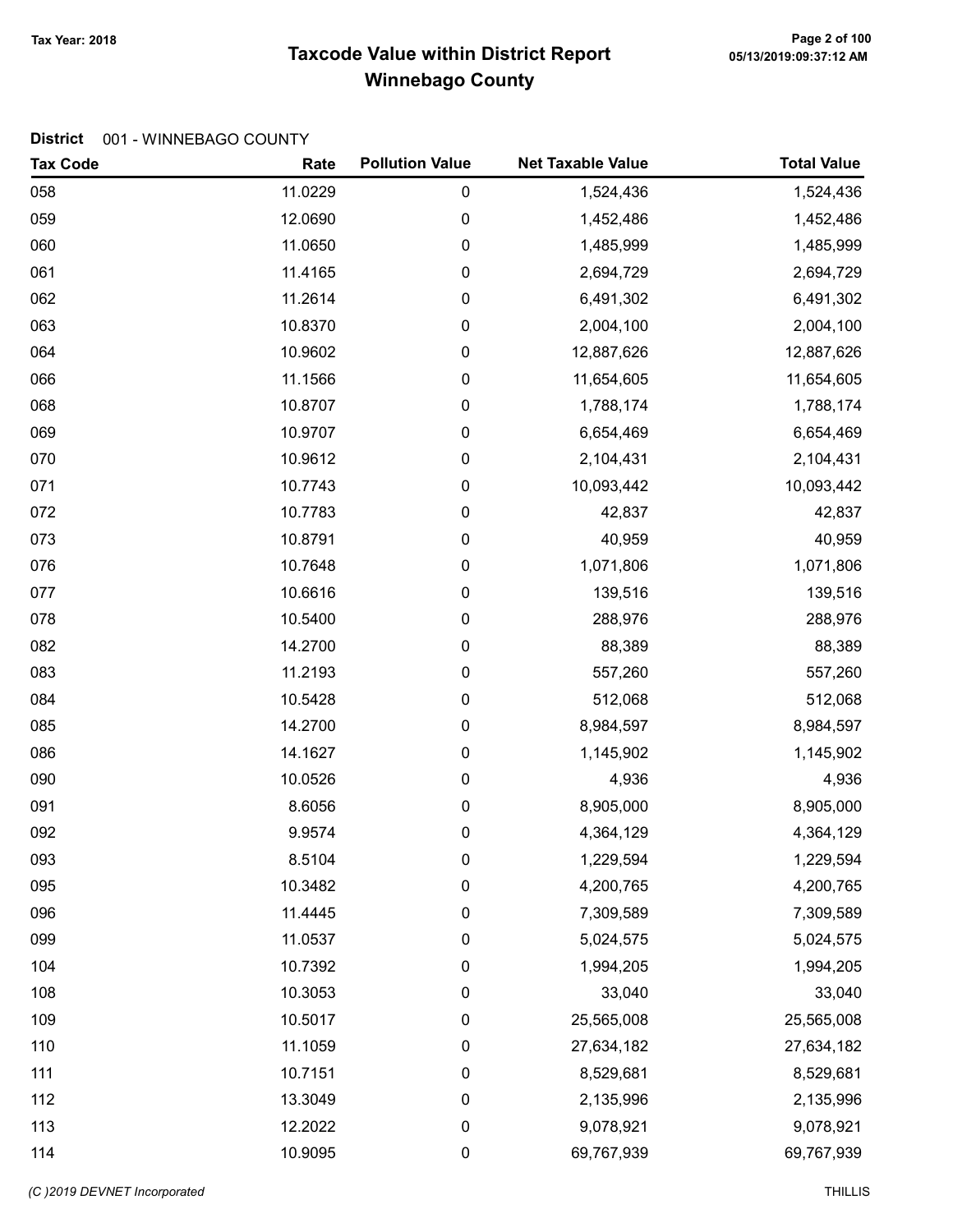# Taxcode Value within District Report Tax Year: 2018 Page 3 of 100 Winnebago County

| <b>Tax Code</b> | Rate    | <b>Pollution Value</b> | <b>Net Taxable Value</b> | <b>Total Value</b> |
|-----------------|---------|------------------------|--------------------------|--------------------|
| 115             | 10.5187 | 0                      | 5,314,689                | 5,314,689          |
| 116             | 13.1085 | 0                      | 22,696                   | 22,696             |
| 117             | 14.2700 | 0                      | 11,195,727               | 11, 195, 727       |
| 118             | 11.2596 | 0                      | 366,998                  | 366,998            |
| 119             | 11.1059 | 0                      | 12,580,520               | 12,580,520         |
| 120             | 10.9095 | 0                      | 3,451,310                | 3,451,310          |
| 122             | 10.0673 | 0                      | 516,898                  | 516,898            |
| 123             | 13.1737 | 0                      | 634,622                  | 634,622            |
| 124             | 12.2022 | 0                      | 6,659,026                | 6,659,026          |
| 125             | 12.0058 | 0                      | 118,324                  | 118,324            |
| 126             | 14.2700 | 0                      | 1,709,256                | 1,709,256          |
| 127             | 14.4012 | 0                      | 107,590,150              | 107,590,150        |
| 128             | 11.6150 | 0                      | 1,700,817                | 1,700,817          |
| 129             | 12.0058 | 0                      | 12,566,943               | 12,566,943         |
| 130             | 10.9656 | 0                      | 3,921,925                | 3,921,925          |
| 131             | 12.9773 | 0                      | 3,616                    | 3,616              |
| 133             | 11.2596 | 0                      | 103,257,195              | 103,257,195        |
| 134             | 10.3048 | 0                      | 11,542                   | 11,542             |
| 135             | 10.3053 | 0                      | 7,125,445                | 7,125,445          |
| 136             | 9.9385  | 0                      | 26,590,887               | 26,590,887         |
| 137             | 11.0632 | $\pmb{0}$              | 48,418,108               | 48,418,108         |
| 139             | 10.7601 | 0                      | 7,580,397                | 7,580,397          |
| 140             | 9.7026  | 0                      | 51,394                   | 51,394             |
| 141             | 11.0632 | 0                      | 221,392                  | 221,392            |
| 142             | 11.8564 | 0                      | 3,974                    | 3,974              |
| 143             | 10.5012 | 0                      | 2,384,254                | 2,384,254          |
| 144             | 10.9565 | 0                      | 105,268,414              | 105,268,414        |
| 145             | 10.0022 | 0                      | 4,388,365                | 4,388,365          |
| 146             | 14.3347 | 0                      | 18,268,072               | 18,268,072         |
| 147             | 12.0528 | 0                      | 70,210                   | 70,210             |
| 148             | 10.0868 | 0                      | 898                      | 898                |
| 149             | 11.7235 | 0                      | 30,457,581               | 30,457,581         |
| 150             | 11.0940 | 0                      | 99,058                   | 99,058             |
| 151             | 12.3559 | 0                      | 783                      | 783                |
| 152             | 12.3559 | 0                      | 4,173,489                | 4,173,489          |
| 153             | 11.2596 | 0                      | 800,774                  | 800,774            |
| 154             | 14.1383 | $\pmb{0}$              | 103,709                  | 103,709            |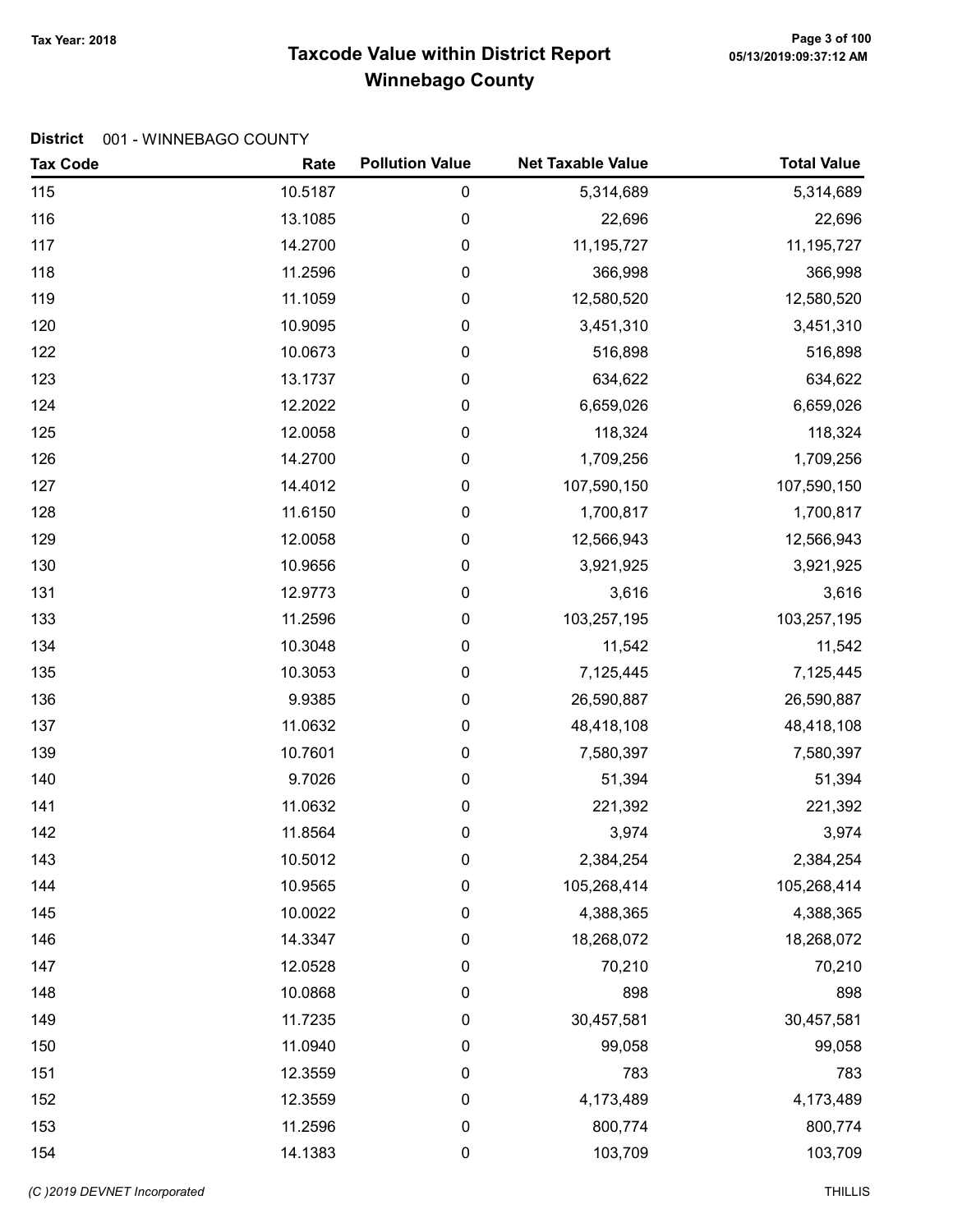# Taxcode Value within District Report Tax Year: 2018 Page 4 of 100 Winnebago County

| <b>Tax Code</b> | Rate    | <b>Pollution Value</b> | <b>Net Taxable Value</b> | <b>Total Value</b> |
|-----------------|---------|------------------------|--------------------------|--------------------|
| 155             | 10.1482 | $\pmb{0}$              | 7,460,608                | 7,460,608          |
| 156             | 9.9977  | 0                      | 17,038,534               | 17,038,534         |
| 157             | 13.0420 | $\pmb{0}$              | 75,465                   | 75,465             |
| 158             | 12.0528 | 0                      | 6,017,884                | 6,017,884          |
| 159             | 11.0985 | 0                      | 229,900                  | 229,900            |
| 160             | 10.9565 | $\pmb{0}$              | 476,253                  | 476,253            |
| 161             | 9.1121  | $\pmb{0}$              | 104,450                  | 104,450            |
| 162             | 9.8118  | $\pmb{0}$              | 503,611                  | 503,611            |
| 163             | 11.0632 | 0                      | 1,783,507                | 1,783,507          |
| 164             | 10.7601 | $\pmb{0}$              | 85,822                   | 85,822             |
| 165             | 9.2626  | $\pmb{0}$              | 13,983,424               | 13,983,424         |
| 167             | 9.8904  | 0                      | 5,173,780                | 5,173,780          |
| 168             | 9.2626  | $\pmb{0}$              | 0                        | $\boldsymbol{0}$   |
| 169             | 10.2973 | $\pmb{0}$              | 7,519,608                | 7,519,608          |
| 170             | 10.1941 | $\pmb{0}$              | 104,822                  | 104,822            |
| 171             | 11.2904 | 0                      | 132,074                  | 132,074            |
| 172             | 14.2274 | $\pmb{0}$              | 220,460                  | 220,460            |
| 175             | 10.2891 | $\pmb{0}$              | 39,557,627               | 39,557,627         |
| 176             | 9.2556  | 0                      | 344,015                  | 344,015            |
| 177             | 9.8480  | $\pmb{0}$              | 12,534,548               | 12,534,548         |
| 178             | 8.8145  | $\pmb{0}$              | 12,922                   | 12,922             |
| 179             | 9.5729  | $\pmb{0}$              | 8,897,007                | 8,897,007          |
| 180             | 10.0140 | 0                      | 67,491,888               | 67,491,888         |
| 181             | 9.9944  | $\pmb{0}$              | 136, 363, 727            | 136,363,727        |
| 182             | 9.1760  | 0                      | 634,596                  | 634,596            |
| 183             | 9.1760  | 0                      | 0                        | $\pmb{0}$          |
| 184             | 10.5177 | 0                      | 1,062,045                | 1,062,045          |
| 185             | 10.6547 | $\pmb{0}$              | 10,716,035               | 10,716,035         |
| 187             | 10.1908 | 0                      | 2,691,580                | 2,691,580          |
| 188             | 10.2104 | $\mathbf 0$            | 591,288                  | 591,288            |
| 189             | 10.8511 | $\boldsymbol{0}$       | 68,605,583               | 68,605,583         |
| 190             | 9.8765  | $\pmb{0}$              | 37,190,765               | 37,190,765         |
| 191             | 9.4693  | $\pmb{0}$              | 12,200,167               | 12,200,167         |
| 192             | 10.6743 | 0                      | 15,674,457               | 15,674,457         |
| 193             | 9.5489  | $\boldsymbol{0}$       | 8,168,542                | 8,168,542          |
| 194             | 10.1986 | $\mathbf 0$            | 2,302,321                | 2,302,321          |
| 196             | 9.3724  | $\pmb{0}$              | 10,189                   | 10,189             |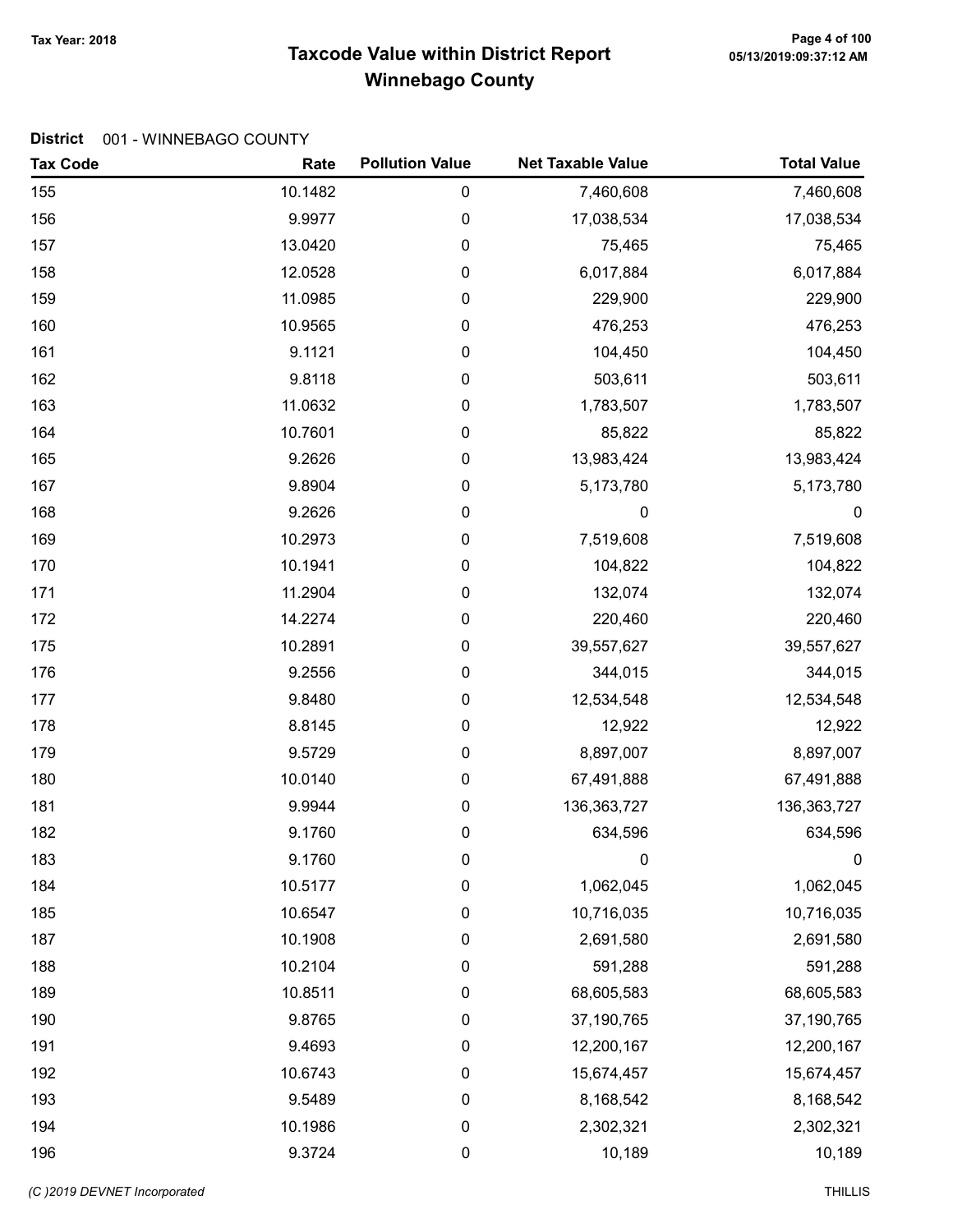# Taxcode Value within District Report Tax Year: 2018 Page 5 of 100 Winnebago County

| <b>Tax Code</b> | Rate    | <b>Pollution Value</b> | <b>Net Taxable Value</b> | <b>Total Value</b> |
|-----------------|---------|------------------------|--------------------------|--------------------|
| 197             | 10.0266 | $\pmb{0}$              | 103,783,716              | 103,783,716        |
| 198             | 10.6490 | 0                      | 4,424,846                | 4,424,846          |
| 199             | 10.8454 | $\pmb{0}$              | 40,221,857               | 40,221,857         |
| 200             | 10.4189 | 0                      | 1,728,219                | 1,728,219          |
| 201             | 9.7792  | 0                      | 16,978,854               | 16,978,854         |
| 202             | 9.3720  | $\pmb{0}$              | 43,612,814               | 43,612,814         |
| 203             | 9.8908  | 0                      | 4,630,095                | 4,630,095          |
| 204             | 10.5454 | $\pmb{0}$              | 23,808                   | 23,808             |
| 205             | 10.5511 | 0                      | 126,850                  | 126,850            |
| 206             | 10.7475 | $\pmb{0}$              | 20,049,731               | 20,049,731         |
| 207             | 10.0327 | 0                      | 0                        | 0                  |
| 208             | 10.5017 | 0                      | 45,209                   | 45,209             |
| 209             | 10.3323 | $\boldsymbol{0}$       | 38,753,184               | 38,753,184         |
| 210             | 9.2835  | 0                      | 0                        | 0                  |
| 211             | 9.3276  | $\pmb{0}$              | $\mathbf 0$              | 0                  |
| 212             | 9.3562  | 0                      | 0                        | 0                  |
| 213             | 9.3259  | $\pmb{0}$              | 7,113,059                | 7,113,059          |
| 214             | 9.3700  | 0                      | 16,485,489               | 16,485,489         |
| 220             | 10.3267 | 0                      | 34,058,194               | 34,058,194         |
| 223             | 14.2700 | 0                      | 6,197,266                | 6,197,266          |
| 226             | 14.2700 | 0                      | 738,859                  | 738,859            |
| 228             | 10.8389 | $\pmb{0}$              | 1,285,020                | 1,285,020          |
| 229             | 10.7956 | 0                      | 1,678,723                | 1,678,723          |
| 230             | 10.4686 | $\pmb{0}$              | 20,249,552               | 20,249,552         |
| 231             | 10.6626 | 0                      | 122,431                  | 122,431            |
| 232             | 10.6620 | 0                      | 889,537                  | 889,537            |
| 233             | 10.8389 | 0                      | 13,341,281               | 13,341,281         |
| 234             | 10.5119 | $\pmb{0}$              | 297,466                  | 297,466            |
| 246             | 10.3346 | 0                      | 8,157,478                | 8, 157, 478        |
| 247             | 9.2279  | 0                      | 6,420,754                | 6,420,754          |
| 248             | 9.9276  | $\boldsymbol{0}$       | 57,332                   | 57,332             |
| 254             | 9.9217  | 0                      | 229,681                  | 229,681            |
| 258             | 12.6082 | $\pmb{0}$              | 0                        | $\boldsymbol{0}$   |
| 259             | 13.2261 | 0                      | 0                        | $\mathbf 0$        |
| 260             | 9.8796  | $\boldsymbol{0}$       | 14,044,379               | 14,044,379         |
| 262             | 9.6681  | $\pmb{0}$              | 190,503                  | 190,503            |
| 263             | 9.6264  | $\pmb{0}$              | 185,493                  | 185,493            |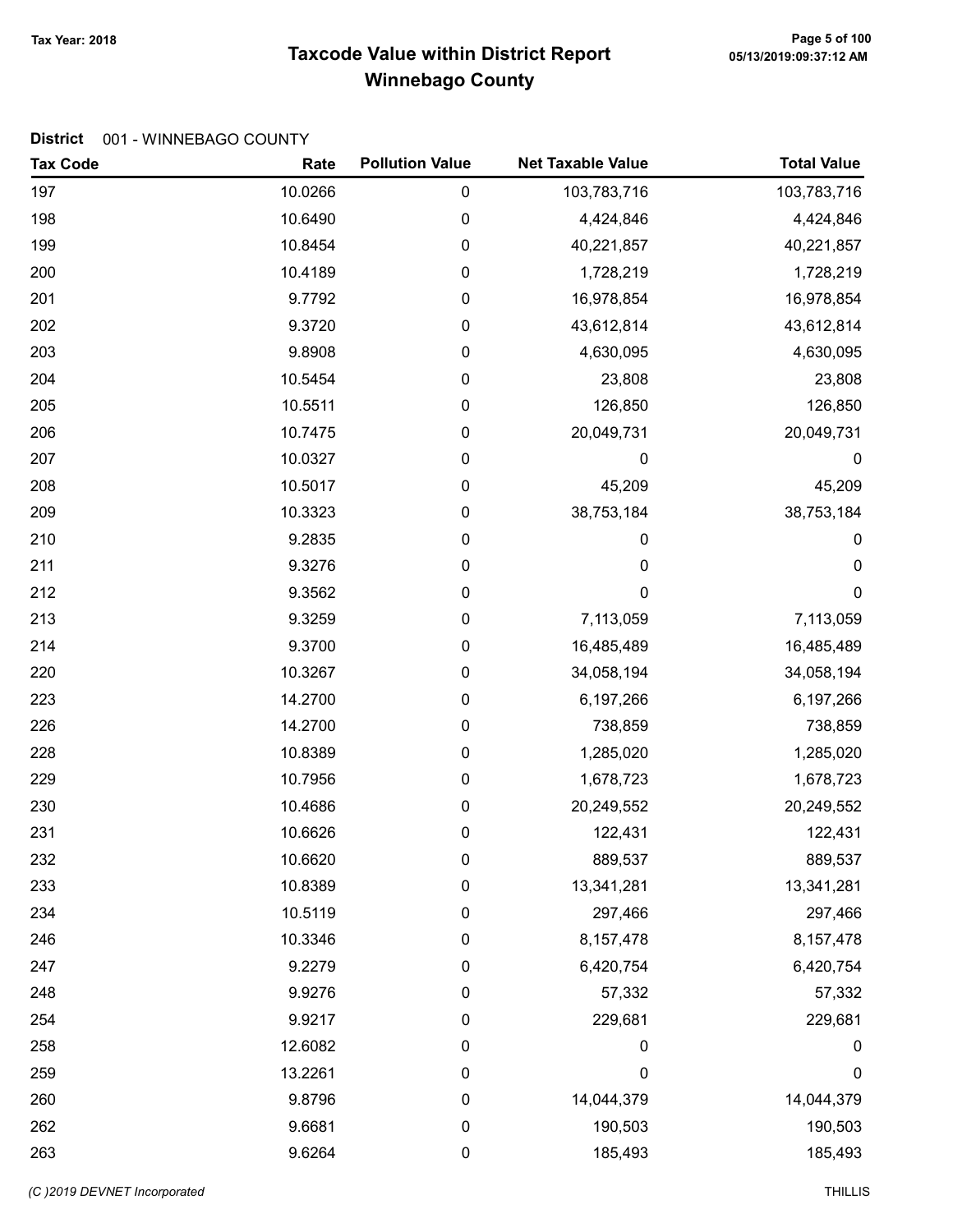# Tax Year: 2018 Page 6 of 100<br>Taxcode Value within District Report وDistrict Report وTaxcode Value within District Report Winnebago County

| <b>Tax Code</b> | Rate    | <b>Pollution Value</b> | <b>Net Taxable Value</b> | <b>Total Value</b> |
|-----------------|---------|------------------------|--------------------------|--------------------|
| 265             | 9.8621  | 0                      | 902,104                  | 902,104            |
| 266             | 10.4800 | 0                      | 6,155,437                | 6,155,437          |
| 267             | 9.6089  | 0                      | 1,307,662                | 1,307,662          |
| 268             | 10.2268 | 0                      | 3,443,805                | 3,443,805          |
| 281             | 10.3818 | 0                      | 42,704,956               | 42,704,956         |
| 282             | 9.7639  | 0                      | 141,678                  | 141,678            |
| 283             | 10.0171 | 0                      | 126,131                  | 126,131            |
| 284             | 10.6350 | 0                      | 31,455                   | 31,455             |
| 286             | 11.0930 | 0                      | 26,760,771               | 26,760,771         |
| 290             | 9.8765  | 0                      | 0                        | $\pmb{0}$          |
| 305             | 10.8873 | 0                      | 270,294                  | 270,294            |
| 306             | 10.5321 | 0                      | 375,635                  | 375,635            |
| 308             | 10.2789 | 0                      | 718,312                  | 718,312            |
| 309             | 10.8793 | 0                      | 5,258,008                | 5,258,008          |
| 310             | 10.2869 | 0                      | 7,112,780                | 7,112,780          |
| 311             | 10.5401 | 0                      | 3,683,522                | 3,683,522          |
| 312             | 10.2614 | 0                      | 1,458,255                | 1,458,255          |
| 313             | 10.6610 | 0                      | 1,609,081                | 1,609,081          |
| 314             | 10.3772 | 0                      | 4,262,821                | 4,262,821          |
| 315             | 12.7272 | 0                      | 66,842                   | 66,842             |
| 324             | 9.9986  | 0                      | 1,688,390                | 1,688,390          |
| 325             | 10.8654 | 0                      | 279,442                  | 279,442            |
| 326             | 9.9565  | 0                      | 44,821,548               | 44,821,548         |
| 327             | 12.6851 | 0                      | 45,459                   | 45,459             |
| 328             | 11.0618 | 0                      | 47,269,437               | 47,269,437         |
| 329             | 10.1529 | 0                      | 1,737,612                | 1,737,612          |
| 343             | 11.8114 | 0                      | 514,727                  | 514,727            |
| 347             | 9.8480  | 0                      | 304,604                  | 304,604            |
| 348             | 9.8765  | 0                      | 60,862                   | 60,862             |
| 351             | 8.5104  | 0                      | 709,056                  | 709,056            |
| 358             | 10.2973 | 0                      | 0                        | $\mathbf 0$        |
| 359             | 10.2973 | 0                      | 3,559                    | 3,559              |
| 360             | 9.8904  | 0                      | $\mathbf 0$              | 0                  |
| 361             | 13.2384 | 0                      | 3,625                    | 3,625              |
| 362             | 9.0048  | 0                      | 866,411                  | 866,411            |
| 363             | 9.7045  | 0                      | 45,399                   | 45,399             |
| 364             | 9.1553  | $\pmb{0}$              | 226,103                  | 226,103            |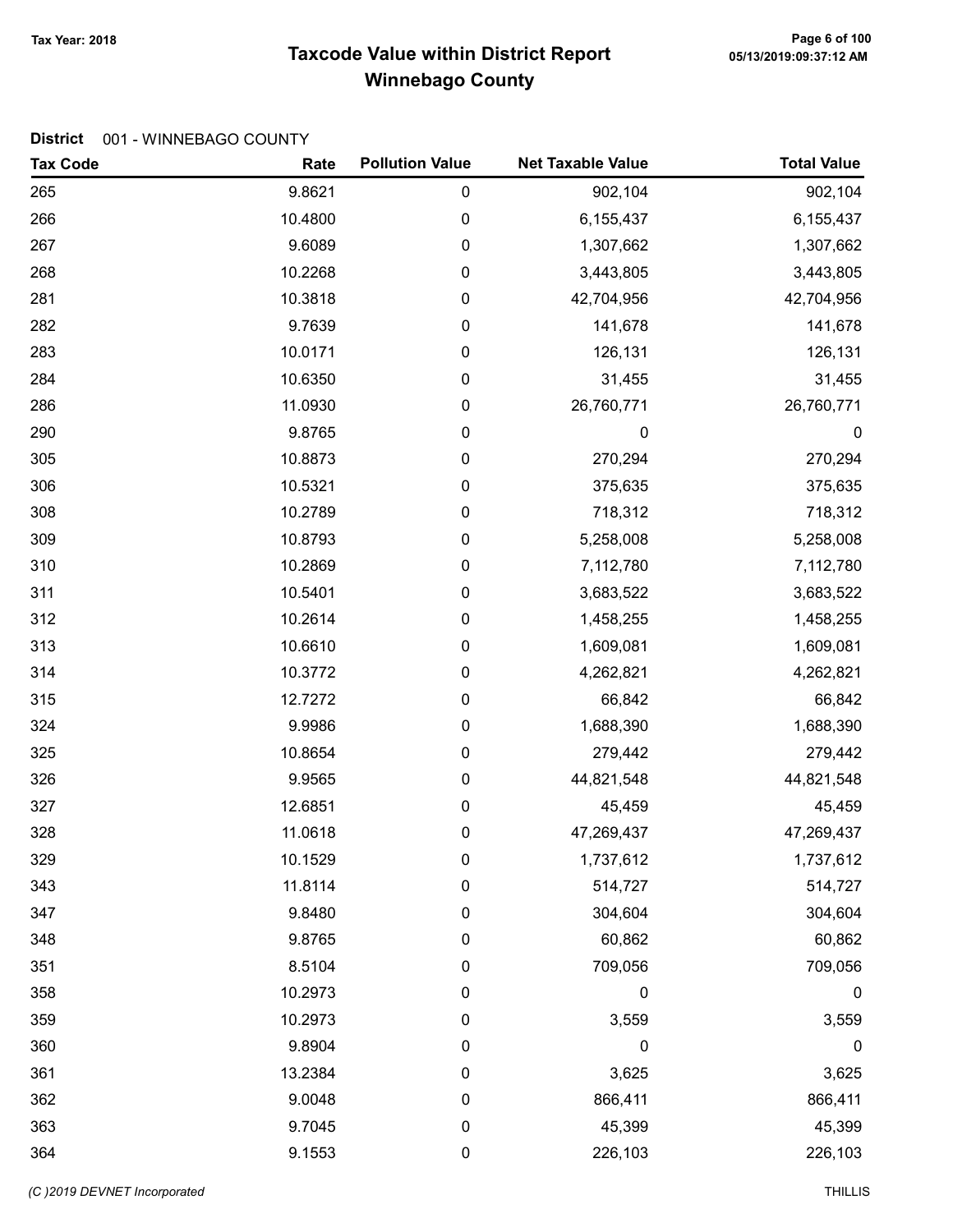# Tax Year: 2018 Page 7 of 100<br>Taxcode Value within District Report وDistrict Report وTaxcode Value within District Report Winnebago County

| <b>Tax Code</b> | Rate    | <b>Pollution Value</b> | <b>Net Taxable Value</b> | <b>Total Value</b> |
|-----------------|---------|------------------------|--------------------------|--------------------|
| 365             | 10.4937 | 0                      | 10,755,903               | 10,755,903         |
| 366             | 10.8022 | 0                      | 680,508                  | 680,508            |
| 367             | 9.9600  | 0                      | 105,450                  | 105,450            |
| 368             | 10.2973 | 0                      | 0                        | $\mathbf 0$        |
| 369             | 10.4937 | 0                      | 106,511                  | 106,511            |
| 370             | 11.4445 | 0                      | 0                        | $\pmb{0}$          |
| 372             | 11.6409 | 0                      | 3,563,322                | 3,563,322          |
| 373             | 10.1538 | 0                      | 1,806,015                | 1,806,015          |
| 374             | 11.8746 | 0                      | 1,318,438                | 1,318,438          |
| 378             | 12.0710 | 0                      | 46,684,596               | 46,684,596         |
| 379             | 9.9574  | 0                      | 779,749                  | 779,749            |
| 380             | 11.0537 | 0                      | 900,913                  | 900,913            |
| 381             | 13.8726 | 0                      | 6,041,071                | 6,041,071          |
| 382             | 13.6762 | 0                      | 154,448                  | 154,448            |
| 383             | 14.2048 | 0                      | 1,345,028                | 1,345,028          |
| 385             | 11.2501 | 0                      | 835,621                  | 835,621            |
| 386             | 12.0058 | 0                      | 0                        | $\mathbf 0$        |
| 391             | 14.2700 | 0                      | 839,407                  | 839,407            |
| 392             | 14.2700 | 0                      | 22,735,929               | 22,735,929         |
| 393             | 10.3482 | 0                      | 382,292                  | 382,292            |
| 394             | 10.3482 | 0                      | 0                        | 0                  |
| 396             | 10.8022 | 0                      | 0                        | $\boldsymbol{0}$   |
| 397             | 10.3875 | 0                      | 0                        | $\mathbf 0$        |
| 400             | 14.2700 | 0                      | 43,128                   | 43,128             |
| 401             | 10.0266 | 0                      | 4,017,200                | 4,017,200          |
| 402             | 10.0266 | 0                      | 532,307                  | 532,307            |
| 403             | 14.2700 | 0                      | 69,567                   | 69,567             |
| 404             | 14.2700 | $\pmb{0}$              | 1,033,481                | 1,033,481          |
| 405             | 14.2700 | $\boldsymbol{0}$       | 1,489,159                | 1,489,159          |
| 406             | 14.2700 | $\boldsymbol{0}$       | 10,548                   | 10,548             |
| 407             | 14.2700 | $\pmb{0}$              | 672,009                  | 672,009            |
| 409             | 11.7191 | $\pmb{0}$              | 10,563,142               | 10,563,142         |
| 410             | 14.2700 | 0                      | 6,940,031                | 6,940,031          |
| 411             | 14.0736 | 0                      | 432                      | 432                |
| 412             | 14.2700 | $\pmb{0}$              | 87,782                   | 87,782             |
| 413             | 11.0632 | $\pmb{0}$              | 479,813                  | 479,813            |
| 414             | 11.2596 | 0                      | 1,022,381                | 1,022,381          |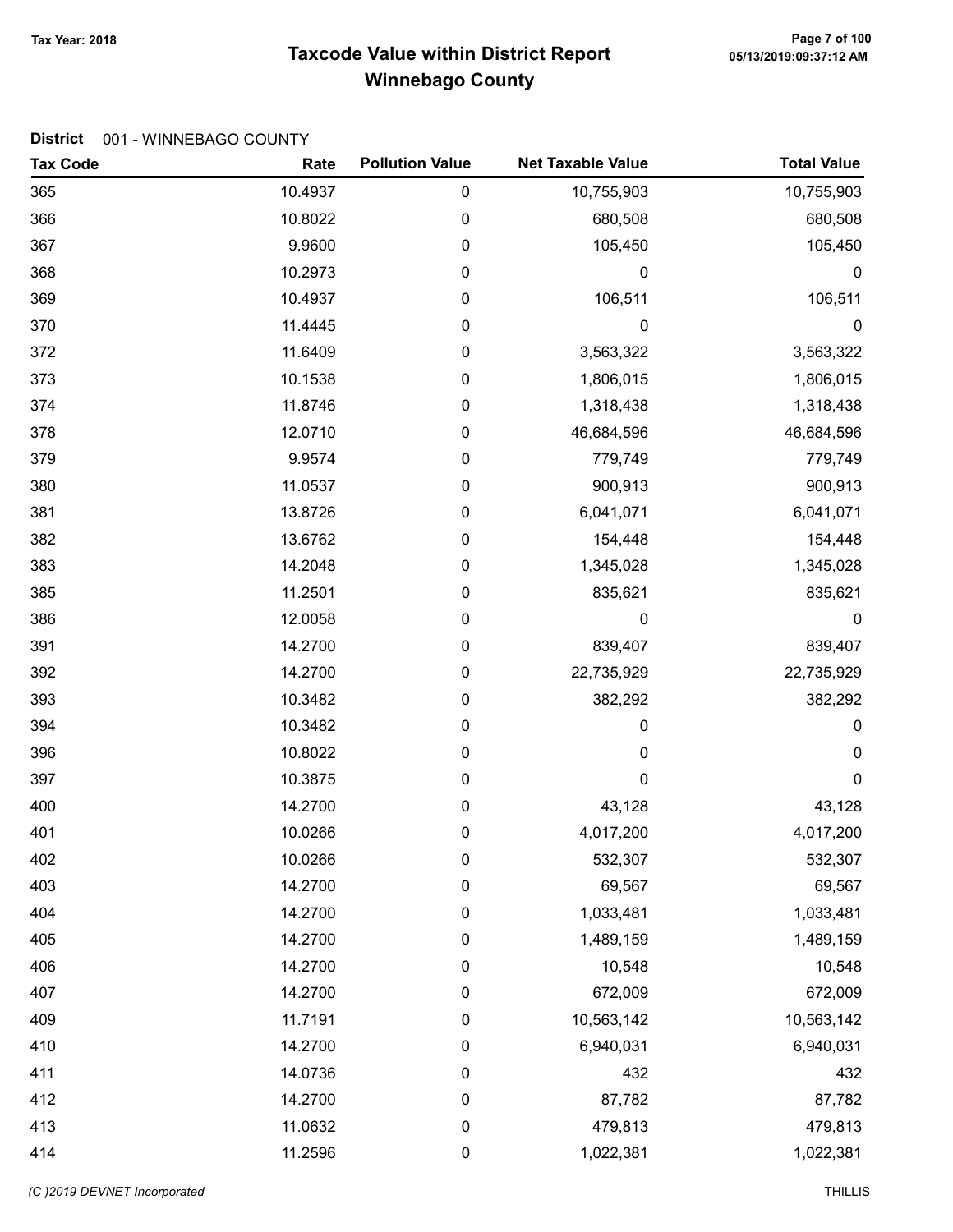# Taxcode Value within District Report Tax Year: 2018 Page 8 of 100 Winnebago County

| <b>Tax Code</b> | Rate    | <b>Pollution Value</b> | <b>Net Taxable Value</b> | <b>Total Value</b> |
|-----------------|---------|------------------------|--------------------------|--------------------|
| 416             | 10.9565 | 0                      | 5,756,100                | 5,756,100          |
| 417             | 14.2700 | 0                      | 858,880                  | 858,880            |
| 418             | 14.2700 | 0                      | 5,499,676                | 5,499,676          |
| 419             | 14.2700 | 0                      | 411,267                  | 411,267            |
| 420             | 10.0266 | 0                      | 1,699,184                | 1,699,184          |
| 421             | 14.2700 | 0                      | 13,909,528               | 13,909,528         |
| 422             | 14.2700 | 0                      | 8,723,236                | 8,723,236          |
| 423             | 14.2700 | 0                      | 11,430,093               | 11,430,093         |
| 424             | 14.2700 | 0                      | 8,030,962                | 8,030,962          |
| 425             | 11.0930 | 0                      | 59,622                   | 59,622             |
| 426             | 10.9612 | 0                      | 2,253,267                | 2,253,267          |
| 427             | 10.6432 | 0                      | 10,322                   | 10,322             |
| 428             | 10.8396 | 0                      | 1,809,286                | 1,809,286          |
| 429             | 10.3053 | 0                      | 3,334                    | 3,334              |
| 430             | 10.5017 | 0                      | 141,931                  | 141,931            |
| 431             | 10.5017 | 0                      | 2,135                    | 2,135              |
| 432             | 10.3053 | 0                      | 1,279                    | 1,279              |
| 433             | 11.2596 | 0                      | 1,367,780                | 1,367,780          |
| 434             | 11.2596 | 0                      | 199,930                  | 199,930            |
| 435             | 11.2596 | 0                      | 6,102,073                | 6,102,073          |
| 438             | 10.3482 | 0                      | 522,919                  | 522,919            |
| 439             | 10.7783 | 0                      | 440,068                  | 440,068            |
| 440             | 10.9095 | 0                      | 26,485                   | 26,485             |
| 441             | 10.3482 | 0                      | 406,579                  | 406,579            |
| 442             | 11.5975 | 0                      | 987,657                  | 987,657            |
| 443             | 9.5469  | 0                      | 53,848                   | 53,848             |
| 444             | 10.8396 | 0                      | 12,537                   | 12,537             |
| 447             | 10.6547 | 0                      | 390,181                  | 390,181            |
| 448             | 10.9612 | 0                      | 11,686                   | 11,686             |
| 450             | 14.2700 | 0                      | 206,717                  | 206,717            |
| 451             | 14.2700 | $\pmb{0}$              | 38,632,871               | 38,632,871         |
| 452             | 10.3482 | 0                      | 25,884                   | 25,884             |
| 453             | 12.6266 | 0                      | 183,185                  | 183,185            |
| 454             | 10.6432 | 0                      | 30,306                   | 30,306             |
| 455             | 14.2700 | 0                      | 6,497,588                | 6,497,588          |
| 456             | 11.7191 | 0                      | 4,179,750                | 4,179,750          |
| 457             | 9.8480  | 0                      | 1,647,325                | 1,647,325          |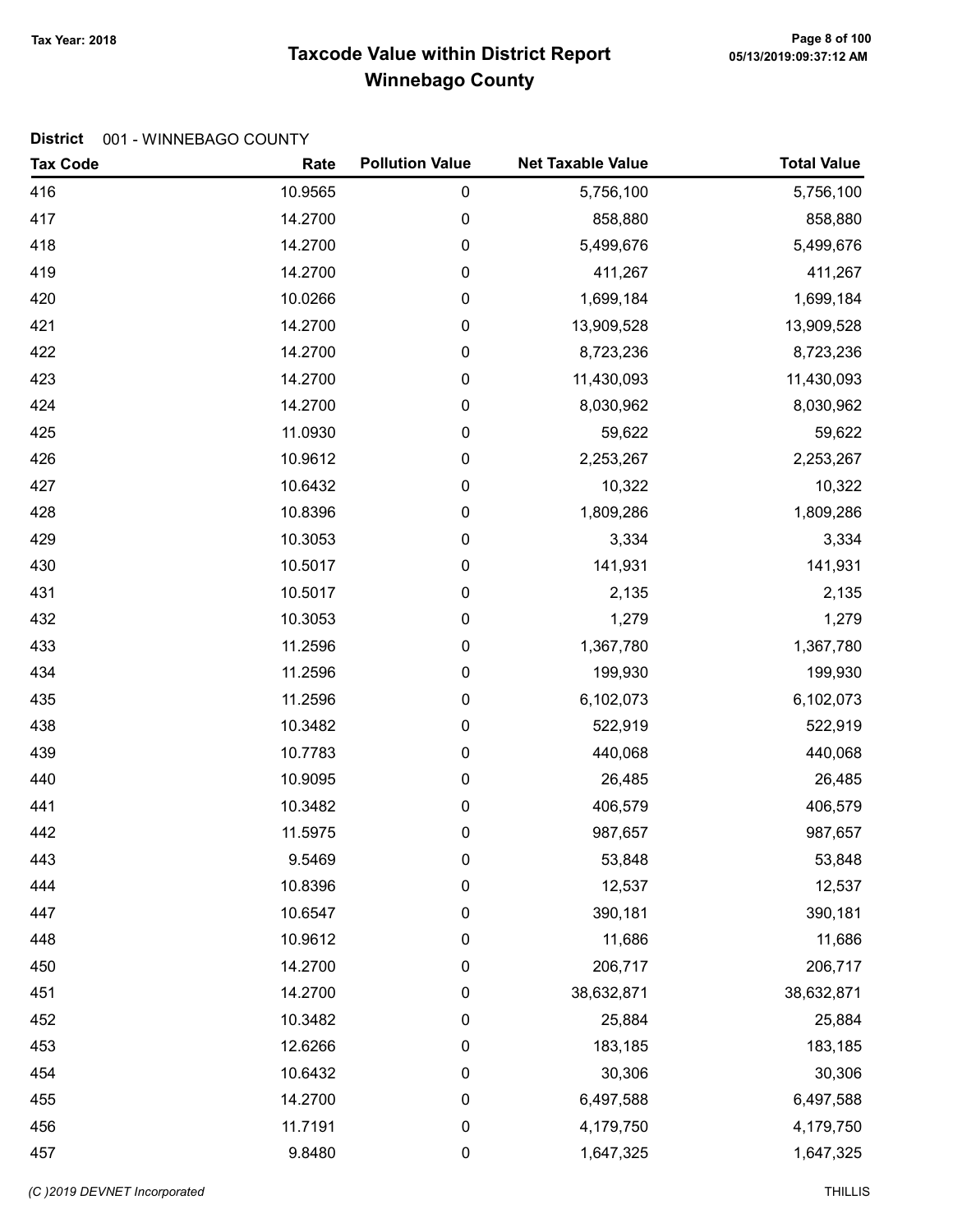# Taxcode Value within District Report Tax Year: 2018 Page 9 of 100 Winnebago County

| <b>District</b>                          | 001 - WINNEBAGO COUNTY |                        |                                                |                    |
|------------------------------------------|------------------------|------------------------|------------------------------------------------|--------------------|
| <b>Tax Code</b>                          | Rate                   | <b>Pollution Value</b> | <b>Net Taxable Value</b>                       | <b>Total Value</b> |
| 458                                      | 9.8765                 | 0                      | 5,133,137                                      | 5, 133, 137        |
| 459                                      | 9.8765                 | 0                      | 11,564                                         | 11,564             |
| 460                                      | 14.2700                | 0                      | 110,442                                        | 110,442            |
|                                          |                        |                        | <b>Totals for 001 - WINNEBAGO COUNTY</b>       | 3,827,994,944      |
|                                          |                        | 9,461,838              |                                                |                    |
| <b>District</b><br>002 - FOREST PRESERVE |                        |                        | <b>Grand Totals for 001 - WINNEBAGO COUNTY</b> | 3,837,456,782      |
| <b>Tax Code</b>                          | Rate                   | <b>Pollution Value</b> | <b>Net Taxable Value</b>                       | <b>Total Value</b> |
| 001                                      | 14.2700                | $\pmb{0}$              | 1,181,326,746                                  | 1,181,326,746      |
| 002                                      | 11.7191                | 0                      | 97,674,869                                     | 97,674,869         |
| 003                                      | 11.8746                | 0                      | 25,570,431                                     | 25,570,431         |
| 005                                      | 11.4838                | 0                      | 10,293,534                                     | 10,293,534         |
| 006                                      | 11.5975                | 0                      | 127,677,510                                    | 127,677,510        |
| 007                                      | 11.4011                | 0                      | 3,751,685                                      | 3,751,685          |
| 008                                      | 10.9612                | 0                      | 47,140,594                                     | 47,140,594         |
| 010                                      | 12.1744                | 0                      | 2,825,804                                      | 2,825,804          |
| 012                                      | 9.5469                 | 0                      | 159,243                                        | 159,243            |
| 013                                      | 11.1169                | 0                      | 21,358,579                                     | 21,358,579         |
| 014                                      | 14.2700                | 0                      | 1,802,744                                      | 1,802,744          |
| 016                                      | 10.6616                | 0                      | 4,438                                          | 4,438              |
| 017                                      | 12.0710                | 0                      | 20,944,041                                     | 20,944,041         |
| 018                                      | 11.6802                | 0                      | 48,033,228                                     | 48,033,228         |
| 019                                      | 11.1015                | 0                      | 0                                              | $\boldsymbol{0}$   |
| 020                                      | 10.6432                | 0                      | 20,789                                         | 20,789             |
| 021                                      | 15.0279                | 0                      | 15,734,918                                     | 15,734,918         |
| 026                                      | 10.8396                | 0                      | 27,645,717                                     | 27,645,717         |
| 030                                      | 10.6616                | 0                      | 357,391                                        | 357,391            |
| 031                                      | 10.9205                | 0                      | 4,270,808                                      | 4,270,808          |
| 035                                      | 11.5227                | 0                      | 774,945                                        | 774,945            |
| 036                                      | 14.0736                | 0                      | 11,372,559                                     | 11,372,559         |
| 038                                      | 14.2700                | 0                      | 0                                              | $\boldsymbol{0}$   |
| 040                                      | 11.2201                | 0                      | 75,078                                         | 75,078             |
| 042                                      | 11.2949                | 0                      | 3,287,948                                      | 3,287,948          |
| 044                                      | 10.7648                | 0                      | 9,264                                          | 9,264              |
| 045                                      | 9.7433                 | 0                      | 320,005                                        | 320,005            |
| 046                                      | 14.0310                | 0                      | 30,752                                         | 30,752             |
| 047                                      | 14.2700                | 0                      | 3,861                                          | 3,861              |
| 048                                      | 14.2700                | 0                      | 68,332                                         | 68,332             |
| (C)2019 DEVNET Incorporated              |                        |                        |                                                | <b>THILLIS</b>     |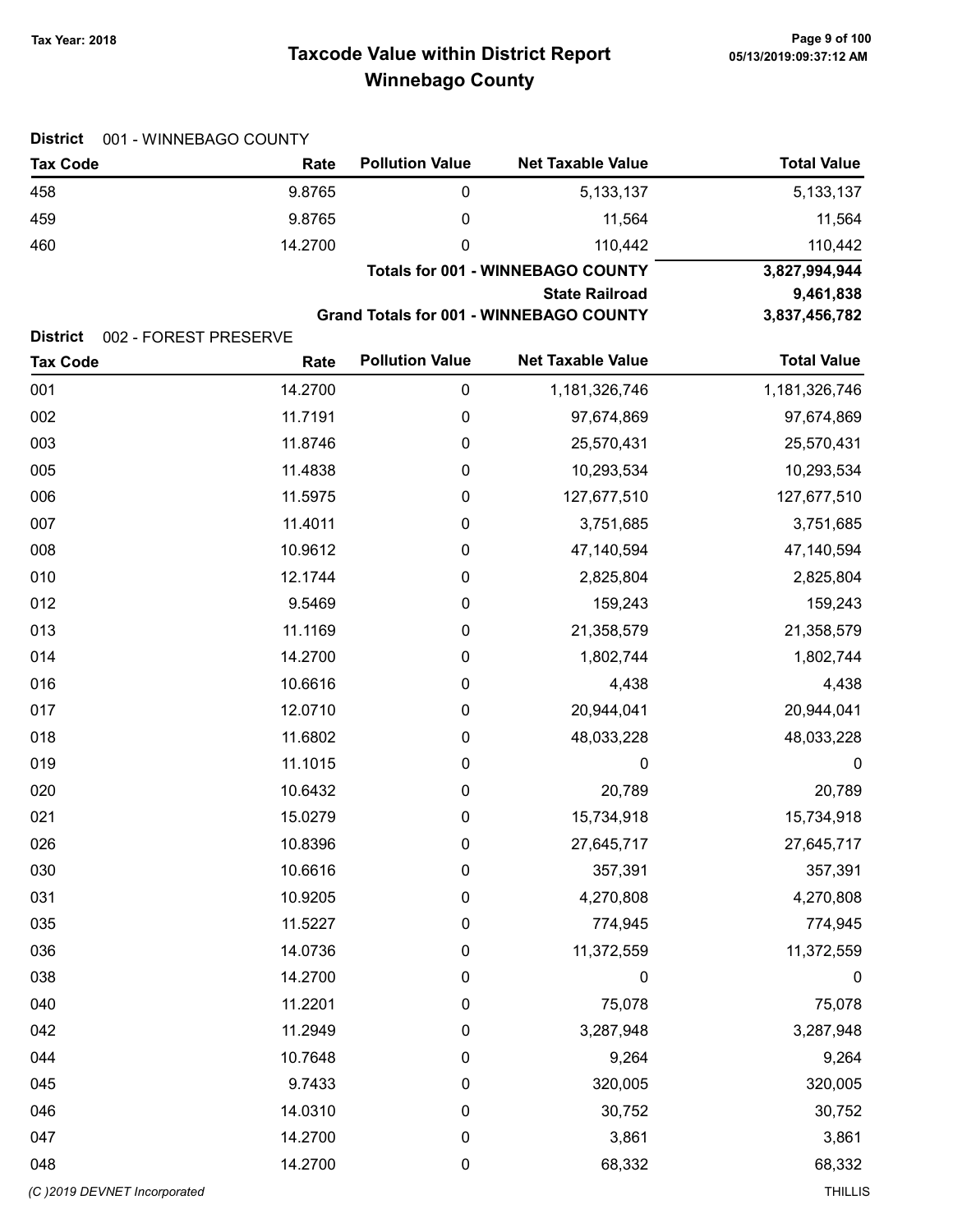# Taxcode Value within District Report Tax Year: 2018 Page 10 of 100 Winnebago County

| <b>Tax Code</b> | Rate    | <b>Pollution Value</b> | <b>Net Taxable Value</b> | <b>Total Value</b> |
|-----------------|---------|------------------------|--------------------------|--------------------|
| 049             | 11.9199 | 0                      | 20,673,093               | 20,673,093         |
| 050             | 11.2257 | 0                      | 6,246,870                | 6,246,870          |
| 051             | 11.0293 | 0                      | 8,941,145                | 8,941,145          |
| 052             | 10.8434 | 0                      | 380,308                  | 380,308            |
| 053             | 11.2501 | 0                      | 1,713,129                | 1,713,129          |
| 056             | 14.2700 | 0                      | 331,322                  | 331,322            |
| 057             | 11.2193 | 0                      | 9,234,375                | 9,234,375          |
| 058             | 11.0229 | 0                      | 1,524,436                | 1,524,436          |
| 059             | 12.0690 | 0                      | 1,452,486                | 1,452,486          |
| 060             | 11.0650 | 0                      | 1,485,999                | 1,485,999          |
| 061             | 11.4165 | 0                      | 2,694,729                | 2,694,729          |
| 062             | 11.2614 | 0                      | 6,491,302                | 6,491,302          |
| 063             | 10.8370 | 0                      | 2,004,100                | 2,004,100          |
| 064             | 10.9602 | 0                      | 12,887,626               | 12,887,626         |
| 066             | 11.1566 | 0                      | 11,654,605               | 11,654,605         |
| 068             | 10.8707 | 0                      | 1,788,174                | 1,788,174          |
| 069             | 10.9707 | 0                      | 6,654,469                | 6,654,469          |
| 070             | 10.9612 | 0                      | 2,104,431                | 2,104,431          |
| 071             | 10.7743 | 0                      | 10,093,442               | 10,093,442         |
| 072             | 10.7783 | 0                      | 42,837                   | 42,837             |
| 073             | 10.8791 | 0                      | 40,959                   | 40,959             |
| 076             | 10.7648 | 0                      | 1,071,806                | 1,071,806          |
| 077             | 10.6616 | 0                      | 139,516                  | 139,516            |
| 078             | 10.5400 | 0                      | 288,976                  | 288,976            |
| 082             | 14.2700 | 0                      | 88,389                   | 88,389             |
| 083             | 11.2193 | 0                      | 557,260                  | 557,260            |
| 084             | 10.5428 | 0                      | 512,068                  | 512,068            |
| 085             | 14.2700 | 0                      | 8,984,597                | 8,984,597          |
| 086             | 14.1627 | 0                      | 1,145,902                | 1,145,902          |
| 090             | 10.0526 | 0                      | 4,936                    | 4,936              |
| 091             | 8.6056  | 0                      | 8,905,000                | 8,905,000          |
| 092             | 9.9574  | 0                      | 4,364,129                | 4,364,129          |
| 093             | 8.5104  | 0                      | 1,229,594                | 1,229,594          |
| 095             | 10.3482 | 0                      | 4,200,765                | 4,200,765          |
| 096             | 11.4445 | 0                      | 7,309,589                | 7,309,589          |
| 099             | 11.0537 | 0                      | 5,024,575                | 5,024,575          |
| 104             | 10.7392 | 0                      | 1,994,205                | 1,994,205          |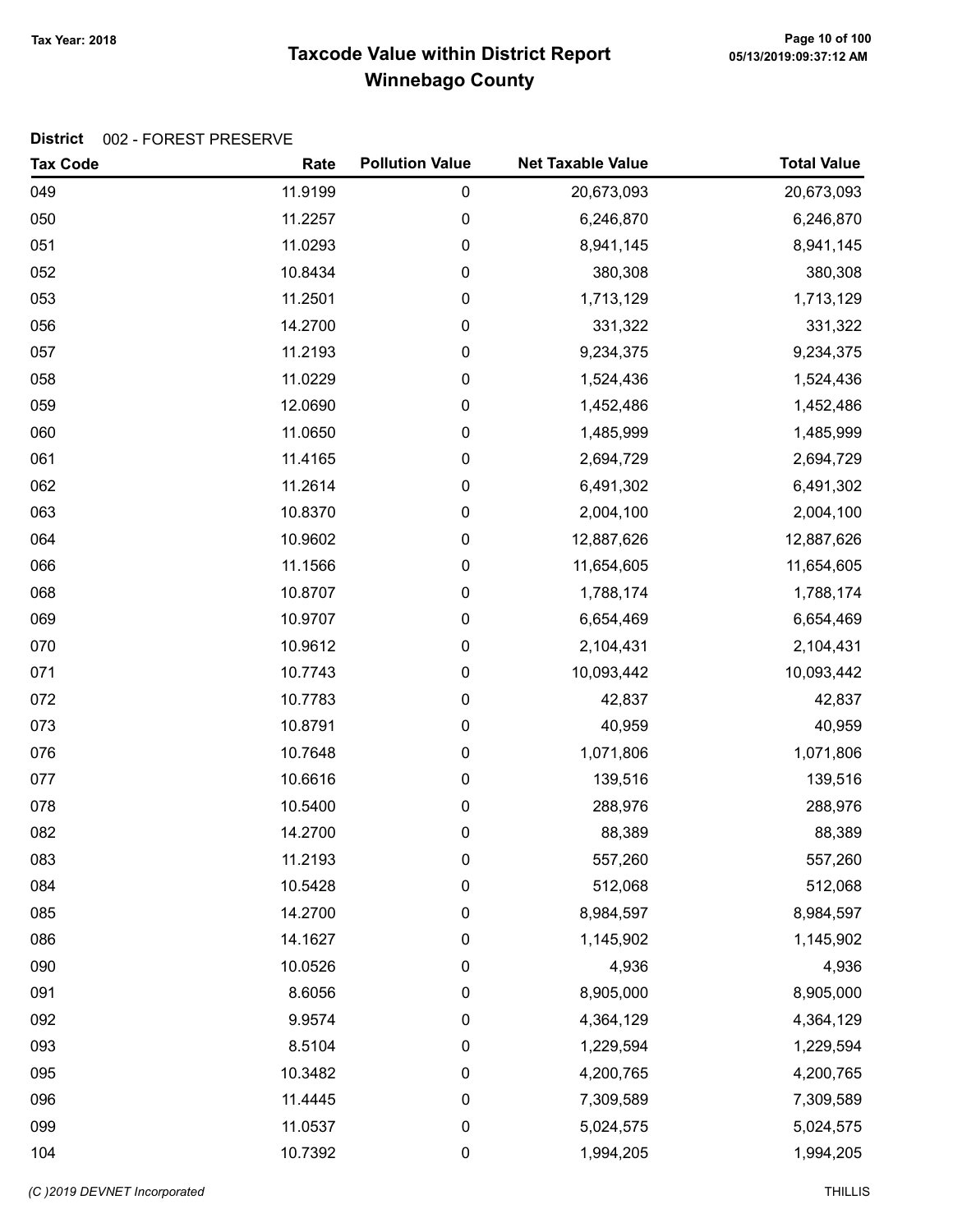# Taxcode Value within District Report Tax Year: 2018 Page 11 of 100 Winnebago County

| <b>Tax Code</b> | Rate    | <b>Pollution Value</b> | <b>Net Taxable Value</b> | <b>Total Value</b> |
|-----------------|---------|------------------------|--------------------------|--------------------|
| 108             | 10.3053 | 0                      | 33,040                   | 33,040             |
| 109             | 10.5017 | 0                      | 25,565,008               | 25,565,008         |
| 110             | 11.1059 | 0                      | 27,634,182               | 27,634,182         |
| 111             | 10.7151 | 0                      | 8,529,681                | 8,529,681          |
| 112             | 13.3049 | 0                      | 2,135,996                | 2,135,996          |
| 113             | 12.2022 | $\boldsymbol{0}$       | 9,078,921                | 9,078,921          |
| 114             | 10.9095 | $\pmb{0}$              | 69,767,939               | 69,767,939         |
| 115             | 10.5187 | $\boldsymbol{0}$       | 5,314,689                | 5,314,689          |
| 116             | 13.1085 | 0                      | 22,696                   | 22,696             |
| 117             | 14.2700 | 0                      | 11,195,727               | 11,195,727         |
| 118             | 11.2596 | 0                      | 366,998                  | 366,998            |
| 119             | 11.1059 | 0                      | 12,580,520               | 12,580,520         |
| 120             | 10.9095 | $\boldsymbol{0}$       | 3,451,310                | 3,451,310          |
| 122             | 10.0673 | $\boldsymbol{0}$       | 516,898                  | 516,898            |
| 123             | 13.1737 | $\boldsymbol{0}$       | 634,622                  | 634,622            |
| 124             | 12.2022 | 0                      | 6,659,026                | 6,659,026          |
| 125             | 12.0058 | 0                      | 118,324                  | 118,324            |
| 126             | 14.2700 | 0                      | 1,709,256                | 1,709,256          |
| 127             | 14.4012 | 0                      | 107,590,150              | 107,590,150        |
| 128             | 11.6150 | 0                      | 1,700,817                | 1,700,817          |
| 129             | 12.0058 | $\boldsymbol{0}$       | 12,566,943               | 12,566,943         |
| 130             | 10.9656 | $\boldsymbol{0}$       | 3,921,925                | 3,921,925          |
| 131             | 12.9773 | 0                      | 3,616                    | 3,616              |
| 133             | 11.2596 | $\pmb{0}$              | 103,257,195              | 103,257,195        |
| 134             | 10.3048 | 0                      | 11,542                   | 11,542             |
| 135             | 10.3053 | 0                      | 7,125,445                | 7,125,445          |
| 136             | 9.9385  | 0                      | 26,590,887               | 26,590,887         |
| 137             | 11.0632 | $\boldsymbol{0}$       | 48,418,108               | 48,418,108         |
| 139             | 10.7601 | 0                      | 7,580,397                | 7,580,397          |
| 140             | 9.7026  | 0                      | 51,394                   | 51,394             |
| 141             | 11.0632 | 0                      | 221,392                  | 221,392            |
| 142             | 11.8564 | 0                      | 3,974                    | 3,974              |
| 143             | 10.5012 | 0                      | 2,384,254                | 2,384,254          |
| 144             | 10.9565 | 0                      | 105,268,414              | 105,268,414        |
| 145             | 10.0022 | 0                      | 4,388,365                | 4,388,365          |
| 146             | 14.3347 | $\boldsymbol{0}$       | 18,268,072               | 18,268,072         |
| 147             | 12.0528 | $\pmb{0}$              | 70,210                   | 70,210             |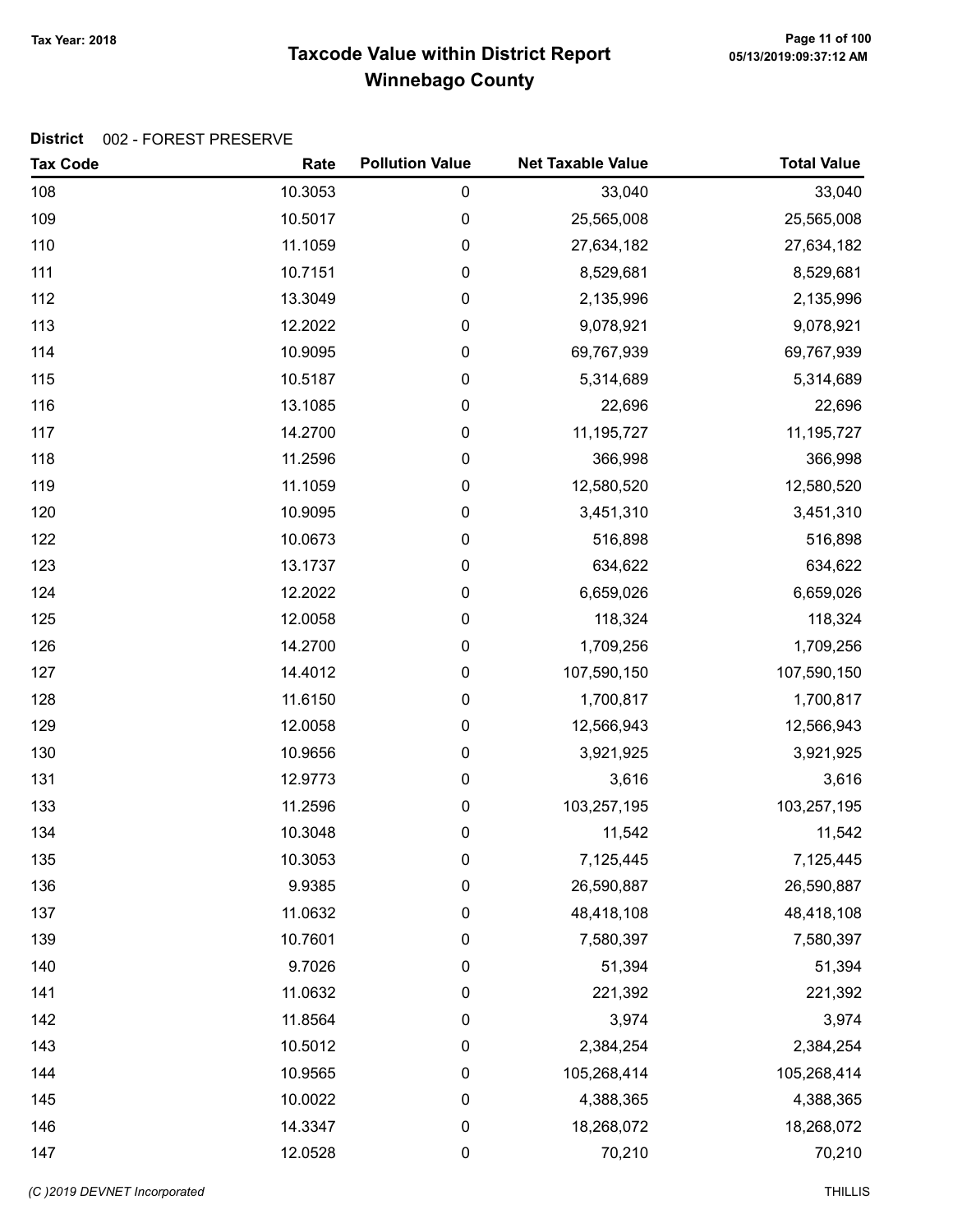# Taxcode Value within District Report Tax Year: 2018 Page 12 of 100 Winnebago County

| <b>Tax Code</b> | Rate    | <b>Pollution Value</b> | <b>Net Taxable Value</b> | <b>Total Value</b> |
|-----------------|---------|------------------------|--------------------------|--------------------|
| 148             | 10.0868 | $\pmb{0}$              | 898                      | 898                |
| 149             | 11.7235 | 0                      | 30,457,581               | 30,457,581         |
| 150             | 11.0940 | $\pmb{0}$              | 99,058                   | 99,058             |
| 151             | 12.3559 | $\pmb{0}$              | 783                      | 783                |
| 152             | 12.3559 | 0                      | 4,173,489                | 4,173,489          |
| 153             | 11.2596 | $\pmb{0}$              | 800,774                  | 800,774            |
| 154             | 14.1383 | $\pmb{0}$              | 103,709                  | 103,709            |
| 155             | 10.1482 | $\pmb{0}$              | 7,460,608                | 7,460,608          |
| 156             | 9.9977  | 0                      | 17,038,534               | 17,038,534         |
| 157             | 13.0420 | $\pmb{0}$              | 75,465                   | 75,465             |
| 158             | 12.0528 | $\pmb{0}$              | 6,017,884                | 6,017,884          |
| 159             | 11.0985 | 0                      | 229,900                  | 229,900            |
| 160             | 10.9565 | $\pmb{0}$              | 476,253                  | 476,253            |
| 161             | 9.1121  | $\pmb{0}$              | 104,450                  | 104,450            |
| 162             | 9.8118  | $\pmb{0}$              | 503,611                  | 503,611            |
| 163             | 11.0632 | 0                      | 1,783,507                | 1,783,507          |
| 164             | 10.7601 | $\pmb{0}$              | 85,822                   | 85,822             |
| 165             | 9.2626  | $\pmb{0}$              | 13,983,424               | 13,983,424         |
| 167             | 9.8904  | 0                      | 5,173,780                | 5,173,780          |
| 168             | 9.2626  | $\pmb{0}$              | $\mathbf 0$              | $\boldsymbol{0}$   |
| 169             | 10.2973 | $\pmb{0}$              | 7,519,608                | 7,519,608          |
| 170             | 10.1941 | $\pmb{0}$              | 104,822                  | 104,822            |
| 171             | 11.2904 | $\pmb{0}$              | 132,074                  | 132,074            |
| 172             | 14.2274 | $\pmb{0}$              | 220,460                  | 220,460            |
| 175             | 10.2891 | $\pmb{0}$              | 39,557,627               | 39,557,627         |
| 176             | 9.2556  | 0                      | 344,015                  | 344,015            |
| 177             | 9.8480  | $\pmb{0}$              | 12,534,548               | 12,534,548         |
| 178             | 8.8145  | $\pmb{0}$              | 12,922                   | 12,922             |
| 179             | 9.5729  | $\boldsymbol{0}$       | 8,897,007                | 8,897,007          |
| 180             | 10.0140 | $\mathbf 0$            | 67,491,888               | 67,491,888         |
| 181             | 9.9944  | $\boldsymbol{0}$       | 136, 363, 727            | 136, 363, 727      |
| 182             | 9.1760  | $\pmb{0}$              | 634,596                  | 634,596            |
| 183             | 9.1760  | $\pmb{0}$              | 0                        | $\boldsymbol{0}$   |
| 184             | 10.5177 | $\boldsymbol{0}$       | 1,062,045                | 1,062,045          |
| 185             | 10.6547 | $\boldsymbol{0}$       | 10,716,035               | 10,716,035         |
| 187             | 10.1908 | $\pmb{0}$              | 2,691,580                | 2,691,580          |
| 188             | 10.2104 | $\pmb{0}$              | 591,288                  | 591,288            |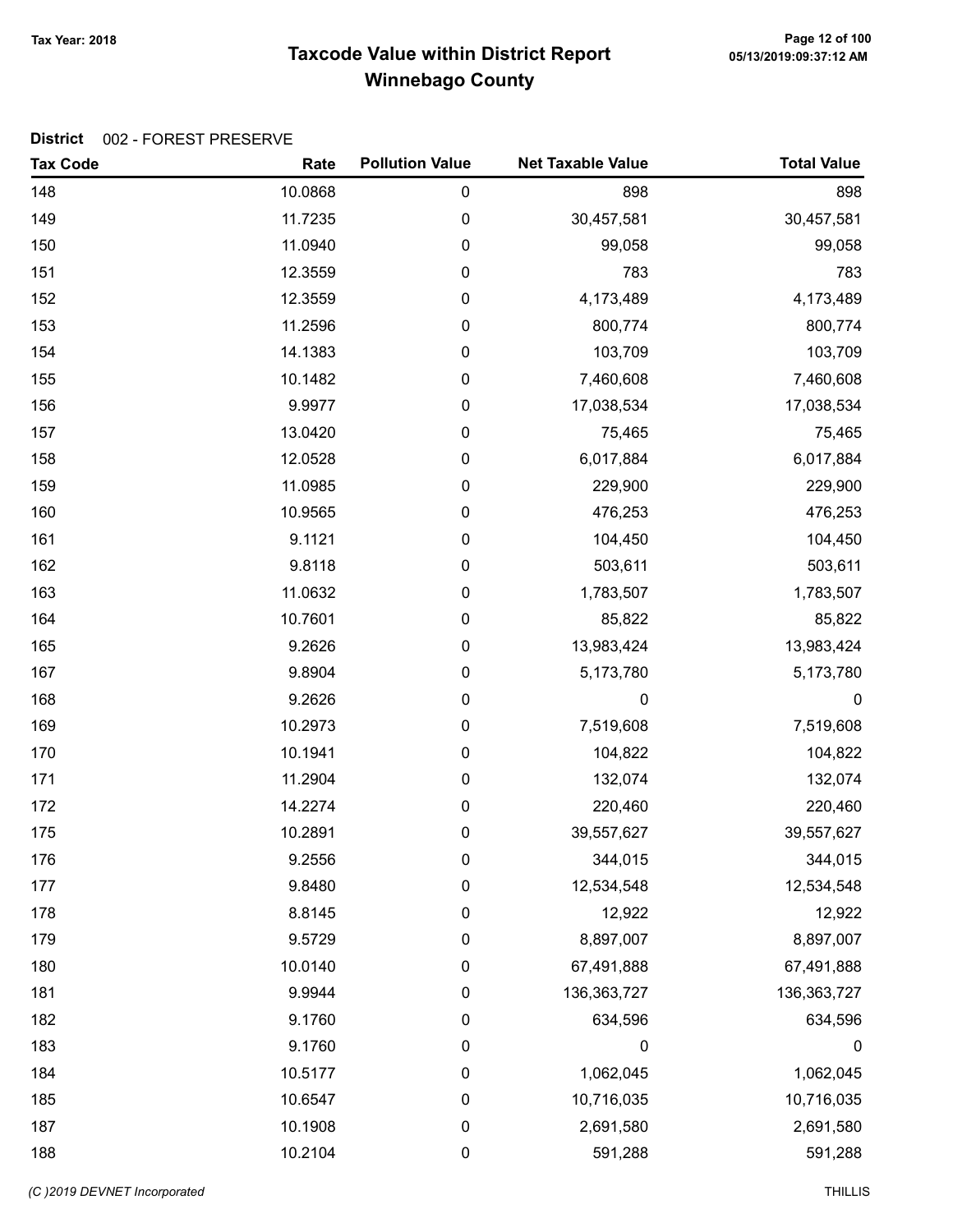# Taxcode Value within District Report Tax Year: 2018 Page 13 of 100 Winnebago County

| <b>Tax Code</b> | Rate    | <b>Pollution Value</b> | <b>Net Taxable Value</b> | <b>Total Value</b> |
|-----------------|---------|------------------------|--------------------------|--------------------|
| 189             | 10.8511 | $\pmb{0}$              | 68,605,583               | 68,605,583         |
| 190             | 9.8765  | 0                      | 37,190,765               | 37,190,765         |
| 191             | 9.4693  | $\pmb{0}$              | 12,200,167               | 12,200,167         |
| 192             | 10.6743 | 0                      | 15,674,457               | 15,674,457         |
| 193             | 9.5489  | 0                      | 8,168,542                | 8,168,542          |
| 194             | 10.1986 | $\pmb{0}$              | 2,302,321                | 2,302,321          |
| 196             | 9.3724  | 0                      | 10,189                   | 10,189             |
| 197             | 10.0266 | $\pmb{0}$              | 103,783,716              | 103,783,716        |
| 198             | 10.6490 | 0                      | 4,424,846                | 4,424,846          |
| 199             | 10.8454 | $\pmb{0}$              | 40,221,857               | 40,221,857         |
| 200             | 10.4189 | 0                      | 1,728,219                | 1,728,219          |
| 201             | 9.7792  | 0                      | 16,978,854               | 16,978,854         |
| 202             | 9.3720  | $\pmb{0}$              | 43,612,814               | 43,612,814         |
| 203             | 9.8908  | 0                      | 4,630,095                | 4,630,095          |
| 204             | 10.5454 | $\pmb{0}$              | 23,808                   | 23,808             |
| 205             | 10.5511 | 0                      | 126,850                  | 126,850            |
| 206             | 10.7475 | $\pmb{0}$              | 20,049,731               | 20,049,731         |
| 207             | 10.0327 | 0                      | 0                        | 0                  |
| 208             | 10.5017 | 0                      | 45,209                   | 45,209             |
| 209             | 10.3323 | 0                      | 38,753,184               | 38,753,184         |
| 210             | 9.2835  | 0                      | 0                        | 0                  |
| 211             | 9.3276  | $\pmb{0}$              | 0                        | 0                  |
| 212             | 9.3562  | 0                      | 0                        | $\boldsymbol{0}$   |
| 213             | 9.3259  | $\pmb{0}$              | 7,113,059                | 7,113,059          |
| 214             | 9.3700  | 0                      | 16,485,489               | 16,485,489         |
| 220             | 10.3267 | 0                      | 34,058,194               | 34,058,194         |
| 223             | 14.2700 | 0                      | 6,197,266                | 6,197,266          |
| 226             | 14.2700 | $\pmb{0}$              | 738,859                  | 738,859            |
| 228             | 10.8389 | 0                      | 1,285,020                | 1,285,020          |
| 229             | 10.7956 | $\mathbf 0$            | 1,678,723                | 1,678,723          |
| 230             | 10.4686 | $\boldsymbol{0}$       | 20,249,552               | 20,249,552         |
| 231             | 10.6626 | $\pmb{0}$              | 122,431                  | 122,431            |
| 232             | 10.6620 | $\pmb{0}$              | 889,537                  | 889,537            |
| 233             | 10.8389 | 0                      | 13,341,281               | 13,341,281         |
| 234             | 10.5119 | $\boldsymbol{0}$       | 297,466                  | 297,466            |
| 246             | 10.3346 | $\boldsymbol{0}$       | 8,157,478                | 8, 157, 478        |
| 247             | 9.2279  | $\pmb{0}$              | 6,420,754                | 6,420,754          |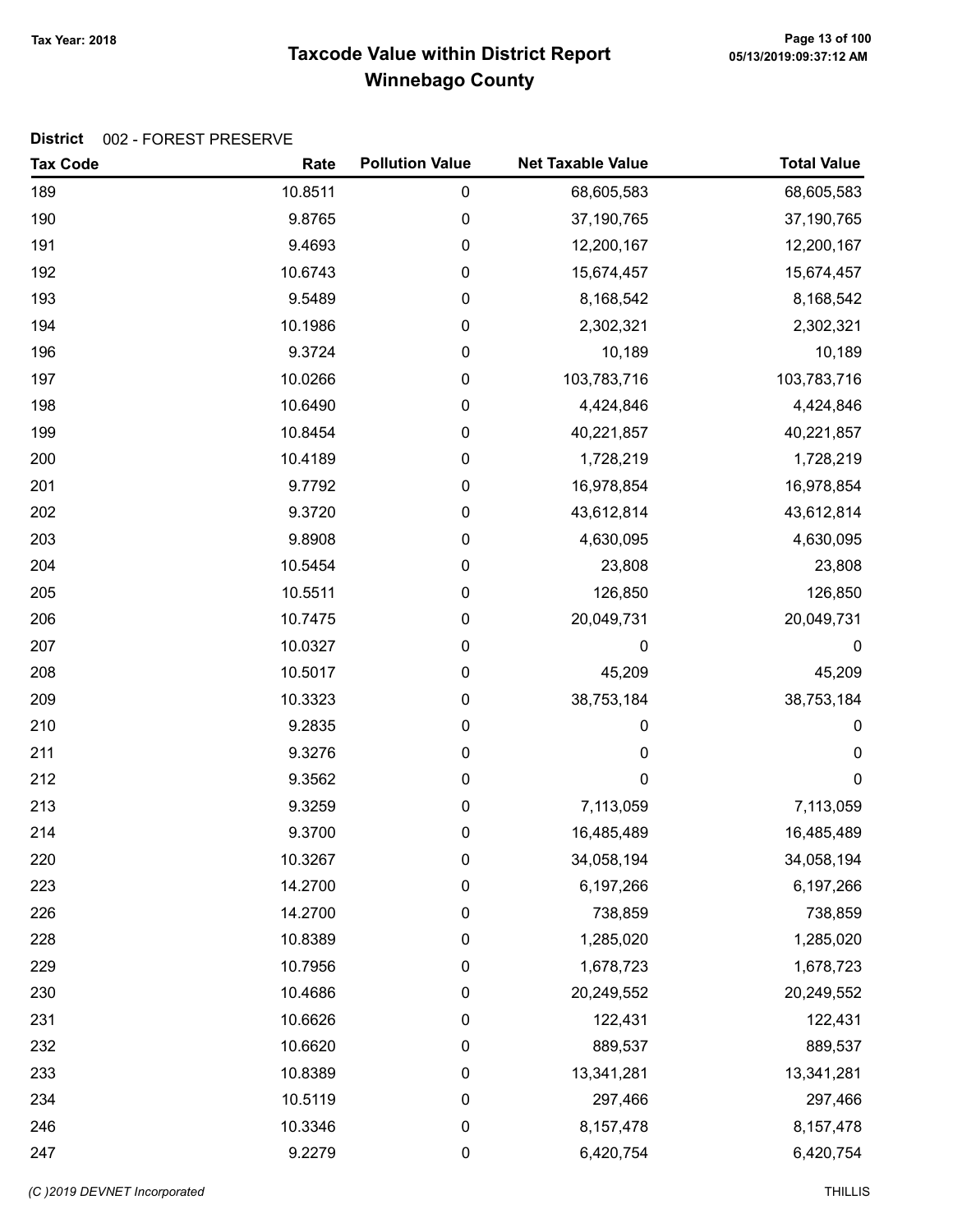# Taxcode Value within District Report Tax Year: 2018 Page 14 of 100 Winnebago County

| <b>Tax Code</b> | Rate    | <b>Pollution Value</b> | <b>Net Taxable Value</b> | <b>Total Value</b> |
|-----------------|---------|------------------------|--------------------------|--------------------|
| 248             | 9.9276  | 0                      | 57,332                   | 57,332             |
| 254             | 9.9217  | 0                      | 229,681                  | 229,681            |
| 258             | 12.6082 | 0                      | 0                        | 0                  |
| 259             | 13.2261 | 0                      | 0                        | $\mathbf 0$        |
| 260             | 9.8796  | 0                      | 14,044,379               | 14,044,379         |
| 262             | 9.6681  | 0                      | 190,503                  | 190,503            |
| 263             | 9.6264  | 0                      | 185,493                  | 185,493            |
| 265             | 9.8621  | 0                      | 902,104                  | 902,104            |
| 266             | 10.4800 | 0                      | 6,155,437                | 6,155,437          |
| 267             | 9.6089  | 0                      | 1,307,662                | 1,307,662          |
| 268             | 10.2268 | 0                      | 3,443,805                | 3,443,805          |
| 281             | 10.3818 | 0                      | 42,704,956               | 42,704,956         |
| 282             | 9.7639  | 0                      | 141,678                  | 141,678            |
| 283             | 10.0171 | 0                      | 126,131                  | 126,131            |
| 284             | 10.6350 | 0                      | 31,455                   | 31,455             |
| 286             | 11.0930 | 0                      | 26,760,771               | 26,760,771         |
| 290             | 9.8765  | 0                      | 0                        | $\pmb{0}$          |
| 305             | 10.8873 | 0                      | 270,294                  | 270,294            |
| 306             | 10.5321 | 0                      | 375,635                  | 375,635            |
| 308             | 10.2789 | 0                      | 718,312                  | 718,312            |
| 309             | 10.8793 | 0                      | 5,258,008                | 5,258,008          |
| 310             | 10.2869 | 0                      | 7,112,780                | 7,112,780          |
| 311             | 10.5401 | 0                      | 3,683,522                | 3,683,522          |
| 312             | 10.2614 | 0                      | 1,458,255                | 1,458,255          |
| 313             | 10.6610 | 0                      | 1,609,081                | 1,609,081          |
| 314             | 10.3772 | 0                      | 4,262,821                | 4,262,821          |
| 315             | 12.7272 | 0                      | 66,842                   | 66,842             |
| 324             | 9.9986  | 0                      | 1,688,390                | 1,688,390          |
| 325             | 10.8654 | 0                      | 279,442                  | 279,442            |
| 326             | 9.9565  | 0                      | 44,821,548               | 44,821,548         |
| 327             | 12.6851 | $\pmb{0}$              | 45,459                   | 45,459             |
| 328             | 11.0618 | $\pmb{0}$              | 47,269,437               | 47,269,437         |
| 329             | 10.1529 | 0                      | 1,737,612                | 1,737,612          |
| 343             | 11.8114 | 0                      | 514,727                  | 514,727            |
| 347             | 9.8480  | $\boldsymbol{0}$       | 304,604                  | 304,604            |
| 348             | 9.8765  | $\pmb{0}$              | 60,862                   | 60,862             |
| 351             | 8.5104  | 0                      | 709,056                  | 709,056            |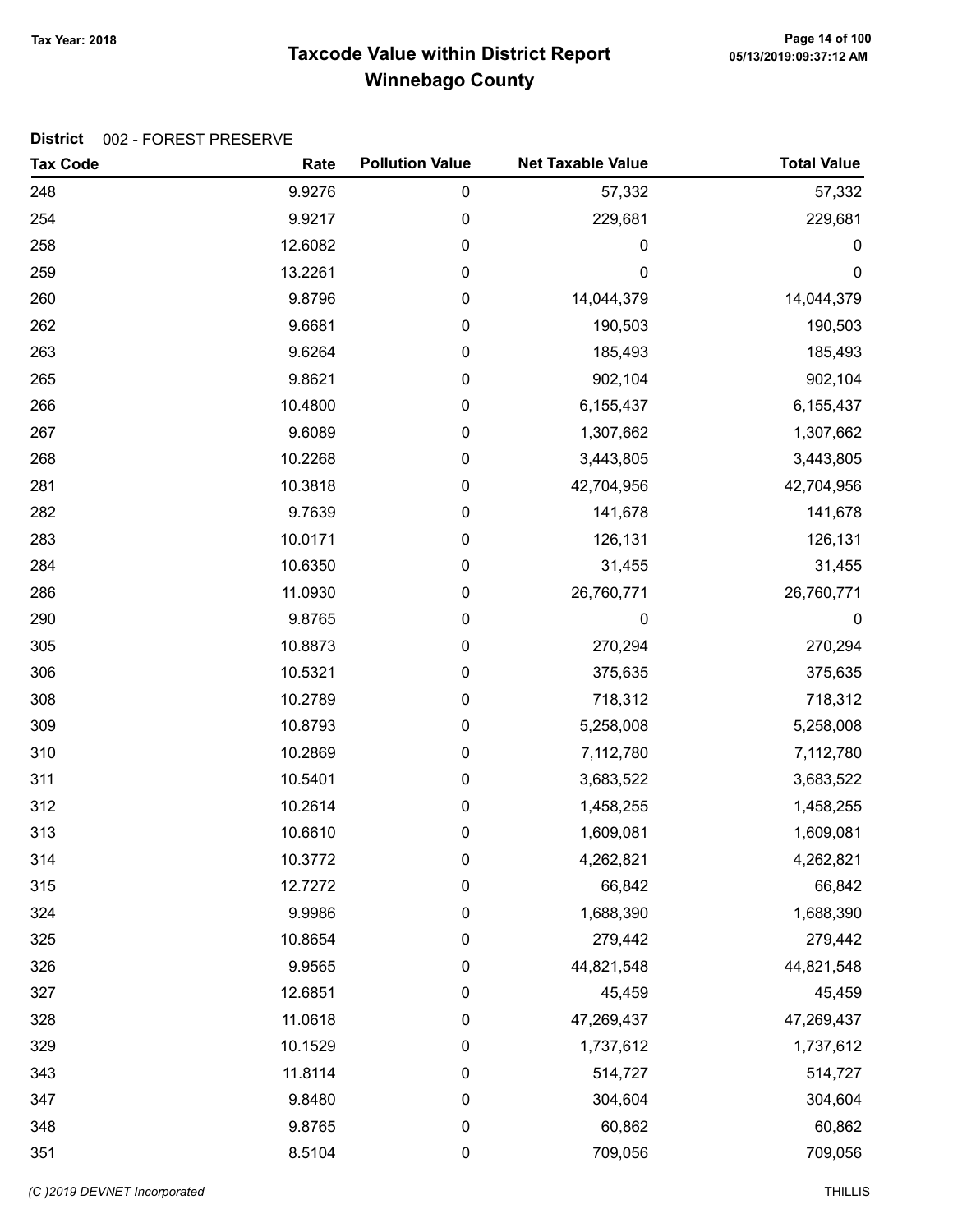# Taxcode Value within District Report Tax Year: 2018 Page 15 of 100 Winnebago County

| <b>Tax Code</b> | Rate    | <b>Pollution Value</b> | <b>Net Taxable Value</b> | <b>Total Value</b> |
|-----------------|---------|------------------------|--------------------------|--------------------|
| 358             | 10.2973 | 0                      | 0                        | $\boldsymbol{0}$   |
| 359             | 10.2973 | 0                      | 3,559                    | 3,559              |
| 360             | 9.8904  | 0                      | 0                        | $\pmb{0}$          |
| 361             | 13.2384 | 0                      | 3,625                    | 3,625              |
| 362             | 9.0048  | 0                      | 866,411                  | 866,411            |
| 363             | 9.7045  | 0                      | 45,399                   | 45,399             |
| 364             | 9.1553  | 0                      | 226,103                  | 226,103            |
| 365             | 10.4937 | 0                      | 10,755,903               | 10,755,903         |
| 366             | 10.8022 | 0                      | 680,508                  | 680,508            |
| 367             | 9.9600  | 0                      | 105,450                  | 105,450            |
| 368             | 10.2973 | 0                      | 0                        | $\boldsymbol{0}$   |
| 369             | 10.4937 | 0                      | 106,511                  | 106,511            |
| 370             | 11.4445 | 0                      | $\mathbf 0$              | $\boldsymbol{0}$   |
| 372             | 11.6409 | 0                      | 3,563,322                | 3,563,322          |
| 373             | 10.1538 | 0                      | 1,806,015                | 1,806,015          |
| 374             | 11.8746 | 0                      | 1,318,438                | 1,318,438          |
| 378             | 12.0710 | 0                      | 46,684,596               | 46,684,596         |
| 379             | 9.9574  | 0                      | 779,749                  | 779,749            |
| 380             | 11.0537 | 0                      | 900,913                  | 900,913            |
| 381             | 13.8726 | 0                      | 6,041,071                | 6,041,071          |
| 382             | 13.6762 | 0                      | 154,448                  | 154,448            |
| 383             | 14.2048 | 0                      | 1,345,028                | 1,345,028          |
| 385             | 11.2501 | 0                      | 835,621                  | 835,621            |
| 386             | 12.0058 | 0                      | $\mathbf 0$              | $\mathbf 0$        |
| 391             | 14.2700 | 0                      | 839,407                  | 839,407            |
| 392             | 14.2700 | 0                      | 22,735,929               | 22,735,929         |
| 393             | 10.3482 | 0                      | 382,292                  | 382,292            |
| 394             | 10.3482 | 0                      | 0                        | $\boldsymbol{0}$   |
| 396             | 10.8022 | 0                      | 0                        | 0                  |
| 397             | 10.3875 | 0                      | 0                        | $\mathbf 0$        |
| 400             | 14.2700 | $\boldsymbol{0}$       | 43,128                   | 43,128             |
| 401             | 10.0266 | 0                      | 4,017,200                | 4,017,200          |
| 402             | 10.0266 | 0                      | 532,307                  | 532,307            |
| 403             | 14.2700 | 0                      | 69,567                   | 69,567             |
| 404             | 14.2700 | 0                      | 1,033,481                | 1,033,481          |
| 405             | 14.2700 | $\pmb{0}$              | 1,489,159                | 1,489,159          |
| 406             | 14.2700 | 0                      | 10,548                   | 10,548             |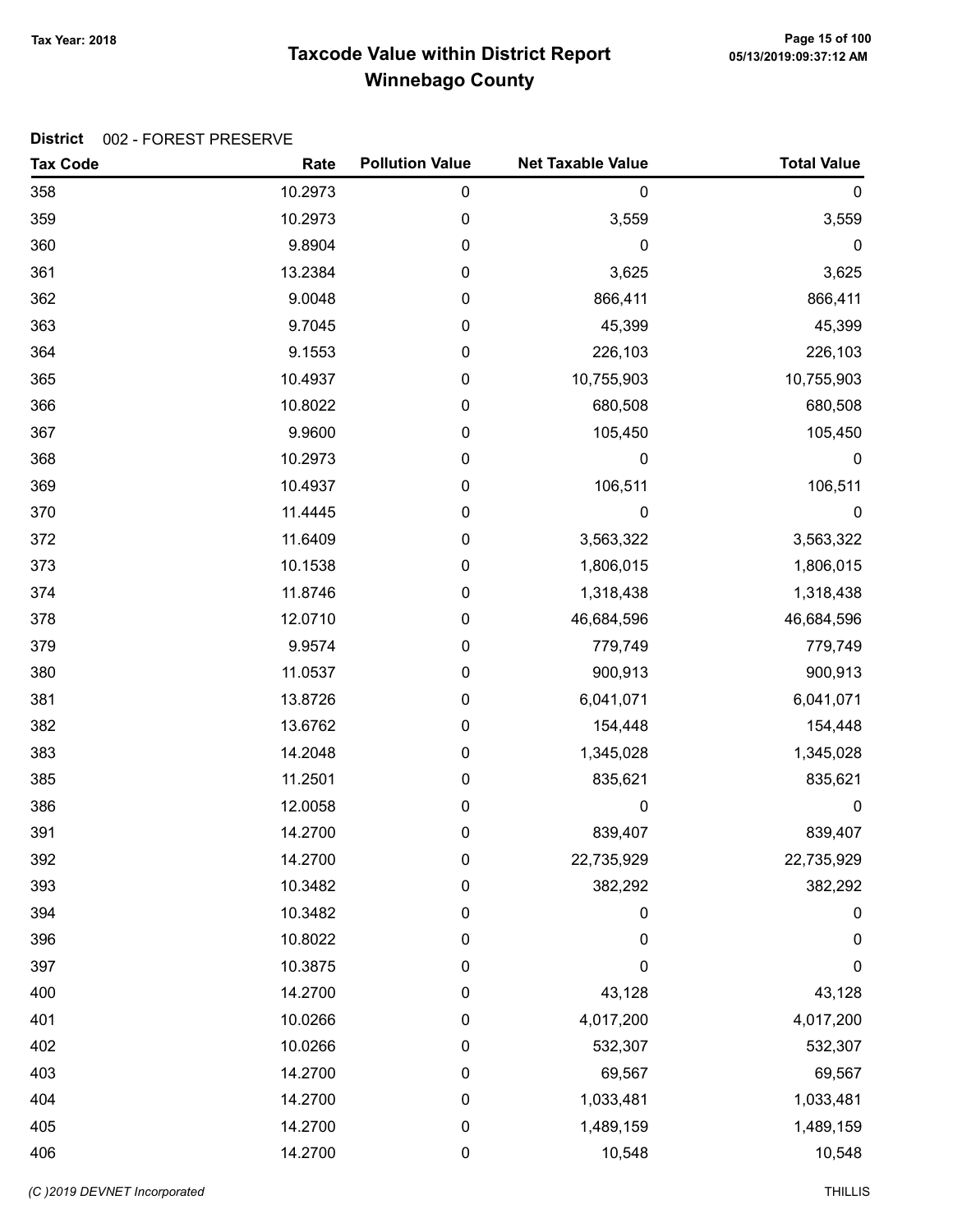# Taxcode Value within District Report Tax Year: 2018 Page 16 of 100 Winnebago County

| <b>Tax Code</b> | Rate    | <b>Pollution Value</b> | <b>Net Taxable Value</b> | <b>Total Value</b> |
|-----------------|---------|------------------------|--------------------------|--------------------|
| 407             | 14.2700 | 0                      | 672,009                  | 672,009            |
| 409             | 11.7191 | 0                      | 10,563,142               | 10,563,142         |
| 410             | 14.2700 | $\pmb{0}$              | 6,940,031                | 6,940,031          |
| 411             | 14.0736 | 0                      | 432                      | 432                |
| 412             | 14.2700 | 0                      | 87,782                   | 87,782             |
| 413             | 11.0632 | 0                      | 479,813                  | 479,813            |
| 414             | 11.2596 | 0                      | 1,022,381                | 1,022,381          |
| 416             | 10.9565 | 0                      | 5,756,100                | 5,756,100          |
| 417             | 14.2700 | 0                      | 858,880                  | 858,880            |
| 418             | 14.2700 | $\pmb{0}$              | 5,499,676                | 5,499,676          |
| 419             | 14.2700 | 0                      | 411,267                  | 411,267            |
| 420             | 10.0266 | 0                      | 1,699,184                | 1,699,184          |
| 421             | 14.2700 | 0                      | 13,909,528               | 13,909,528         |
| 422             | 14.2700 | 0                      | 8,723,236                | 8,723,236          |
| 423             | 14.2700 | 0                      | 11,430,093               | 11,430,093         |
| 424             | 14.2700 | 0                      | 8,030,962                | 8,030,962          |
| 425             | 11.0930 | $\pmb{0}$              | 59,622                   | 59,622             |
| 426             | 10.9612 | 0                      | 2,253,267                | 2,253,267          |
| 427             | 10.6432 | 0                      | 10,322                   | 10,322             |
| 428             | 10.8396 | 0                      | 1,809,286                | 1,809,286          |
| 429             | 10.3053 | $\pmb{0}$              | 3,334                    | 3,334              |
| 430             | 10.5017 | 0                      | 141,931                  | 141,931            |
| 431             | 10.5017 | 0                      | 2,135                    | 2,135              |
| 432             | 10.3053 | 0                      | 1,279                    | 1,279              |
| 433             | 11.2596 | 0                      | 1,367,780                | 1,367,780          |
| 434             | 11.2596 | 0                      | 199,930                  | 199,930            |
| 435             | 11.2596 | 0                      | 6,102,073                | 6,102,073          |
| 438             | 10.3482 | 0                      | 522,919                  | 522,919            |
| 439             | 10.7783 | 0                      | 440,068                  | 440,068            |
| 440             | 10.9095 | 0                      | 26,485                   | 26,485             |
| 441             | 10.3482 | 0                      | 406,579                  | 406,579            |
| 442             | 11.5975 | 0                      | 987,657                  | 987,657            |
| 443             | 9.5469  | 0                      | 53,848                   | 53,848             |
| 444             | 10.8396 | 0                      | 12,537                   | 12,537             |
| 447             | 10.6547 | 0                      | 390,181                  | 390,181            |
| 448             | 10.9612 | 0                      | 11,686                   | 11,686             |
| 450             | 14.2700 | 0                      | 206,717                  | 206,717            |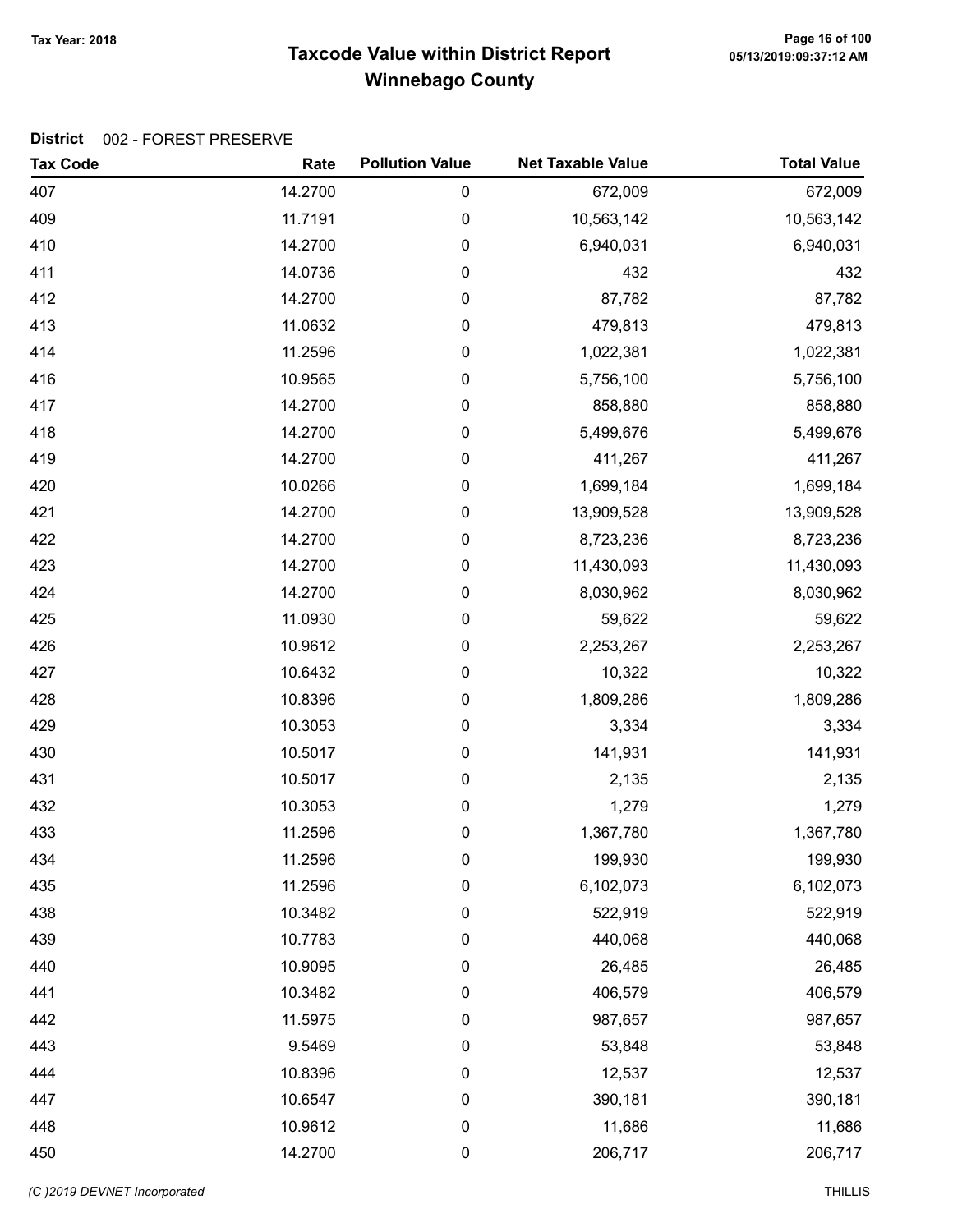### Taxcode Value within District Report Tax Year: 2018 Page 17 of 100 Winnebago County

| <b>Tax Code</b> | Rate                   | <b>Pollution Value</b> | <b>Net Taxable Value</b>                      | <b>Total Value</b> |
|-----------------|------------------------|------------------------|-----------------------------------------------|--------------------|
| 451             | 14.2700                | 0                      | 38,632,871                                    | 38,632,871         |
| 452             | 10.3482                | 0                      | 25,884                                        | 25,884             |
| 453             | 12.6266                | 0                      | 183,185                                       | 183,185            |
| 454             | 10.6432                | 0                      | 30,306                                        | 30,306             |
| 455             | 14.2700                | 0                      | 6,497,588                                     | 6,497,588          |
| 456             | 11.7191                | 0                      | 4,179,750                                     | 4,179,750          |
| 457             | 9.8480                 | 0                      | 1,647,325                                     | 1,647,325          |
| 458             | 9.8765                 | 0                      | 5,133,137                                     | 5, 133, 137        |
| 459             | 9.8765                 | 0                      | 11,564                                        | 11,564             |
| 460             | 14.2700                | 0                      | 110,442                                       | 110,442            |
|                 |                        |                        | <b>Totals for 002 - FOREST PRESERVE</b>       | 3,827,994,944      |
|                 |                        |                        | <b>State Railroad</b>                         | 9,461,838          |
|                 |                        |                        | <b>Grand Totals for 002 - FOREST PRESERVE</b> | 3,837,456,782      |
| <b>District</b> | 003 - BURRITT TOWNSHIP |                        |                                               |                    |

| <b>Tax Code</b> | Rate                         | <b>Pollution Value</b> | <b>Net Taxable Value</b>                       | <b>Total Value</b> |
|-----------------|------------------------------|------------------------|------------------------------------------------|--------------------|
| 254             | 9.9217                       | 0                      | 229,681                                        | 229,681            |
| 258             | 12.6082                      | 0                      | 0                                              | 0                  |
| 259             | 13.2261                      | 0                      | 0                                              | 0                  |
| 260             | 9.8796                       | 0                      | 14,044,379                                     | 14,044,379         |
| 262             | 9.6681                       | $\mathbf 0$            | 190,503                                        | 190,503            |
| 263             | 9.6264                       | 0                      | 185,493                                        | 185,493            |
| 265             | 9.8621                       | $\mathbf 0$            | 902,104                                        | 902,104            |
| 266             | 10.4800                      | $\mathbf 0$            | 6,155,437                                      | 6,155,437          |
| 267             | 9.6089                       | 0                      | 1,307,662                                      | 1,307,662          |
| 268             | 10.2268                      | 0                      | 3,443,805                                      | 3,443,805          |
|                 |                              |                        | <b>Totals for 003 - BURRITT TOWNSHIP</b>       | 26,459,064         |
|                 |                              |                        | <b>State Railroad</b>                          | 0                  |
| <b>District</b> | 004 - CHERRY VALLEY TOWNSHIP |                        | <b>Grand Totals for 003 - BURRITT TOWNSHIP</b> | 26,459,064         |
| <b>Tax Code</b> | Rate                         | <b>Pollution Value</b> | <b>Net Taxable Value</b>                       | <b>Total Value</b> |
| 110             | 11.1059                      |                        |                                                |                    |
|                 |                              | 0                      | 27,634,182                                     | 27,634,182         |
| 111             | 10.7151                      | 0                      | 8,529,681                                      | 8,529,681          |
| 112             | 13.3049                      | 0                      | 2,135,996                                      | 2,135,996          |
| 113             | 12.2022                      | 0                      | 9,078,921                                      | 9,078,921          |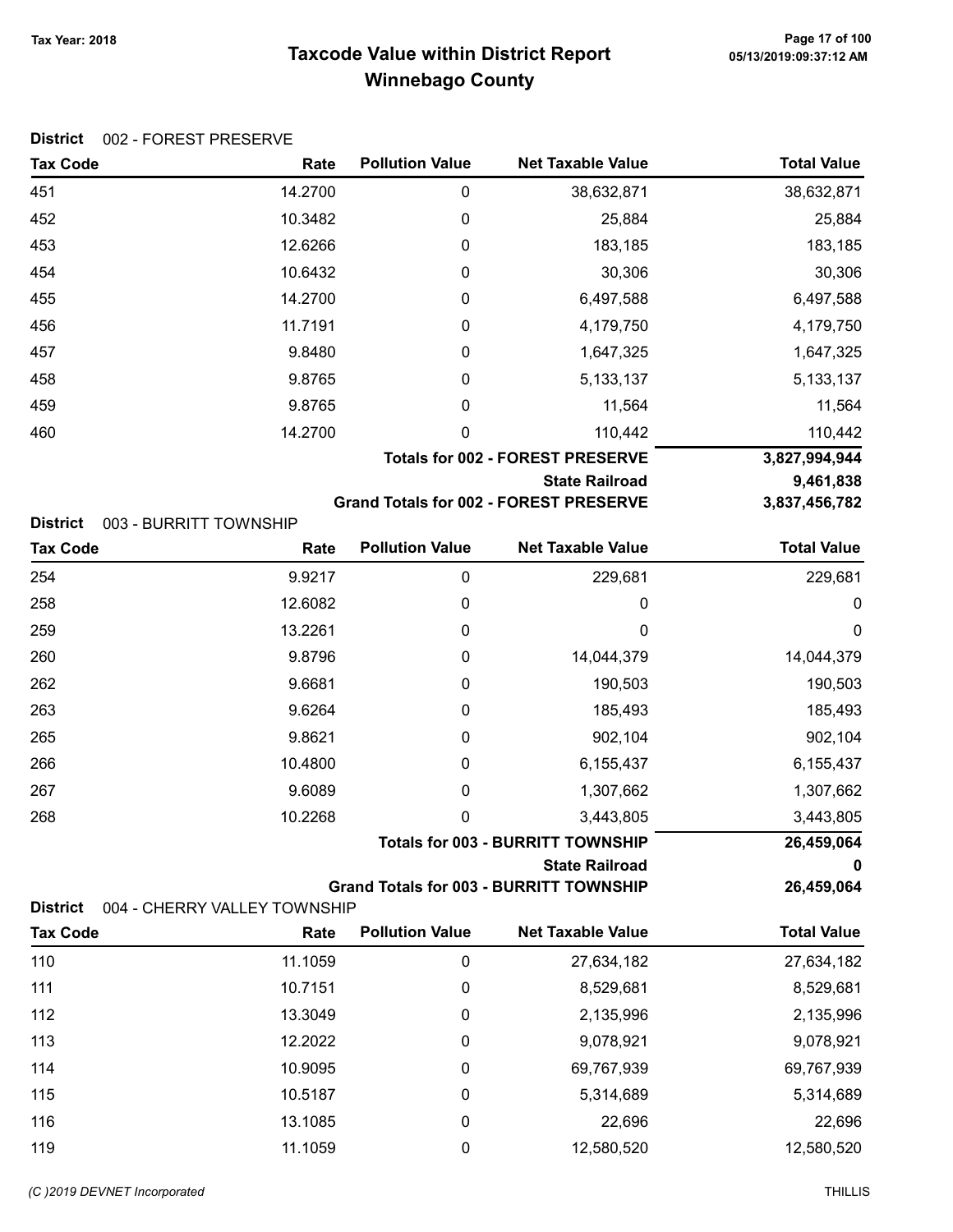### Taxcode Value within District Report Tax Year: 2018 Page 18 of 100 Winnebago County

### District 004 - CHERRY VALLEY TOWNSHIP

| <b>Tax Code</b> | Rate                  | <b>Pollution Value</b>                         | <b>Net Taxable Value</b>                             | <b>Total Value</b> |  |  |
|-----------------|-----------------------|------------------------------------------------|------------------------------------------------------|--------------------|--|--|
| 120             | 10.9095               | 0                                              | 3,451,310                                            | 3,451,310          |  |  |
| 122             | 10.0673               | 0                                              | 516,898                                              | 516,898            |  |  |
| 124             | 12.2022               | 0                                              | 6,659,026                                            | 6,659,026          |  |  |
| 125             | 12.0058               | 0                                              | 118,324                                              | 118,324            |  |  |
| 127             | 14.4012               | 0                                              | 107,590,150                                          | 107,590,150        |  |  |
| 128             | 11.6150               | 0                                              | 1,700,817                                            | 1,700,817          |  |  |
| 129             | 12.0058               | 0                                              | 12,566,943                                           | 12,566,943         |  |  |
| 343             | 11.8114               | 0                                              | 514,727                                              | 514,727            |  |  |
| 366             | 10.8022               | 0                                              | 680,508                                              | 680,508            |  |  |
| 367             | 9.9600                | 0                                              | 105,450                                              | 105,450            |  |  |
| 383             | 14.2048               | 0                                              | 1,345,028                                            | 1,345,028          |  |  |
| 386             | 12.0058               | 0                                              | 0                                                    | 0                  |  |  |
| 396             | 10.8022               | 0                                              | 0                                                    | $\boldsymbol{0}$   |  |  |
| 440             | 10.9095               | 0                                              | 26,485                                               | 26,485             |  |  |
|                 |                       | <b>Totals for 004 - CHERRY VALLEY TOWNSHIP</b> |                                                      |                    |  |  |
|                 | 1,504,056             |                                                |                                                      |                    |  |  |
| <b>District</b> | 005 - DURAND TOWNSHIP |                                                | <b>Grand Totals for 004 - CHERRY VALLEY TOWNSHIP</b> | 271,844,346        |  |  |
| <b>Tax Code</b> | Rate                  | <b>Pollution Value</b>                         | <b>Net Taxable Value</b>                             | <b>Total Value</b> |  |  |
| 228             | 10.8389               | $\pmb{0}$                                      | 1,285,020                                            | 1,285,020          |  |  |
| 229             | 10.7956               | 0                                              | 1,678,723                                            | 1,678,723          |  |  |
| 230             | 10.4686               | 0                                              | 20,249,552                                           | 20,249,552         |  |  |
| 231             | 10.6626               | 0                                              | 122,431                                              | 122,431            |  |  |
| 232             | 10.6620               | 0                                              | 889,537                                              | 889,537            |  |  |
| 233             | 10.8389               | 0                                              | 13,341,281                                           | 13,341,281         |  |  |
| 234             | 10.5119               | 0                                              | 297,466                                              | 297,466            |  |  |
|                 |                       |                                                | <b>Totals for 005 - DURAND TOWNSHIP</b>              | 37,864,010         |  |  |
|                 |                       |                                                | <b>State Railroad</b>                                | 0                  |  |  |
|                 |                       |                                                | <b>Grand Totals for 005 - DURAND TOWNSHIP</b>        | 37,864,010         |  |  |
| <b>District</b> | 006 - HARLEM TOWNSHIP | <b>Pollution Value</b>                         | <b>Net Taxable Value</b>                             | <b>Total Value</b> |  |  |
| <b>Tax Code</b> | Rate                  |                                                |                                                      |                    |  |  |
| 006             | 11.5975               | 0                                              | 127,677,510                                          | 127,677,510        |  |  |
| 007             | 11.4011               | 0                                              | 3,751,685                                            | 3,751,685          |  |  |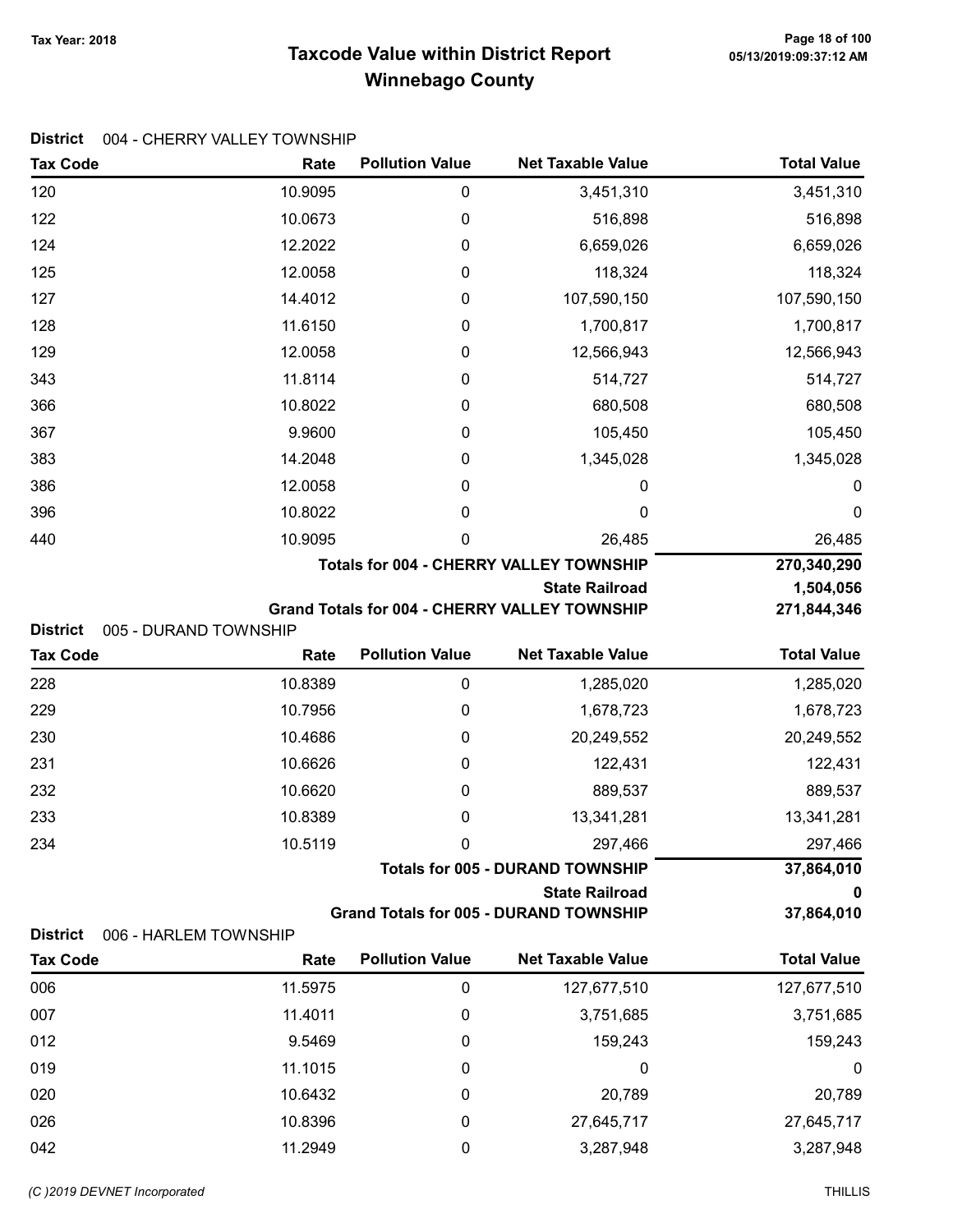# Taxcode Value within District Report Tax Year: 2018 Page 19 of 100 Winnebago County

#### District 006 - HARLEM TOWNSHIP

| <b>Tax Code</b> | Rate    | <b>Pollution Value</b> | <b>Net Taxable Value</b> | <b>Total Value</b> |
|-----------------|---------|------------------------|--------------------------|--------------------|
| 045             | 9.7433  | 0                      | 320,005                  | 320,005            |
| 049             | 11.9199 | 0                      | 20,673,093               | 20,673,093         |
| 078             | 10.5400 | 0                      | 288,976                  | 288,976            |
| 108             | 10.3053 | 0                      | 33,040                   | 33,040             |
| 109             | 10.5017 | 0                      | 25,565,008               | 25,565,008         |
| 118             | 11.2596 | $\boldsymbol{0}$       | 366,998                  | 366,998            |
| 130             | 10.9656 | 0                      | 3,921,925                | 3,921,925          |
| 133             | 11.2596 | $\boldsymbol{0}$       | 103,257,195              | 103,257,195        |
| 134             | 10.3048 | 0                      | 11,542                   | 11,542             |
| 135             | 10.3053 | 0                      | 7,125,445                | 7,125,445          |
| 136             | 9.9385  | 0                      | 26,590,887               | 26,590,887         |
| 137             | 11.0632 | 0                      | 48,418,108               | 48,418,108         |
| 139             | 10.7601 | 0                      | 7,580,397                | 7,580,397          |
| 140             | 9.7026  | 0                      | 51,394                   | 51,394             |
| 141             | 11.0632 | $\boldsymbol{0}$       | 221,392                  | 221,392            |
| 142             | 11.8564 | 0                      | 3,974                    | 3,974              |
| 143             | 10.5012 | 0                      | 2,384,254                | 2,384,254          |
| 144             | 10.9565 | 0                      | 105,268,414              | 105,268,414        |
| 145             | 10.0022 | 0                      | 4,388,365                | 4,388,365          |
| 147             | 12.0528 | 0                      | 70,210                   | 70,210             |
| 149             | 11.7235 | $\boldsymbol{0}$       | 30,457,581               | 30,457,581         |
| 151             | 12.3559 | $\boldsymbol{0}$       | 783                      | 783                |
| 152             | 12.3559 | 0                      | 4,173,489                | 4,173,489          |
| 153             | 11.2596 | $\pmb{0}$              | 800,774                  | 800,774            |
| 158             | 12.0528 | 0                      | 6,017,884                | 6,017,884          |
| 159             | 11.0985 | 0                      | 229,900                  | 229,900            |
| 160             | 10.9565 | 0                      | 476,253                  | 476,253            |
| 163             | 11.0632 | $\boldsymbol{0}$       | 1,783,507                | 1,783,507          |
| 164             | 10.7601 | 0                      | 85,822                   | 85,822             |
| 194             | 10.1986 | 0                      | 2,302,321                | 2,302,321          |
| 208             | 10.5017 | 0                      | 45,209                   | 45,209             |
| 413             | 11.0632 | $\pmb{0}$              | 479,813                  | 479,813            |
| 414             | 11.2596 | 0                      | 1,022,381                | 1,022,381          |
| 416             | 10.9565 | 0                      | 5,756,100                | 5,756,100          |
| 427             | 10.6432 | 0                      | 10,322                   | 10,322             |
| 428             | 10.8396 | $\boldsymbol{0}$       | 1,809,286                | 1,809,286          |
| 429             | 10.3053 | $\boldsymbol{0}$       | 3,334                    | 3,334              |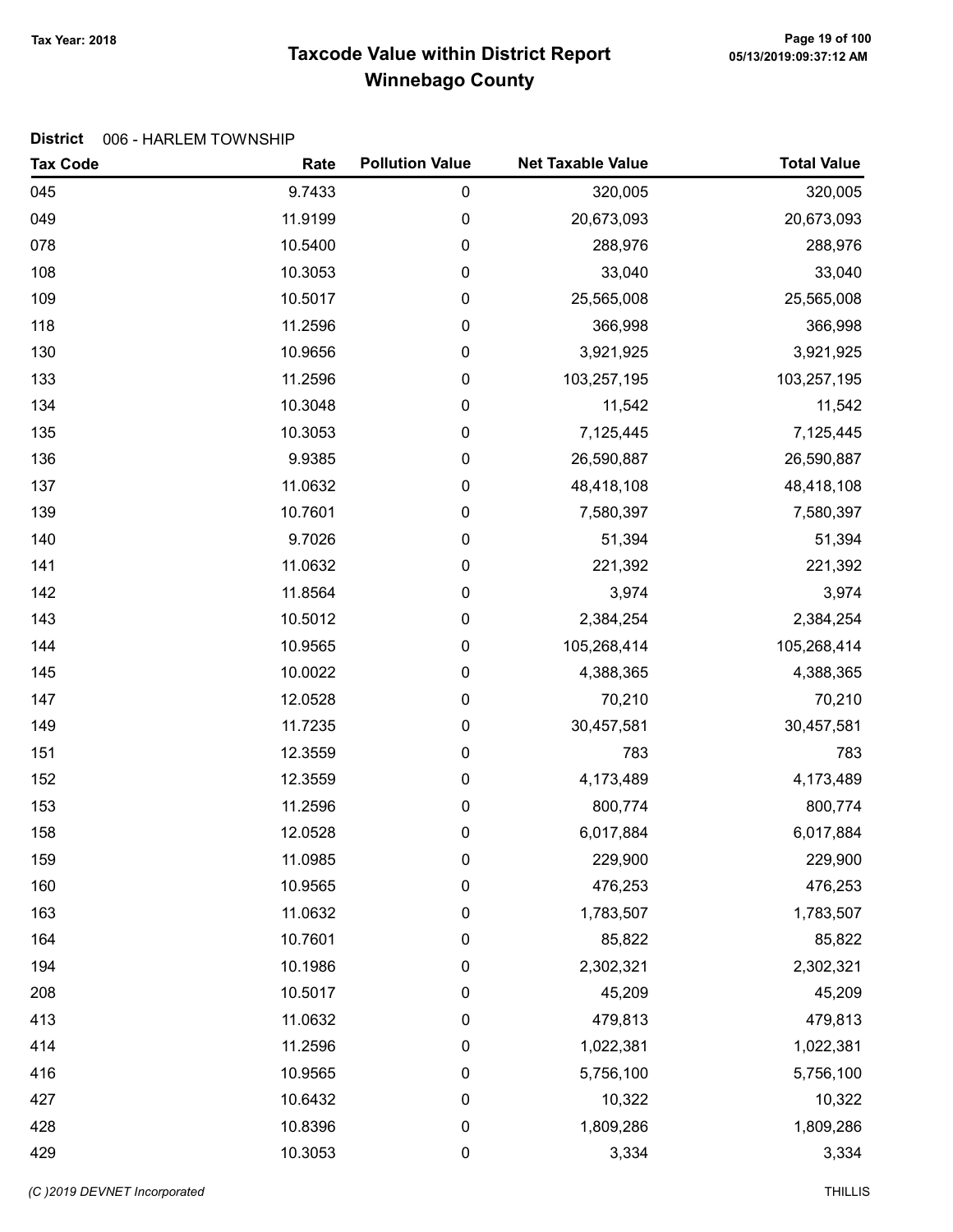# Taxcode Value within District Report Tax Year: 2018 Page 20 of 100 Winnebago County

Tax Code **Rate Pollution Value** Net Taxable Value Total Value

| $\mathbf 0$<br>430<br>10.5017<br>141,931                                                                                    | 141,931              |
|-----------------------------------------------------------------------------------------------------------------------------|----------------------|
| 10.5017<br>431<br>0<br>2,135                                                                                                | 2,135                |
| 10.3053<br>432<br>0<br>1,279                                                                                                | 1,279                |
| 11.2596<br>1,367,780<br>433<br>0                                                                                            | 1,367,780            |
| 434<br>11.2596<br>199,930<br>0                                                                                              | 199,930              |
| 435<br>11.2596<br>6,102,073<br>0                                                                                            | 6,102,073            |
| 442<br>11.5975<br>987,657<br>0                                                                                              | 987,657              |
| 443<br>9.5469<br>53,848<br>0                                                                                                | 53,848               |
| 10.8396<br>0<br>12,537<br>444                                                                                               | 12,537               |
| 10.6432<br>454<br>30,306<br>0                                                                                               | 30,306               |
| <b>Totals for 006 - HARLEM TOWNSHIP</b>                                                                                     | 583,437,749          |
| <b>State Railroad</b>                                                                                                       | 0                    |
| <b>Grand Totals for 006 - HARLEM TOWNSHIP</b>                                                                               | 583,437,749          |
| <b>District</b><br>007 - HARRISON TOWNSHIP<br><b>Pollution Value</b><br><b>Net Taxable Value</b><br><b>Tax Code</b><br>Rate | <b>Total Value</b>   |
| 10.3346<br>0                                                                                                                |                      |
| 246<br>8,157,478<br>247<br>9.2279                                                                                           | 8,157,478            |
| 0<br>6,420,754<br>248<br>9.9276<br>0                                                                                        | 6,420,754            |
| 57,332<br><b>Totals for 007 - HARRISON TOWNSHIP</b>                                                                         | 57,332<br>14,635,564 |
| <b>State Railroad</b>                                                                                                       | 0                    |
| <b>Grand Totals for 007 - HARRISON TOWNSHIP</b>                                                                             | 14,635,564           |
| <b>District</b><br>008 - LAONA TOWNSHIP                                                                                     |                      |
| <b>Pollution Value</b><br><b>Net Taxable Value</b><br><b>Tax Code</b><br>Rate                                               | <b>Total Value</b>   |
| 212<br>9.3562<br>0<br>0                                                                                                     | 0                    |
| 10.3267<br>220<br>34,058,194<br>0                                                                                           | 34,058,194           |
| <b>Totals for 008 - LAONA TOWNSHIP</b>                                                                                      | 34,058,194           |
| <b>State Railroad</b>                                                                                                       | 0                    |
| <b>Grand Totals for 008 - LAONA TOWNSHIP</b><br><b>District</b><br>009 - OWEN TOWNSHIP                                      | 34,058,194           |
| <b>Pollution Value</b><br><b>Net Taxable Value</b><br><b>Tax Code</b><br>Rate                                               | <b>Total Value</b>   |
| 14.0310<br>046<br>$\pmb{0}$<br>30,752                                                                                       | 30,752               |
| 146<br>14.3347<br>$\boldsymbol{0}$<br>18,268,072                                                                            | 18,268,072           |
| 10.0868<br>148<br>898<br>0                                                                                                  | 898                  |
| 150<br>11.0940<br>99,058<br>0                                                                                               | 99,058               |
| 154<br>14.1383<br>103,709<br>0                                                                                              | 103,709              |
|                                                                                                                             | 7,460,608            |
| 0                                                                                                                           |                      |
| 155<br>10.1482<br>7,460,608<br>156<br>9.9977<br>0                                                                           |                      |
| 17,038,534<br>157<br>13.0420<br>0<br>75,465                                                                                 | 17,038,534<br>75,465 |

#### District 006 - HARLEM TOWNSHIP

(C)2019 DEVNET incorporated THILLIS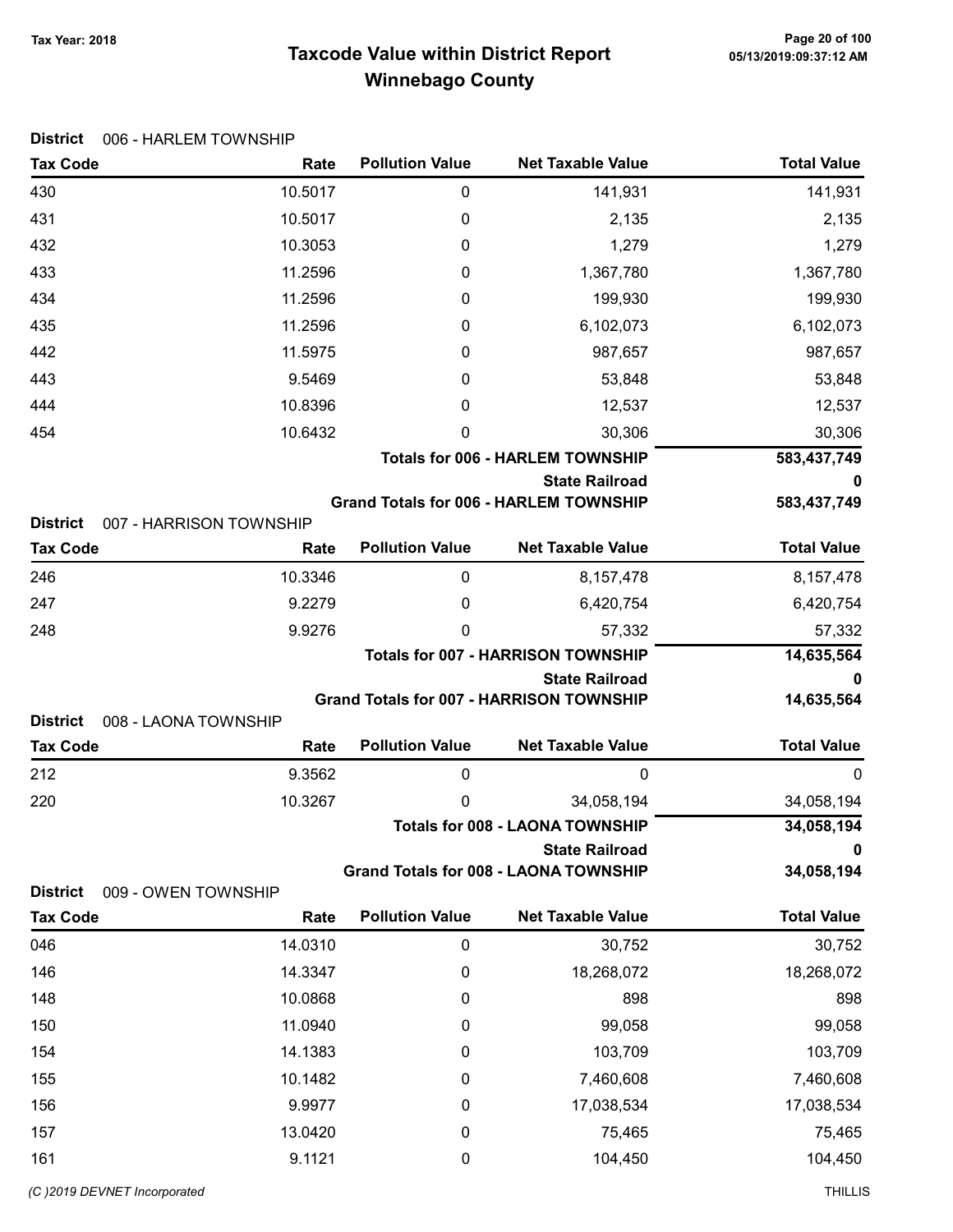# Taxcode Value within District Report Tax Year: 2018 Page 21 of 100 Winnebago County

|  |  | District 009 - OWEN TOWNSHIP |
|--|--|------------------------------|
|--|--|------------------------------|

| <b>Tax Code</b> | Rate                      | <b>Pollution Value</b> | <b>Net Taxable Value</b>                          | <b>Total Value</b> |
|-----------------|---------------------------|------------------------|---------------------------------------------------|--------------------|
| 162             | 9.8118                    | 0                      | 503,611                                           | 503,611            |
| 165             | 9.2626                    | 0                      | 13,983,424                                        | 13,983,424         |
| 167             | 9.8904                    | 0                      | 5,173,780                                         | 5,173,780          |
| 168             | 9.2626                    | 0                      | 0                                                 | 0                  |
| 169             | 10.2973                   | 0                      | 7,519,608                                         | 7,519,608          |
| 170             | 10.1941                   | 0                      | 104,822                                           | 104,822            |
| 171             | 11.2904                   | 0                      | 132,074                                           | 132,074            |
| 172             | 14.2274                   | $\boldsymbol{0}$       | 220,460                                           | 220,460            |
| 200             | 10.4189                   | 0                      | 1,728,219                                         | 1,728,219          |
| 358             | 10.2973                   | 0                      | 0                                                 | 0                  |
| 359             | 10.2973                   | 0                      | 3,559                                             | 3,559              |
| 360             | 9.8904                    | 0                      | 0                                                 | 0                  |
| 361             | 13.2384                   | 0                      | 3,625                                             | 3,625              |
| 362             | 9.0048                    | 0                      | 866,411                                           | 866,411            |
| 363             | 9.7045                    | 0                      | 45,399                                            | 45,399             |
| 364             | 9.1553                    | 0                      | 226,103                                           | 226,103            |
| 365             | 10.4937                   | 0                      | 10,755,903                                        | 10,755,903         |
| 368             | 10.2973                   | 0                      | 0                                                 | 0                  |
| 369             | 10.4937                   | 0                      | 106,511                                           | 106,511            |
|                 |                           |                        | <b>Totals for 009 - OWEN TOWNSHIP</b>             | 84,555,055         |
|                 |                           |                        | <b>State Railroad</b>                             | 408,422            |
| <b>District</b> | 010 - PECATONICA TOWNSHIP |                        | <b>Grand Totals for 009 - OWEN TOWNSHIP</b>       | 84,963,477         |
| <b>Tax Code</b> | Rate                      | <b>Pollution Value</b> | <b>Net Taxable Value</b>                          | <b>Total Value</b> |
| 281             | 10.3818                   | $\boldsymbol{0}$       | 42,704,956                                        | 42,704,956         |
| 282             | 9.7639                    | 0                      | 141,678                                           | 141,678            |
| 283             | 10.0171                   | 0                      | 126,131                                           | 126,131            |
| 284             | 10.6350                   | 0                      | 31,455                                            | 31,455             |
| 286             | 11.0930                   | 0                      | 26,760,771                                        | 26,760,771         |
| 425             | 11.0930                   | 0                      | 59,622                                            | 59,622             |
|                 |                           |                        | <b>Totals for 010 - PECATONICA TOWNSHIP</b>       | 69,824,613         |
|                 |                           |                        | <b>State Railroad</b>                             | 0                  |
|                 |                           |                        | <b>Grand Totals for 010 - PECATONICA TOWNSHIP</b> | 69,824,613         |
| <b>District</b> | 011 - ROCKFORD TOWNSHIP   | <b>Pollution Value</b> | <b>Net Taxable Value</b>                          | <b>Total Value</b> |
| <b>Tax Code</b> | Rate                      |                        |                                                   |                    |
| 001             | 14.2700                   | 0                      | 1,181,326,746                                     | 1,181,326,746      |
| 002             | 11.7191                   | 0                      | 97,674,869                                        | 97,674,869         |

003 11.8746 0 25,570,431 25,570,431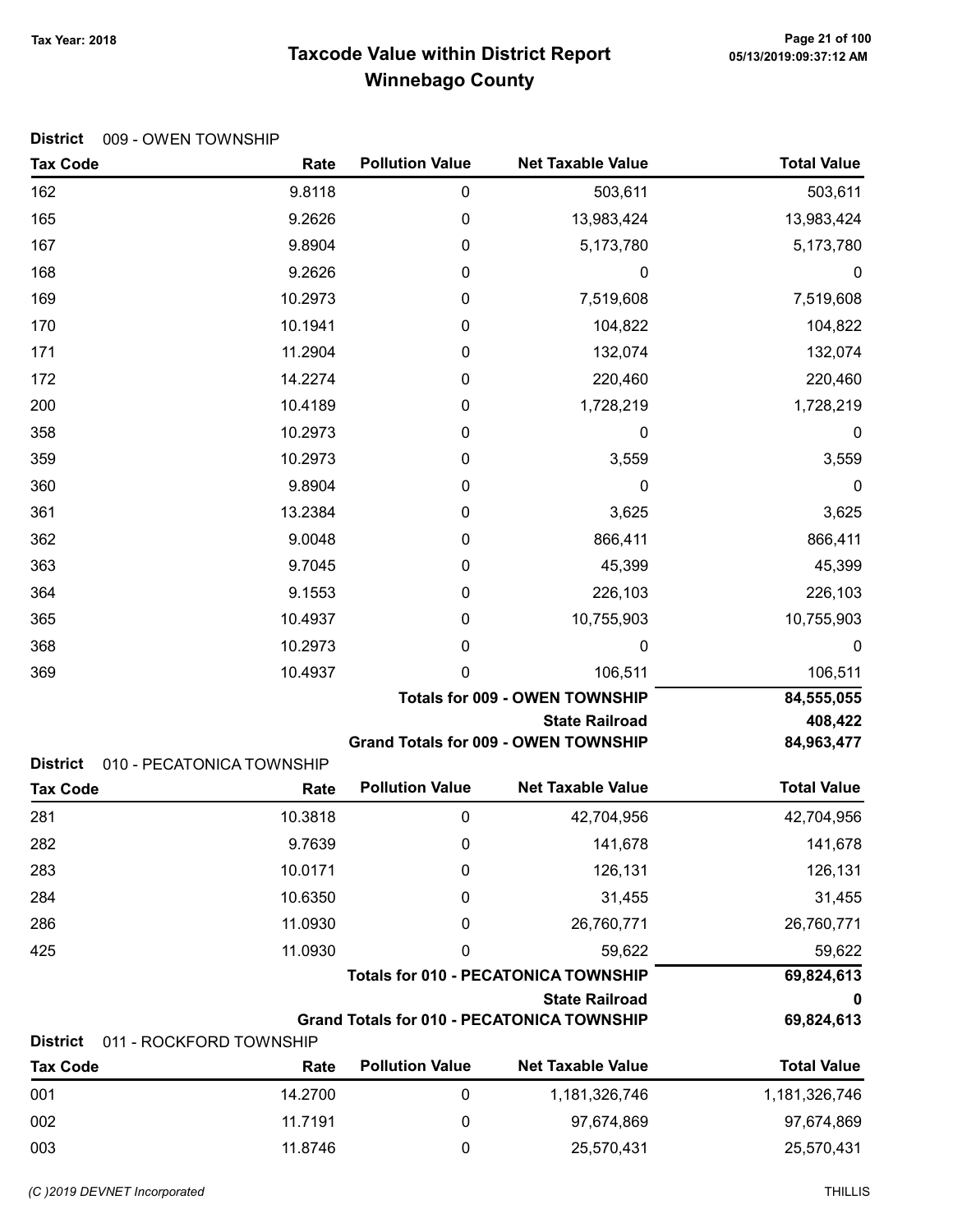# Taxcode Value within District Report Tax Year: 2018 Page 22 of 100 Winnebago County

### District 011 - ROCKFORD TOWNSHIP

| <b>Tax Code</b> | Rate    | <b>Pollution Value</b> | <b>Net Taxable Value</b> | <b>Total Value</b> |
|-----------------|---------|------------------------|--------------------------|--------------------|
| 005             | 11.4838 | 0                      | 10,293,534               | 10,293,534         |
| 008             | 10.9612 | 0                      | 47,140,594               | 47,140,594         |
| 010             | 12.1744 | 0                      | 2,825,804                | 2,825,804          |
| 013             | 11.1169 | 0                      | 21,358,579               | 21,358,579         |
| 014             | 14.2700 | 0                      | 1,802,744                | 1,802,744          |
| 016             | 10.6616 | 0                      | 4,438                    | 4,438              |
| 017             | 12.0710 | 0                      | 20,944,041               | 20,944,041         |
| 018             | 11.6802 | 0                      | 48,033,228               | 48,033,228         |
| 021             | 15.0279 | 0                      | 15,734,918               | 15,734,918         |
| 030             | 10.6616 | 0                      | 357,391                  | 357,391            |
| 031             | 10.9205 | 0                      | 4,270,808                | 4,270,808          |
| 035             | 11.5227 | 0                      | 774,945                  | 774,945            |
| 036             | 14.0736 | 0                      | 11,372,559               | 11,372,559         |
| 038             | 14.2700 | 0                      | 0                        | 0                  |
| 040             | 11.2201 | 0                      | 75,078                   | 75,078             |
| 044             | 10.7648 | 0                      | 9,264                    | 9,264              |
| 047             | 14.2700 | 0                      | 3,861                    | 3,861              |
| 048             | 14.2700 | 0                      | 68,332                   | 68,332             |
| 050             | 11.2257 | 0                      | 6,246,870                | 6,246,870          |
| 051             | 11.0293 | 0                      | 8,941,145                | 8,941,145          |
| 052             | 10.8434 | 0                      | 380,308                  | 380,308            |
| 053             | 11.2501 | 0                      | 1,713,129                | 1,713,129          |
| 056             | 14.2700 | 0                      | 331,322                  | 331,322            |
| 057             | 11.2193 | 0                      | 9,234,375                | 9,234,375          |
| 058             | 11.0229 | 0                      | 1,524,436                | 1,524,436          |
| 059             | 12.0690 | 0                      | 1,452,486                | 1,452,486          |
| 060             | 11.0650 | 0                      | 1,485,999                | 1,485,999          |
| 061             | 11.4165 | 0                      | 2,694,729                | 2,694,729          |
| 062             | 11.2614 | 0                      | 6,491,302                | 6,491,302          |
| 063             | 10.8370 | 0                      | 2,004,100                | 2,004,100          |
| 064             | 10.9602 | 0                      | 12,887,626               | 12,887,626         |
| 066             | 11.1566 | 0                      | 11,654,605               | 11,654,605         |
| 069             | 10.9707 | 0                      | 6,654,469                | 6,654,469          |
| 070             | 10.9612 | 0                      | 2,104,431                | 2,104,431          |
| 071             | 10.7743 | 0                      | 10,093,442               | 10,093,442         |
| 072             | 10.7783 | 0                      | 42,837                   | 42,837             |
| 073             | 10.8791 | 0                      | 40,959                   | 40,959             |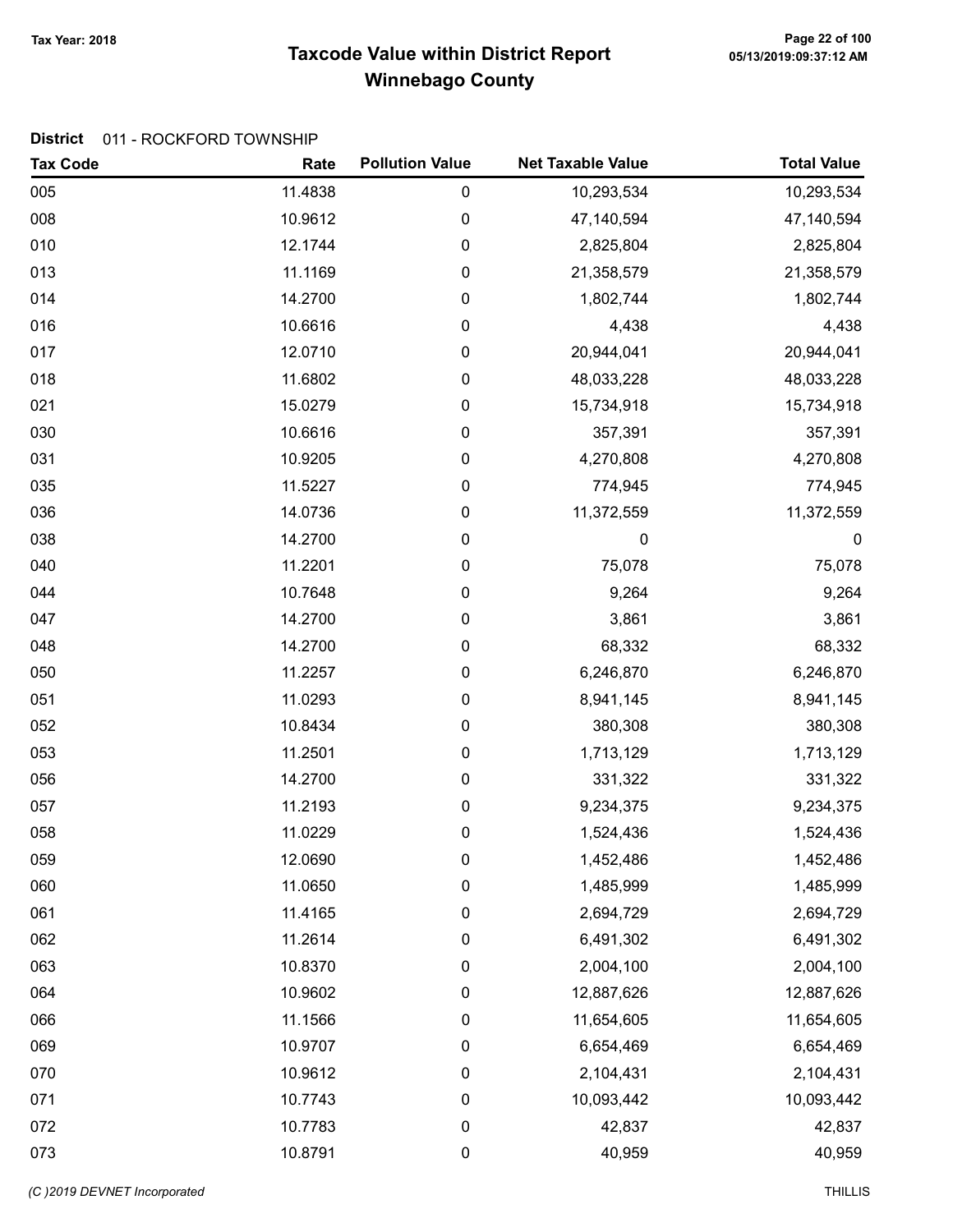# Taxcode Value within District Report Tax Year: 2018 Page 23 of 100 Winnebago County

### District 011 - ROCKFORD TOWNSHIP

| <b>Tax Code</b> | Rate    | <b>Pollution Value</b> | <b>Net Taxable Value</b> | <b>Total Value</b> |
|-----------------|---------|------------------------|--------------------------|--------------------|
| 076             | 10.7648 | 0                      | 1,071,806                | 1,071,806          |
| 077             | 10.6616 | 0                      | 139,516                  | 139,516            |
| 082             | 14.2700 | 0                      | 88,389                   | 88,389             |
| 083             | 11.2193 | 0                      | 557,260                  | 557,260            |
| 084             | 10.5428 | 0                      | 512,068                  | 512,068            |
| 085             | 14.2700 | 0                      | 8,984,597                | 8,984,597          |
| 086             | 14.1627 | 0                      | 1,145,902                | 1,145,902          |
| 090             | 10.0526 | 0                      | 4,936                    | 4,936              |
| 091             | 8.6056  | 0                      | 8,905,000                | 8,905,000          |
| 092             | 9.9574  | 0                      | 4,364,129                | 4,364,129          |
| 093             | 8.5104  | 0                      | 1,229,594                | 1,229,594          |
| 095             | 10.3482 | 0                      | 4,200,765                | 4,200,765          |
| 096             | 11.4445 | 0                      | 7,309,589                | 7,309,589          |
| 099             | 11.0537 | 0                      | 5,024,575                | 5,024,575          |
| 104             | 10.7392 | 0                      | 1,994,205                | 1,994,205          |
| 117             | 14.2700 | 0                      | 11,195,727               | 11,195,727         |
| 123             | 13.1737 | 0                      | 634,622                  | 634,622            |
| 126             | 14.2700 | 0                      | 1,709,256                | 1,709,256          |
| 131             | 12.9773 | 0                      | 3,616                    | 3,616              |
| 223             | 14.2700 | 0                      | 6,197,266                | 6,197,266          |
| 226             | 14.2700 | 0                      | 738,859                  | 738,859            |
| 351             | 8.5104  | 0                      | 709,056                  | 709,056            |
| 370             | 11.4445 | 0                      | 0                        | $\boldsymbol{0}$   |
| 372             | 11.6409 | 0                      | 3,563,322                | 3,563,322          |
| 373             | 10.1538 | 0                      | 1,806,015                | 1,806,015          |
| 374             | 11.8746 | 0                      | 1,318,438                | 1,318,438          |
| 378             | 12.0710 | 0                      | 46,684,596               | 46,684,596         |
| 379             | 9.9574  | 0                      | 779,749                  | 779,749            |
| 380             | 11.0537 | 0                      | 900,913                  | 900,913            |
| 381             | 13.8726 | 0                      | 6,041,071                | 6,041,071          |
| 382             | 13.6762 | 0                      | 154,448                  | 154,448            |
| 385             | 11.2501 | 0                      | 835,621                  | 835,621            |
| 391             | 14.2700 | 0                      | 839,407                  | 839,407            |
| 392             | 14.2700 | 0                      | 22,735,929               | 22,735,929         |
| 393             | 10.3482 | 0                      | 382,292                  | 382,292            |
| 394             | 10.3482 | $\pmb{0}$              | 0                        | 0                  |
| 397             | 10.3875 | $\pmb{0}$              | $\mathbf 0$              | $\mathbf 0$        |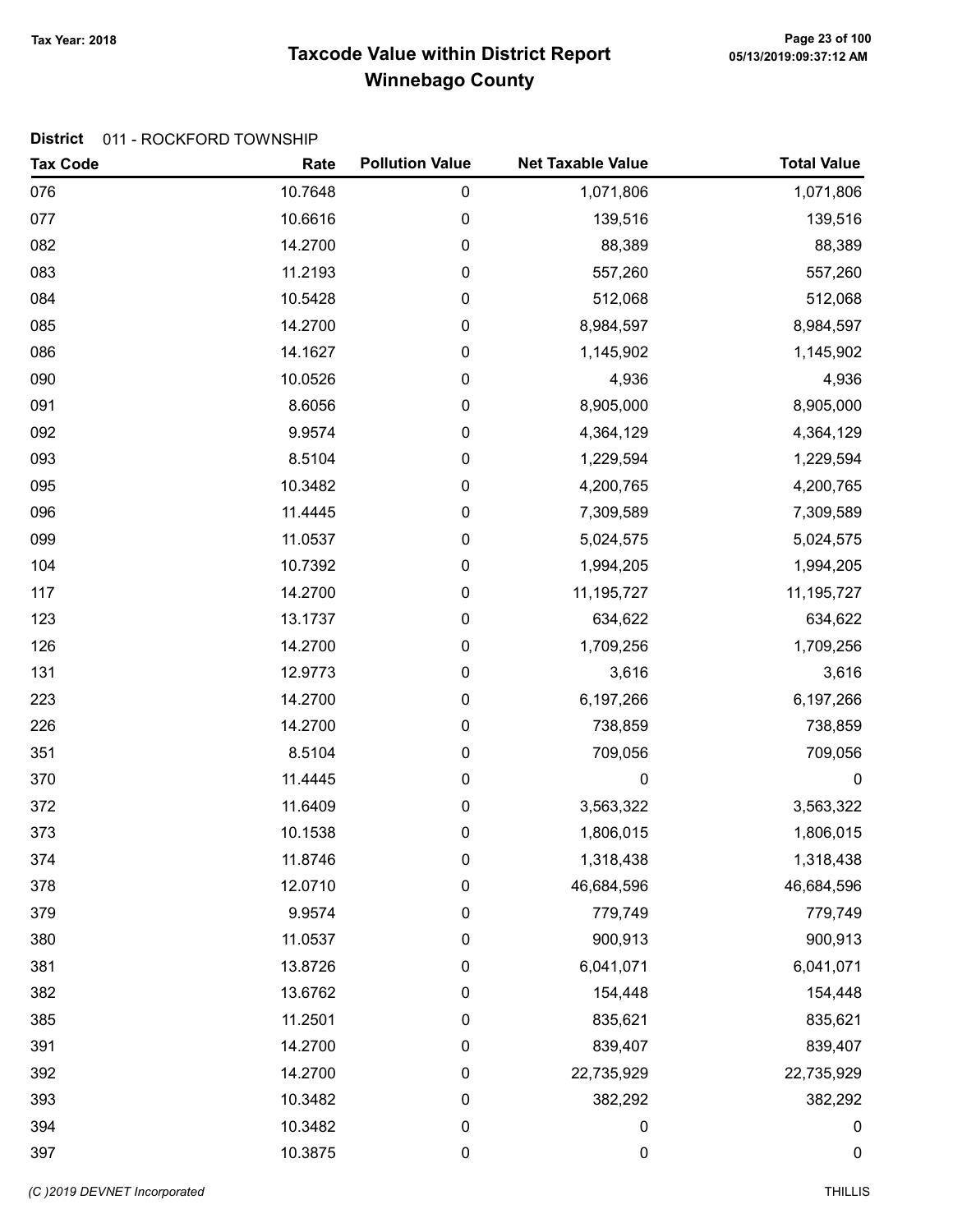# Taxcode Value within District Report Tax Year: 2018 Page 24 of 100 Winnebago County

#### District 011 - ROCKFORD TOWNSHIP

| <b>Tax Code</b> | Rate                                      | <b>Pollution Value</b> | <b>Net Taxable Value</b>                                                 | <b>Total Value</b>         |
|-----------------|-------------------------------------------|------------------------|--------------------------------------------------------------------------|----------------------------|
| 400             | 14.2700                                   | 0                      | 43,128                                                                   | 43,128                     |
| 403             | 14.2700                                   | 0                      | 69,567                                                                   | 69,567                     |
| 404             | 14.2700                                   | 0                      | 1,033,481                                                                | 1,033,481                  |
| 405             | 14.2700                                   | 0                      | 1,489,159                                                                | 1,489,159                  |
| 406             | 14.2700                                   | 0                      | 10,548                                                                   | 10,548                     |
| 407             | 14.2700                                   | 0                      | 672,009                                                                  | 672,009                    |
| 409             | 11.7191                                   | 0                      | 10,563,142                                                               | 10,563,142                 |
| 410             | 14.2700                                   | 0                      | 6,940,031                                                                | 6,940,031                  |
| 411             | 14.0736                                   | 0                      | 432                                                                      | 432                        |
| 412             | 14.2700                                   | 0                      | 87,782                                                                   | 87,782                     |
| 417             | 14.2700                                   | 0                      | 858,880                                                                  | 858,880                    |
| 418             | 14.2700                                   | 0                      | 5,499,676                                                                | 5,499,676                  |
| 419             | 14.2700                                   | 0                      | 411,267                                                                  | 411,267                    |
| 421             | 14.2700                                   | 0                      | 13,909,528                                                               | 13,909,528                 |
| 422             | 14.2700                                   | 0                      | 8,723,236                                                                | 8,723,236                  |
| 423             | 14.2700                                   | 0                      | 11,430,093                                                               | 11,430,093                 |
| 424             | 14.2700                                   | 0                      | 8,030,962                                                                | 8,030,962                  |
| 426             | 10.9612                                   | 0                      | 2,253,267                                                                | 2,253,267                  |
| 438             | 10.3482                                   | 0                      | 522,919                                                                  | 522,919                    |
| 439             | 10.7783                                   | 0                      | 440,068                                                                  | 440,068                    |
| 441             | 10.3482                                   | 0                      | 406,579                                                                  | 406,579                    |
| 448             | 10.9612                                   | 0                      | 11,686                                                                   | 11,686                     |
| 450             | 14.2700                                   | 0                      | 206,717                                                                  | 206,717                    |
| 451             | 14.2700                                   | 0                      | 38,632,871                                                               | 38,632,871                 |
| 452             | 10.3482                                   | 0                      | 25,884                                                                   | 25,884                     |
| 453             | 12.6266                                   | 0                      | 183,185                                                                  | 183,185                    |
| 455             | 14.2700                                   | 0                      | 6,497,588                                                                | 6,497,588                  |
| 456             | 11.7191                                   | 0                      | 4,179,750                                                                | 4,179,750                  |
| 460             | 14.2700                                   | 0                      | 110,442                                                                  | 110,442                    |
|                 | <b>Totals for 011 - ROCKFORD TOWNSHIP</b> |                        |                                                                          | 1,851,627,145              |
|                 |                                           |                        | <b>State Railroad</b><br><b>Grand Totals for 011 - ROCKFORD TOWNSHIP</b> | 4,626,912<br>1,856,254,057 |
| <b>District</b> | 012 - ROCKTON TOWNSHIP                    |                        |                                                                          |                            |
| <b>Tax Code</b> | Rate                                      | <b>Pollution Value</b> | <b>Net Taxable Value</b>                                                 | <b>Total Value</b>         |

| 190                         | 9.8765  | 37,190,765  | 37,190,765     |
|-----------------------------|---------|-------------|----------------|
| 191                         | 9.4693  | 12,200,167  | 12,200,167     |
| 193                         | 9.5489  | 8,168,542   | 8,168,542      |
| 197                         | 10.0266 | 103,783,716 | 103,783,716    |
| (C)2019 DEVNET Incorporated |         |             | <b>THILLIS</b> |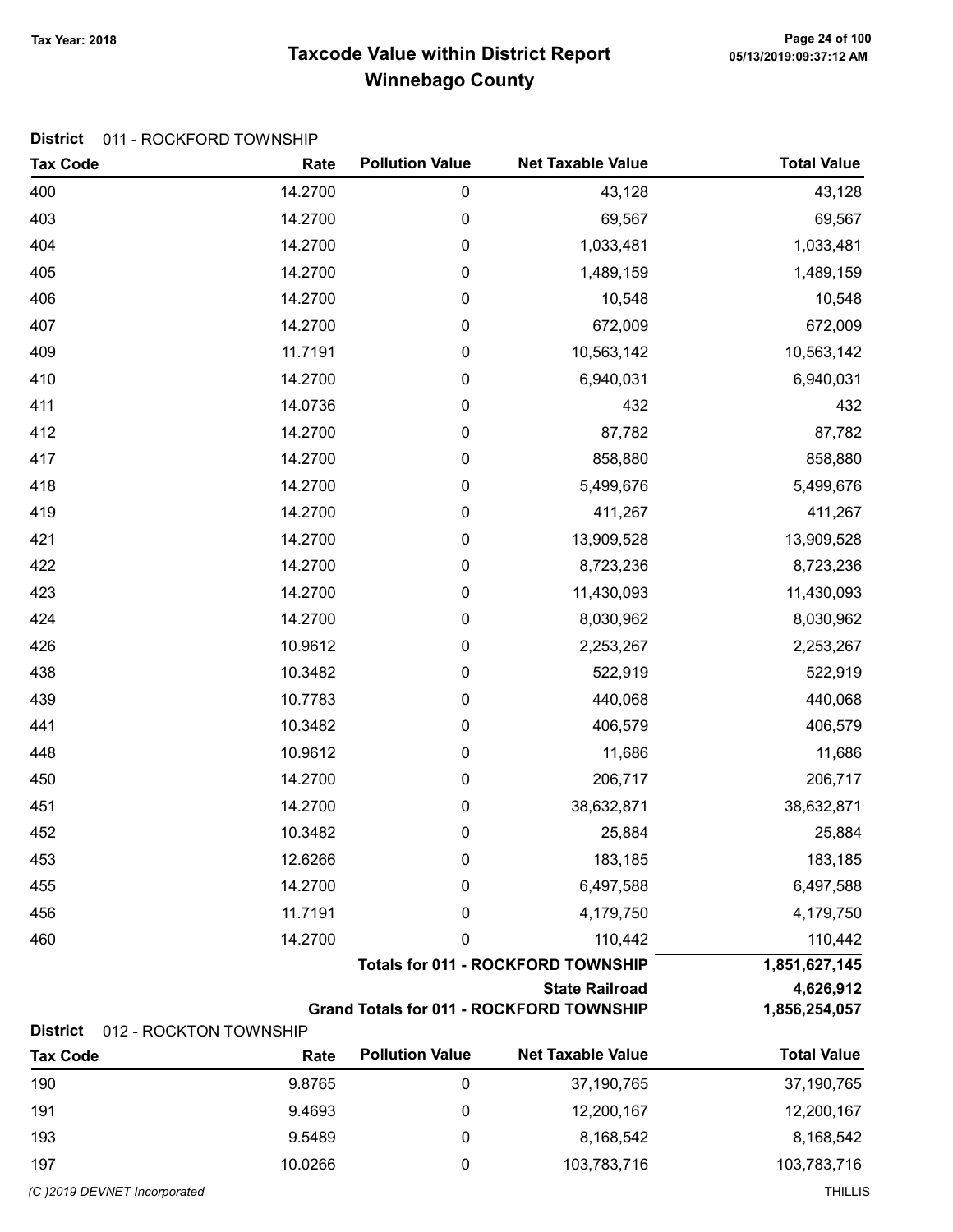# Taxcode Value within District Report Tax Year: 2018 Page 25 of 100 Winnebago County

Tax Code **Rate Pollution Value** Net Taxable Value Total Value

| <b>District</b> 012 - ROCKTON TOWNSHIP |
|----------------------------------------|
|----------------------------------------|

| 201                         | 9.7792                | 0                      | 16,978,854                                     | 16,978,854         |
|-----------------------------|-----------------------|------------------------|------------------------------------------------|--------------------|
| 202                         | 9.3720                | 0                      | 43,612,814                                     | 43,612,814         |
| 203                         | 9.8908                | 0                      | 4,630,095                                      | 4,630,095          |
| 204                         | 10.5454               | 0                      | 23,808                                         | 23,808             |
| 205                         | 10.5511               | 0                      | 126,850                                        | 126,850            |
| 206                         | 10.7475               | 0                      | 20,049,731                                     | 20,049,731         |
| 290                         | 9.8765                | 0                      | 0                                              | $\boldsymbol{0}$   |
| 348                         | 9.8765                | 0                      | 60,862                                         | 60,862             |
| 401                         | 10.0266               | 0                      | 4,017,200                                      | 4,017,200          |
| 402                         | 10.0266               | 0                      | 532,307                                        | 532,307            |
| 420                         | 10.0266               | 0                      | 1,699,184                                      | 1,699,184          |
| 458                         | 9.8765                | 0                      | 5, 133, 137                                    | 5, 133, 137        |
| 459                         | 9.8765                | 0                      | 11,564                                         | 11,564             |
|                             |                       |                        | <b>Totals for 012 - ROCKTON TOWNSHIP</b>       | 258,219,596        |
|                             |                       |                        | <b>State Railroad</b>                          | 994,063            |
| <b>District</b>             | 013 - ROSCOE TOWNSHIP |                        | <b>Grand Totals for 012 - ROCKTON TOWNSHIP</b> | 259,213,659        |
| <b>Tax Code</b>             | Rate                  | <b>Pollution Value</b> | <b>Net Taxable Value</b>                       | <b>Total Value</b> |
| 068                         | 10.8707               | 0                      | 1,788,174                                      | 1,788,174          |
| 175                         | 10.2891               | 0                      | 39,557,627                                     | 39,557,627         |
| 176                         | 9.2556                | 0                      | 344,015                                        | 344,015            |
| 177                         | 9.8480                | 0                      | 12,534,548                                     | 12,534,548         |
| 178                         | 8.8145                | $\boldsymbol{0}$       | 12,922                                         | 12,922             |
| 179                         | 9.5729                | 0                      | 8,897,007                                      | 8,897,007          |
| 180                         | 10.0140               | 0                      | 67,491,888                                     | 67,491,888         |
| 181                         | 9.9944                | 0                      | 136, 363, 727                                  | 136,363,727        |
| 182                         | 9.1760                | 0                      | 634,596                                        | 634,596            |
| 183                         | 9.1760                | $\boldsymbol{0}$       | $\mathbf 0$                                    | $\pmb{0}$          |
| 184                         | 10.5177               | $\pmb{0}$              | 1,062,045                                      | 1,062,045          |
| 185                         | 10.6547               | 0                      | 10,716,035                                     | 10,716,035         |
| 187                         | 10.1908               | 0                      | 2,691,580                                      | 2,691,580          |
| 188                         | 10.2104               | 0                      | 591,288                                        | 591,288            |
| 189                         | 10.8511               | 0                      | 68,605,583                                     | 68,605,583         |
| 192                         | 10.6743               | 0                      | 15,674,457                                     | 15,674,457         |
| 196                         | 9.3724                | 0                      | 10,189                                         | 10,189             |
| 198                         | 10.6490               | 0                      | 4,424,846                                      | 4,424,846          |
| 199                         | 10.8454               | 0                      | 40,221,857                                     | 40,221,857         |
| 207                         | 10.0327               | 0                      | $\boldsymbol{0}$                               | $\boldsymbol{0}$   |
| (C)2019 DEVNET Incorporated |                       |                        |                                                | <b>THILLIS</b>     |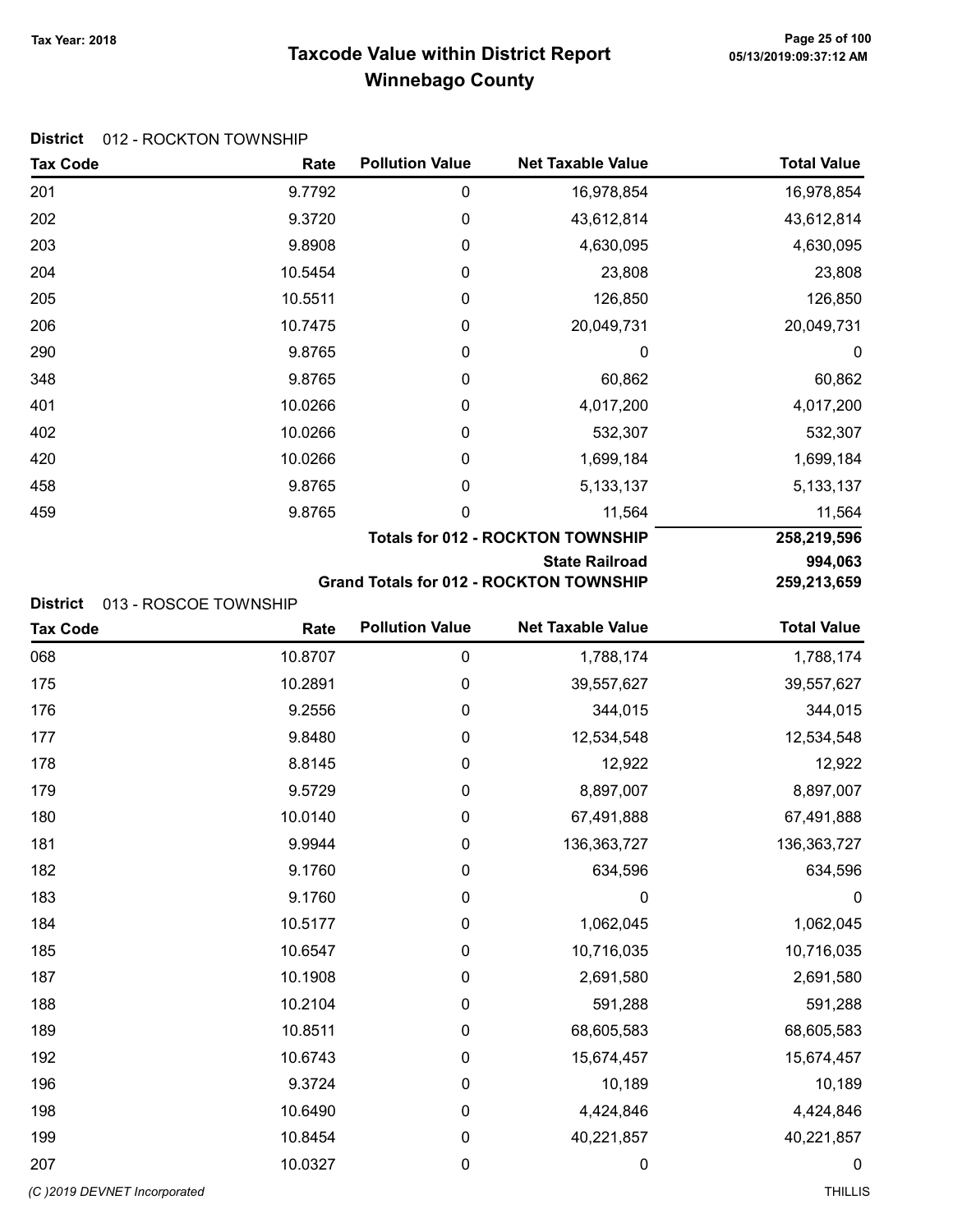# Taxcode Value within District Report Tax Year: 2018 Page 26 of 100 Winnebago County

| <b>District</b>                    | 013 - ROSCOE TOWNSHIP         |                        |                                                 |                    |
|------------------------------------|-------------------------------|------------------------|-------------------------------------------------|--------------------|
| <b>Tax Code</b>                    | Rate                          | <b>Pollution Value</b> | <b>Net Taxable Value</b>                        | <b>Total Value</b> |
| 209                                | 10.3323                       | 0                      | 38,753,184                                      | 38,753,184         |
| 347                                | 9.8480                        | 0                      | 304,604                                         | 304,604            |
| 447                                | 10.6547                       | 0                      | 390,181                                         | 390,181            |
| 457                                | 9.8480                        | 0                      | 1,647,325                                       | 1,647,325          |
|                                    |                               |                        | <b>Totals for 013 - ROSCOE TOWNSHIP</b>         | 452,717,678        |
|                                    |                               |                        | <b>State Railroad</b>                           | 695,299            |
|                                    |                               |                        | <b>Grand Totals for 013 - ROSCOE TOWNSHIP</b>   | 453,412,977        |
| <b>District</b><br><b>Tax Code</b> | 014 - SEWARD TOWNSHIP<br>Rate | <b>Pollution Value</b> | <b>Net Taxable Value</b>                        | <b>Total Value</b> |
| 305                                | 10.8873                       | 0                      | 270,294                                         | 270,294            |
| 306                                | 10.5321                       | 0                      | 375,635                                         | 375,635            |
| 308                                | 10.2789                       | 0                      | 718,312                                         | 718,312            |
| 309                                | 10.8793                       | 0                      | 5,258,008                                       | 5,258,008          |
| 310                                | 10.2869                       | 0                      | 7,112,780                                       | 7,112,780          |
| 311                                | 10.5401                       | 0                      | 3,683,522                                       | 3,683,522          |
| 312                                | 10.2614                       | 0                      | 1,458,255                                       | 1,458,255          |
| 313                                | 10.6610                       | 0                      | 1,609,081                                       | 1,609,081          |
|                                    | 10.3772                       | 0                      | 4,262,821                                       | 4,262,821          |
| 314                                |                               |                        | <b>Totals for 014 - SEWARD TOWNSHIP</b>         | 24,748,708         |
|                                    |                               |                        | <b>State Railroad</b>                           | 663,192            |
|                                    |                               |                        | <b>Grand Totals for 014 - SEWARD TOWNSHIP</b>   | 25,411,900         |
| <b>District</b>                    | 015 - SHIRLAND TOWNSHIP       |                        |                                                 |                    |
| <b>Tax Code</b>                    | Rate                          | <b>Pollution Value</b> | <b>Net Taxable Value</b>                        | <b>Total Value</b> |
| 210                                | 9.2835                        | 0                      | 0                                               | 0                  |
| 211                                | 9.3276                        | 0                      | 0                                               | 0                  |
| 213                                | 9.3259                        | 0                      | 7,113,059                                       | 7,113,059          |
| 214                                | 9.3700                        | 0                      | 16,485,489                                      | 16,485,489         |
|                                    |                               |                        | <b>Totals for 015 - SHIRLAND TOWNSHIP</b>       | 23,598,548         |
|                                    |                               |                        | <b>State Railroad</b>                           |                    |
| <b>District</b>                    | 016 - WINNEBAGO TOWNSHIP      |                        | <b>Grand Totals for 015 - SHIRLAND TOWNSHIP</b> | 23,598,548         |
| <b>Tax Code</b>                    | Rate                          | <b>Pollution Value</b> | <b>Net Taxable Value</b>                        | <b>Total Value</b> |
| 315                                | 12.7272                       | 0                      | 66,842                                          | 66,842             |
| 324                                | 9.9986                        | 0                      | 1,688,390                                       | 1,688,390          |
| 325                                | 10.8654                       | 0                      | 279,442                                         | 279,442            |
| 326                                | 9.9565                        | 0                      | 44,821,548                                      | 44,821,548         |
| 327                                | 12.6851                       | 0                      | 45,459                                          | 45,459             |
| 328                                | 11.0618                       | 0                      | 47,269,437                                      | 47,269,437         |
|                                    |                               |                        |                                                 |                    |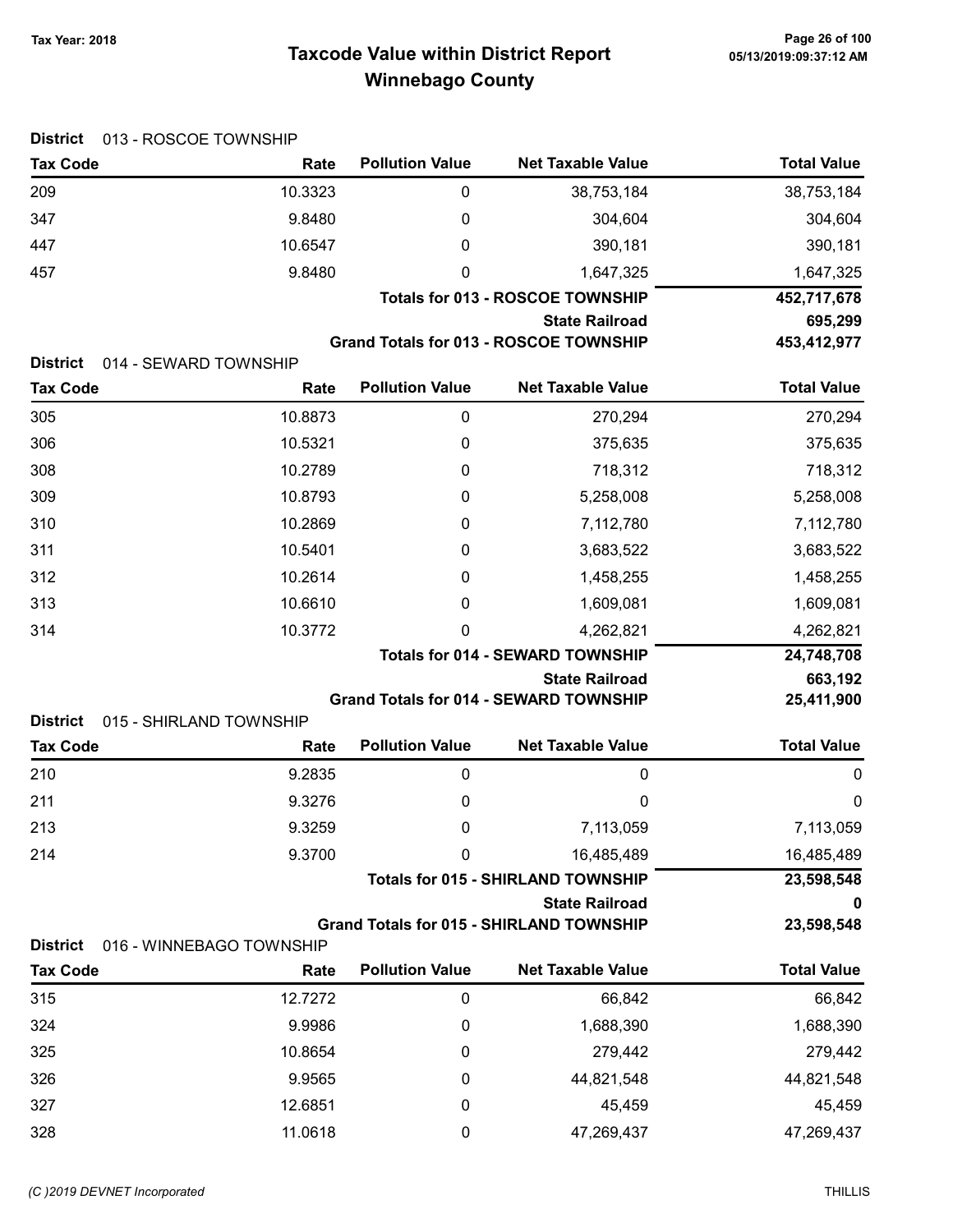# Taxcode Value within District Report Tax Year: 2018 Page 27 of 100 Winnebago County

| <b>Tax Code</b>                          | Rate                        | <b>Pollution Value</b>                        | <b>Net Taxable Value</b>                            | <b>Total Value</b> |
|------------------------------------------|-----------------------------|-----------------------------------------------|-----------------------------------------------------|--------------------|
| 329                                      | 10.1529                     | 0                                             | 1,737,612                                           | 1,737,612          |
|                                          |                             |                                               | <b>Totals for 016 - WINNEBAGO TOWNSHIP</b>          | 95,908,730         |
|                                          |                             |                                               | <b>State Railroad</b>                               | 569,894            |
|                                          |                             |                                               | <b>Grand Totals for 016 - WINNEBAGO TOWNSHIP</b>    | 96,478,624         |
| <b>District</b>                          | 017 - CHERRY VALLEY VILLAGE | <b>Pollution Value</b>                        | <b>Net Taxable Value</b>                            | <b>Total Value</b> |
| <b>Tax Code</b>                          | Rate                        |                                               |                                                     |                    |
| 072                                      | 10.7783                     | 0                                             | 42,837                                              | 42,837             |
| 119                                      | 11.1059                     | 0                                             | 12,580,520                                          | 12,580,520         |
| 120                                      | 10.9095                     | 0                                             | 3,451,310                                           | 3,451,310          |
| 124                                      | 12.2022                     | 0                                             | 6,659,026                                           | 6,659,026          |
| 125                                      | 12.0058                     | 0                                             | 118,324                                             | 118,324            |
| 374                                      | 11.8746                     | 0                                             | 1,318,438                                           | 1,318,438          |
| 378                                      | 12.0710                     | 0                                             | 46,684,596                                          | 46,684,596         |
| 394                                      | 10.3482                     | 0                                             | 0                                                   | 0                  |
| 396                                      | 10.8022                     | 0                                             | 0                                                   | 0                  |
| 397                                      | 10.3875                     | 0                                             | 0                                                   | 0                  |
| 439                                      | 10.7783                     | 0                                             | 440,068                                             | 440,068            |
| 440                                      | 10.9095                     | 0                                             | 26,485                                              | 26,485             |
| 452                                      | 10.3482                     | 0                                             | 25,884                                              | 25,884             |
|                                          |                             | <b>Totals for 017 - CHERRY VALLEY VILLAGE</b> | 71,347,488                                          |                    |
|                                          |                             |                                               | <b>State Railroad</b>                               | 181,843            |
| <b>District</b><br>018 - DURAND VILLAGE  |                             |                                               | <b>Grand Totals for 017 - CHERRY VALLEY VILLAGE</b> | 71,529,331         |
| <b>Tax Code</b>                          | Rate                        | <b>Pollution Value</b>                        | <b>Net Taxable Value</b>                            | <b>Total Value</b> |
| 228                                      | 10.8389                     | 0                                             | 1,285,020                                           | 1,285,020          |
| 229                                      | 10.7956                     | 0                                             | 1,678,723                                           | 1,678,723          |
| 233                                      | 10.8389                     | 0                                             | 13,341,281                                          | 13,341,281         |
|                                          |                             |                                               | <b>Totals for 018 - DURAND VILLAGE</b>              | 16,305,024         |
|                                          |                             |                                               | <b>State Railroad</b>                               |                    |
|                                          |                             |                                               | <b>Grand Totals for 018 - DURAND VILLAGE</b>        | 16,305,024         |
| <b>District</b><br>019 - LOVES PARK CITY |                             |                                               |                                                     |                    |
| <b>Tax Code</b>                          | Rate                        | <b>Pollution Value</b>                        | <b>Net Taxable Value</b>                            | <b>Total Value</b> |
| 002                                      | 11.7191                     | 0                                             | 97,674,869                                          | 97,674,869         |
| 006                                      | 11.5975                     | 0                                             | 127,677,510                                         | 127,677,510        |
| 007                                      | 11.4011                     | 0                                             | 3,751,685                                           | 3,751,685          |
| 008                                      | 10.9612                     | 0                                             | 47,140,594                                          | 47,140,594         |
| 012                                      | 9.5469                      | 0                                             | 159,243                                             | 159,243            |
| 019                                      | 11.1015                     | 0                                             | 0                                                   | 0                  |
| 020                                      | 10.6432                     | 0                                             | 20,789                                              | 20,789             |

(C)2019 DEVNET incorporated THILLIS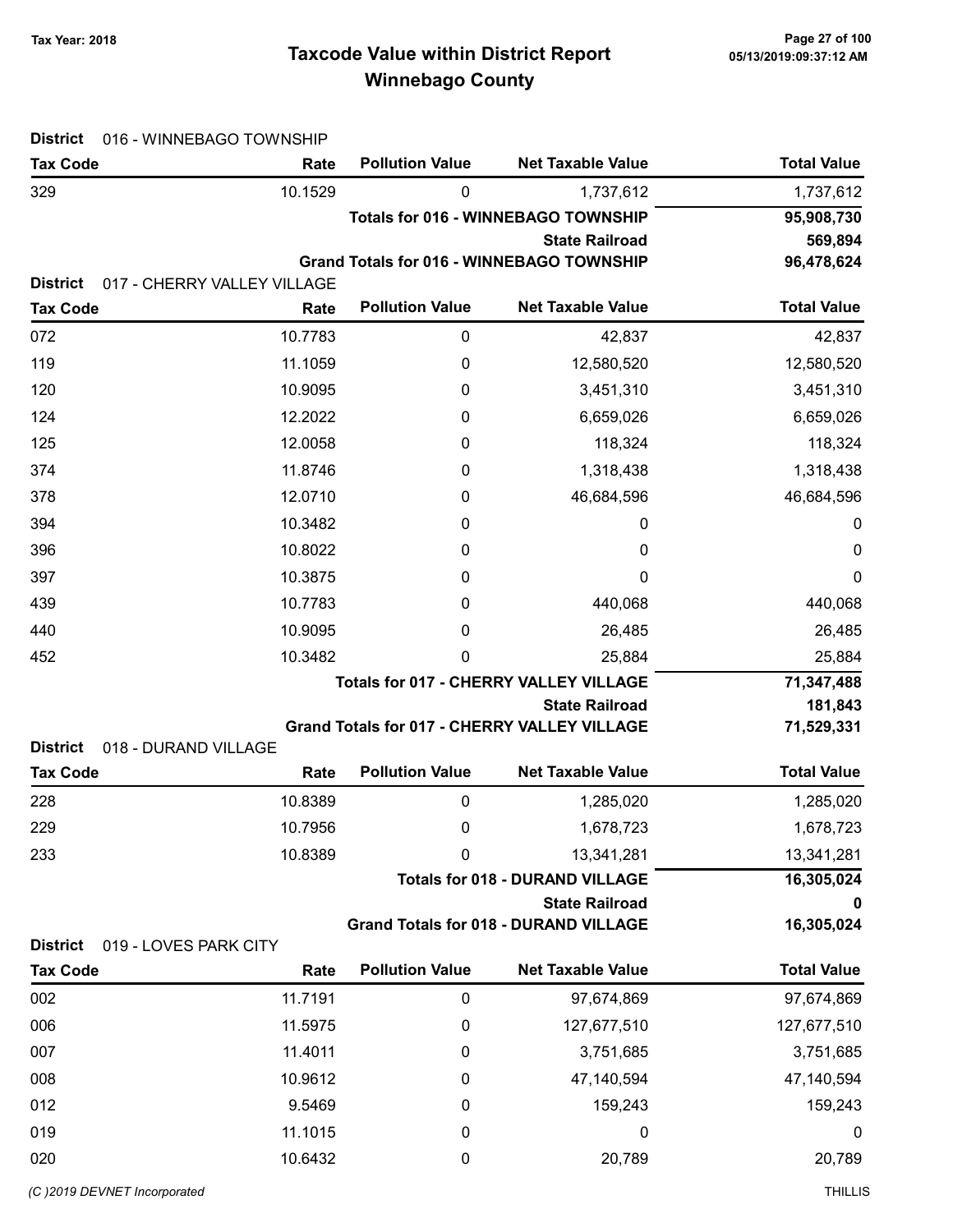# Taxcode Value within District Report Tax Year: 2018 Page 28 of 100 Winnebago County

Tax Code **Rate Pollution Value** Net Taxable Value Total Value

| 026                                | 10.8396                              | $\mathbf 0$            | 27,645,717                                    | 27,645,717         |
|------------------------------------|--------------------------------------|------------------------|-----------------------------------------------|--------------------|
| 030                                | 10.6616                              | $\boldsymbol{0}$       | 357,391                                       | 357,391            |
| 035                                | 11.5227                              | 0                      | 774,945                                       | 774,945            |
| 044                                | 10.7648                              | 0                      | 9,264                                         | 9,264              |
| 045                                | 9.7433                               | 0                      | 320,005                                       | 320,005            |
| 070                                | 10.9612                              | 0                      | 2,104,431                                     | 2,104,431          |
| 076                                | 10.7648                              | 0                      | 1,071,806                                     | 1,071,806          |
| 077                                | 10.6616                              | 0                      | 139,516                                       | 139,516            |
| 078                                | 10.5400                              | 0                      | 288,976                                       | 288,976            |
| 134                                | 10.3048                              | 0                      | 11,542                                        | 11,542             |
| 143                                | 10.5012                              | $\mathbf 0$            | 2,384,254                                     | 2,384,254          |
| 409                                | 11.7191                              | 0                      | 10,563,142                                    | 10,563,142         |
| 426                                | 10.9612                              | 0                      | 2,253,267                                     | 2,253,267          |
| 427                                | 10.6432                              | 0                      | 10,322                                        | 10,322             |
| 428                                | 10.8396                              | 0                      | 1,809,286                                     | 1,809,286          |
| 442                                | 11.5975                              | 0                      | 987,657                                       | 987,657            |
| 443                                | 9.5469                               | 0                      | 53,848                                        | 53,848             |
| 444                                | 10.8396                              | 0                      | 12,537                                        | 12,537             |
| 448                                | 10.9612                              | 0                      | 11,686                                        | 11,686             |
| 454                                | 10.6432                              | 0                      | 30,306                                        | 30,306             |
| 456                                | 11.7191                              | 0                      | 4,179,750                                     | 4,179,750          |
|                                    |                                      |                        | Totals for 019 - LOVES PARK CITY              | 331,444,338        |
|                                    |                                      |                        | <b>State Railroad</b>                         | 0                  |
|                                    |                                      |                        | <b>Grand Totals for 019 - LOVES PARK CITY</b> | 331,444,338        |
| <b>District</b><br><b>Tax Code</b> | 020 - MACHESNEY PARK VILLAGE<br>Rate | <b>Pollution Value</b> | <b>Net Taxable Value</b>                      | <b>Total Value</b> |
|                                    |                                      |                        |                                               |                    |
| 108                                | 10.3053                              | 0                      | 33,040                                        | 33,040             |
| 109                                | 10.5017                              | $\mathbf 0$            | 25,565,008                                    | 25,565,008         |
| 118                                | 11.2596                              | $\mathbf 0$            | 366,998                                       | 366,998            |
| 133                                | 11.2596                              | 0                      | 103,257,195                                   | 103,257,195        |
| 137                                | 11.0632                              | 0                      | 48,418,108                                    | 48,418,108         |
| 139                                | 10.7601                              | 0                      | 7,580,397                                     | 7,580,397          |
| 141                                | 11.0632                              | 0                      | 221,392                                       | 221,392            |
| 144                                | 10.9565                              | $\mathbf 0$            | 105,268,414                                   | 105,268,414        |
| 152                                | 12.3559                              | $\mathbf 0$            | 4,173,489                                     | 4,173,489          |
| 158                                | 12.0528                              | 0                      | 6,017,884                                     | 6,017,884          |
| 168                                | 9.2626                               | 0                      | 0                                             | 0                  |
| 183                                | 9.1760                               | 0                      | $\boldsymbol{0}$                              | 0                  |
| (C) 2019 DEVNET Incorporated       |                                      |                        |                                               | <b>THILLIS</b>     |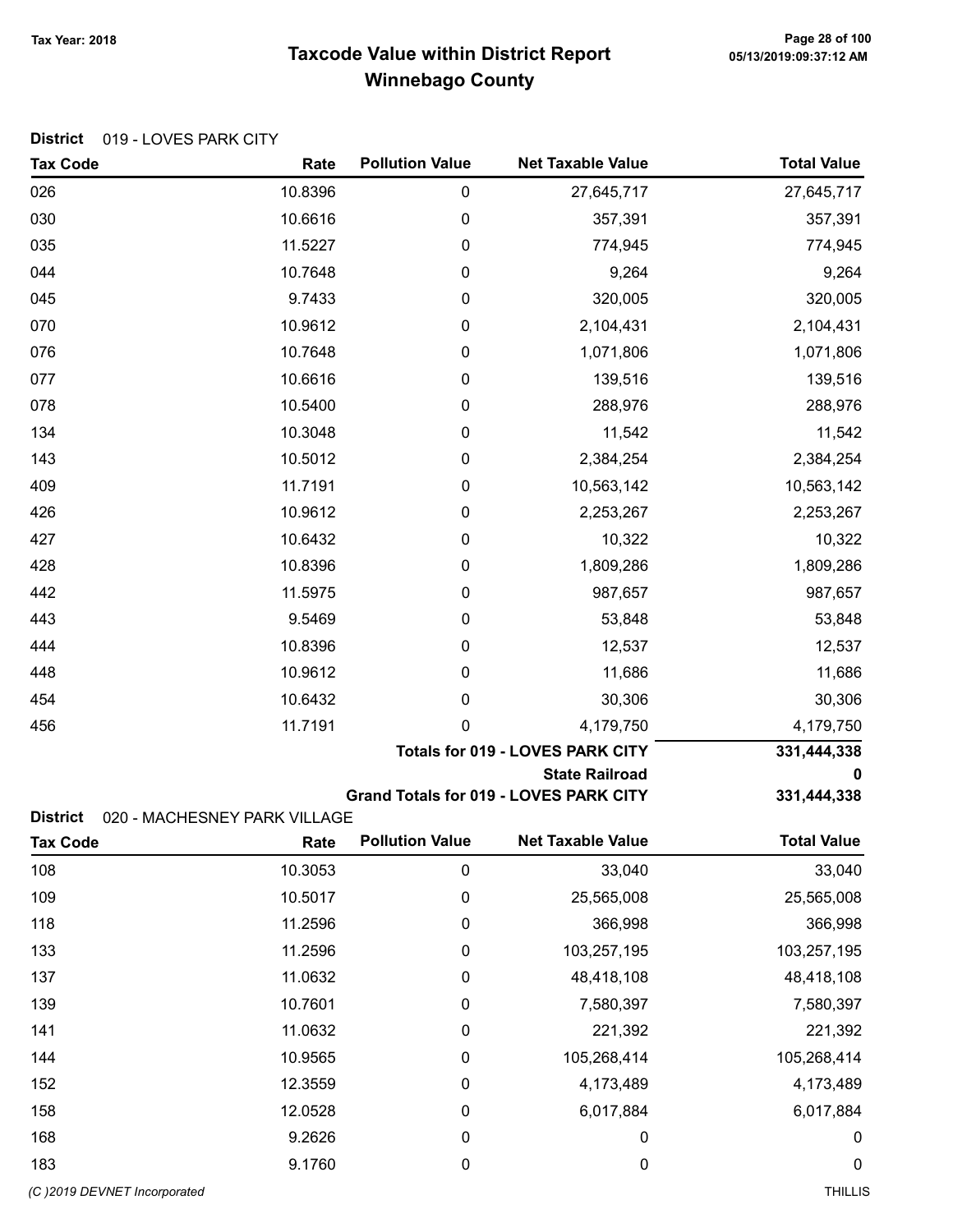District 020 - MACHESNEY PARK VILLAGE

### Taxcode Value within District Report Winnebago County

Tax Code **Rate Pollution Value** Net Taxable Value Total Value

### 358 10.2973 0 0 0  $3,559$  3,559 3,559 365 10.4937 0 10,755,903 10,755,903 368 10.2973 0 0 0 413 11.0632 0 479,813 479,813 414 11.2596 0 1,022,381 1,022,381 416 10.9565 0 5,756,100 5,756,100 429 10.3053 0 3,334 3,334 430 10.5017 0 141,931 141,931 433 11.2596 0 1,367,780 1,367,780 435 11.2596 0 6,102,073 6,102,073 Totals for 020 - MACHESNEY PARK VILLAGE 326,534,799 State Railroad 0 Grand Totals for 020 - MACHESNEY PARK VILLAGE 326,534,799 District 021 - NEW MILFORD VILLAGE Tax Code **Rate Pollution Value** Net Taxable Value Total Value 370 11.4445 0 0 0 372 11.6409 0 3,563,322 3,563,322 373 10.1538 0 1,806,015 1,806,015 379 9.9574 0 779,749 779,749 abo 11.0537 0 900,913 900,913 385 11.2501 0 835,621 835,621 386 12.0058 0 0 0 393 10.3482 0 382,292 382,292 441 10.3482 0 406,579 406,579 Totals for 021 - NEW MILFORD VILLAGE 8,674,491 State Railroad 0 Grand Totals for 021 - NEW MILFORD VILLAGE 674.491 District 022 - PECATONICA VILLAGE Tax Code **Rate Pollution Value** Net Taxable Value Total Value 286 11.0930 0 26,760,771 26,760,771 425 **11.0930** 0 59,622 59,622 Totals for 022 - PECATONICA VILLAGE 26.820.393 State Railroad 0 Grand Totals for 022 - PECATONICA VILLAGE 26,820,393 District 023 - ROCKFORD CITY Tax Code **Rate Pollution Value** Net Taxable Value Total Value 001 14.2700 0 1,181,326,746 1,181,326,746 0 14 14.2700 0 1,802,744 1,802,744

(C )2019 DEVNET Incorporated THILLIS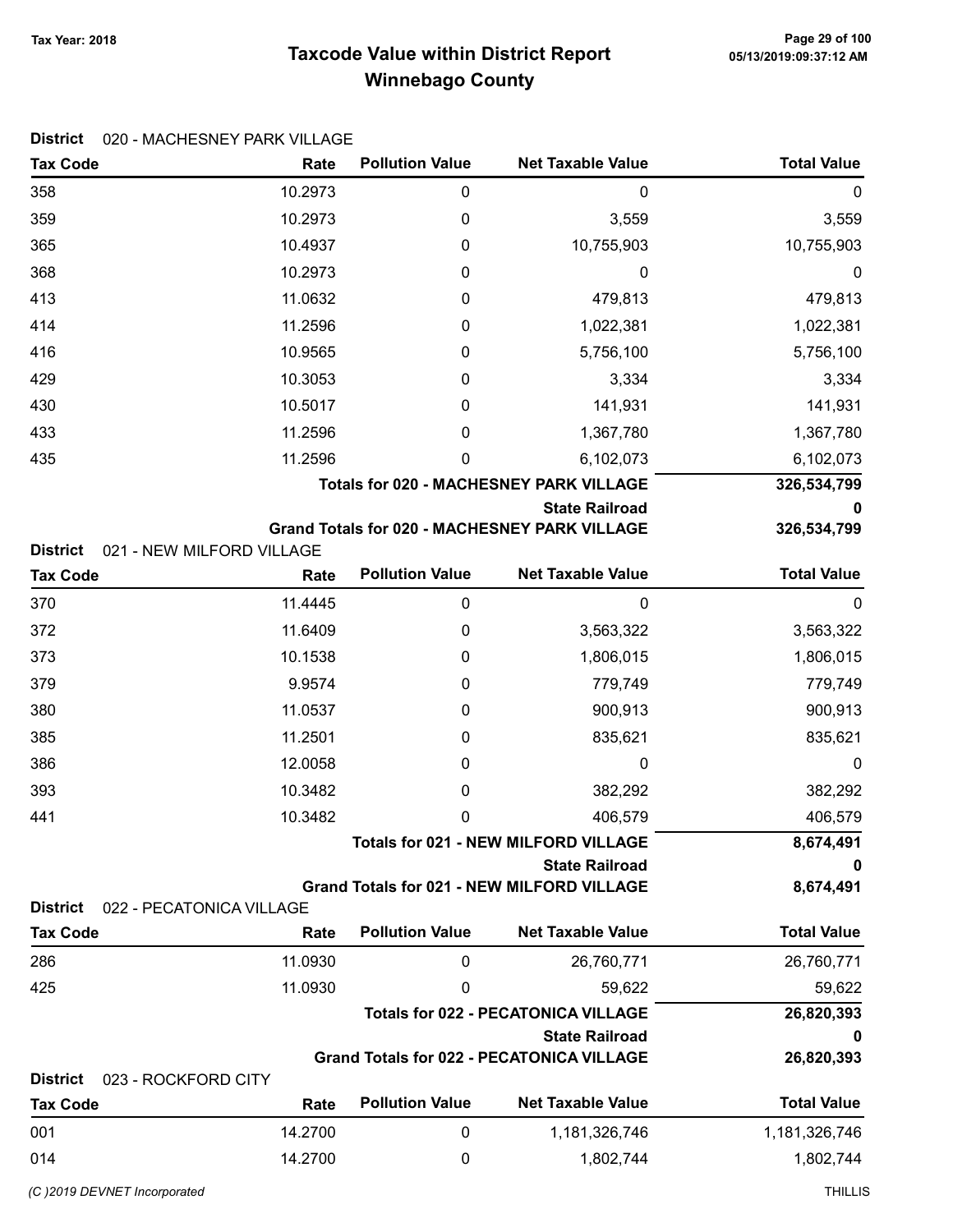# Taxcode Value within District Report Tax Year: 2018 Page 30 of 100 Winnebago County

### District 023 - ROCKFORD CITY

| <b>Tax Code</b> | Rate    | <b>Pollution Value</b> | <b>Net Taxable Value</b> | <b>Total Value</b> |
|-----------------|---------|------------------------|--------------------------|--------------------|
| 021             | 15.0279 | 0                      | 15,734,918               | 15,734,918         |
| 036             | 14.0736 | 0                      | 11,372,559               | 11,372,559         |
| 038             | 14.2700 | $\pmb{0}$              | 0                        | $\boldsymbol{0}$   |
| 046             | 14.0310 | 0                      | 30,752                   | 30,752             |
| 047             | 14.2700 | 0                      | 3,861                    | 3,861              |
| 048             | 14.2700 | $\pmb{0}$              | 68,332                   | 68,332             |
| 056             | 14.2700 | 0                      | 331,322                  | 331,322            |
| 082             | 14.2700 | 0                      | 88,389                   | 88,389             |
| 085             | 14.2700 | 0                      | 8,984,597                | 8,984,597          |
| 086             | 14.1627 | 0                      | 1,145,902                | 1,145,902          |
| 112             | 13.3049 | 0                      | 2,135,996                | 2,135,996          |
| 116             | 13.1085 | 0                      | 22,696                   | 22,696             |
| 117             | 14.2700 | 0                      | 11,195,727               | 11,195,727         |
| 123             | 13.1737 | 0                      | 634,622                  | 634,622            |
| 126             | 14.2700 | 0                      | 1,709,256                | 1,709,256          |
| 127             | 14.4012 | 0                      | 107,590,150              | 107,590,150        |
| 131             | 12.9773 | $\pmb{0}$              | 3,616                    | 3,616              |
| 146             | 14.3347 | 0                      | 18,268,072               | 18,268,072         |
| 154             | 14.1383 | 0                      | 103,709                  | 103,709            |
| 157             | 13.0420 | 0                      | 75,465                   | 75,465             |
| 172             | 14.2274 | 0                      | 220,460                  | 220,460            |
| 223             | 14.2700 | 0                      | 6,197,266                | 6,197,266          |
| 226             | 14.2700 | 0                      | 738,859                  | 738,859            |
| 258             | 12.6082 | $\pmb{0}$              | 0                        | $\pmb{0}$          |
| 259             | 13.2261 | 0                      | $\mathbf 0$              | $\pmb{0}$          |
| 315             | 12.7272 | 0                      | 66,842                   | 66,842             |
| 327             | 12.6851 | 0                      | 45,459                   | 45,459             |
| 361             | 13.2384 | $\pmb{0}$              | 3,625                    | 3,625              |
| 381             | 13.8726 | $\boldsymbol{0}$       | 6,041,071                | 6,041,071          |
| 382             | 13.6762 | $\boldsymbol{0}$       | 154,448                  | 154,448            |
| 383             | 14.2048 | $\pmb{0}$              | 1,345,028                | 1,345,028          |
| 391             | 14.2700 | $\pmb{0}$              | 839,407                  | 839,407            |
| 392             | 14.2700 | $\pmb{0}$              | 22,735,929               | 22,735,929         |
| 400             | 14.2700 | 0                      | 43,128                   | 43,128             |
| 403             | 14.2700 | $\pmb{0}$              | 69,567                   | 69,567             |
| 404             | 14.2700 | $\pmb{0}$              | 1,033,481                | 1,033,481          |
| 405             | 14.2700 | 0                      | 1,489,159                | 1,489,159          |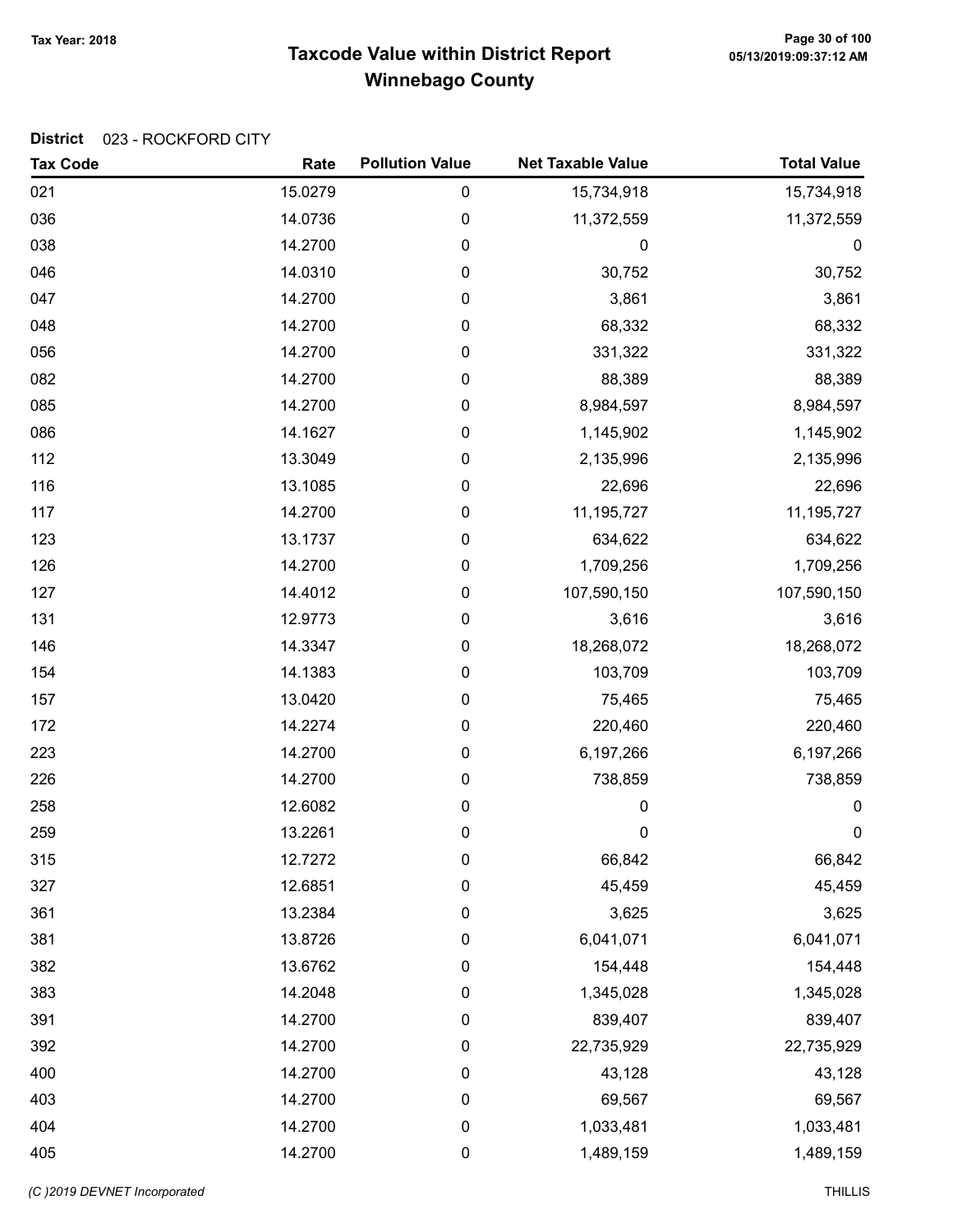# Taxcode Value within District Report Tax Year: 2018 Page 31 of 100 Winnebago County

| <b>District</b><br>023 - ROCKFORD CITY  |                               |                                       |                                                                  |                        |
|-----------------------------------------|-------------------------------|---------------------------------------|------------------------------------------------------------------|------------------------|
| <b>Tax Code</b>                         | Rate                          | <b>Pollution Value</b>                | <b>Net Taxable Value</b>                                         | <b>Total Value</b>     |
| 406                                     | 14.2700                       | $\pmb{0}$                             | 10,548                                                           | 10,548                 |
| 407                                     | 14.2700                       | 0                                     | 672,009                                                          | 672,009                |
| 410                                     | 14.2700                       | 0                                     | 6,940,031                                                        | 6,940,031              |
| 411                                     | 14.0736                       | 0                                     | 432                                                              | 432                    |
| 412                                     | 14.2700                       | 0                                     | 87,782                                                           | 87,782                 |
| 417                                     | 14.2700                       | 0                                     | 858,880                                                          | 858,880                |
| 418                                     | 14.2700                       | 0                                     | 5,499,676                                                        | 5,499,676              |
| 419                                     | 14.2700                       | 0                                     | 411,267                                                          | 411,267                |
| 421                                     | 14.2700                       | 0                                     | 13,909,528                                                       | 13,909,528             |
| 422                                     | 14.2700                       | 0                                     | 8,723,236                                                        | 8,723,236              |
| 423                                     | 14.2700                       | 0                                     | 11,430,093                                                       | 11,430,093             |
| 424                                     | 14.2700                       | 0                                     | 8,030,962                                                        | 8,030,962              |
| 450                                     | 14.2700                       | 0                                     | 206,717                                                          | 206,717                |
| 451                                     | 14.2700                       | 0                                     | 38,632,871                                                       | 38,632,871             |
| 453                                     | 12.6266                       | 0                                     | 183,185                                                          | 183,185                |
| 455                                     | 14.2700                       | 0                                     | 6,497,588                                                        | 6,497,588              |
| 460                                     | 14.2700                       | 0                                     | 110,442                                                          | 110,442                |
|                                         |                               | <b>Totals for 023 - ROCKFORD CITY</b> | 1,505,858,407                                                    |                        |
|                                         |                               |                                       | <b>State Railroad</b>                                            | 3,791,527              |
|                                         |                               |                                       | Grand Totals for 023 - ROCKFORD CITY                             | 1,509,649,934          |
| <b>District</b><br><b>Tax Code</b>      | 024 - ROCKTON VILLAGE<br>Rate | <b>Pollution Value</b>                | <b>Net Taxable Value</b>                                         | <b>Total Value</b>     |
|                                         |                               |                                       |                                                                  |                        |
| 197                                     | 10.0266                       | 0                                     | 103,783,716                                                      | 103,783,716            |
| 198                                     | 10.6490                       | 0                                     | 4,424,846                                                        | 4,424,846              |
| 199                                     | 10.8454                       | 0                                     | 40,221,857                                                       | 40,221,857             |
| 204                                     | 10.5454                       | 0                                     | 23,808                                                           | 23,808                 |
| 401                                     | 10.0266                       | 0                                     | 4,017,200                                                        | 4,017,200              |
| 402                                     | 10.0266                       | 0                                     | 532,307                                                          | 532,307                |
| 420                                     | 10.0266                       | 0                                     | 1,699,184                                                        | 1,699,184              |
|                                         |                               |                                       | <b>Totals for 024 - ROCKTON VILLAGE</b><br><b>State Railroad</b> | 154,702,918<br>116,791 |
|                                         |                               |                                       | <b>Grand Totals for 024 - ROCKTON VILLAGE</b>                    | 154,819,709            |
| <b>District</b><br>025 - ROSCOE VILLAGE |                               |                                       |                                                                  |                        |
| <b>Tax Code</b>                         | Rate                          | <b>Pollution Value</b>                | <b>Net Taxable Value</b>                                         | <b>Total Value</b>     |
| 049                                     | 11.9199                       | 0                                     | 20,673,093                                                       | 20,673,093             |
| 068                                     | 10.8707                       | 0                                     | 1,788,174                                                        | 1,788,174              |
| 130                                     | 10.9656                       | 0                                     | 3,921,925                                                        | 3,921,925              |

149 11.7235 0 30,457,581 30,457,581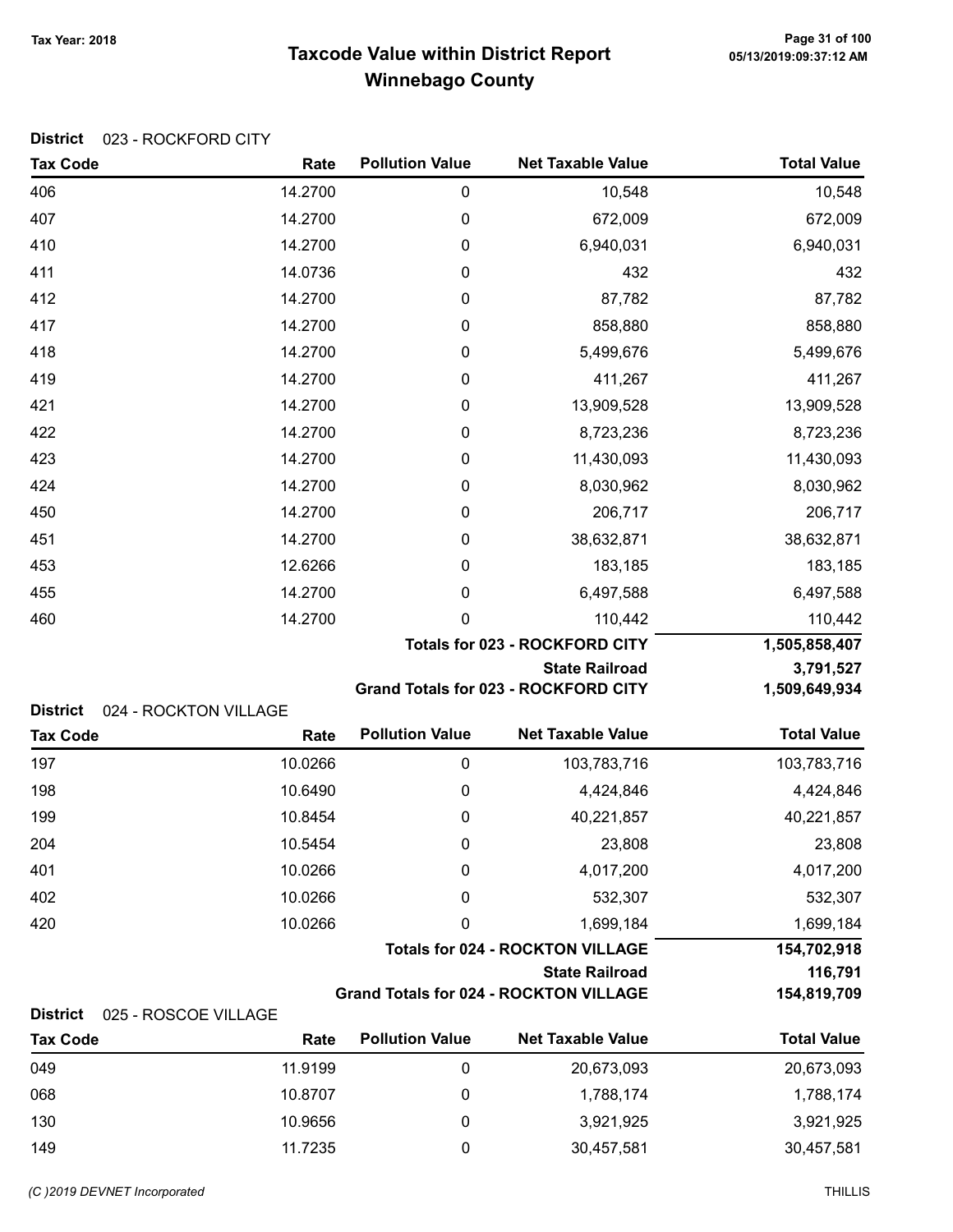# Taxcode Value within District Report Tax Year: 2018 Page 32 of 100 Winnebago County

| <b>District</b><br>025 - ROSCOE VILLAGE |                         |                        |                                                 |                    |
|-----------------------------------------|-------------------------|------------------------|-------------------------------------------------|--------------------|
| <b>Tax Code</b>                         | Rate                    | <b>Pollution Value</b> | <b>Net Taxable Value</b>                        | <b>Total Value</b> |
| 185                                     | 10.6547                 | 0                      | 10,716,035                                      | 10,716,035         |
| 189                                     | 10.8511                 | 0                      | 68,605,583                                      | 68,605,583         |
| 192                                     | 10.6743                 | 0                      | 15,674,457                                      | 15,674,457         |
| 200                                     | 10.4189                 | 0                      | 1,728,219                                       | 1,728,219          |
| 205                                     | 10.5511                 | 0                      | 126,850                                         | 126,850            |
| 206                                     | 10.7475                 | 0                      | 20,049,731                                      | 20,049,731         |
| 207                                     | 10.0327                 | 0                      | 0                                               | 0                  |
| 209                                     | 10.3323                 | 0                      | 38,753,184                                      | 38,753,184         |
| 447                                     | 10.6547                 | 0                      | 390,181                                         | 390,181            |
|                                         |                         |                        | <b>Totals for 025 - ROSCOE VILLAGE</b>          | 212,885,013        |
|                                         |                         |                        | <b>State Railroad</b>                           | 0                  |
|                                         |                         |                        | <b>Grand Totals for 025 - ROSCOE VILLAGE</b>    | 212,885,013        |
| <b>District</b>                         | 026 - SOUTH BELOIT CITY | <b>Pollution Value</b> | <b>Net Taxable Value</b>                        | <b>Total Value</b> |
| <b>Tax Code</b>                         | Rate                    |                        |                                                 |                    |
| 175                                     | 10.2891                 | 0                      | 39,557,627                                      | 39,557,627         |
| 177                                     | 9.8480                  | 0                      | 12,534,548                                      | 12,534,548         |
| 190                                     | 9.8765                  | 0                      | 37,190,765                                      | 37,190,765         |
| 201                                     | 9.7792                  | 0                      | 16,978,854                                      | 16,978,854         |
| 290                                     | 9.8765                  | 0                      | 0                                               | 0                  |
| 347                                     | 9.8480                  | 0                      | 304,604                                         | 304,604            |
| 348                                     | 9.8765                  | 0                      | 60,862                                          | 60,862             |
| 457                                     | 9.8480                  | 0                      | 1,647,325                                       | 1,647,325          |
| 458                                     | 9.8765                  | 0                      | 5, 133, 137                                     | 5, 133, 137        |
| 459                                     | 9.8765                  | 0                      | 11,564                                          | 11,564             |
|                                         |                         |                        | <b>Totals for 026 - SOUTH BELOIT CITY</b>       | 113,419,286        |
|                                         |                         |                        | <b>State Railroad</b>                           | 1,101,773          |
| <b>District</b>                         | 027 - WINNEBAGO VILLAGE |                        | <b>Grand Totals for 026 - SOUTH BELOIT CITY</b> | 114,521,059        |
| <b>Tax Code</b>                         | Rate                    | <b>Pollution Value</b> | <b>Net Taxable Value</b>                        | <b>Total Value</b> |
| 325                                     | 10.8654                 | 0                      | 279,442                                         | 279,442            |
| 328                                     | 11.0618                 | 0                      | 47,269,437                                      | 47,269,437         |
|                                         |                         |                        | <b>Totals for 027 - WINNEBAGO VILLAGE</b>       | 47,548,879         |
|                                         |                         |                        | <b>State Railroad</b>                           | 0                  |
|                                         |                         |                        | <b>Grand Totals for 027 - WINNEBAGO VILLAGE</b> | 47,548,879         |
| <b>District</b>                         | 030 - BLACKHAWK FIRE    |                        |                                                 |                    |
| <b>Tax Code</b>                         | Rate                    | <b>Pollution Value</b> | <b>Net Taxable Value</b>                        | <b>Total Value</b> |
| 064                                     | 10.9602                 | 0                      | 12,887,626                                      | 12,887,626         |
| 066                                     | 11.1566                 | 0                      | 11,654,605                                      | 11,654,605         |
| 069                                     | 10.9707                 | 0                      | 6,654,469                                       | 6,654,469          |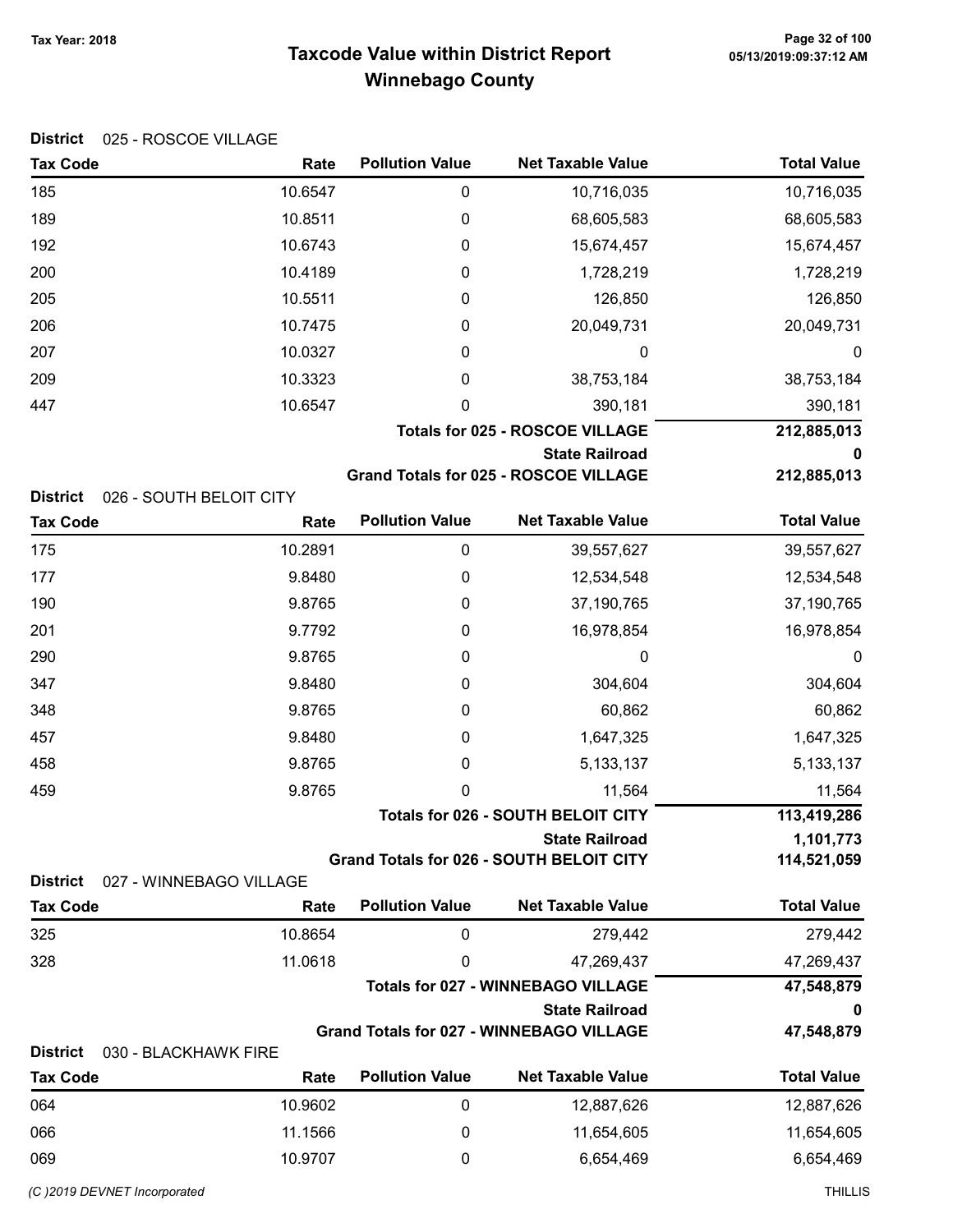# Taxcode Value within District Report Tax Year: 2018 Page 33 of 100 Winnebago County

| <b>District</b> | 030 - BLACKHAWK FIRE                       |                                        |                                              |                    |
|-----------------|--------------------------------------------|----------------------------------------|----------------------------------------------|--------------------|
| <b>Tax Code</b> | Rate                                       | <b>Pollution Value</b>                 | <b>Net Taxable Value</b>                     | <b>Total Value</b> |
| 071             | 10.7743                                    | $\pmb{0}$                              | 10,093,442                                   | 10,093,442         |
|                 |                                            | <b>Totals for 030 - BLACKHAWK FIRE</b> | 41,290,142                                   |                    |
|                 |                                            |                                        | <b>State Railroad</b>                        | 224,206            |
| <b>District</b> | 031 - CHERRY VALLEY FIRE                   |                                        | <b>Grand Totals for 030 - BLACKHAWK FIRE</b> | 41,514,348         |
| <b>Tax Code</b> | Rate                                       | <b>Pollution Value</b>                 | <b>Net Taxable Value</b>                     | <b>Total Value</b> |
| 003             | 11.8746                                    | $\pmb{0}$                              | 25,570,431                                   | 25,570,431         |
| 005             | 11.4838                                    | 0                                      | 10,293,534                                   | 10,293,534         |
| 017             | 12.0710                                    | $\pmb{0}$                              | 20,944,041                                   | 20,944,041         |
| 018             | 11.6802                                    | 0                                      | 48,033,228                                   | 48,033,228         |
| 072             | 10.7783                                    | 0                                      | 42,837                                       | 42,837             |
| 110             | 11.1059                                    | 0                                      | 27,634,182                                   | 27,634,182         |
| 111             | 10.7151                                    | 0                                      | 8,529,681                                    | 8,529,681          |
| 113             | 12.2022                                    | 0                                      | 9,078,921                                    | 9,078,921          |
| 114             | 10.9095                                    | 0                                      | 69,767,939                                   | 69,767,939         |
| 115             | 10.5187                                    | 0                                      | 5,314,689                                    | 5,314,689          |
| 119             | 11.1059                                    | 0                                      | 12,580,520                                   | 12,580,520         |
| 120             | 10.9095                                    | 0                                      | 3,451,310                                    | 3,451,310          |
| 122             | 10.0673                                    | 0                                      | 516,898                                      | 516,898            |
| 124             | 12.2022                                    | 0                                      | 6,659,026                                    | 6,659,026          |
| 125             | 12.0058                                    | $\boldsymbol{0}$                       | 118,324                                      | 118,324            |
| 128             | 11.6150                                    | 0                                      | 1,700,817                                    | 1,700,817          |
| 129             | 12.0058                                    | 0                                      | 12,566,943                                   | 12,566,943         |
| 343             | 11.8114                                    | $\boldsymbol{0}$                       | 514,727                                      | 514,727            |
| 366             | 10.8022                                    | 0                                      | 680,508                                      | 680,508            |
| 367             | 9.9600                                     | 0                                      | 105,450                                      | 105,450            |
| 374             | 11.8746                                    | 0                                      | 1,318,438                                    | 1,318,438          |
| 378             | 12.0710                                    | 0                                      | 46,684,596                                   | 46,684,596         |
| 386             | 12.0058                                    | 0                                      | 0                                            | $\boldsymbol{0}$   |
| 396             | 10.8022                                    | 0                                      | 0                                            | $\boldsymbol{0}$   |
| 397             | 10.3875                                    | 0                                      | 0                                            | $\mathbf 0$        |
| 439             | 10.7783                                    | 0                                      | 440,068                                      | 440,068            |
| 440             | 10.9095                                    | 0                                      | 26,485                                       | 26,485             |
|                 | <b>Totals for 031 - CHERRY VALLEY FIRE</b> |                                        |                                              | 312,573,593        |
|                 |                                            |                                        | <b>State Railroad</b>                        | 774,961            |
|                 |                                            |                                        | Grand Totals for 031 - CHERRY VALLEY FIRE    | 313,348,554        |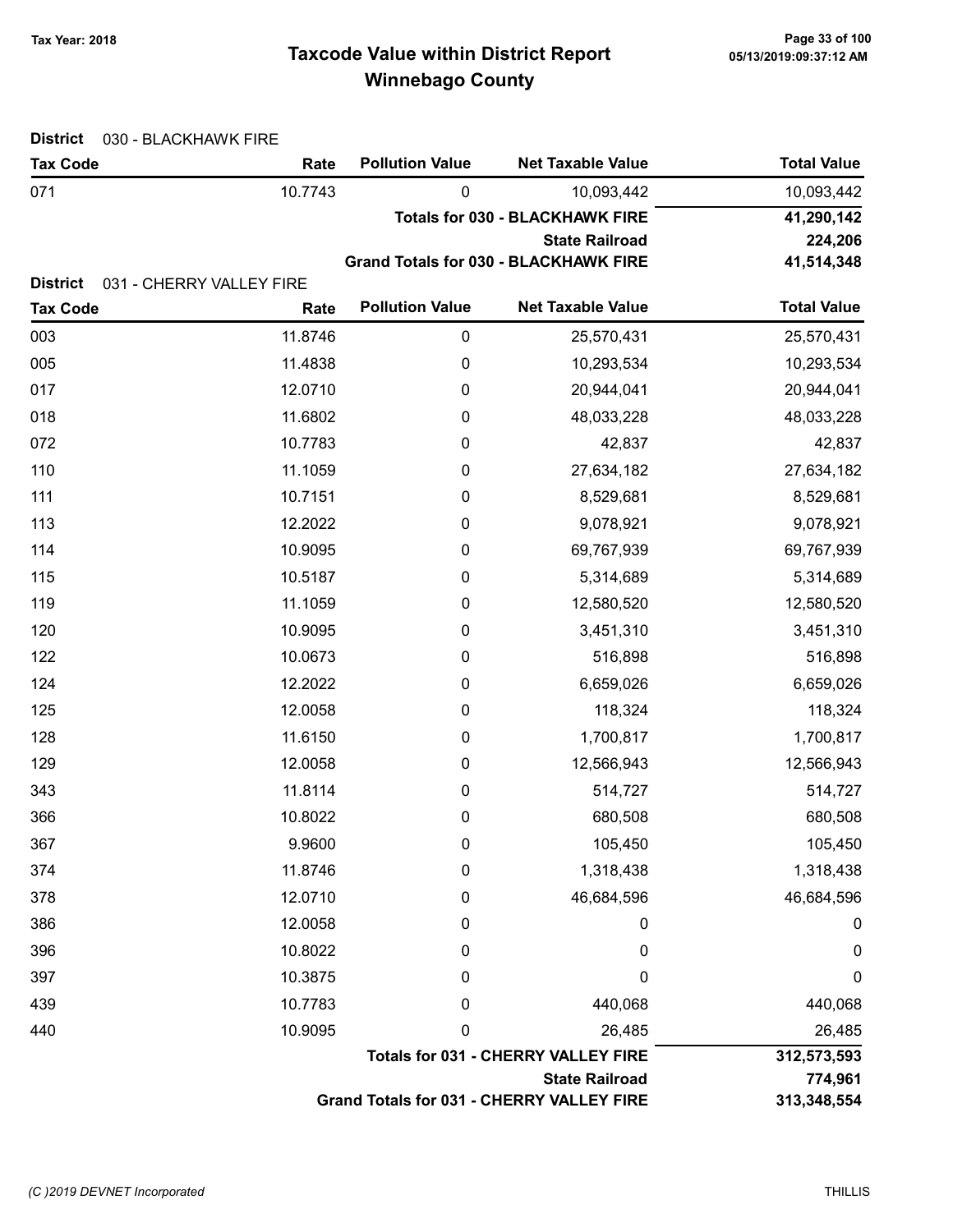# Taxcode Value within District Report Tax Year: 2018 Page 34 of 100 Winnebago County

| District | 033 - FIRE 1 |  |
|----------|--------------|--|
|----------|--------------|--|

| <b>Tax Code</b>                    | Rate                             | <b>Pollution Value</b> | <b>Net Taxable Value</b>                         | <b>Total Value</b> |
|------------------------------------|----------------------------------|------------------------|--------------------------------------------------|--------------------|
| 211                                | 9.3276                           | $\mathbf 0$            | 0                                                | 0                  |
| 212                                | 9.3562                           | 0                      | 0                                                | 0                  |
| 214                                | 9.3700                           | 0                      | 16,485,489                                       | 16,485,489         |
| 220                                | 10.3267                          | 0                      | 34,058,194                                       | 34,058,194         |
| 228                                | 10.8389                          | 0                      | 1,285,020                                        | 1,285,020          |
| 229                                | 10.7956                          | 0                      | 1,678,723                                        | 1,678,723          |
| 230                                | 10.4686                          | 0                      | 20,249,552                                       | 20,249,552         |
| 231                                | 10.6626                          | 0                      | 122,431                                          | 122,431            |
| 232                                | 10.6620                          | 0                      | 889,537                                          | 889,537            |
| 233                                | 10.8389                          | 0                      | 13,341,281                                       | 13,341,281         |
| 234                                | 10.5119                          | 0                      | 297,466                                          | 297,466            |
| 246                                | 10.3346                          | 0                      | 8,157,478                                        | 8,157,478          |
| 247                                | 9.2279                           | 0                      | 6,420,754                                        | 6,420,754          |
| 248                                | 9.9276                           | 0                      | 57,332                                           | 57,332             |
|                                    |                                  |                        | Totals for 033 - FIRE 1                          | 103,043,257        |
|                                    |                                  |                        | <b>State Railroad</b>                            | 0                  |
|                                    |                                  |                        | Grand Totals for 033 - FIRE 1                    | 103,043,257        |
| <b>District</b><br><b>Tax Code</b> | 034 - GERMAN VALLEY FIRE<br>Rate | <b>Pollution Value</b> | <b>Net Taxable Value</b>                         | <b>Total Value</b> |
| 313                                | 10.6610                          | 0                      | 1,609,081                                        | 1,609,081          |
|                                    |                                  |                        | <b>Totals for 034 - GERMAN VALLEY FIRE</b>       | 1,609,081          |
|                                    |                                  |                        | <b>State Railroad</b>                            | 0                  |
|                                    |                                  |                        | <b>Grand Totals for 034 - GERMAN VALLEY FIRE</b> | 1,609,081          |
| <b>District</b>                    | 035 - HARLEM-ROSCOE FIRE         |                        |                                                  |                    |
| <b>Tax Code</b>                    | Rate                             | <b>Pollution Value</b> | <b>Net Taxable Value</b>                         | <b>Total Value</b> |
| 049                                | 11.9199                          | 0                      | 20,673,093                                       | 20,673,093         |
| 068                                | 10.8707                          | 0                      | 1,788,174                                        | 1,788,174          |
| 108                                | 10.3053                          | $\mathbf 0$            | 33,040                                           | 33,040             |
| 109                                | 10.5017                          | $\mathbf 0$            | 25,565,008                                       | 25,565,008         |
| 118                                | 11.2596                          | $\mathbf 0$            | 366,998                                          | 366,998            |
| 130                                | 10.9656                          | $\mathbf 0$            | 3,921,925                                        | 3,921,925          |
| 133                                | 11.2596                          | 0                      | 103,257,195                                      | 103,257,195        |
| 135                                | 10.3053                          | 0                      | 7,125,445                                        | 7,125,445          |
| 136                                | 9.9385                           | $\mathbf 0$            | 26,590,887                                       | 26,590,887         |
| 137                                | 11.0632                          | 0                      | 48,418,108                                       | 48,418,108         |
| 141                                | 11.0632                          | $\mathbf 0$            | 221,392                                          | 221,392            |
| 149                                | 11.7235                          | $\boldsymbol{0}$       | 30,457,581                                       | 30,457,581         |
| 151                                | 12.3559                          | $\pmb{0}$              | 783                                              | 783                |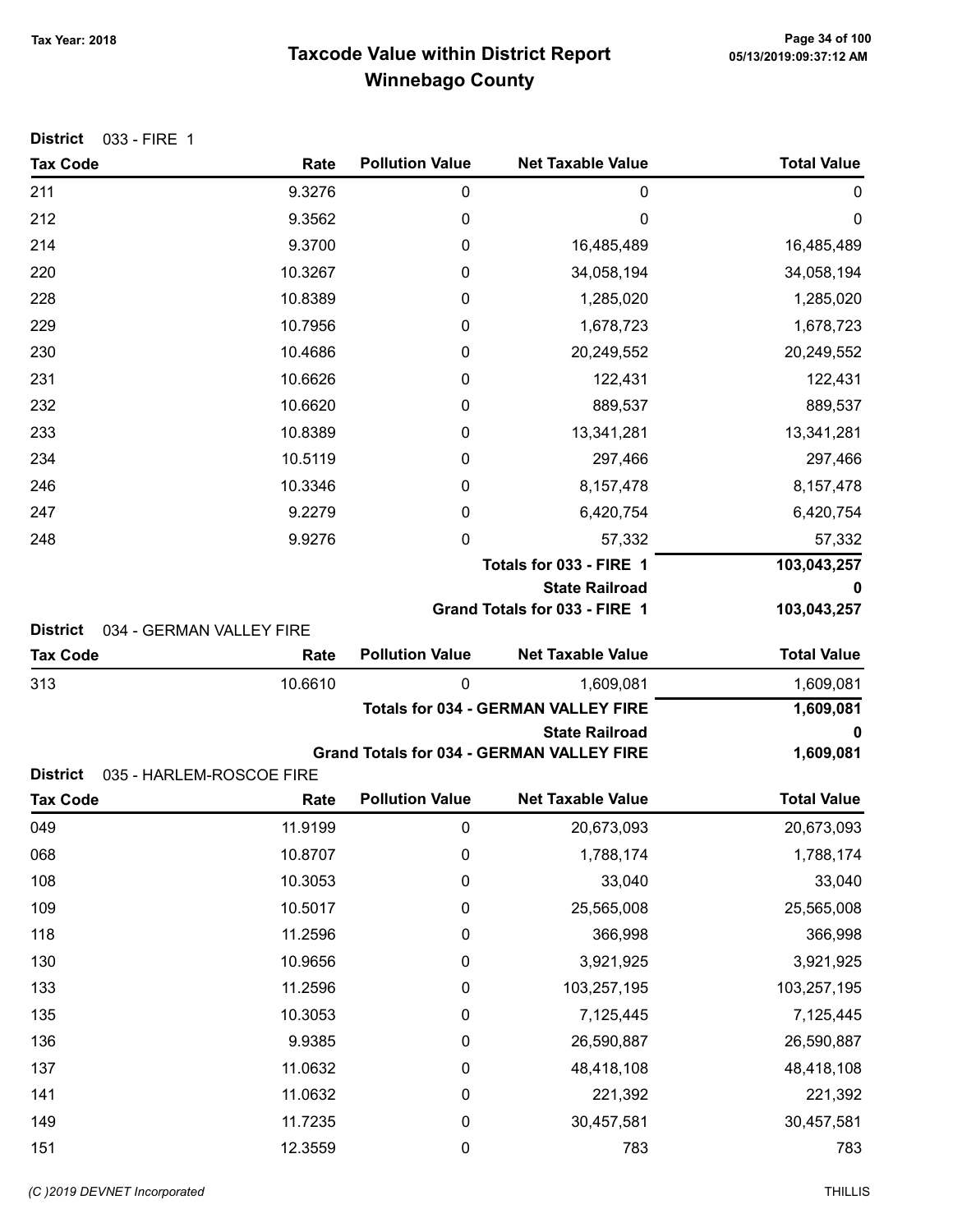# Taxcode Value within District Report Tax Year: 2018 Page 35 of 100 Winnebago County

### District 035 - HARLEM-ROSCOE FIRE

| <b>Tax Code</b>                    | Rate                   | <b>Pollution Value</b> | <b>Net Taxable Value</b>                         | <b>Total Value</b> |
|------------------------------------|------------------------|------------------------|--------------------------------------------------|--------------------|
| 152                                | 12.3559                | $\pmb{0}$              | 4,173,489                                        | 4,173,489          |
| 153                                | 11.2596                | 0                      | 800,774                                          | 800,774            |
| 163                                | 11.0632                | 0                      | 1,783,507                                        | 1,783,507          |
| 179                                | 9.5729                 | 0                      | 8,897,007                                        | 8,897,007          |
| 180                                | 10.0140                | 0                      | 67,491,888                                       | 67,491,888         |
| 181                                | 9.9944                 | $\pmb{0}$              | 136, 363, 727                                    | 136,363,727        |
| 182                                | 9.1760                 | 0                      | 634,596                                          | 634,596            |
| 183                                | 9.1760                 | $\pmb{0}$              | 0                                                | $\boldsymbol{0}$   |
| 184                                | 10.5177                | $\boldsymbol{0}$       | 1,062,045                                        | 1,062,045          |
| 185                                | 10.6547                | $\boldsymbol{0}$       | 10,716,035                                       | 10,716,035         |
| 187                                | 10.1908                | 0                      | 2,691,580                                        | 2,691,580          |
| 188                                | 10.2104                | 0                      | 591,288                                          | 591,288            |
| 189                                | 10.8511                | $\pmb{0}$              | 68,605,583                                       | 68,605,583         |
| 192                                | 10.6743                | 0                      | 15,674,457                                       | 15,674,457         |
| 196                                | 9.3724                 | $\pmb{0}$              | 10,189                                           | 10,189             |
| 198                                | 10.6490                | $\pmb{0}$              | 4,424,846                                        | 4,424,846          |
| 199                                | 10.8454                | $\pmb{0}$              | 40,221,857                                       | 40,221,857         |
| 207                                | 10.0327                | 0                      | 0                                                | $\boldsymbol{0}$   |
| 208                                | 10.5017                | 0                      | 45,209                                           | 45,209             |
| 209                                | 10.3323                | 0                      | 38,753,184                                       | 38,753,184         |
| 413                                | 11.0632                | 0                      | 479,813                                          | 479,813            |
| 414                                | 11.2596                | $\pmb{0}$              | 1,022,381                                        | 1,022,381          |
| 429                                | 10.3053                | $\pmb{0}$              | 3,334                                            | 3,334              |
| 430                                | 10.5017                | $\pmb{0}$              | 141,931                                          | 141,931            |
| 431                                | 10.5017                | 0                      | 2,135                                            | 2,135              |
| 432                                | 10.3053                | 0                      | 1,279                                            | 1,279              |
| 433                                | 11.2596                | 0                      | 1,367,780                                        | 1,367,780          |
| 434                                | 11.2596                | 0                      | 199,930                                          | 199,930            |
| 435                                | 11.2596                | 0                      | 6,102,073                                        | 6,102,073          |
| 447                                | 10.6547                | 0                      | 390,181                                          | 390,181            |
|                                    |                        |                        | <b>Totals for 035 - HARLEM-ROSCOE FIRE</b>       | 681,071,727        |
|                                    | <b>State Railroad</b>  |                        |                                                  | 381,802            |
|                                    |                        |                        | <b>Grand Totals for 035 - HARLEM-ROSCOE FIRE</b> | 681,453,529        |
| <b>District</b><br><b>Tax Code</b> | 036 - NEW MILFORD FIRE | <b>Pollution Value</b> | <b>Net Taxable Value</b>                         | <b>Total Value</b> |
|                                    | Rate                   |                        |                                                  |                    |

| <b>Tax Code</b> | Rate    | <b>Pollution Value</b> | <b>Net Taxable Value</b> | <b>Total Value</b> |
|-----------------|---------|------------------------|--------------------------|--------------------|
| 053             | 11.2501 |                        | 1,713,129                | 1,713,129          |
| 092             | 9.9574  |                        | 4,364,129                | 4,364,129          |
| 093             | 8.5104  |                        | 1.229.594                | 1,229,594          |

(C)2019 DEVNET incorporated THILLIS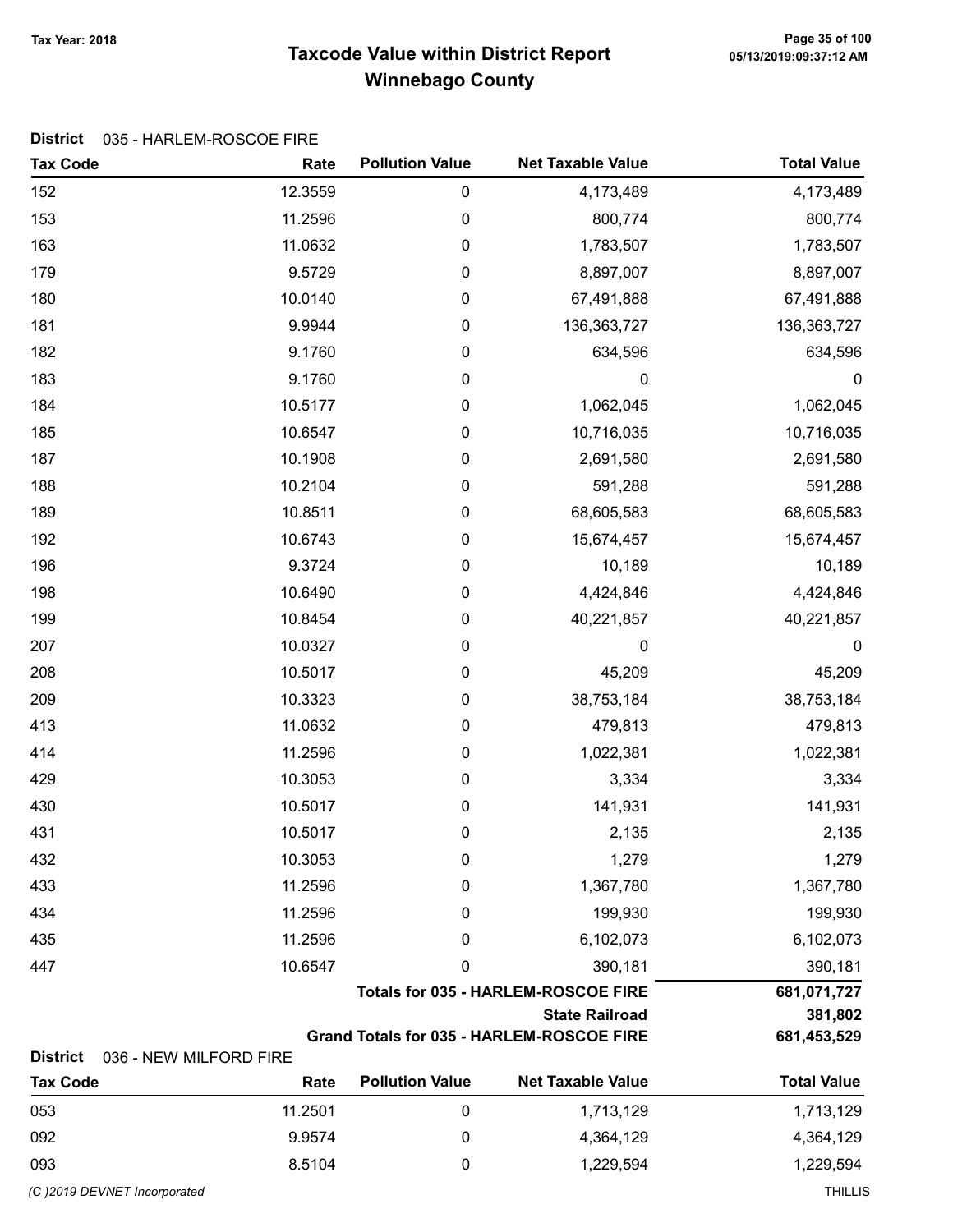# Taxcode Value within District Report Tax Year: 2018 Page 36 of 100 Winnebago County

#### District 036 - NEW MILFORD FIRE

| <b>Tax Code</b> | Rate                                     | <b>Pollution Value</b> | <b>Net Taxable Value</b> | <b>Total Value</b> |
|-----------------|------------------------------------------|------------------------|--------------------------|--------------------|
| 095             | 10.3482                                  | 0                      | 4,200,765                | 4,200,765          |
| 096             | 11.4445                                  | 0                      | 7,309,589                | 7,309,589          |
| 099             | 11.0537                                  | 0                      | 5,024,575                | 5,024,575          |
| 351             | 8.5104                                   | 0                      | 709,056                  | 709,056            |
| 370             | 11.4445                                  | 0                      | 0                        | 0                  |
| 372             | 11.6409                                  | 0                      | 3,563,322                | 3,563,322          |
| 373             | 10.1538                                  | 0                      | 1,806,015                | 1,806,015          |
| 379             | 9.9574                                   | 0                      | 779,749                  | 779,749            |
| 380             | 11.0537                                  | 0                      | 900,913                  | 900,913            |
| 385             | 11.2501                                  | 0                      | 835,621                  | 835,621            |
| 393             | 10.3482                                  | 0                      | 382,292                  | 382,292            |
| 394             | 10.3482                                  | 0                      | 0                        | $\mathbf 0$        |
| 438             | 10.3482                                  | 0                      | 522,919                  | 522,919            |
| 441             | 10.3482                                  | 0                      | 406,579                  | 406,579            |
| 452             | 10.3482                                  | 0                      | 25,884                   | 25,884             |
|                 | <b>Totals for 036 - NEW MILFORD FIRE</b> |                        |                          | 33,774,131         |
|                 |                                          |                        | <b>State Railroad</b>    | 151,144            |

Grand Totals for 036 - NEW MILFORD FIRE 33,925,275

|  | District 037 - NORTH PARK FIRE |
|--|--------------------------------|
|  |                                |

| <b>Tax Code</b> | Rate    | <b>Pollution Value</b> | <b>Net Taxable Value</b> | <b>Total Value</b> |
|-----------------|---------|------------------------|--------------------------|--------------------|
| 010             | 12.1744 | $\boldsymbol{0}$       | 2,825,804                | 2,825,804          |
| 013             | 11.1169 | $\boldsymbol{0}$       | 21,358,579               | 21,358,579         |
| 031             | 10.9205 | $\boldsymbol{0}$       | 4,270,808                | 4,270,808          |
| 040             | 11.2201 | 0                      | 75,078                   | 75,078             |
| 042             | 11.2949 | $\boldsymbol{0}$       | 3,287,948                | 3,287,948          |
| 061             | 11.4165 | $\boldsymbol{0}$       | 2,694,729                | 2,694,729          |
| 139             | 10.7601 | $\boldsymbol{0}$       | 7,580,397                | 7,580,397          |
| 140             | 9.7026  | $\boldsymbol{0}$       | 51,394                   | 51,394             |
| 142             | 11.8564 | $\boldsymbol{0}$       | 3,974                    | 3,974              |
| 144             | 10.9565 | 0                      | 105,268,414              | 105,268,414        |
| 145             | 10.0022 | 0                      | 4,388,365                | 4,388,365          |
| 147             | 12.0528 | 0                      | 70,210                   | 70,210             |
| 158             | 12.0528 | 0                      | 6,017,884                | 6,017,884          |
| 159             | 11.0985 | $\boldsymbol{0}$       | 229,900                  | 229,900            |
| 160             | 10.9565 | 0                      | 476,253                  | 476,253            |
| 164             | 10.7601 | 0                      | 85,822                   | 85,822             |
| 194             | 10.1986 | $\mathbf 0$            | 2,302,321                | 2,302,321          |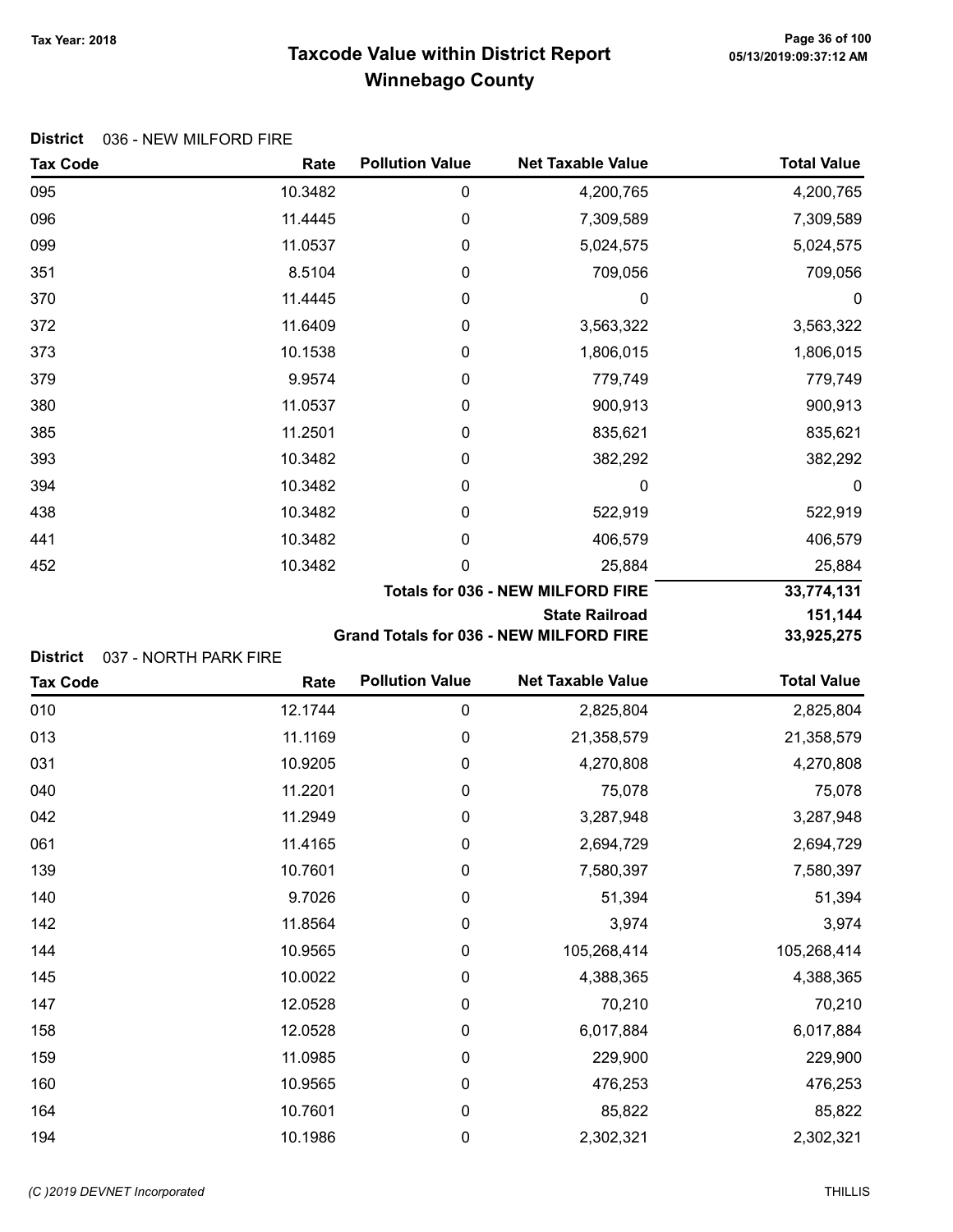# Taxcode Value within District Report Tax Year: 2018 Page 37 of 100 Winnebago County

| <b>Total Value</b> | <b>Net Taxable Value</b>                | <b>Pollution Value</b>                 | Rate                 | <b>Tax Code</b>                    |
|--------------------|-----------------------------------------|----------------------------------------|----------------------|------------------------------------|
| 5,756,100          | 5,756,100                               | $\mathbf{0}$                           | 10.9565              | 416                                |
| 166,743,980        | <b>Totals for 037 - NORTH PARK FIRE</b> |                                        |                      |                                    |
| 473,168            | <b>State Railroad</b>                   |                                        |                      |                                    |
| 167,217,148        |                                         | Grand Totals for 037 - NORTH PARK FIRE |                      |                                    |
| <b>Total Value</b> | <b>Net Taxable Value</b>                | <b>Pollution Value</b>                 | 038 - NORTHWEST FIRE | <b>District</b><br><b>Tax Code</b> |
|                    |                                         |                                        | Rate                 |                                    |
| 6,246,870          | 6,246,870                               | 0                                      | 11.2257              | 050                                |
| 8,941,145          | 8,941,145                               | $\mathbf 0$                            | 11.0293              | 051                                |
| 380,308            | 380,308                                 | 0                                      | 10.8434              | 052                                |
| 898                | 898                                     | 0                                      | 10.0868              | 148                                |
| 99,058             | 99,058                                  | 0                                      | 11.0940              | 150                                |
| 17,038,534         | 17,038,534                              | 0                                      | 9.9977               | 156                                |
| 104,450            | 104,450                                 | 0                                      | 9.1121               | 161                                |
| 503,611            | 503,611                                 | 0                                      | 9.8118               | 162                                |
| 5,173,780          | 5,173,780                               | 0                                      | 9.8904               | 167                                |
| 7,519,608          | 7,519,608                               | 0                                      | 10.2973              | 169                                |
| 104,822            | 104,822                                 | 0                                      | 10.1941              | 170                                |
| 132,074            | 132,074                                 | 0                                      | 11.2904              | 171                                |
| $\boldsymbol{0}$   | 0                                       | 0                                      | 10.2973              | 358                                |
| 3,559              | 3,559                                   | 0                                      | 10.2973              | 359                                |
| 0                  | $\mathbf 0$                             | 0                                      | 9.8904               | 360                                |
| 866,411            | 866,411                                 | 0                                      | 9.0048               | 362                                |
| 45,399             | 45,399                                  | 0                                      | 9.7045               | 363                                |
| 10,755,903         | 10,755,903                              | 0                                      | 10.4937              | 365                                |
| 0                  | 0                                       | 0                                      | 10.2973              | 368                                |
| 106,511            | 106,511                                 | 0                                      | 10.4937              | 369                                |
| 58,022,941         | <b>Totals for 038 - NORTHWEST FIRE</b>  |                                        |                      |                                    |
| 317,201            | <b>State Railroad</b>                   |                                        |                      |                                    |

| <b>Tax Code</b> | Rate    | <b>Pollution Value</b> | <b>Net Taxable Value</b> | <b>Total Value</b> |
|-----------------|---------|------------------------|--------------------------|--------------------|
| 263             | 9.6264  | 0                      | 185,493                  | 185,493            |
| 267             | 9.6089  | 0                      | 1,307,662                | 1,307,662          |
| 268             | 10.2268 | 0                      | 3,443,805                | 3,443,805          |
| 281             | 10.3818 | 0                      | 42,704,956               | 42,704,956         |
| 282             | 9.7639  | 0                      | 141,678                  | 141,678            |
| 286             | 11.0930 | 0                      | 26,760,771               | 26,760,771         |
| 305             | 10.8873 | 0                      | 270,294                  | 270,294            |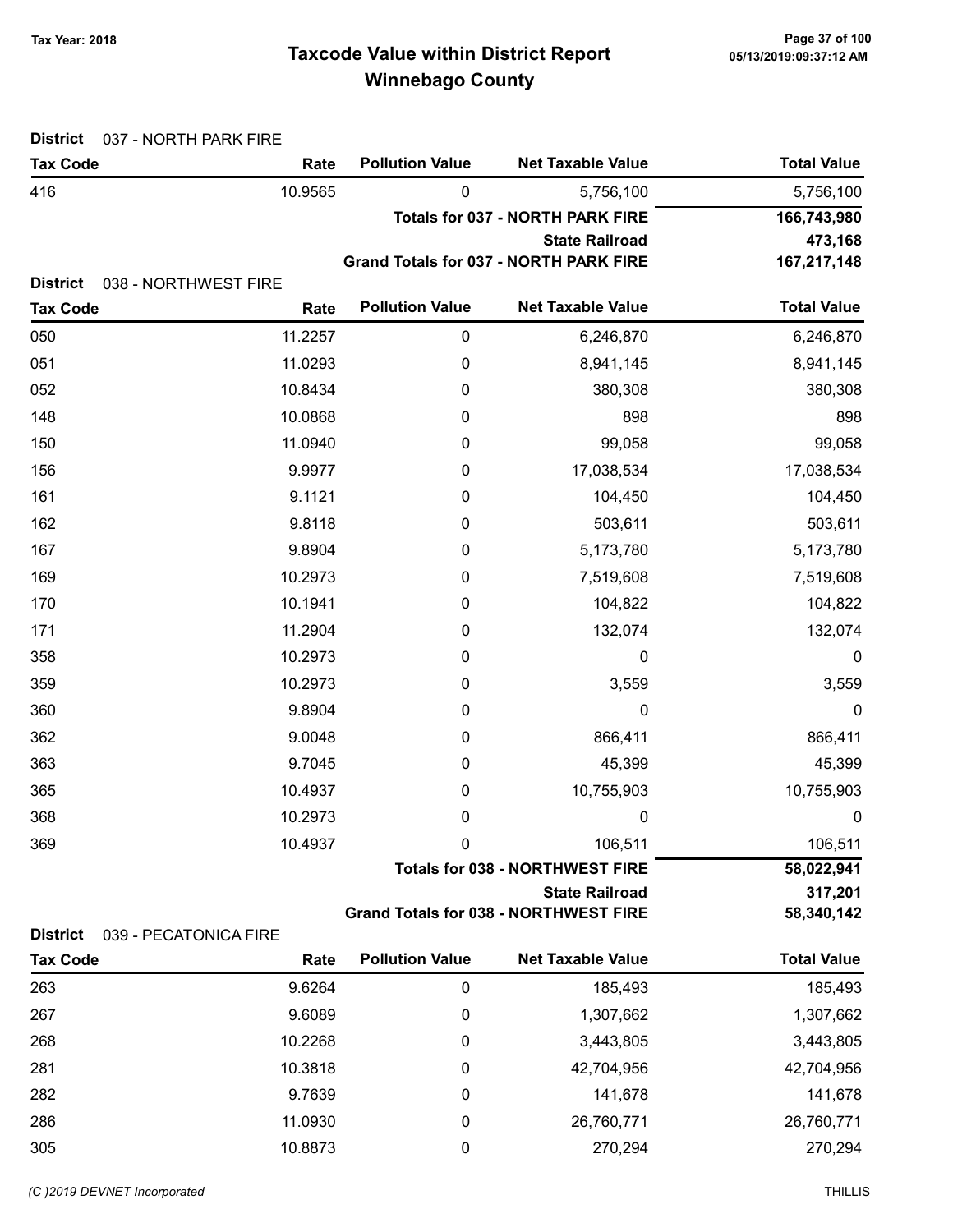# Taxcode Value within District Report Tax Year: 2018 Page 38 of 100 Winnebago County

| <b>District</b><br>039 - PECATONICA FIRE |         |                        |                                                                        |                       |
|------------------------------------------|---------|------------------------|------------------------------------------------------------------------|-----------------------|
| <b>Tax Code</b>                          | Rate    | <b>Pollution Value</b> | <b>Net Taxable Value</b>                                               | <b>Total Value</b>    |
| 308                                      | 10.2789 | 0                      | 718,312                                                                | 718,312               |
| 309                                      | 10.8793 | $\mathbf 0$            | 5,258,008                                                              | 5,258,008             |
| 310                                      | 10.2869 | 0                      | 7,112,780                                                              | 7,112,780             |
| 312                                      | 10.2614 | 0                      | 1,458,255                                                              | 1,458,255             |
| 314                                      | 10.3772 | 0                      | 4,262,821                                                              | 4,262,821             |
| 425                                      | 11.0930 | 0                      | 59,622                                                                 | 59,622                |
|                                          |         |                        | <b>Totals for 039 - PECATONICA FIRE</b>                                | 93,684,457            |
|                                          |         |                        | <b>State Railroad</b><br><b>Grand Totals for 039 - PECATONICA FIRE</b> | 571,680<br>94,256,137 |
| <b>District</b><br>040 - ROCK RIVER FIRE |         |                        |                                                                        |                       |
| <b>Tax Code</b>                          | Rate    | <b>Pollution Value</b> | <b>Net Taxable Value</b>                                               | <b>Total Value</b>    |
| 084                                      | 10.5428 | 0                      | 512,068                                                                | 512,068               |
| 104                                      | 10.7392 | 0                      | 1,994,205                                                              | 1,994,205             |
|                                          |         |                        | <b>Totals for 040 - ROCK RIVER FIRE</b>                                | 2,506,273             |
|                                          |         |                        | <b>State Railroad</b><br><b>Grand Totals for 040 - ROCK RIVER FIRE</b> | 596,869<br>3,103,142  |
| <b>District</b><br>041 - ROCKTON FIRE    |         |                        |                                                                        |                       |
| <b>Tax Code</b>                          | Rate    | <b>Pollution Value</b> | <b>Net Taxable Value</b>                                               | <b>Total Value</b>    |
| 155                                      | 10.1482 | $\boldsymbol{0}$       | 7,460,608                                                              | 7,460,608             |
| 165                                      | 9.2626  | 0                      | 13,983,424                                                             | 13,983,424            |
| 168                                      | 9.2626  | 0                      | 0                                                                      | $\mathbf 0$           |
| 191                                      | 9.4693  | 0                      | 12,200,167                                                             | 12,200,167            |
| 193                                      | 9.5489  | 0                      | 8,168,542                                                              | 8,168,542             |
| 197                                      | 10.0266 | 0                      | 103,783,716                                                            | 103,783,716           |
| 200                                      | 10.4189 | 0                      | 1,728,219                                                              | 1,728,219             |
| 202                                      | 9.3720  | 0                      | 43,612,814                                                             | 43,612,814            |
| 203                                      | 9.8908  | 0                      | 4,630,095                                                              | 4,630,095             |
| 204                                      | 10.5454 | $\mathbf 0$            | 23,808                                                                 | 23,808                |
| 205                                      | 10.5511 | 0                      | 126,850                                                                | 126,850               |
| 206                                      | 10.7475 | 0                      | 20,049,731                                                             | 20,049,731            |
| 210                                      | 9.2835  | 0                      | 0                                                                      | 0                     |
| 213                                      | 9.3259  | 0                      | 7,113,059                                                              | 7,113,059             |
| 364                                      | 9.1553  | 0                      | 226,103                                                                | 226,103               |
| 401                                      | 10.0266 | 0                      | 4,017,200                                                              | 4,017,200             |
| 402                                      | 10.0266 | 0                      | 532,307                                                                | 532,307               |
| 420                                      | 10.0266 | $\mathbf 0$            | 1,699,184                                                              | 1,699,184             |
|                                          |         |                        | <b>Totals for 041 - ROCKTON FIRE</b>                                   | 229,355,827           |
|                                          |         |                        | <b>State Railroad</b>                                                  | 474,074               |
|                                          |         |                        | <b>Grand Totals for 041 - ROCKTON FIRE</b>                             | 229,829,901           |
| (C) 2019 DEVNET Incorporated             |         |                        |                                                                        | <b>THILLIS</b>        |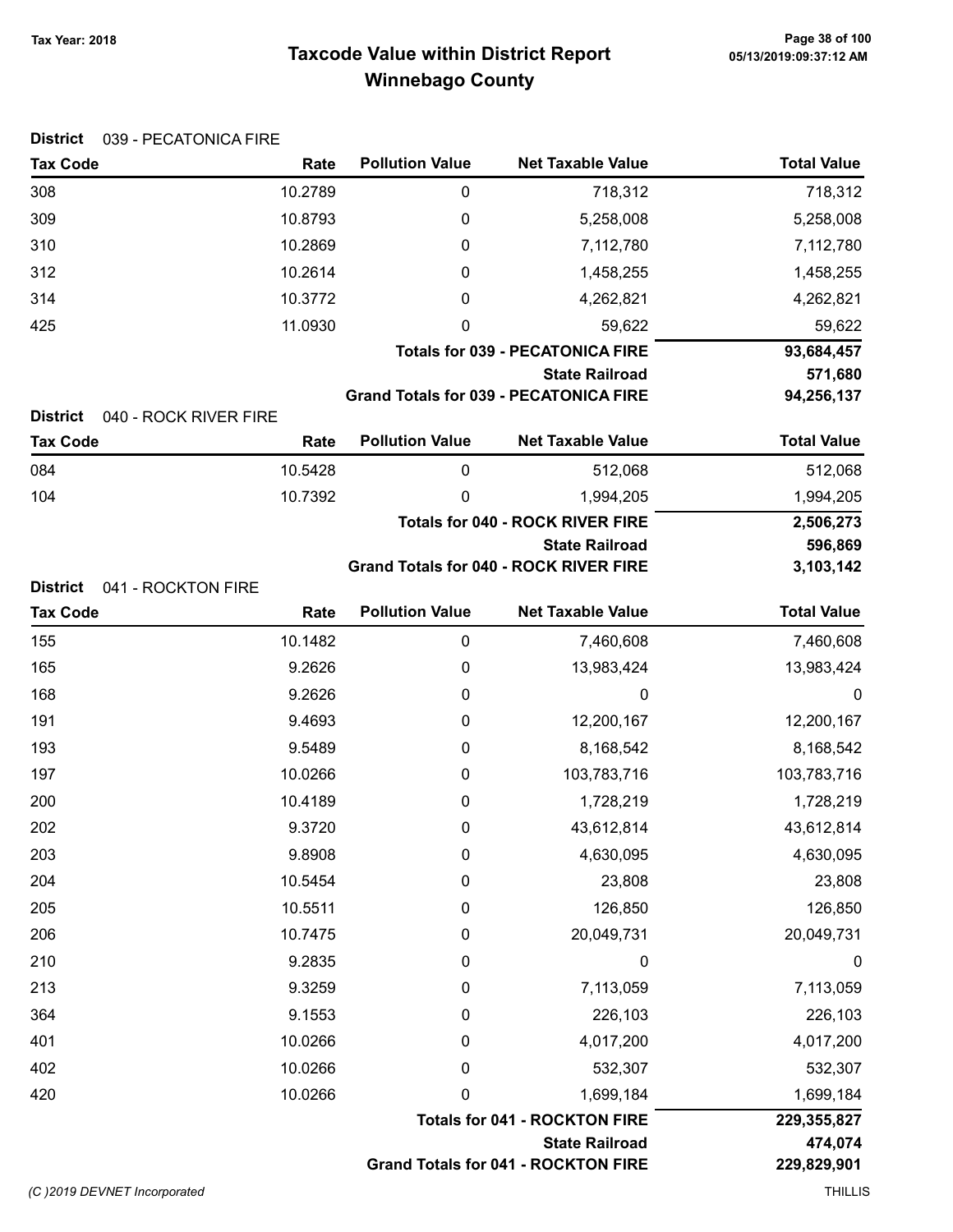# Taxcode Value within District Report Tax Year: 2018 Page 39 of 100 Winnebago County

| <b>District</b><br>042 - STILLMAN FIRE |                                  |                        |                                                                           |                      |
|----------------------------------------|----------------------------------|------------------------|---------------------------------------------------------------------------|----------------------|
| <b>Tax Code</b>                        | Rate                             | <b>Pollution Value</b> | <b>Net Taxable Value</b>                                                  | <b>Total Value</b>   |
| 090                                    | 10.0526                          | 0                      | 4,936                                                                     | 4,936                |
| 091                                    | 8.6056                           | 0                      | 8,905,000                                                                 | 8,905,000            |
|                                        |                                  |                        | <b>Totals for 042 - STILLMAN FIRE</b>                                     | 8,909,936            |
|                                        |                                  |                        | <b>State Railroad</b>                                                     | 0                    |
|                                        |                                  |                        | <b>Grand Totals for 042 - STILLMAN FIRE</b>                               | 8,909,936            |
| <b>District</b><br><b>Tax Code</b>     | 043 - WEST SUBURBAN FIRE<br>Rate | <b>Pollution Value</b> | <b>Net Taxable Value</b>                                                  | <b>Total Value</b>   |
| 057                                    | 11.2193                          | 0                      | 9,234,375                                                                 |                      |
|                                        |                                  |                        |                                                                           | 9,234,375            |
| 058                                    | 11.0229                          | 0                      | 1,524,436                                                                 | 1,524,436            |
| 059                                    | 12.0690                          | 0                      | 1,452,486                                                                 | 1,452,486            |
| 060                                    | 11.0650                          | 0                      | 1,485,999                                                                 | 1,485,999            |
| 062                                    | 11.2614                          | 0                      | 6,491,302                                                                 | 6,491,302            |
| 063                                    | 10.8370                          | 0                      | 2,004,100                                                                 | 2,004,100            |
| 073                                    | 10.8791                          | 0                      | 40,959                                                                    | 40,959               |
| 083                                    | 11.2193                          | 0                      | 557,260                                                                   | 557,260              |
|                                        |                                  |                        | <b>Totals for 043 - WEST SUBURBAN FIRE</b>                                | 22,790,917           |
|                                        |                                  |                        | <b>State Railroad</b><br><b>Grand Totals for 043 - WEST SUBURBAN FIRE</b> | 28,584<br>22,819,501 |
| <b>District</b><br>044 - W B S FIRE    |                                  |                        |                                                                           |                      |
| <b>Tax Code</b>                        | Rate                             | <b>Pollution Value</b> | <b>Net Taxable Value</b>                                                  | <b>Total Value</b>   |
| 254                                    | 9.9217                           | 0                      | 229,681                                                                   | 229,681              |
| 260                                    | 9.8796                           | 0                      | 14,044,379                                                                | 14,044,379           |
| 262                                    | 9.6681                           | 0                      | 190,503                                                                   | 190,503              |
| 265                                    | 9.8621                           | 0                      | 902,104                                                                   | 902,104              |
| 266                                    | 10.4800                          | 0                      | 6,155,437                                                                 | 6,155,437            |
| 283                                    | 10.0171                          | 0                      | 126,131                                                                   | 126,131              |
| 284                                    | 10.6350                          | 0                      | 31,455                                                                    | 31,455               |
| 306                                    | 10.5321                          | 0                      | 375,635                                                                   | 375,635              |
| 311                                    | 10.5401                          | 0                      | 3,683,522                                                                 | 3,683,522            |
| 324                                    | 9.9986                           | 0                      | 1,688,390                                                                 | 1,688,390            |
| 325                                    | 10.8654                          | 0                      | 279,442                                                                   | 279,442              |
| 326                                    | 9.9565                           | 0                      | 44,821,548                                                                | 44,821,548           |
| 328                                    | 11.0618                          | 0                      | 47,269,437                                                                | 47,269,437           |
| 329                                    | 10.1529                          | $\mathbf 0$            | 1,737,612                                                                 | 1,737,612            |
|                                        |                                  |                        | Totals for 044 - W B S FIRE                                               | 121,535,276          |
|                                        |                                  |                        | <b>State Railroad</b>                                                     | 661,406              |
|                                        |                                  |                        | Grand Totals for 044 - W B S FIRE                                         | 122,196,682          |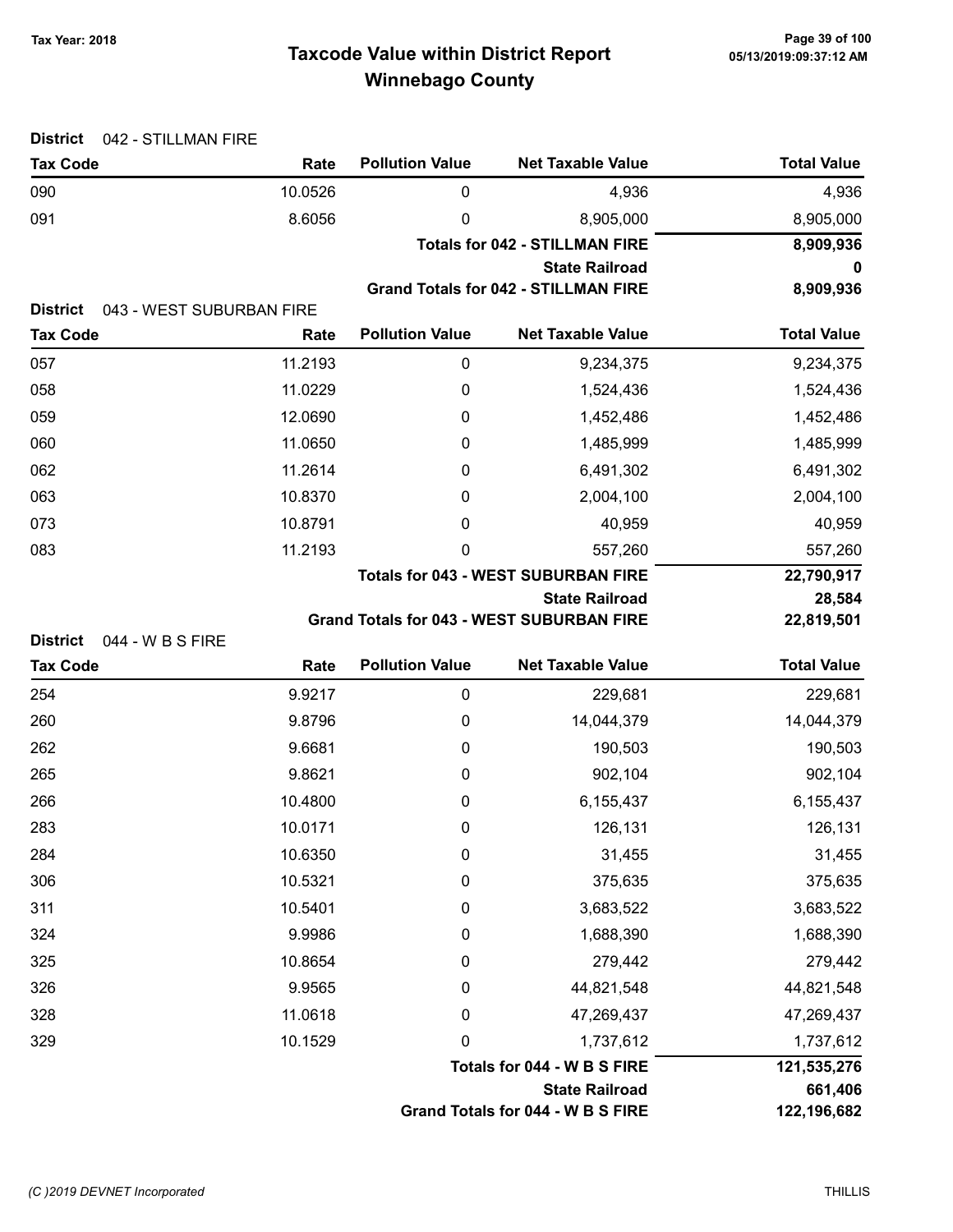# Taxcode Value within District Report Tax Year: 2018 Page 40 of 100 Winnebago County

### District 046 - ROCKFORD PARK DISTRICT

| <b>Tax Code</b> | Rate    | <b>Pollution Value</b> | <b>Net Taxable Value</b> | <b>Total Value</b> |
|-----------------|---------|------------------------|--------------------------|--------------------|
| 001             | 14.2700 | 0                      | 1,181,326,746            | 1,181,326,746      |
| 002             | 11.7191 | 0                      | 97,674,869               | 97,674,869         |
| 003             | 11.8746 | 0                      | 25,570,431               | 25,570,431         |
| 005             | 11.4838 | 0                      | 10,293,534               | 10,293,534         |
| 006             | 11.5975 | 0                      | 127,677,510              | 127,677,510        |
| 007             | 11.4011 | 0                      | 3,751,685                | 3,751,685          |
| 008             | 10.9612 | 0                      | 47,140,594               | 47,140,594         |
| 010             | 12.1744 | 0                      | 2,825,804                | 2,825,804          |
| 013             | 11.1169 | 0                      | 21,358,579               | 21,358,579         |
| 014             | 14.2700 | 0                      | 1,802,744                | 1,802,744          |
| 016             | 10.6616 | 0                      | 4,438                    | 4,438              |
| 017             | 12.0710 | 0                      | 20,944,041               | 20,944,041         |
| 018             | 11.6802 | 0                      | 48,033,228               | 48,033,228         |
| 019             | 11.1015 | 0                      | 0                        | 0                  |
| 020             | 10.6432 | $\pmb{0}$              | 20,789                   | 20,789             |
| 021             | 15.0279 | 0                      | 15,734,918               | 15,734,918         |
| 026             | 10.8396 | 0                      | 27,645,717               | 27,645,717         |
| 030             | 10.6616 | 0                      | 357,391                  | 357,391            |
| 031             | 10.9205 | 0                      | 4,270,808                | 4,270,808          |
| 035             | 11.5227 | 0                      | 774,945                  | 774,945            |
| 036             | 14.0736 | 0                      | 11,372,559               | 11,372,559         |
| 038             | 14.2700 | $\pmb{0}$              | 0                        | $\boldsymbol{0}$   |
| 040             | 11.2201 | $\pmb{0}$              | 75,078                   | 75,078             |
| 042             | 11.2949 | $\pmb{0}$              | 3,287,948                | 3,287,948          |
| 044             | 10.7648 | 0                      | 9,264                    | 9,264              |
| 046             | 14.0310 | 0                      | 30,752                   | 30,752             |
| 047             | 14.2700 | 0                      | 3,861                    | 3,861              |
| 048             | 14.2700 | 0                      | 68,332                   | 68,332             |
| 050             | 11.2257 | 0                      | 6,246,870                | 6,246,870          |
| 051             | 11.0293 | 0                      | 8,941,145                | 8,941,145          |
| 052             | 10.8434 | $\pmb{0}$              | 380,308                  | 380,308            |
| 053             | 11.2501 | 0                      | 1,713,129                | 1,713,129          |
| 056             | 14.2700 | 0                      | 331,322                  | 331,322            |
| 057             | 11.2193 | 0                      | 9,234,375                | 9,234,375          |
| 058             | 11.0229 | 0                      | 1,524,436                | 1,524,436          |
| 059             | 12.0690 | $\pmb{0}$              | 1,452,486                | 1,452,486          |
| 060             | 11.0650 | 0                      | 1,485,999                | 1,485,999          |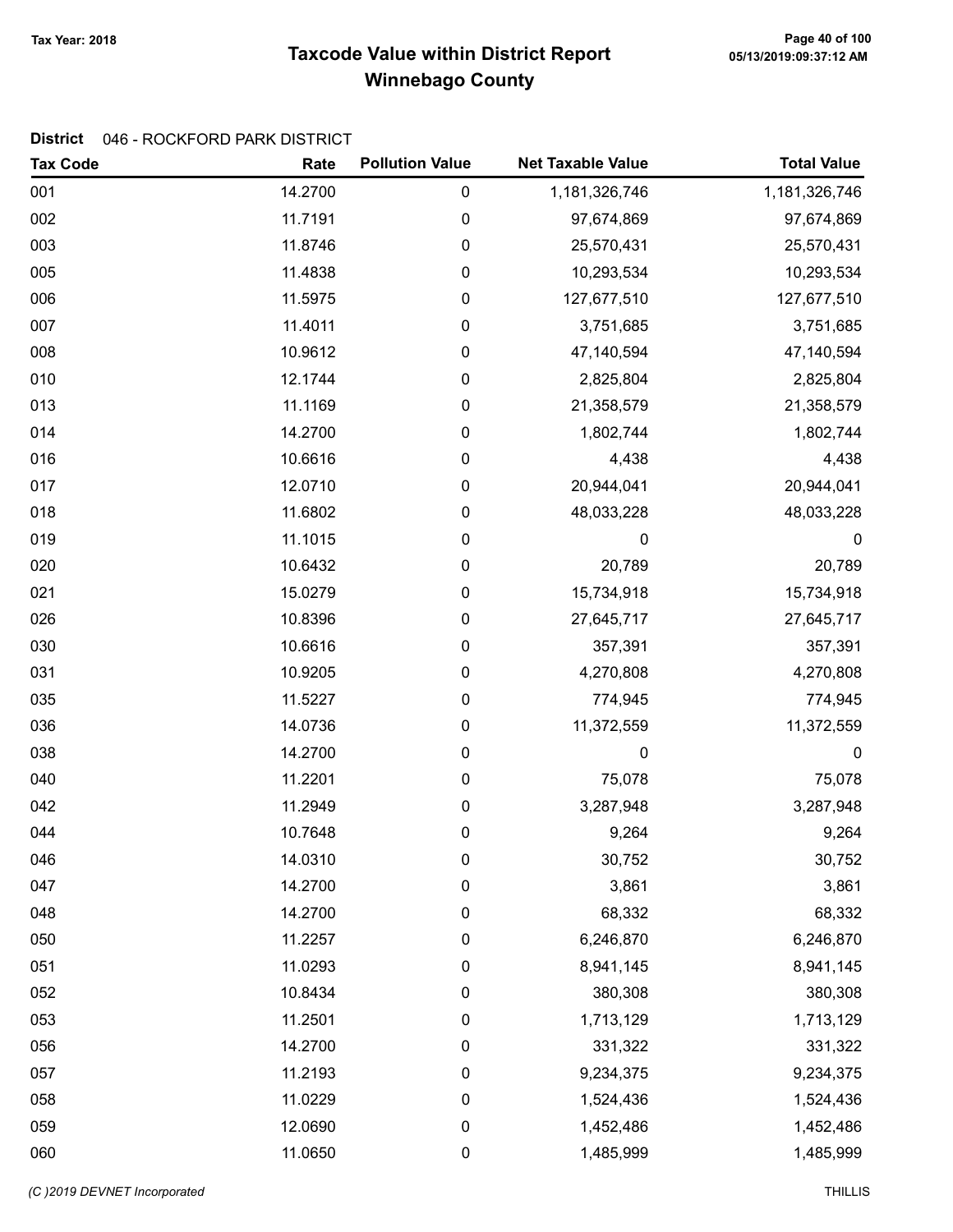# Taxcode Value within District Report Tax Year: 2018 Page 41 of 100 Winnebago County

### District 046 - ROCKFORD PARK DISTRICT

| <b>Tax Code</b> | Rate    | <b>Pollution Value</b> | <b>Net Taxable Value</b> | <b>Total Value</b> |
|-----------------|---------|------------------------|--------------------------|--------------------|
| 061             | 11.4165 | 0                      | 2,694,729                | 2,694,729          |
| 062             | 11.2614 | 0                      | 6,491,302                | 6,491,302          |
| 063             | 10.8370 | 0                      | 2,004,100                | 2,004,100          |
| 064             | 10.9602 | 0                      | 12,887,626               | 12,887,626         |
| 066             | 11.1566 | 0                      | 11,654,605               | 11,654,605         |
| 069             | 10.9707 | 0                      | 6,654,469                | 6,654,469          |
| 070             | 10.9612 | 0                      | 2,104,431                | 2,104,431          |
| 071             | 10.7743 | 0                      | 10,093,442               | 10,093,442         |
| 073             | 10.8791 | 0                      | 40,959                   | 40,959             |
| 076             | 10.7648 | 0                      | 1,071,806                | 1,071,806          |
| 077             | 10.6616 | 0                      | 139,516                  | 139,516            |
| 078             | 10.5400 | 0                      | 288,976                  | 288,976            |
| 082             | 14.2700 | 0                      | 88,389                   | 88,389             |
| 083             | 11.2193 | 0                      | 557,260                  | 557,260            |
| 084             | 10.5428 | 0                      | 512,068                  | 512,068            |
| 085             | 14.2700 | 0                      | 8,984,597                | 8,984,597          |
| 086             | 14.1627 | 0                      | 1,145,902                | 1,145,902          |
| 096             | 11.4445 | 0                      | 7,309,589                | 7,309,589          |
| 099             | 11.0537 | 0                      | 5,024,575                | 5,024,575          |
| 104             | 10.7392 | 0                      | 1,994,205                | 1,994,205          |
| 113             | 12.2022 | 0                      | 9,078,921                | 9,078,921          |
| 117             | 14.2700 | 0                      | 11,195,727               | 11, 195, 727       |
| 124             | 12.2022 | 0                      | 6,659,026                | 6,659,026          |
| 125             | 12.0058 | 0                      | 118,324                  | 118,324            |
| 126             | 14.2700 | 0                      | 1,709,256                | 1,709,256          |
| 127             | 14.4012 | 0                      | 107,590,150              | 107,590,150        |
| 128             | 11.6150 | 0                      | 1,700,817                | 1,700,817          |
| 129             | 12.0058 | 0                      | 12,566,943               | 12,566,943         |
| 142             | 11.8564 | 0                      | 3,974                    | 3,974              |
| 146             | 14.3347 | 0                      | 18,268,072               | 18,268,072         |
| 147             | 12.0528 | 0                      | 70,210                   | 70,210             |
| 150             | 11.0940 | $\pmb{0}$              | 99,058                   | 99,058             |
| 151             | 12.3559 | 0                      | 783                      | 783                |
| 152             | 12.3559 | 0                      | 4,173,489                | 4,173,489          |
| 154             | 14.1383 | 0                      | 103,709                  | 103,709            |
| 158             | 12.0528 | 0                      | 6,017,884                | 6,017,884          |
| 159             | 11.0985 | $\pmb{0}$              | 229,900                  | 229,900            |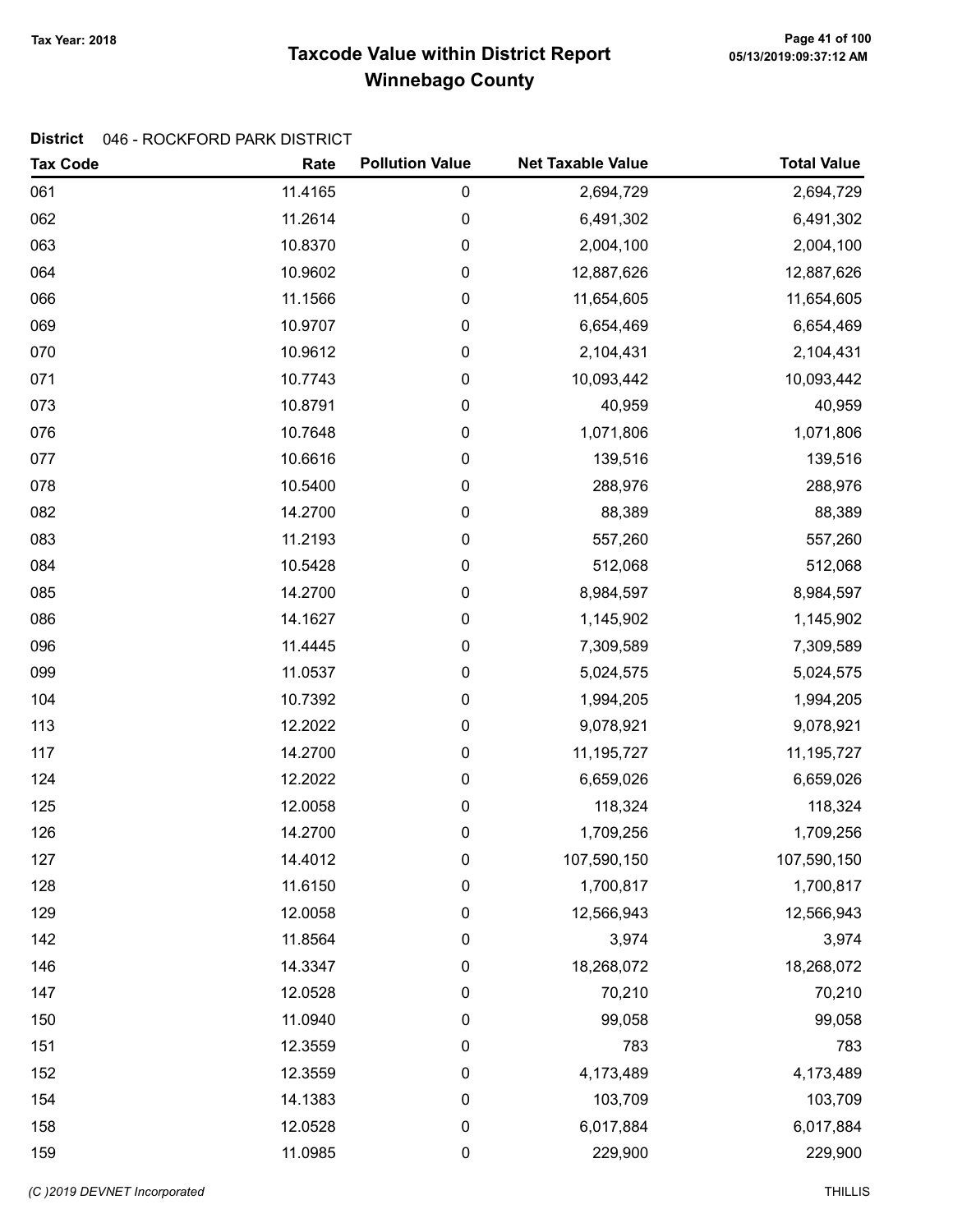# Taxcode Value within District Report Tax Year: 2018 Page 42 of 100 Winnebago County

### District 046 - ROCKFORD PARK DISTRICT

| <b>Tax Code</b> | Rate    | <b>Pollution Value</b> | <b>Net Taxable Value</b> | <b>Total Value</b> |
|-----------------|---------|------------------------|--------------------------|--------------------|
| 171             | 11.2904 | 0                      | 132,074                  | 132,074            |
| 172             | 14.2274 | 0                      | 220,460                  | 220,460            |
| 223             | 14.2700 | 0                      | 6,197,266                | 6,197,266          |
| 226             | 14.2700 | 0                      | 738,859                  | 738,859            |
| 343             | 11.8114 | 0                      | 514,727                  | 514,727            |
| 370             | 11.4445 | 0                      | 0                        | $\boldsymbol{0}$   |
| 372             | 11.6409 | 0                      | 3,563,322                | 3,563,322          |
| 374             | 11.8746 | 0                      | 1,318,438                | 1,318,438          |
| 378             | 12.0710 | 0                      | 46,684,596               | 46,684,596         |
| 380             | 11.0537 | 0                      | 900,913                  | 900,913            |
| 381             | 13.8726 | 0                      | 6,041,071                | 6,041,071          |
| 382             | 13.6762 | 0                      | 154,448                  | 154,448            |
| 383             | 14.2048 | 0                      | 1,345,028                | 1,345,028          |
| 385             | 11.2501 | 0                      | 835,621                  | 835,621            |
| 386             | 12.0058 | 0                      | 0                        | $\mathbf 0$        |
| 391             | 14.2700 | 0                      | 839,407                  | 839,407            |
| 392             | 14.2700 | 0                      | 22,735,929               | 22,735,929         |
| 400             | 14.2700 | 0                      | 43,128                   | 43,128             |
| 403             | 14.2700 | 0                      | 69,567                   | 69,567             |
| 404             | 14.2700 | 0                      | 1,033,481                | 1,033,481          |
| 405             | 14.2700 | 0                      | 1,489,159                | 1,489,159          |
| 406             | 14.2700 | $\pmb{0}$              | 10,548                   | 10,548             |
| 407             | 14.2700 | 0                      | 672,009                  | 672,009            |
| 409             | 11.7191 | 0                      | 10,563,142               | 10,563,142         |
| 410             | 14.2700 | 0                      | 6,940,031                | 6,940,031          |
| 411             | 14.0736 | 0                      | 432                      | 432                |
| 412             | 14.2700 | 0                      | 87,782                   | 87,782             |
| 417             | 14.2700 | $\pmb{0}$              | 858,880                  | 858,880            |
| 418             | 14.2700 | 0                      | 5,499,676                | 5,499,676          |
| 419             | 14.2700 | 0                      | 411,267                  | 411,267            |
| 421             | 14.2700 | $\boldsymbol{0}$       | 13,909,528               | 13,909,528         |
| 422             | 14.2700 | 0                      | 8,723,236                | 8,723,236          |
| 423             | 14.2700 | 0                      | 11,430,093               | 11,430,093         |
| 424             | 14.2700 | 0                      | 8,030,962                | 8,030,962          |
| 426             | 10.9612 | $\boldsymbol{0}$       | 2,253,267                | 2,253,267          |
| 427             | 10.6432 | $\pmb{0}$              | 10,322                   | 10,322             |
| 428             | 10.8396 | $\pmb{0}$              | 1,809,286                | 1,809,286          |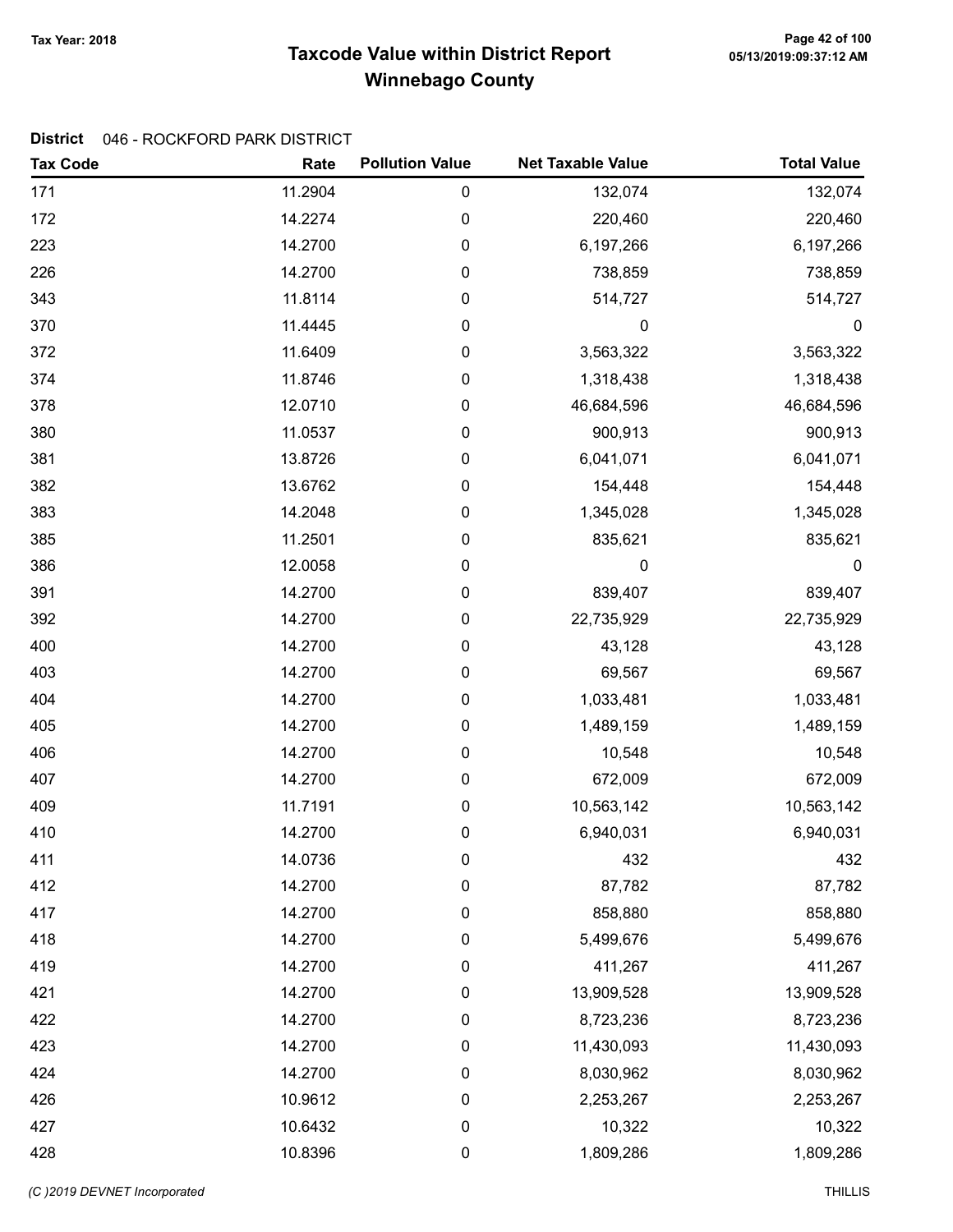# Taxcode Value within District Report Tax Year: 2018 Page 43 of 100 Winnebago County

### District 046 - ROCKFORD PARK DISTRICT

| <b>Tax Code</b>                      | Rate    | <b>Pollution Value</b> | <b>Net Taxable Value</b>                                                      | <b>Total Value</b>         |
|--------------------------------------|---------|------------------------|-------------------------------------------------------------------------------|----------------------------|
| 442                                  | 11.5975 | 0                      | 987,657                                                                       | 987,657                    |
| 444                                  | 10.8396 | 0                      | 12,537                                                                        | 12,537                     |
| 448                                  | 10.9612 | 0                      | 11,686                                                                        | 11,686                     |
| 450                                  | 14.2700 | 0                      | 206,717                                                                       | 206,717                    |
| 451                                  | 14.2700 | 0                      | 38,632,871                                                                    | 38,632,871                 |
| 453                                  | 12.6266 | 0                      | 183,185                                                                       | 183,185                    |
| 454                                  | 10.6432 | 0                      | 30,306                                                                        | 30,306                     |
| 455                                  | 14.2700 | 0                      | 6,497,588                                                                     | 6,497,588                  |
| 456                                  | 11.7191 | 0                      | 4,179,750                                                                     | 4,179,750                  |
| 460                                  | 14.2700 | 0                      | 110,442                                                                       | 110,442                    |
|                                      |         |                        | <b>Totals for 046 - ROCKFORD PARK DISTRICT</b>                                | 2,161,616,118              |
|                                      |         |                        | <b>State Railroad</b><br><b>Grand Totals for 046 - ROCKFORD PARK DISTRICT</b> | 4,746,064<br>2,166,362,182 |
| <b>District</b><br>047 - SUMNER PARK |         |                        |                                                                               |                            |
| <b>Tax Code</b>                      | Rate    | <b>Pollution Value</b> | <b>Net Taxable Value</b>                                                      | <b>Total Value</b>         |
| 281                                  | 10.3818 | 0                      | 42,704,956                                                                    | 42,704,956                 |
| 282                                  | 9.7639  | 0                      | 141,678                                                                       | 141,678                    |
| 283                                  | 10.0171 | 0                      | 126,131                                                                       | 126,131                    |
| 284                                  | 10.6350 | 0                      | 31,455                                                                        | 31,455                     |
| 286                                  | 11.0930 | 0                      | 26,760,771                                                                    | 26,760,771                 |
| 306                                  | 10.5321 | 0                      | 375,635                                                                       | 375,635                    |

|     |         | <b>State Railroad</b>               | 0          |
|-----|---------|-------------------------------------|------------|
|     |         | <b>Totals for 047 - SUMNER PARK</b> | 77,634,823 |
| 425 | 11.0930 | 59.622                              | 59,622     |
| 312 | 10.2614 | 1,458,255                           | 1,458,255  |
| 309 | 10.8793 | 5,258,008                           | 5,258,008  |
| 308 | 10.2789 | 718,312                             | 718,312    |
| 306 | 10.5321 | 375,635                             | 375,635    |

Grand Totals for 047 - SUMNER PARK 77,634,823

| District 048 - WINNEBAGO PARK DISTRICT |  |
|----------------------------------------|--|
|                                        |  |

| <b>Tax Code</b> | Rate    | <b>Pollution Value</b> | <b>Net Taxable Value</b> | <b>Total Value</b> |
|-----------------|---------|------------------------|--------------------------|--------------------|
| 315             | 12.7272 |                        | 66.842                   | 66,842             |
| 324             | 9.9986  | 0                      | 1,688,390                | 1,688,390          |
| 325             | 10.8654 |                        | 279,442                  | 279,442            |
| 326             | 9.9565  | 0                      | 44,821,548               | 44,821,548         |
| 327             | 12.6851 | 0                      | 45,459                   | 45,459             |
| 328             | 11.0618 |                        | 47,269,437               | 47,269,437         |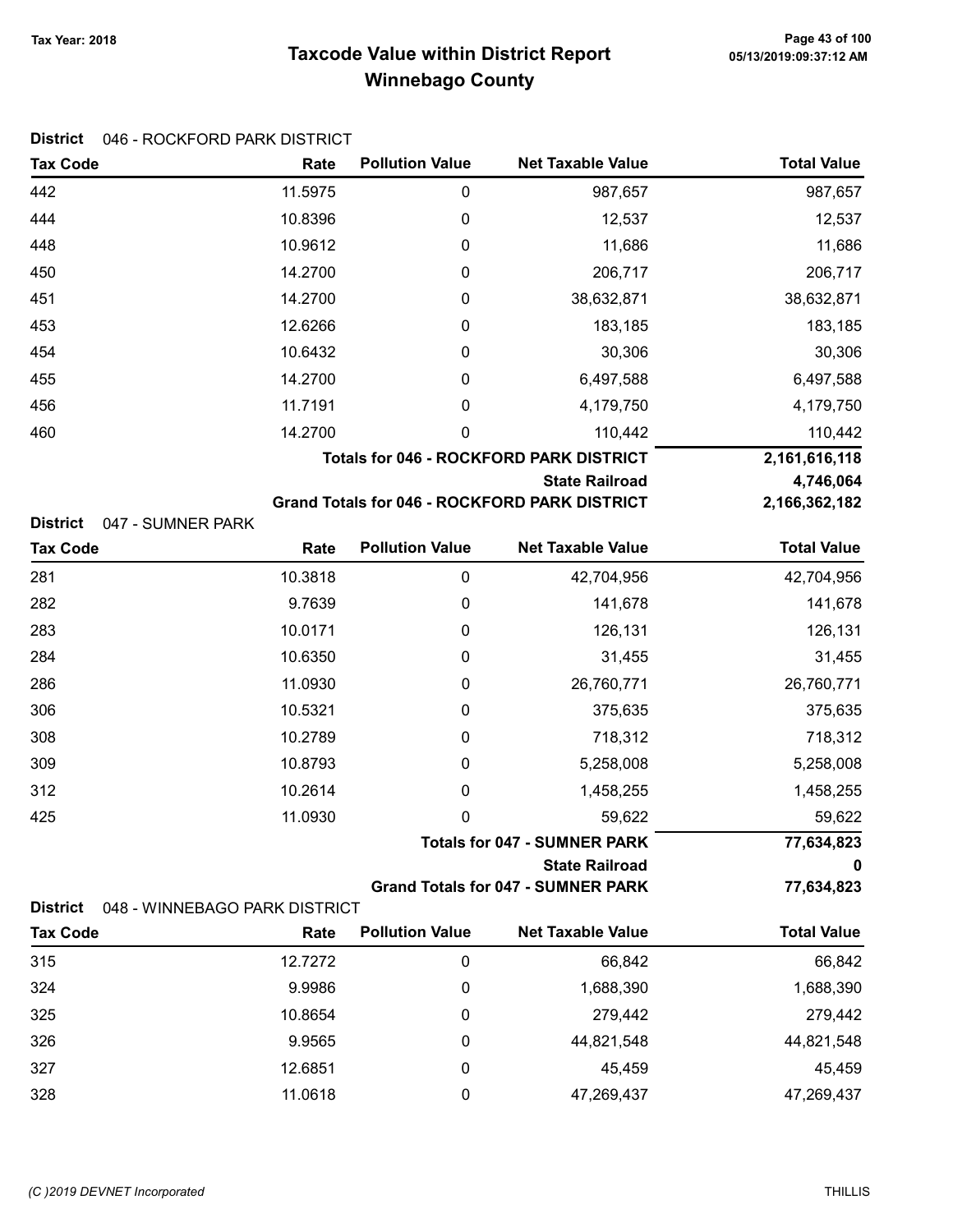# Taxcode Value within District Report Tax Year: 2018 Page 44 of 100 Winnebago County

| <b>District</b><br>048 - WINNEBAGO PARK DISTRICT |                                    |                               |                                                       |                               |
|--------------------------------------------------|------------------------------------|-------------------------------|-------------------------------------------------------|-------------------------------|
| <b>Tax Code</b>                                  | Rate                               | <b>Pollution Value</b>        | <b>Net Taxable Value</b>                              | <b>Total Value</b>            |
| 329                                              | 10.1529                            | 0                             | 1,737,612                                             | 1,737,612                     |
|                                                  |                                    |                               | <b>Totals for 048 - WINNEBAGO PARK DISTRICT</b>       | 95,908,730                    |
|                                                  |                                    |                               | <b>State Railroad</b>                                 | 569,894                       |
|                                                  |                                    |                               | <b>Grand Totals for 048 - WINNEBAGO PARK DISTRICT</b> | 96,478,624                    |
| <b>District</b>                                  | 049 - SEWARD PARK DISTRICT<br>Rate | <b>Pollution Value</b>        | <b>Net Taxable Value</b>                              | <b>Total Value</b>            |
| <b>Tax Code</b>                                  |                                    |                               |                                                       |                               |
| 305                                              | 10.8873                            | $\boldsymbol{0}$              | 270,294                                               | 270,294                       |
| 310                                              | 10.2869                            | 0                             | 7,112,780                                             | 7,112,780                     |
| 311                                              | 10.5401                            | 0                             | 3,683,522                                             | 3,683,522                     |
| 313                                              | 10.6610                            | 0                             | 1,609,081                                             | 1,609,081                     |
| 314                                              | 10.3772                            | 0                             | 4,262,821                                             | 4,262,821                     |
|                                                  |                                    |                               | <b>Totals for 049 - SEWARD PARK DISTRICT</b>          | 16,938,498                    |
|                                                  |                                    |                               | <b>State Railroad</b>                                 | 663,192                       |
| <b>District</b><br>050 - DURAND SANITARY         |                                    |                               | <b>Grand Totals for 049 - SEWARD PARK DISTRICT</b>    | 17,601,690                    |
| <b>Tax Code</b>                                  | Rate                               | <b>Pollution Value</b>        | <b>Net Taxable Value</b>                              | <b>Total Value</b>            |
| 228                                              | 10.8389                            | 0                             | 1,285,020                                             | 1,285,020                     |
| 233                                              | 10.8389                            | 0                             | 13,341,281                                            | 13,341,281                    |
| 234                                              | 10.5119                            | 0                             | 297,466                                               | 297,466                       |
|                                                  |                                    |                               | <b>Totals for 050 - DURAND SANITARY</b>               | 14,923,767                    |
|                                                  |                                    |                               |                                                       |                               |
|                                                  |                                    |                               | <b>State Railroad</b>                                 | 0                             |
|                                                  |                                    |                               | <b>Grand Totals for 050 - DURAND SANITARY</b>         | 14,923,767                    |
| <b>District</b>                                  | 051 - ROCK RIVER WATER REC         |                               |                                                       |                               |
| <b>Tax Code</b>                                  | Rate                               | <b>Pollution Value</b>        | <b>Net Taxable Value</b>                              | <b>Total Value</b>            |
| 001                                              | 14.2700                            | $\boldsymbol{0}$              | 1,181,326,746                                         | 1,181,326,746                 |
| 002                                              | 11.7191                            | $\boldsymbol{0}$              | 97,674,869                                            | 97,674,869                    |
| 006                                              | 11.5975                            | 0                             | 127,677,510                                           | 127,677,510                   |
| 008                                              | 10.9612                            | $\pmb{0}$                     | 47,140,594                                            | 47,140,594                    |
| 010                                              | 12.1744                            | $\pmb{0}$                     | 2,825,804                                             | 2,825,804                     |
| 013<br>014                                       | 11.1169                            | $\boldsymbol{0}$<br>$\pmb{0}$ | 21,358,579                                            | 21,358,579                    |
| 016                                              | 14.2700<br>10.6616                 | $\boldsymbol{0}$              | 1,802,744<br>4,438                                    | 1,802,744<br>4,438            |
| 017                                              | 12.0710                            | $\boldsymbol{0}$              | 20,944,041                                            |                               |
| 018                                              | 11.6802                            | $\boldsymbol{0}$              | 48,033,228                                            | 20,944,041<br>48,033,228      |
| 021                                              | 15.0279                            | $\boldsymbol{0}$              | 15,734,918                                            | 15,734,918                    |
| 026                                              | 10.8396                            | $\boldsymbol{0}$              |                                                       |                               |
|                                                  |                                    | 0                             | 27,645,717                                            | 27,645,717                    |
| 030                                              | 10.6616                            |                               | 357,391                                               | 357,391                       |
| 038<br>042                                       | 14.2700<br>11.2949                 | $\boldsymbol{0}$<br>$\pmb{0}$ | $\mathbf 0$<br>3,287,948                              | $\boldsymbol{0}$<br>3,287,948 |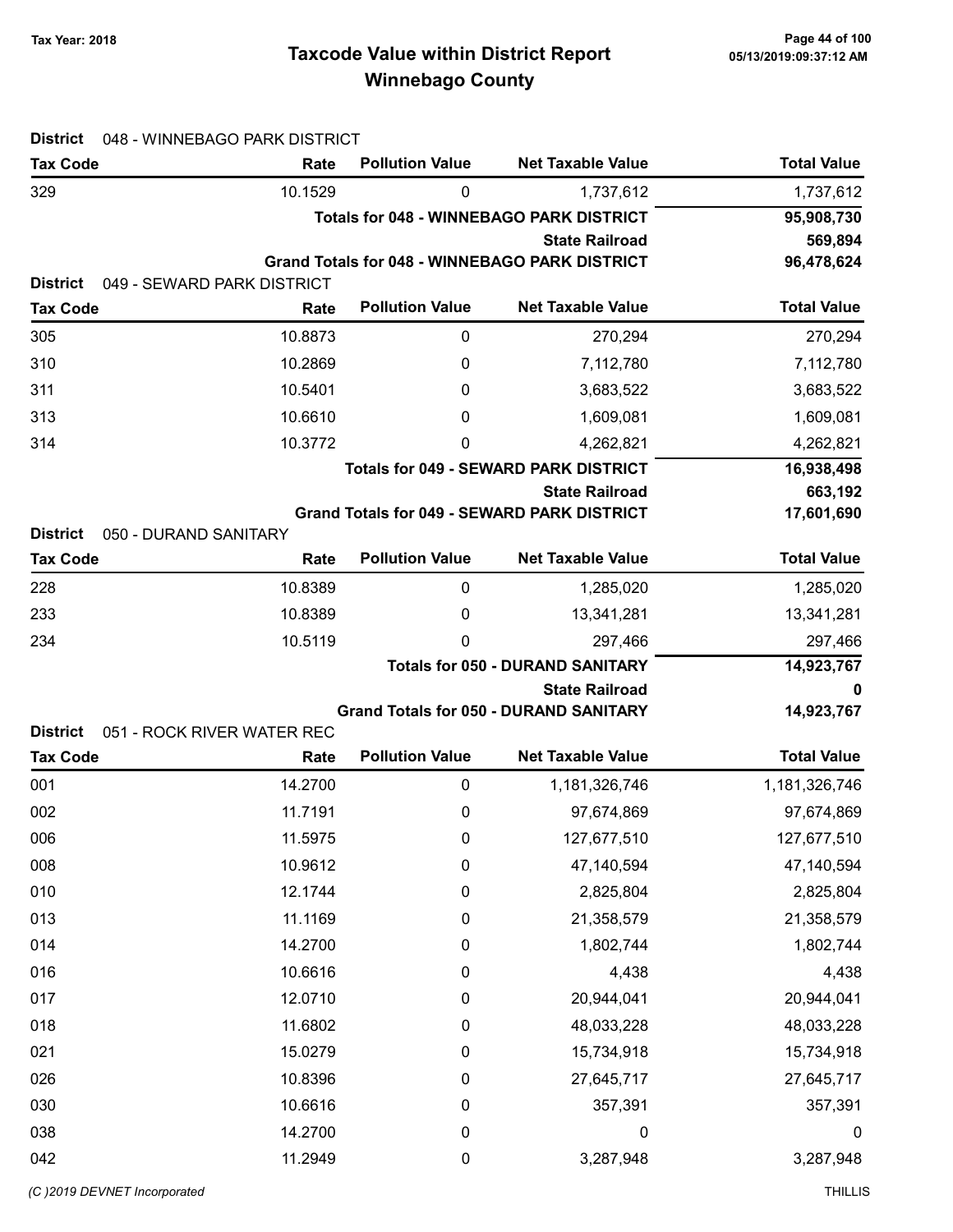# Taxcode Value within District Report Tax Year: 2018 Page 45 of 100 Winnebago County

### District 051 - ROCK RIVER WATER REC

| <b>Tax Code</b> | Rate    | <b>Pollution Value</b> | <b>Net Taxable Value</b> | <b>Total Value</b> |
|-----------------|---------|------------------------|--------------------------|--------------------|
| 045             | 9.7433  | 0                      | 320,005                  | 320,005            |
| 047             | 14.2700 | 0                      | 3,861                    | 3,861              |
| 048             | 14.2700 | 0                      | 68,332                   | 68,332             |
| 049             | 11.9199 | 0                      | 20,673,093               | 20,673,093         |
| 050             | 11.2257 | 0                      | 6,246,870                | 6,246,870          |
| 053             | 11.2501 | 0                      | 1,713,129                | 1,713,129          |
| 056             | 14.2700 | 0                      | 331,322                  | 331,322            |
| 057             | 11.2193 | 0                      | 9,234,375                | 9,234,375          |
| 059             | 12.0690 | 0                      | 1,452,486                | 1,452,486          |
| 061             | 11.4165 | 0                      | 2,694,729                | 2,694,729          |
| 062             | 11.2614 | 0                      | 6,491,302                | 6,491,302          |
| 066             | 11.1566 | 0                      | 11,654,605               | 11,654,605         |
| 068             | 10.8707 | 0                      | 1,788,174                | 1,788,174          |
| 069             | 10.9707 | 0                      | 6,654,469                | 6,654,469          |
| 070             | 10.9612 | 0                      | 2,104,431                | 2,104,431          |
| 077             | 10.6616 | 0                      | 139,516                  | 139,516            |
| 078             | 10.5400 | 0                      | 288,976                  | 288,976            |
| 082             | 14.2700 | 0                      | 88,389                   | 88,389             |
| 083             | 11.2193 | 0                      | 557,260                  | 557,260            |
| 085             | 14.2700 | 0                      | 8,984,597                | 8,984,597          |
| 086             | 14.1627 | 0                      | 1,145,902                | 1,145,902          |
| 104             | 10.7392 | 0                      | 1,994,205                | 1,994,205          |
| 109             | 10.5017 | 0                      | 25,565,008               | 25,565,008         |
| 110             | 11.1059 | 0                      | 27,634,182               | 27,634,182         |
| 111             | 10.7151 | 0                      | 8,529,681                | 8,529,681          |
| 112             | 13.3049 | 0                      | 2,135,996                | 2,135,996          |
| 113             | 12.2022 | 0                      | 9,078,921                | 9,078,921          |
| 117             | 14.2700 | 0                      | 11,195,727               | 11, 195, 727       |
| 118             | 11.2596 | 0                      | 366,998                  | 366,998            |
| 119             | 11.1059 | 0                      | 12,580,520               | 12,580,520         |
| 123             | 13.1737 | 0                      | 634,622                  | 634,622            |
| 124             | 12.2022 | 0                      | 6,659,026                | 6,659,026          |
| 126             | 14.2700 | 0                      | 1,709,256                | 1,709,256          |
| 127             | 14.4012 | 0                      | 107,590,150              | 107,590,150        |
| 133             | 11.2596 | 0                      | 103,257,195              | 103,257,195        |
| 143             | 10.5012 | 0                      | 2,384,254                | 2,384,254          |
| 144             | 10.9565 | 0                      | 105,268,414              | 105,268,414        |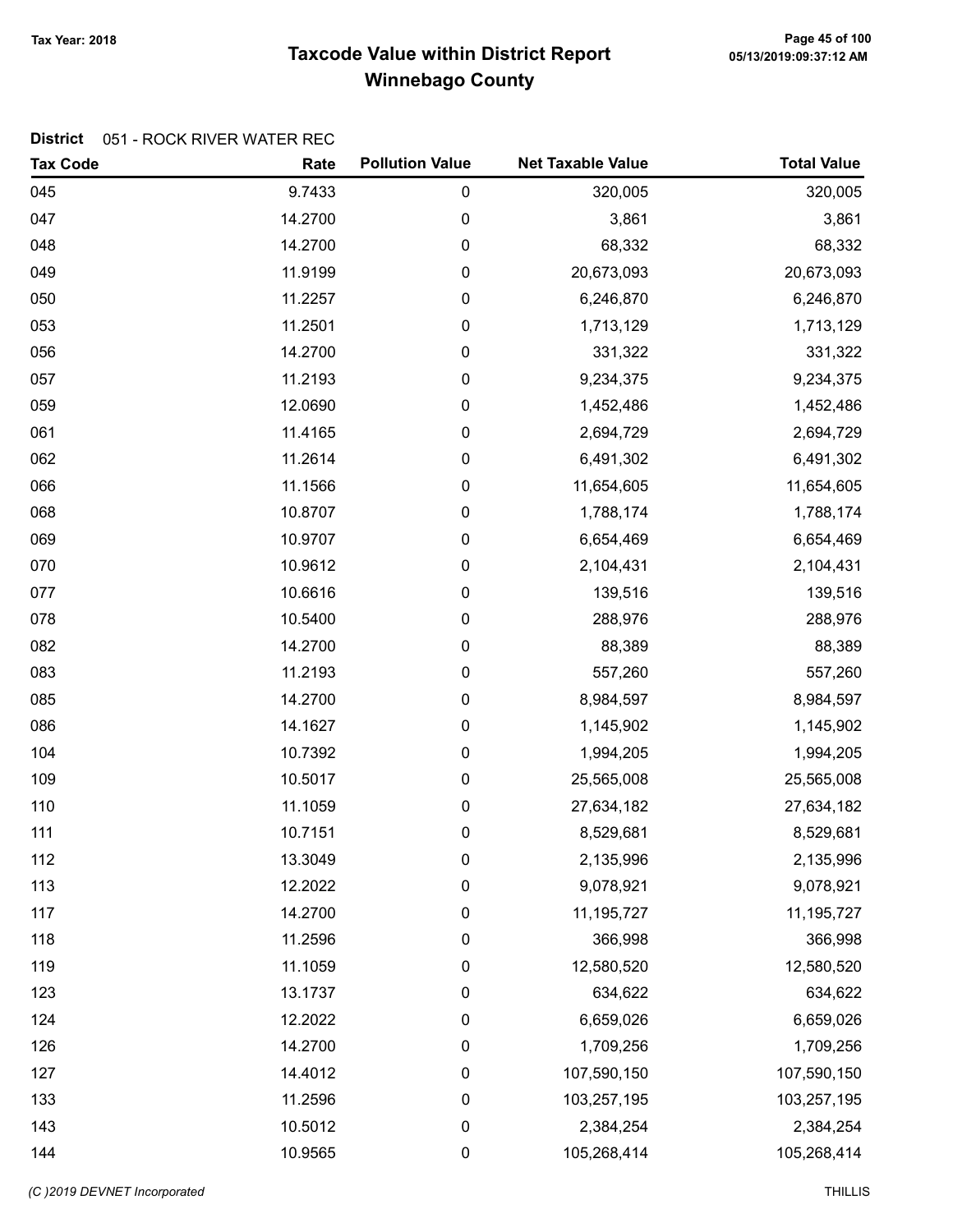# Taxcode Value within District Report Tax Year: 2018 Page 46 of 100 Winnebago County

### District 051 - ROCK RIVER WATER REC

| <b>Tax Code</b> | Rate    | <b>Pollution Value</b> | <b>Net Taxable Value</b> | <b>Total Value</b> |
|-----------------|---------|------------------------|--------------------------|--------------------|
| 146             | 14.3347 | $\pmb{0}$              | 18,268,072               | 18,268,072         |
| 147             | 12.0528 | 0                      | 70,210                   | 70,210             |
| 148             | 10.0868 | $\pmb{0}$              | 898                      | 898                |
| 151             | 12.3559 | $\pmb{0}$              | 783                      | 783                |
| 152             | 12.3559 | 0                      | 4,173,489                | 4,173,489          |
| 153             | 11.2596 | $\pmb{0}$              | 800,774                  | 800,774            |
| 158             | 12.0528 | $\pmb{0}$              | 6,017,884                | 6,017,884          |
| 160             | 10.9565 | $\pmb{0}$              | 476,253                  | 476,253            |
| 170             | 10.1941 | 0                      | 104,822                  | 104,822            |
| 171             | 11.2904 | $\pmb{0}$              | 132,074                  | 132,074            |
| 172             | 14.2274 | $\pmb{0}$              | 220,460                  | 220,460            |
| 187             | 10.1908 | 0                      | 2,691,580                | 2,691,580          |
| 188             | 10.2104 | $\pmb{0}$              | 591,288                  | 591,288            |
| 189             | 10.8511 | $\pmb{0}$              | 68,605,583               | 68,605,583         |
| 194             | 10.1986 | $\pmb{0}$              | 2,302,321                | 2,302,321          |
| 196             | 9.3724  | 0                      | 10,189                   | 10,189             |
| 199             | 10.8454 | $\pmb{0}$              | 40,221,857               | 40,221,857         |
| 200             | 10.4189 | $\pmb{0}$              | 1,728,219                | 1,728,219          |
| 206             | 10.7475 | 0                      | 20,049,731               | 20,049,731         |
| 207             | 10.0327 | $\pmb{0}$              | 0                        | $\mathbf 0$        |
| 208             | 10.5017 | $\pmb{0}$              | 45,209                   | 45,209             |
| 209             | 10.3323 | $\pmb{0}$              | 38,753,184               | 38,753,184         |
| 223             | 14.2700 | 0                      | 6,197,266                | 6,197,266          |
| 226             | 14.2700 | $\pmb{0}$              | 738,859                  | 738,859            |
| 328             | 11.0618 | $\pmb{0}$              | 47,269,437               | 47,269,437         |
| 329             | 10.1529 | 0                      | 1,737,612                | 1,737,612          |
| 343             | 11.8114 | $\pmb{0}$              | 514,727                  | 514,727            |
| 361             | 13.2384 | $\pmb{0}$              | 3,625                    | 3,625              |
| 365             | 10.4937 | $\boldsymbol{0}$       | 10,755,903               | 10,755,903         |
| 369             | 10.4937 | $\mathbf 0$            | 106,511                  | 106,511            |
| 372             | 11.6409 | $\boldsymbol{0}$       | 3,563,322                | 3,563,322          |
| 373             | 10.1538 | $\pmb{0}$              | 1,806,015                | 1,806,015          |
| 378             | 12.0710 | $\pmb{0}$              | 46,684,596               | 46,684,596         |
| 381             | 13.8726 | 0                      | 6,041,071                | 6,041,071          |
| 385             | 11.2501 | $\boldsymbol{0}$       | 835,621                  | 835,621            |
| 391             | 14.2700 | $\pmb{0}$              | 839,407                  | 839,407            |
| 392             | 14.2700 | $\pmb{0}$              | 22,735,929               | 22,735,929         |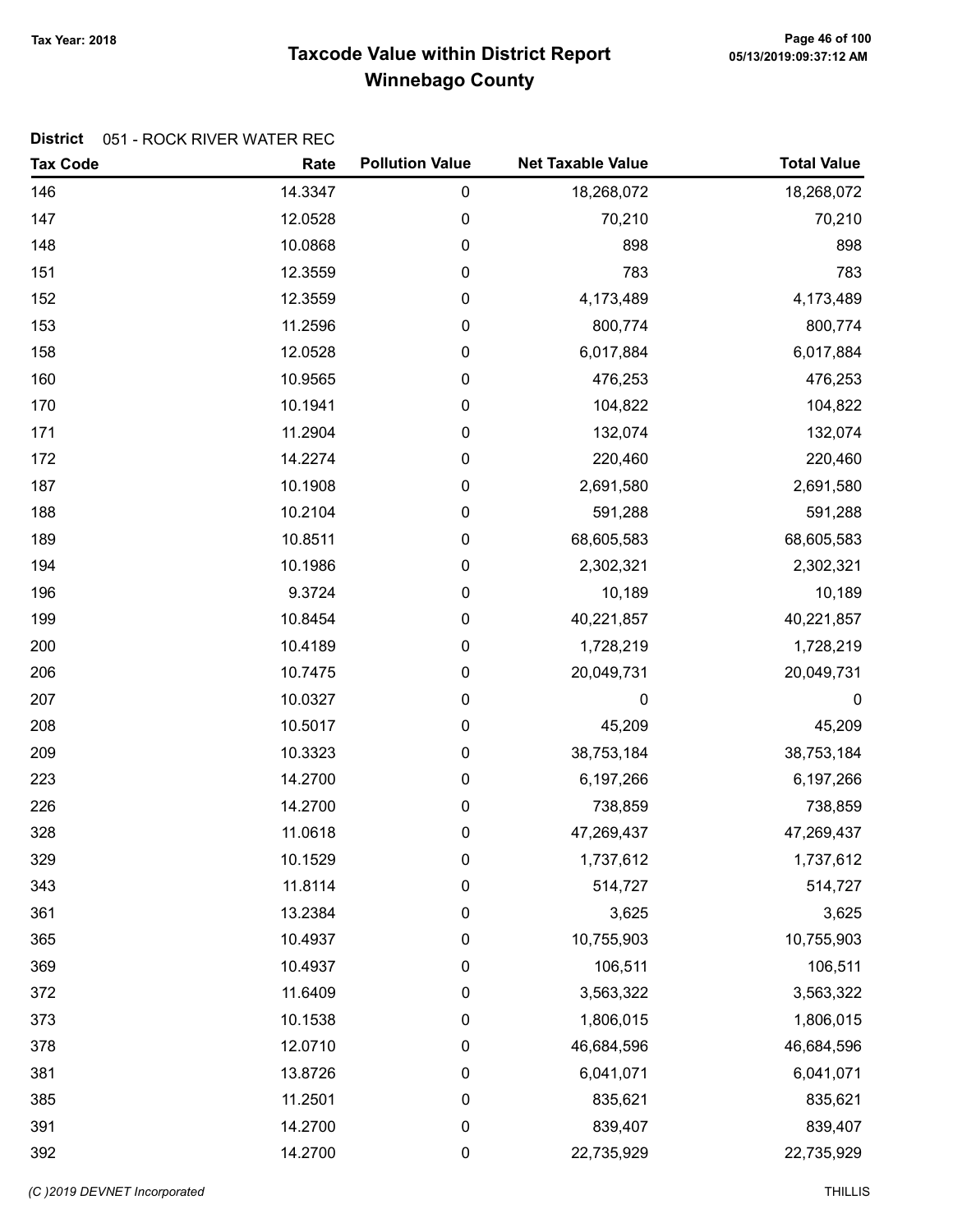# Taxcode Value within District Report Tax Year: 2018 Page 47 of 100 Winnebago County

### District 051 - ROCK RIVER WATER REC

| <b>Tax Code</b> | Rate    | <b>Pollution Value</b> | <b>Net Taxable Value</b>                     | <b>Total Value</b> |
|-----------------|---------|------------------------|----------------------------------------------|--------------------|
| 400             | 14.2700 | $\pmb{0}$              | 43,128                                       | 43,128             |
| 403             | 14.2700 | 0                      | 69,567                                       | 69,567             |
| 404             | 14.2700 | $\pmb{0}$              | 1,033,481                                    | 1,033,481          |
| 405             | 14.2700 | $\pmb{0}$              | 1,489,159                                    | 1,489,159          |
| 406             | 14.2700 | $\pmb{0}$              | 10,548                                       | 10,548             |
| 407             | 14.2700 | 0                      | 672,009                                      | 672,009            |
| 409             | 11.7191 | $\pmb{0}$              | 10,563,142                                   | 10,563,142         |
| 410             | 14.2700 | 0                      | 6,940,031                                    | 6,940,031          |
| 412             | 14.2700 | 0                      | 87,782                                       | 87,782             |
| 414             | 11.2596 | $\pmb{0}$              | 1,022,381                                    | 1,022,381          |
| 416             | 10.9565 | 0                      | 5,756,100                                    | 5,756,100          |
| 417             | 14.2700 | $\pmb{0}$              | 858,880                                      | 858,880            |
| 418             | 14.2700 | 0                      | 5,499,676                                    | 5,499,676          |
| 419             | 14.2700 | $\pmb{0}$              | 411,267                                      | 411,267            |
| 421             | 14.2700 | 0                      | 13,909,528                                   | 13,909,528         |
| 422             | 14.2700 | 0                      | 8,723,236                                    | 8,723,236          |
| 423             | 14.2700 | $\pmb{0}$              | 11,430,093                                   | 11,430,093         |
| 424             | 14.2700 | 0                      | 8,030,962                                    | 8,030,962          |
| 426             | 10.9612 | $\pmb{0}$              | 2,253,267                                    | 2,253,267          |
| 428             | 10.8396 | 0                      | 1,809,286                                    | 1,809,286          |
| 430             | 10.5017 | 0                      | 141,931                                      | 141,931            |
| 431             | 10.5017 | 0                      | 2,135                                        | 2,135              |
| 433             | 11.2596 | 0                      | 1,367,780                                    | 1,367,780          |
| 434             | 11.2596 | 0                      | 199,930                                      | 199,930            |
| 435             | 11.2596 | 0                      | 6,102,073                                    | 6,102,073          |
| 442             | 11.5975 | 0                      | 987,657                                      | 987,657            |
| 444             | 10.8396 | 0                      | 12,537                                       | 12,537             |
| 448             | 10.9612 | 0                      | 11,686                                       | 11,686             |
| 450             | 14.2700 | 0                      | 206,717                                      | 206,717            |
| 451             | 14.2700 | 0                      | 38,632,871                                   | 38,632,871         |
| 455             | 14.2700 | 0                      | 6,497,588                                    | 6,497,588          |
| 456             | 11.7191 | 0                      | 4,179,750                                    | 4,179,750          |
| 460             | 14.2700 | 0                      | 110,442                                      | 110,442            |
|                 |         |                        | <b>Totals for 051 - ROCK RIVER WATER REC</b> | 2,599,195,906      |
|                 |         |                        | <b>State Railroad</b>                        | 5,057,136          |
|                 |         |                        | Grand Totals for 051 - ROCK RIVER WATER REC  | 2,604,253,042      |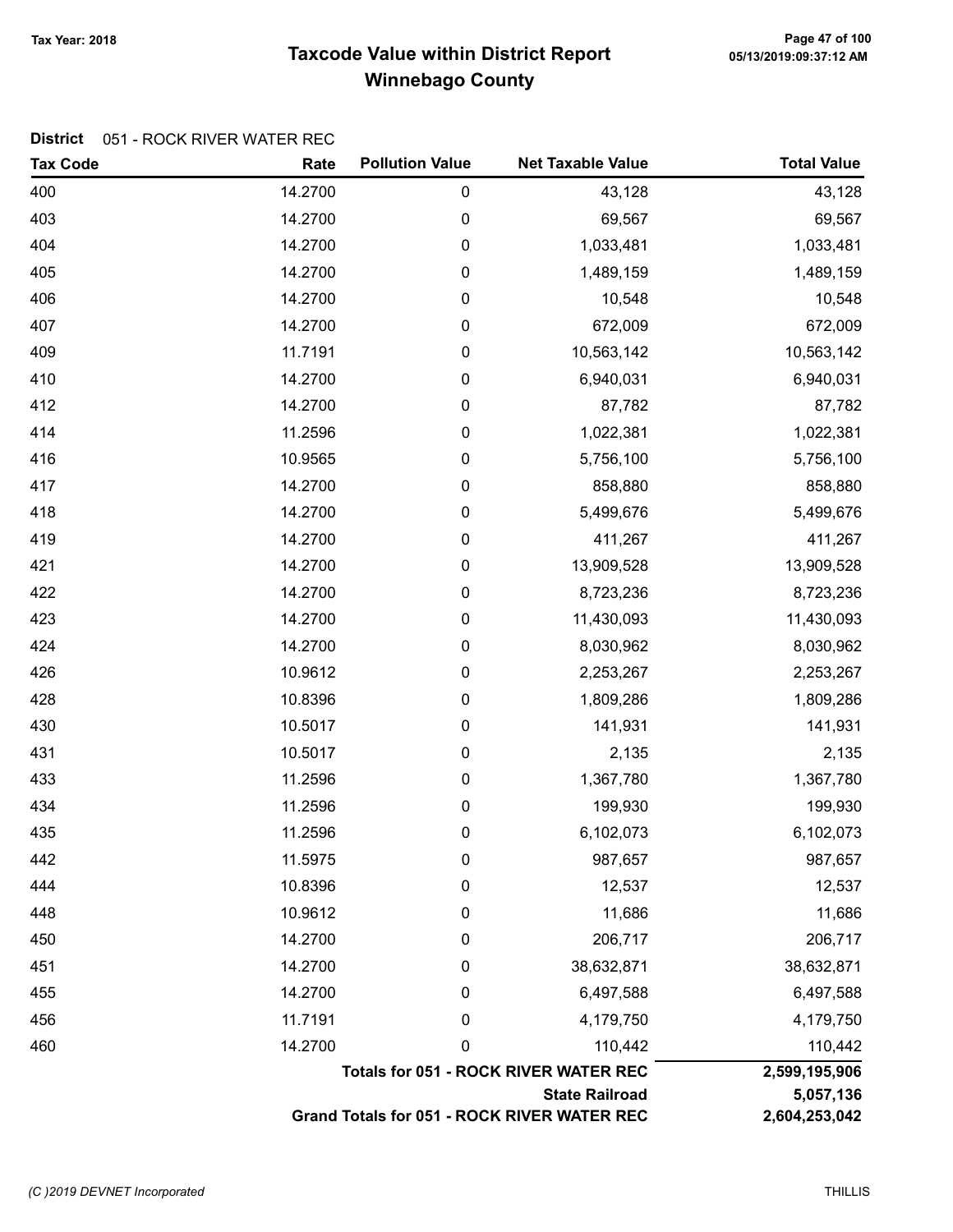# Taxcode Value within District Report Tax Year: 2018 Page 48 of 100 Winnebago County

| <b>District</b><br>052 - PRESTON & CENTRAL TIF |                             |                        |                                                         |                    |
|------------------------------------------------|-----------------------------|------------------------|---------------------------------------------------------|--------------------|
| <b>Tax Code</b>                                | Rate                        | <b>Pollution Value</b> | <b>Net Taxable Value</b>                                | <b>Total Value</b> |
| 126                                            | 14.2700                     | 0                      | 574,959                                                 | 574,959            |
|                                                |                             |                        | <b>Totals for 052 - PRESTON &amp; CENTRAL TIF</b>       | 574,959            |
|                                                |                             |                        | <b>State Railroad</b>                                   | 0                  |
| <b>District</b>                                | 053 - SEWARD SANITARY       |                        | <b>Grand Totals for 052 - PRESTON &amp; CENTRAL TIF</b> | 574,959            |
| <b>Tax Code</b>                                | Rate                        | <b>Pollution Value</b> | <b>Net Taxable Value</b>                                | <b>Total Value</b> |
| 314                                            | 10.3772                     | 0                      | 4,262,821                                               | 4,262,821          |
|                                                |                             |                        | <b>Totals for 053 - SEWARD SANITARY</b>                 | 4,262,821          |
|                                                |                             |                        | <b>State Railroad</b>                                   | 58,955             |
|                                                |                             |                        | <b>Grand Totals for 053 - SEWARD SANITARY</b>           | 4,321,776          |
| <b>District</b>                                | 054 - CHERRY VALLEY LIBRARY |                        |                                                         |                    |
| <b>Tax Code</b>                                | Rate                        | <b>Pollution Value</b> | <b>Net Taxable Value</b>                                | <b>Total Value</b> |
| 003                                            | 11.8746                     | $\pmb{0}$              | 25,570,431                                              | 25,570,431         |
| 017                                            | 12.0710                     | 0                      | 20,944,041                                              | 20,944,041         |
| 072                                            | 10.7783                     | 0                      | 42,837                                                  | 42,837             |
| 095                                            | 10.3482                     | 0                      | 4,200,765                                               | 4,200,765          |
| 096                                            | 11.4445                     | 0                      | 7,309,589                                               | 7,309,589          |
| 110                                            | 11.1059                     | 0                      | 27,634,182                                              | 27,634,182         |
| 113                                            | 12.2022                     | 0                      | 9,078,921                                               | 9,078,921          |
| 114                                            | 10.9095                     | 0                      | 69,767,939                                              | 69,767,939         |
| 119                                            | 11.1059                     | 0                      | 12,580,520                                              | 12,580,520         |
| 120                                            | 10.9095                     | 0                      | 3,451,310                                               | 3,451,310          |
| 122                                            | 10.0673                     | 0                      | 516,898                                                 | 516,898            |
| 124                                            | 12.2022                     | 0                      | 6,659,026                                               | 6,659,026          |
| 125                                            | 12.0058                     | 0                      | 118,324                                                 | 118,324            |
| 129                                            | 12.0058                     | 0                      | 12,566,943                                              | 12,566,943         |
| 366                                            | 10.8022                     | 0                      | 680,508                                                 | 680,508            |
| 367                                            | 9.9600                      | 0                      | 105,450                                                 | 105,450            |
| 370                                            | 11.4445                     | 0                      | 0                                                       | 0                  |
| 372                                            | 11.6409                     | 0                      | 3,563,322                                               | 3,563,322          |
| 374                                            | 11.8746                     | 0                      | 1,318,438                                               | 1,318,438          |
| 378                                            | 12.0710                     | 0                      | 46,684,596                                              | 46,684,596         |
| 386                                            | 12.0058                     | 0                      | 0                                                       | $\boldsymbol{0}$   |
| 393                                            | 10.3482                     | 0                      | 382,292                                                 | 382,292            |
| 394                                            | 10.3482                     | 0                      | 0                                                       | 0                  |
| 396                                            | 10.8022                     | 0                      | 0                                                       | 0                  |
| 438                                            | 10.3482                     | 0                      | 522,919                                                 | 522,919            |
| 439                                            | 10.7783                     | 0                      | 440,068                                                 | 440,068            |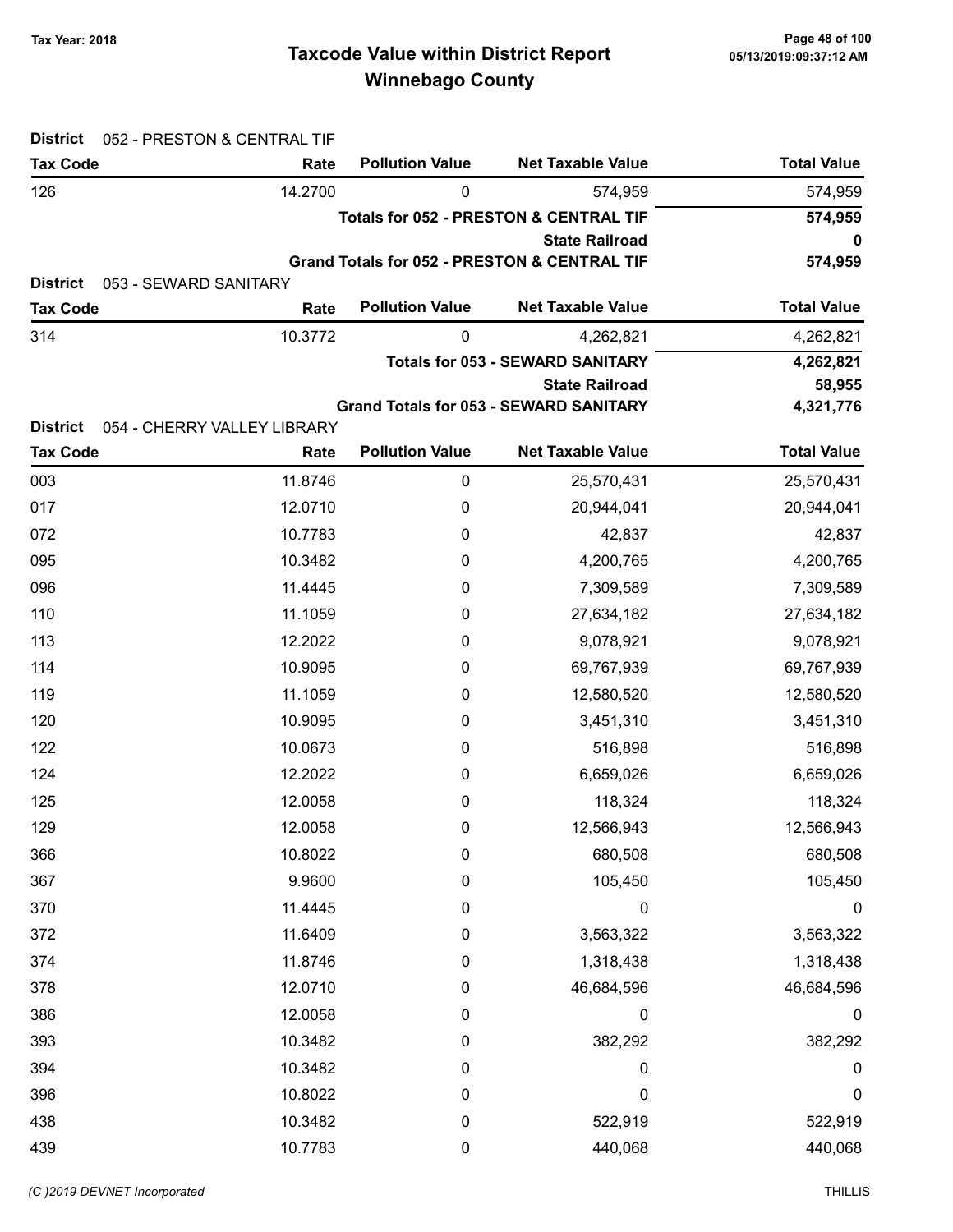# Taxcode Value within District Report Tax Year: 2018 Page 49 of 100 Winnebago County

| <b>District</b><br>054 - CHERRY VALLEY LIBRARY |                              |                        |                                                     |                    |
|------------------------------------------------|------------------------------|------------------------|-----------------------------------------------------|--------------------|
| <b>Tax Code</b>                                | Rate                         | <b>Pollution Value</b> | <b>Net Taxable Value</b>                            | <b>Total Value</b> |
| 440                                            | 10.9095                      | 0                      | 26,485                                              | 26,485             |
| 441                                            | 10.3482                      | 0                      | 406,579                                             | 406,579            |
| 452                                            | 10.3482                      | 0                      | 25,884                                              | 25,884             |
|                                                |                              |                        | <b>Totals for 054 - CHERRY VALLEY LIBRARY</b>       | 254,598,267        |
|                                                |                              |                        | <b>State Railroad</b>                               | 950,424            |
| <b>District</b>                                | 055 - NORTH SUBURBAN LIBRARY |                        | <b>Grand Totals for 054 - CHERRY VALLEY LIBRARY</b> | 255,548,691        |
| <b>Tax Code</b>                                | Rate                         | <b>Pollution Value</b> | <b>Net Taxable Value</b>                            | <b>Total Value</b> |
| 002                                            | 11.7191                      | $\mathbf 0$            | 97,674,869                                          | 97,674,869         |
| 006                                            | 11.5975                      | 0                      | 127,677,510                                         | 127,677,510        |
| 007                                            | 11.4011                      | 0                      | 3,751,685                                           | 3,751,685          |
| 008                                            | 10.9612                      | 0                      | 47,140,594                                          | 47,140,594         |
| 010                                            | 12.1744                      | 0                      | 2,825,804                                           | 2,825,804          |
| 012                                            | 9.5469                       | 0                      | 159,243                                             | 159,243            |
| 020                                            | 10.6432                      | 0                      | 20,789                                              | 20,789             |
| 026                                            | 10.8396                      | $\boldsymbol{0}$       | 27,645,717                                          | 27,645,717         |
| 035                                            | 11.5227                      | 0                      | 774,945                                             | 774,945            |
| 040                                            | 11.2201                      | 0                      | 75,078                                              | 75,078             |
| 042                                            | 11.2949                      | $\boldsymbol{0}$       | 3,287,948                                           | 3,287,948          |
| 044                                            | 10.7648                      | $\boldsymbol{0}$       | 9,264                                               | 9,264              |
| 045                                            | 9.7433                       | $\boldsymbol{0}$       | 320,005                                             | 320,005            |
| 049                                            | 11.9199                      | 0                      | 20,673,093                                          | 20,673,093         |
| 061                                            | 11.4165                      | $\boldsymbol{0}$       | 2,694,729                                           | 2,694,729          |
| 068                                            | 10.8707                      | $\boldsymbol{0}$       | 1,788,174                                           | 1,788,174          |
| 070                                            | 10.9612                      | 0                      | 2,104,431                                           | 2,104,431          |
| 076                                            | 10.7648                      | $\pmb{0}$              | 1,071,806                                           | 1,071,806          |
| 108                                            | 10.3053                      | $\pmb{0}$              | 33,040                                              | 33,040             |
| 109                                            | 10.5017                      | $\boldsymbol{0}$       | 25,565,008                                          | 25,565,008         |
| 118                                            | 11.2596                      | $\boldsymbol{0}$       | 366,998                                             | 366,998            |
| 130                                            | 10.9656                      | $\boldsymbol{0}$       | 3,921,925                                           | 3,921,925          |
| 133                                            | 11.2596                      | $\pmb{0}$              | 103,257,195                                         | 103,257,195        |
| 134                                            | 10.3048                      | $\pmb{0}$              | 11,542                                              | 11,542             |
| 135                                            | 10.3053                      | $\boldsymbol{0}$       | 7,125,445                                           | 7,125,445          |
| 136                                            | 9.9385                       | $\boldsymbol{0}$       | 26,590,887                                          | 26,590,887         |
| 137                                            | 11.0632                      | $\boldsymbol{0}$       | 48,418,108                                          | 48,418,108         |
| 139                                            | 10.7601                      | $\boldsymbol{0}$       | 7,580,397                                           | 7,580,397          |
| 141                                            | 11.0632                      | $\boldsymbol{0}$       | 221,392                                             | 221,392            |
| 142                                            | 11.8564                      | $\boldsymbol{0}$       | 3,974                                               | 3,974              |
| (C)2019 DEVNET Incorporated                    |                              |                        |                                                     | <b>THILLIS</b>     |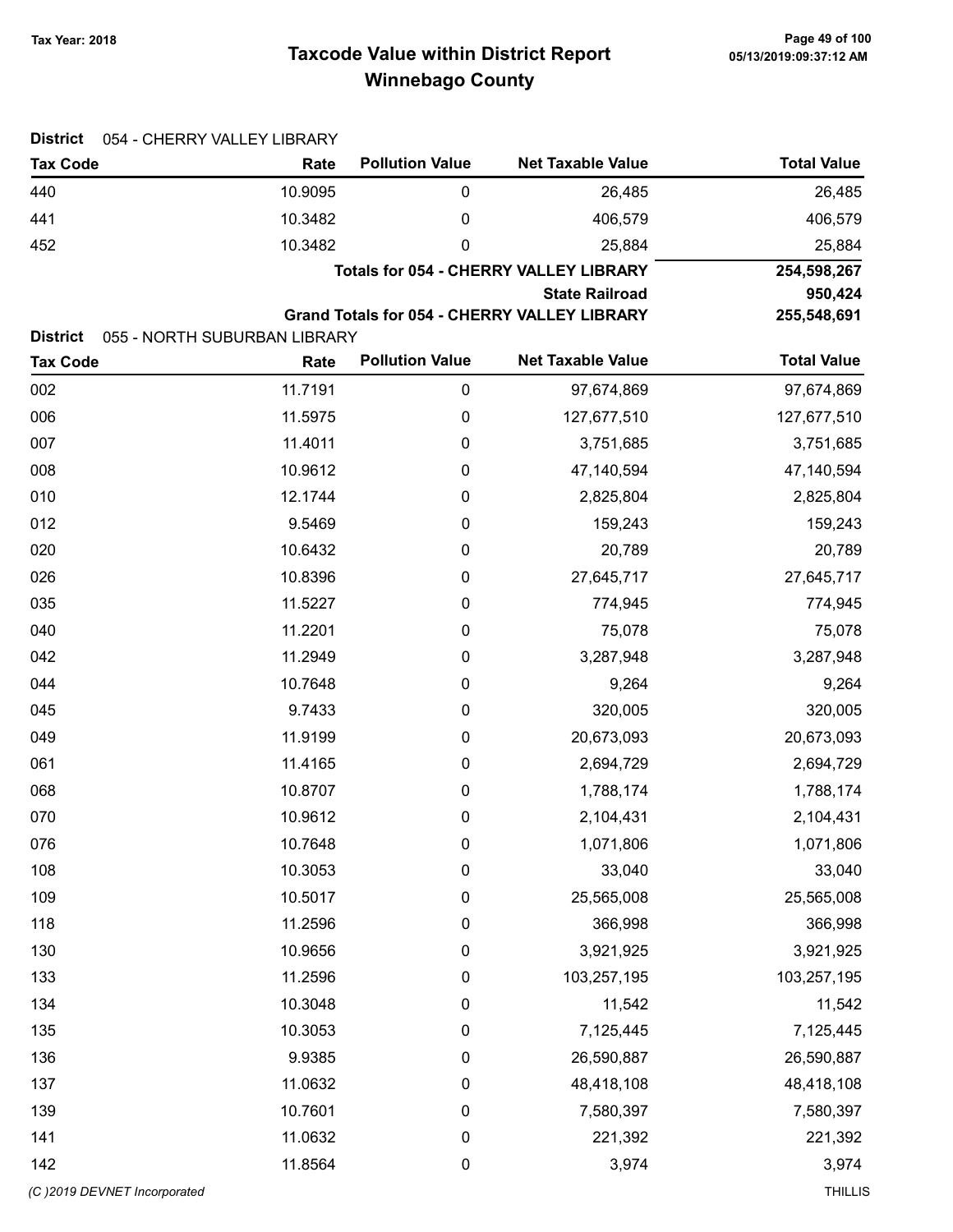# Taxcode Value within District Report Tax Year: 2018 Page 50 of 100 Winnebago County

#### District 055 - NORTH SUBURBAN LIBRARY

| <b>Tax Code</b> | Rate    | <b>Pollution Value</b> | <b>Net Taxable Value</b> | <b>Total Value</b> |
|-----------------|---------|------------------------|--------------------------|--------------------|
| 143             | 10.5012 | 0                      | 2,384,254                | 2,384,254          |
| 144             | 10.9565 | 0                      | 105,268,414              | 105,268,414        |
| 145             | 10.0022 | $\pmb{0}$              | 4,388,365                | 4,388,365          |
| 147             | 12.0528 | 0                      | 70,210                   | 70,210             |
| 149             | 11.7235 | 0                      | 30,457,581               | 30,457,581         |
| 151             | 12.3559 | $\boldsymbol{0}$       | 783                      | 783                |
| 152             | 12.3559 | $\boldsymbol{0}$       | 4,173,489                | 4,173,489          |
| 153             | 11.2596 | $\mathbf 0$            | 800,774                  | 800,774            |
| 158             | 12.0528 | 0                      | 6,017,884                | 6,017,884          |
| 159             | 11.0985 | $\pmb{0}$              | 229,900                  | 229,900            |
| 160             | 10.9565 | $\mathbf 0$            | 476,253                  | 476,253            |
| 163             | 11.0632 | 0                      | 1,783,507                | 1,783,507          |
| 164             | 10.7601 | $\boldsymbol{0}$       | 85,822                   | 85,822             |
| 169             | 10.2973 | $\boldsymbol{0}$       | 7,519,608                | 7,519,608          |
| 176             | 9.2556  | $\boldsymbol{0}$       | 344,015                  | 344,015            |
| 178             | 8.8145  | 0                      | 12,922                   | 12,922             |
| 179             | 9.5729  | $\pmb{0}$              | 8,897,007                | 8,897,007          |
| 180             | 10.0140 | $\mathbf 0$            | 67,491,888               | 67,491,888         |
| 181             | 9.9944  | 0                      | 136,363,727              | 136,363,727        |
| 184             | 10.5177 | 0                      | 1,062,045                | 1,062,045          |
| 185             | 10.6547 | $\boldsymbol{0}$       | 10,716,035               | 10,716,035         |
| 187             | 10.1908 | $\mathbf 0$            | 2,691,580                | 2,691,580          |
| 188             | 10.2104 | 0                      | 591,288                  | 591,288            |
| 189             | 10.8511 | 0                      | 68,605,583               | 68,605,583         |
| 192             | 10.6743 | 0                      | 15,674,457               | 15,674,457         |
| 194             | 10.1986 | 0                      | 2,302,321                | 2,302,321          |
| 198             | 10.6490 | 0                      | 4,424,846                | 4,424,846          |
| 199             | 10.8454 | 0                      | 40,221,857               | 40,221,857         |
| 200             | 10.4189 | 0                      | 1,728,219                | 1,728,219          |
| 208             | 10.5017 | 0                      | 45,209                   | 45,209             |
| 209             | 10.3323 | 0                      | 38,753,184               | 38,753,184         |
| 358             | 10.2973 | 0                      | 0                        | $\boldsymbol{0}$   |
| 359             | 10.2973 | 0                      | 3,559                    | 3,559              |
| 365             | 10.4937 | 0                      | 10,755,903               | 10,755,903         |
| 368             | 10.2973 | $\boldsymbol{0}$       | 0                        | $\boldsymbol{0}$   |
| 369             | 10.4937 | $\boldsymbol{0}$       | 106,511                  | 106,511            |
| 409             | 11.7191 | $\mathbf 0$            | 10,563,142               | 10,563,142         |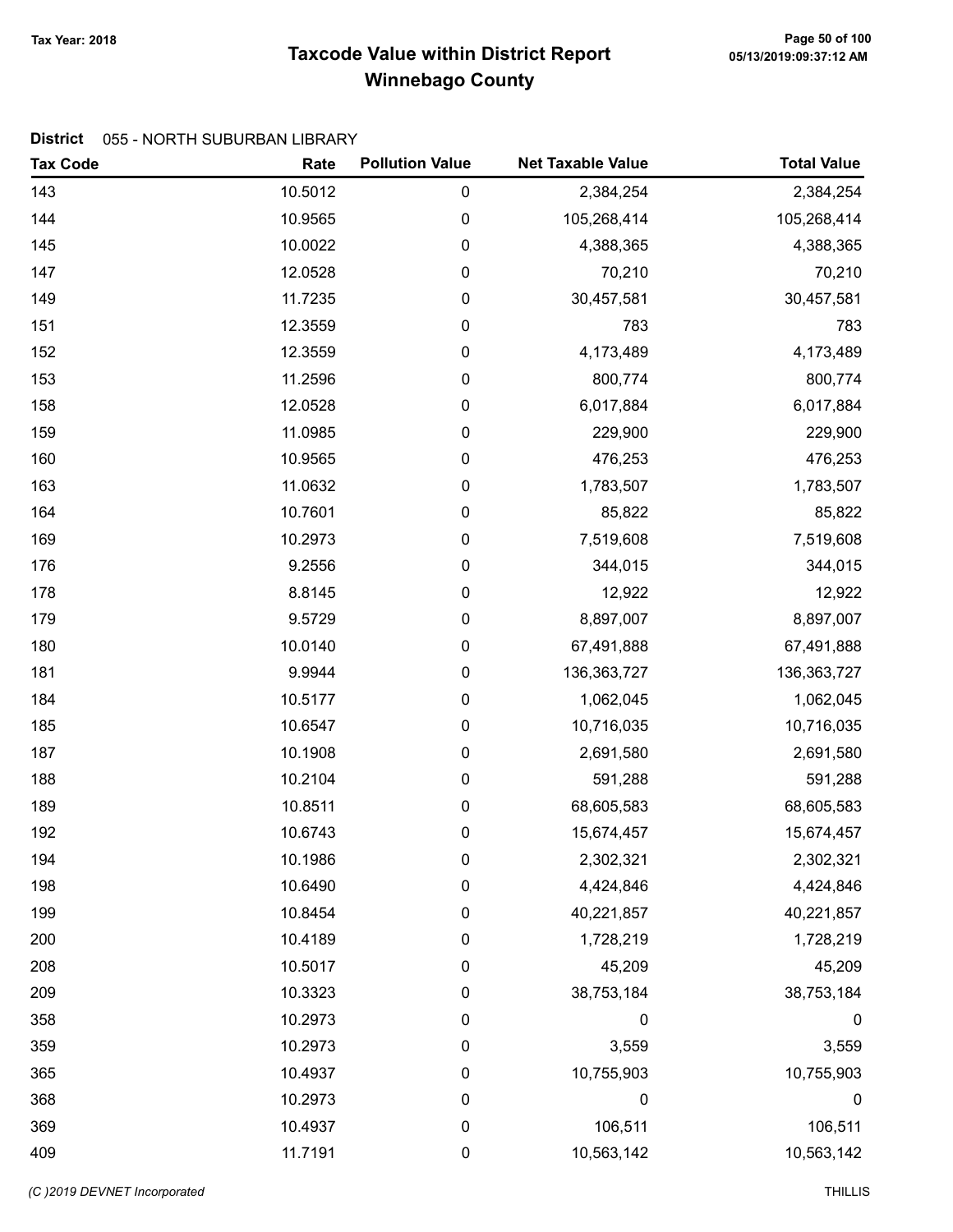# Taxcode Value within District Report Tax Year: 2018 Page 51 of 100 Winnebago County

#### District 055 - NORTH SUBURBAN LIBRARY

| <b>Tax Code</b>                                                | Rate    | <b>Pollution Value</b>                         | <b>Net Taxable Value</b>                             | <b>Total Value</b> |
|----------------------------------------------------------------|---------|------------------------------------------------|------------------------------------------------------|--------------------|
| 413                                                            | 11.0632 | 0                                              | 479,813                                              | 479,813            |
| 414                                                            | 11.2596 | $\boldsymbol{0}$                               | 1,022,381                                            | 1,022,381          |
| 416                                                            | 10.9565 | 0                                              | 5,756,100                                            | 5,756,100          |
| 426                                                            | 10.9612 | 0                                              | 2,253,267                                            | 2,253,267          |
| 427                                                            | 10.6432 | 0                                              | 10,322                                               | 10,322             |
| 428                                                            | 10.8396 | $\boldsymbol{0}$                               | 1,809,286                                            | 1,809,286          |
| 429                                                            | 10.3053 | 0                                              | 3,334                                                | 3,334              |
| 430                                                            | 10.5017 | $\boldsymbol{0}$                               | 141,931                                              | 141,931            |
| 431                                                            | 10.5017 | $\boldsymbol{0}$                               | 2,135                                                | 2,135              |
| 432                                                            | 10.3053 | $\pmb{0}$                                      | 1,279                                                | 1,279              |
| 433                                                            | 11.2596 | $\boldsymbol{0}$                               | 1,367,780                                            | 1,367,780          |
| 434                                                            | 11.2596 | 0                                              | 199,930                                              | 199,930            |
| 435                                                            | 11.2596 | $\boldsymbol{0}$                               | 6,102,073                                            | 6,102,073          |
| 442                                                            | 11.5975 | 0                                              | 987,657                                              | 987,657            |
| 443                                                            | 9.5469  | $\boldsymbol{0}$                               | 53,848                                               | 53,848             |
| 444                                                            | 10.8396 | 0                                              | 12,537                                               | 12,537             |
| 447                                                            | 10.6547 | 0                                              | 390,181                                              | 390,181            |
| 448                                                            | 10.9612 | 0                                              | 11,686                                               | 11,686             |
| 454                                                            | 10.6432 | 0                                              | 30,306                                               | 30,306             |
| 456                                                            | 11.7191 | 0                                              | 4,179,750                                            | 4,179,750          |
|                                                                |         | <b>Totals for 055 - NORTH SUBURBAN LIBRARY</b> | 1,172,619,333                                        |                    |
|                                                                |         |                                                | <b>State Railroad</b>                                | 918,078            |
|                                                                |         |                                                | <b>Grand Totals for 055 - NORTH SUBURBAN LIBRARY</b> | 1,173,537,411      |
| <b>District</b><br>056 - PECATONICA LIBRARY<br><b>Tax Code</b> | Rate    | <b>Pollution Value</b>                         | <b>Net Taxable Value</b>                             | <b>Total Value</b> |
|                                                                |         |                                                |                                                      |                    |
| 231                                                            | 10.6626 | $\pmb{0}$                                      | 122,431                                              | 122,431            |
| 232                                                            | 10.6620 | $\pmb{0}$                                      | 889,537                                              | 889,537            |
| 265                                                            | 9.8621  | $\pmb{0}$                                      | 902,104                                              | 902,104            |
| 266                                                            | 10.4800 | $\boldsymbol{0}$                               | 6,155,437                                            | 6,155,437          |
| 267                                                            | 9.6089  | $\boldsymbol{0}$                               | 1,307,662                                            | 1,307,662          |
| 268                                                            | 10.2268 | $\boldsymbol{0}$                               | 3,443,805                                            | 3,443,805          |
| 281                                                            | 10.3818 | 0                                              | 42,704,956                                           | 42,704,956         |
| 282                                                            | 9.7639  | $\boldsymbol{0}$                               | 141,678                                              | 141,678            |
| 283                                                            | 10.0171 | $\pmb{0}$                                      | 126,131                                              | 126,131            |
| 284                                                            | 10.6350 | $\boldsymbol{0}$                               | 31,455                                               | 31,455             |
| 286                                                            | 11.0930 | $\boldsymbol{0}$                               | 26,760,771                                           | 26,760,771         |
| 305                                                            | 10.8873 | $\boldsymbol{0}$                               | 270,294                                              | 270,294            |
| 309                                                            | 10.8793 | $\boldsymbol{0}$                               | 5,258,008                                            | 5,258,008          |
| (C) 2019 DEVNET Incorporated                                   |         |                                                |                                                      | <b>THILLIS</b>     |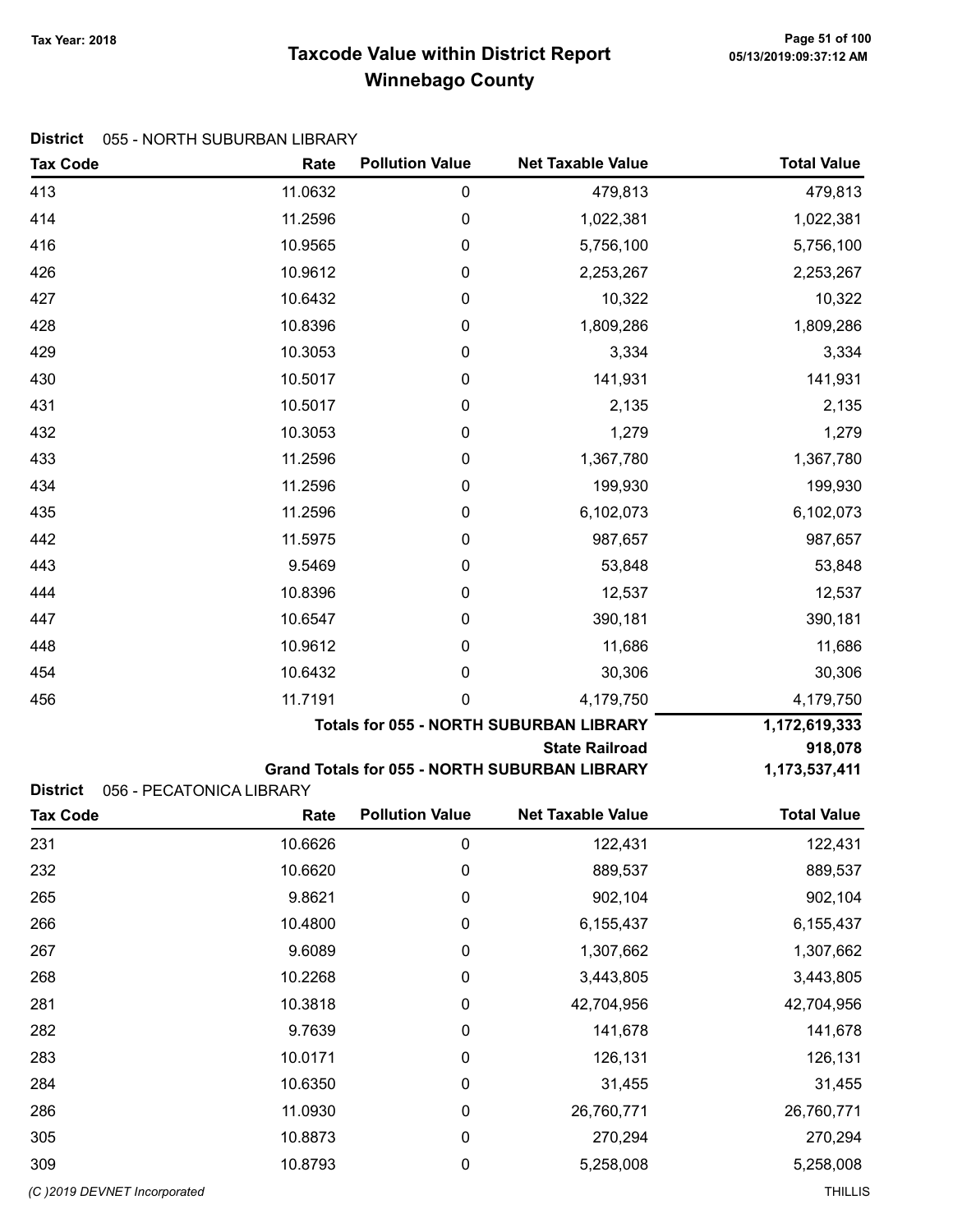# Taxcode Value within District Report Tax Year: 2018 Page 52 of 100 Winnebago County

| <b>District</b> | 056 - PECATONICA LIBRARY   |                                            |                                                    |                    |
|-----------------|----------------------------|--------------------------------------------|----------------------------------------------------|--------------------|
| <b>Tax Code</b> | Rate                       | <b>Pollution Value</b>                     | <b>Net Taxable Value</b>                           | <b>Total Value</b> |
| 312             | 10.2614                    | 0                                          | 1,458,255                                          | 1,458,255          |
| 425             | 11.0930                    | 0                                          | 59,622                                             | 59,622             |
|                 |                            | <b>Totals for 056 - PECATONICA LIBRARY</b> |                                                    | 89,632,146         |
|                 |                            |                                            | <b>State Railroad</b>                              | 0                  |
| <b>District</b> | 057 - TALCOTT FREE LIBRARY |                                            | <b>Grand Totals for 056 - PECATONICA LIBRARY</b>   | 89,632,146         |
| <b>Tax Code</b> | Rate                       | <b>Pollution Value</b>                     | <b>Net Taxable Value</b>                           | <b>Total Value</b> |
| 191             | 9.4693                     | 0                                          | 12,200,167                                         | 12,200,167         |
| 193             | 9.5489                     | $\boldsymbol{0}$                           | 8,168,542                                          | 8,168,542          |
| 197             | 10.0266                    | $\boldsymbol{0}$                           | 103,783,716                                        | 103,783,716        |
| 202             | 9.3720                     | 0                                          | 43,612,814                                         | 43,612,814         |
| 203             | 9.8908                     | 0                                          | 4,630,095                                          | 4,630,095          |
| 204             | 10.5454                    | 0                                          | 23,808                                             | 23,808             |
| 205             | 10.5511                    | 0                                          | 126,850                                            | 126,850            |
| 206             | 10.7475                    | 0                                          | 20,049,731                                         | 20,049,731         |
| 401             | 10.0266                    | 0                                          | 4,017,200                                          | 4,017,200          |
| 402             | 10.0266                    | 0                                          | 532,307                                            | 532,307            |
| 420             | 10.0266                    | 0                                          | 1,699,184                                          | 1,699,184          |
|                 |                            |                                            | <b>Totals for 057 - TALCOTT FREE LIBRARY</b>       | 198,844,414        |
|                 |                            |                                            | <b>State Railroad</b>                              | 333,096            |
| <b>District</b> | 058 - WINNEBAGO LIBRARY    |                                            | <b>Grand Totals for 057 - TALCOTT FREE LIBRARY</b> | 199,177,510        |
| <b>Tax Code</b> | Rate                       | <b>Pollution Value</b>                     | <b>Net Taxable Value</b>                           | <b>Total Value</b> |
| 052             | 10.8434                    | 0                                          | 380,308                                            | 380,308            |
| 063             | 10.8370                    | 0                                          | 2,004,100                                          | 2,004,100          |
| 069             | 10.9707                    | 0                                          | 6,654,469                                          | 6,654,469          |
| 071             | 10.7743                    | 0                                          | 10,093,442                                         | 10,093,442         |
| 073             | 10.8791                    | 0                                          | 40,959                                             | 40,959             |
| 162             | 9.8118                     | 0                                          | 503,611                                            | 503,611            |
| 248             | 9.9276                     | 0                                          | 57,332                                             | 57,332             |
| 254             | 9.9217                     | 0                                          | 229,681                                            | 229,681            |
| 260             | 9.8796                     | 0                                          | 14,044,379                                         | 14,044,379         |
| 263             | 9.6264                     | 0                                          | 185,493                                            | 185,493            |
| 306             | 10.5321                    | 0                                          | 375,635                                            | 375,635            |
| 308             | 10.2789                    | 0                                          | 718,312                                            | 718,312            |
| 310             | 10.2869                    | 0                                          | 7,112,780                                          | 7,112,780          |
| 311             | 10.5401                    | 0                                          | 3,683,522                                          | 3,683,522          |
| 313             | 10.6610                    | $\pmb{0}$                                  | 1,609,081                                          | 1,609,081          |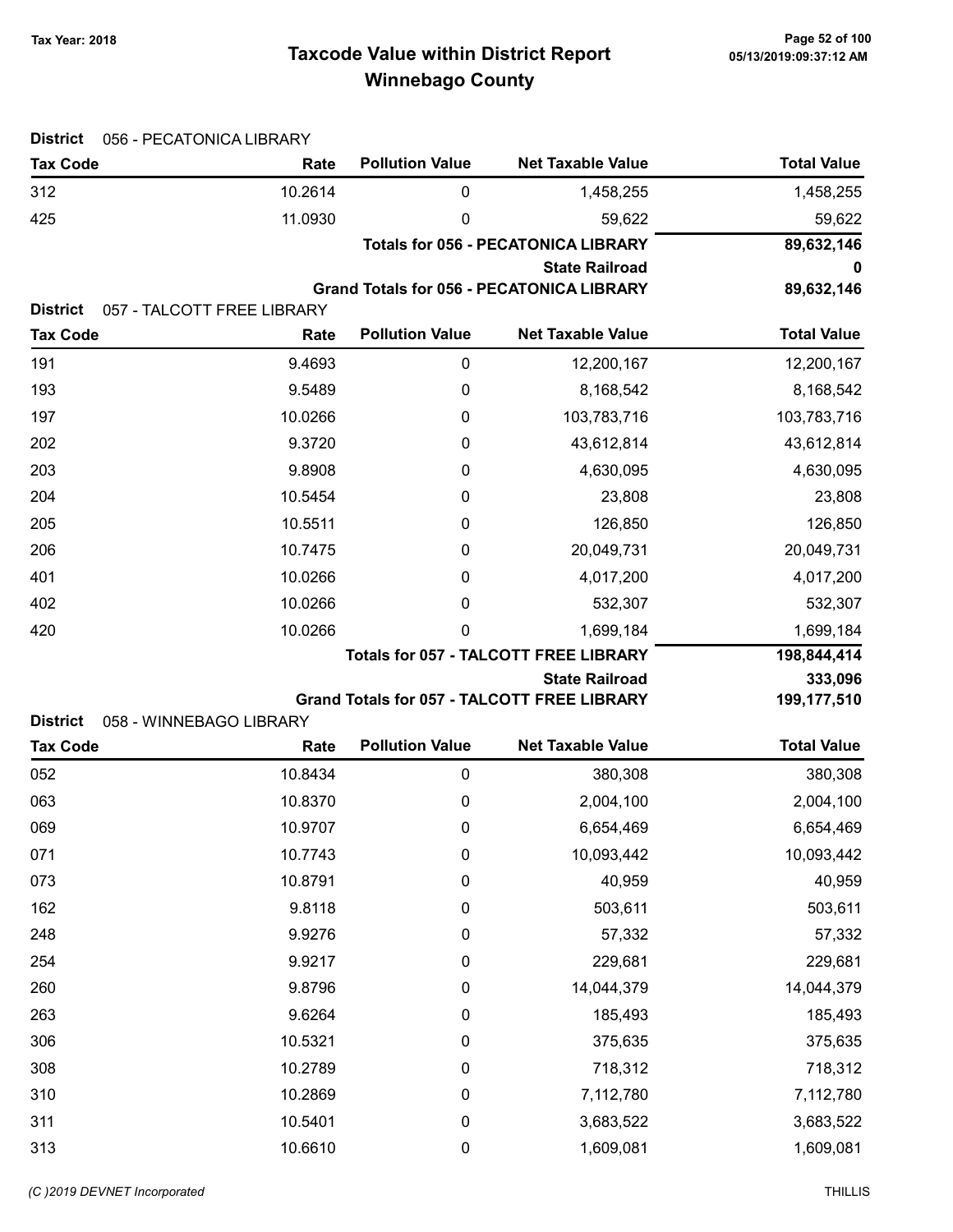# Taxcode Value within District Report Tax Year: 2018 Page 53 of 100 Winnebago County

| District |  | 058 - WINNEBAGO LIBRARY |  |
|----------|--|-------------------------|--|
|----------|--|-------------------------|--|

| <b>Tax Code</b> | Rate    | <b>Pollution Value</b> | <b>Net Taxable Value</b>                  | <b>Total Value</b> |
|-----------------|---------|------------------------|-------------------------------------------|--------------------|
| 314             | 10.3772 | 0                      | 4,262,821                                 | 4,262,821          |
| 324             | 9.9986  | 0                      | 1,688,390                                 | 1,688,390          |
| 325             | 10.8654 | 0                      | 279,442                                   | 279,442            |
| 326             | 9.9565  | 0                      | 44,821,548                                | 44,821,548         |
| 328             | 11.0618 | 0                      | 47,269,437                                | 47,269,437         |
| 329             | 10.1529 | 0                      | 1,737,612                                 | 1,737,612          |
| 363             | 9.7045  | 0                      | 45,399                                    | 45,399             |
|                 |         |                        | <b>Totals for 058 - WINNEBAGO LIBRARY</b> | 147,797,753        |

State Railroad 0

Grand Totals for 058 - WINNEBAGO LIBRARY 147,797,753

District 059 - ROCKFORD CITY LIBRARY

| <b>Tax Code</b>             | Rate    | <b>Pollution Value</b> | <b>Net Taxable Value</b> | <b>Total Value</b> |
|-----------------------------|---------|------------------------|--------------------------|--------------------|
| 001                         | 14.2700 | $\pmb{0}$              | 1,181,326,746            | 1,181,326,746      |
| 014                         | 14.2700 | $\pmb{0}$              | 1,802,744                | 1,802,744          |
| 021                         | 15.0279 | 0                      | 15,734,918               | 15,734,918         |
| 036                         | 14.0736 | 0                      | 11,372,559               | 11,372,559         |
| 038                         | 14.2700 | 0                      | 0                        | 0                  |
| 046                         | 14.0310 | 0                      | 30,752                   | 30,752             |
| 047                         | 14.2700 | 0                      | 3,861                    | 3,861              |
| 048                         | 14.2700 | 0                      | 68,332                   | 68,332             |
| 056                         | 14.2700 | 0                      | 331,322                  | 331,322            |
| 082                         | 14.2700 | 0                      | 88,389                   | 88,389             |
| 085                         | 14.2700 | $\pmb{0}$              | 8,984,597                | 8,984,597          |
| 086                         | 14.1627 | 0                      | 1,145,902                | 1,145,902          |
| 112                         | 13.3049 | 0                      | 2,135,996                | 2,135,996          |
| 116                         | 13.1085 | 0                      | 22,696                   | 22,696             |
| 117                         | 14.2700 | $\pmb{0}$              | 11,195,727               | 11,195,727         |
| 123                         | 13.1737 | 0                      | 634,622                  | 634,622            |
| 126                         | 14.2700 | 0                      | 1,709,256                | 1,709,256          |
| 127                         | 14.4012 | 0                      | 107,590,150              | 107,590,150        |
| 131                         | 12.9773 | 0                      | 3,616                    | 3,616              |
| 146                         | 14.3347 | 0                      | 18,268,072               | 18,268,072         |
| 154                         | 14.1383 | 0                      | 103,709                  | 103,709            |
| 157                         | 13.0420 | 0                      | 75,465                   | 75,465             |
| 172                         | 14.2274 | 0                      | 220,460                  | 220,460            |
| 223                         | 14.2700 | 0                      | 6,197,266                | 6,197,266          |
| 226                         | 14.2700 | 0                      | 738,859                  | 738,859            |
| 258                         | 12.6082 | 0                      | $\mathbf 0$              | 0                  |
| (C)2019 DEVNET Incorporated |         |                        |                          | <b>THILLIS</b>     |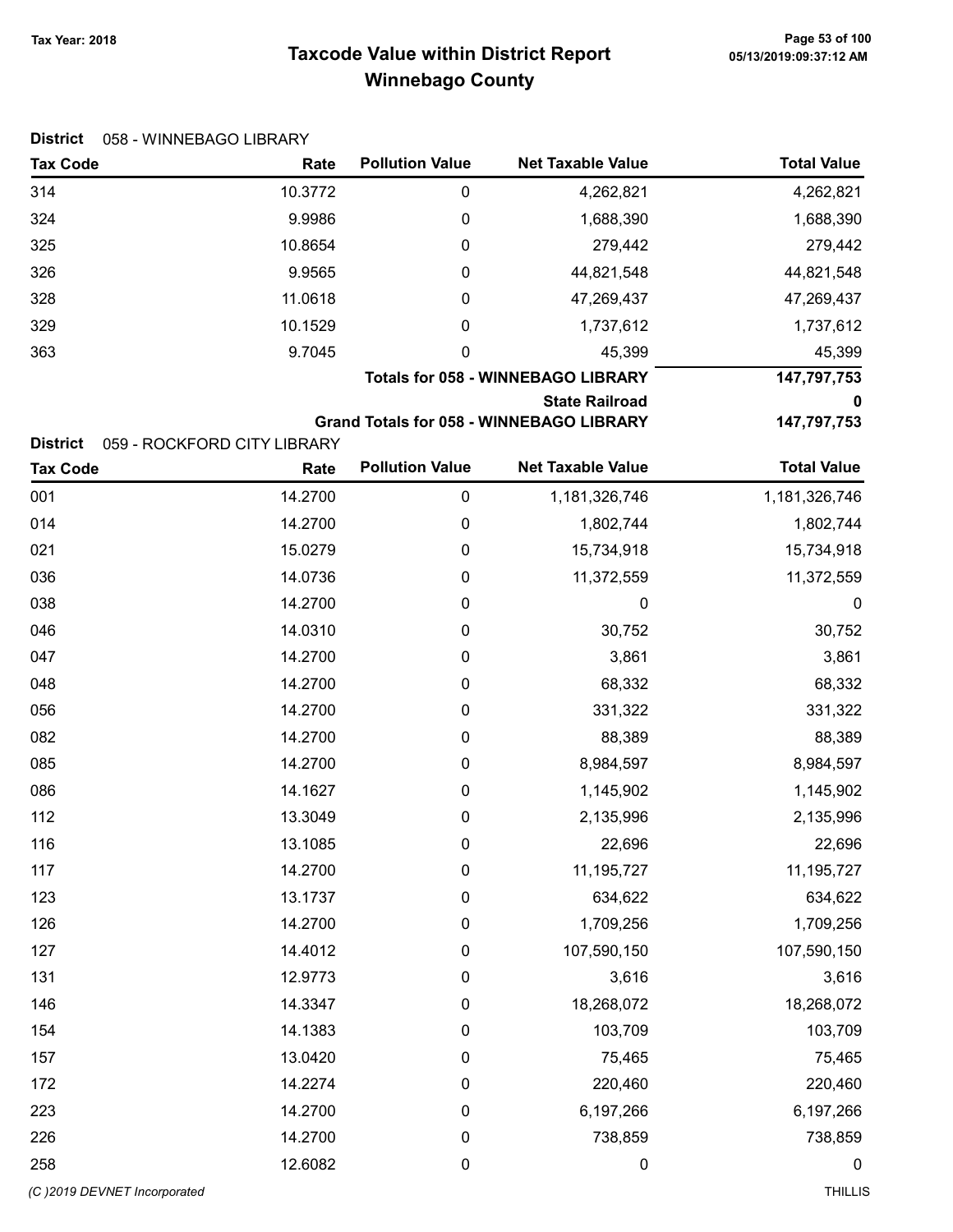# Taxcode Value within District Report Tax Year: 2018 Page 54 of 100 Winnebago County

#### District 059 - ROCKFORD CITY LIBRARY

| <b>Tax Code</b> | Rate                       | <b>Pollution Value</b>                        | <b>Net Taxable Value</b>                            | <b>Total Value</b> |  |
|-----------------|----------------------------|-----------------------------------------------|-----------------------------------------------------|--------------------|--|
| 259             | 13.2261                    | $\pmb{0}$                                     | $\pmb{0}$                                           | $\boldsymbol{0}$   |  |
| 315             | 12.7272                    | 0                                             | 66,842                                              | 66,842             |  |
| 327             | 12.6851                    | $\pmb{0}$                                     | 45,459                                              | 45,459             |  |
| 361             | 13.2384                    | 0                                             | 3,625                                               | 3,625              |  |
| 381             | 13.8726                    | 0                                             | 6,041,071                                           | 6,041,071          |  |
| 382             | 13.6762                    | 0                                             | 154,448                                             | 154,448            |  |
| 383             | 14.2048                    | 0                                             | 1,345,028                                           | 1,345,028          |  |
| 391             | 14.2700                    | 0                                             | 839,407                                             | 839,407            |  |
| 392             | 14.2700                    | $\boldsymbol{0}$                              | 22,735,929                                          | 22,735,929         |  |
| 400             | 14.2700                    | $\pmb{0}$                                     | 43,128                                              | 43,128             |  |
| 403             | 14.2700                    | $\pmb{0}$                                     | 69,567                                              | 69,567             |  |
| 404             | 14.2700                    | 0                                             | 1,033,481                                           | 1,033,481          |  |
| 405             | 14.2700                    | 0                                             | 1,489,159                                           | 1,489,159          |  |
| 406             | 14.2700                    | 0                                             | 10,548                                              | 10,548             |  |
| 407             | 14.2700                    | $\pmb{0}$                                     | 672,009                                             | 672,009            |  |
| 410             | 14.2700                    | $\pmb{0}$                                     | 6,940,031                                           | 6,940,031          |  |
| 411             | 14.0736                    | $\pmb{0}$                                     | 432                                                 | 432                |  |
| 412             | 14.2700                    | $\pmb{0}$                                     | 87,782                                              | 87,782             |  |
| 417             | 14.2700                    | 0                                             | 858,880                                             | 858,880            |  |
| 418             | 14.2700                    | 0                                             | 5,499,676                                           | 5,499,676          |  |
| 419             | 14.2700                    | 0                                             | 411,267                                             | 411,267            |  |
| 421             | 14.2700                    | $\boldsymbol{0}$                              | 13,909,528                                          | 13,909,528         |  |
| 422             | 14.2700                    | $\pmb{0}$                                     | 8,723,236                                           | 8,723,236          |  |
| 423             | 14.2700                    | $\pmb{0}$                                     | 11,430,093                                          | 11,430,093         |  |
| 424             | 14.2700                    | $\boldsymbol{0}$                              | 8,030,962                                           | 8,030,962          |  |
| 450             | 14.2700                    | 0                                             | 206,717                                             | 206,717            |  |
| 451             | 14.2700                    | 0                                             | 38,632,871                                          | 38,632,871         |  |
| 453             | 12.6266                    | 0                                             | 183,185                                             | 183,185            |  |
| 455             | 14.2700                    | 0                                             | 6,497,588                                           | 6,497,588          |  |
| 460             | 14.2700                    | 0                                             | 110,442                                             | 110,442            |  |
|                 |                            | <b>Totals for 059 - ROCKFORD CITY LIBRARY</b> |                                                     |                    |  |
|                 |                            |                                               | <b>State Railroad</b>                               | 3,791,527          |  |
| <b>District</b> | 060 - GREATER RKFD AIRPORT |                                               | <b>Grand Totals for 059 - ROCKFORD CITY LIBRARY</b> | 1,509,649,934      |  |
| <b>Tax Code</b> | Rate                       | <b>Pollution Value</b>                        | <b>Net Taxable Value</b>                            | <b>Total Value</b> |  |
| 001             | 14.2700                    | $\pmb{0}$                                     | 1,181,326,746                                       | 1,181,326,746      |  |

| 001                         | 14.2700 | 1,181,326,746 | 1,181,326,746 |
|-----------------------------|---------|---------------|---------------|
| 002                         | 11.7191 | 97,674,869    | 97,674,869    |
| 003                         | 11.8746 | 25.570.431    | 25.570.431    |
| (C)2019 DEVNET Incorporated |         |               | THILLIS       |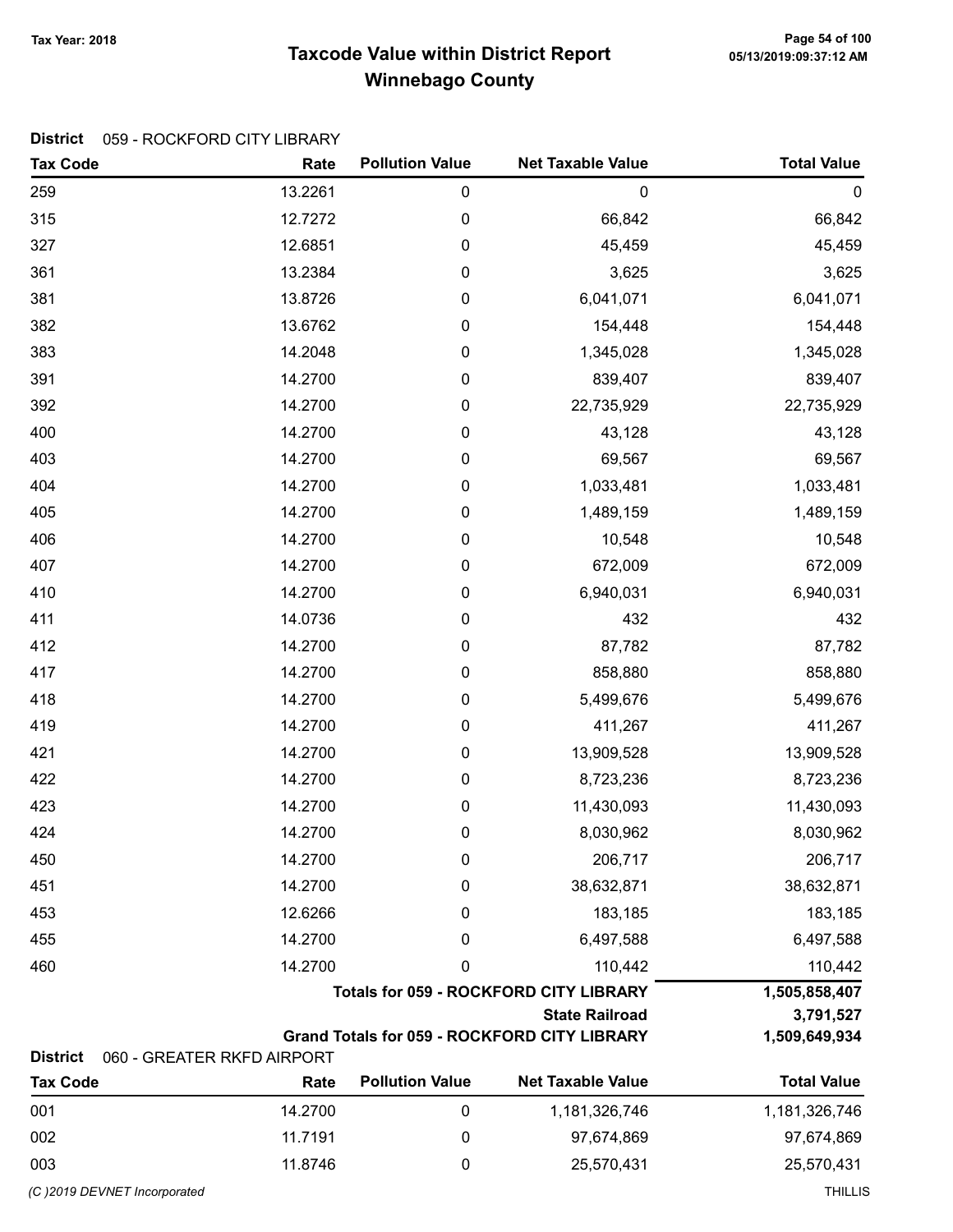# Taxcode Value within District Report Tax Year: 2018 Page 55 of 100 Winnebago County

| <b>Tax Code</b> | Rate    | <b>Pollution Value</b> | <b>Net Taxable Value</b> | <b>Total Value</b> |
|-----------------|---------|------------------------|--------------------------|--------------------|
| 005             | 11.4838 | 0                      | 10,293,534               | 10,293,534         |
| 006             | 11.5975 | 0                      | 127,677,510              | 127,677,510        |
| 007             | 11.4011 | 0                      | 3,751,685                | 3,751,685          |
| 008             | 10.9612 | 0                      | 47,140,594               | 47,140,594         |
| 010             | 12.1744 | 0                      | 2,825,804                | 2,825,804          |
| 012             | 9.5469  | $\pmb{0}$              | 159,243                  | 159,243            |
| 013             | 11.1169 | $\pmb{0}$              | 21,358,579               | 21,358,579         |
| 014             | 14.2700 | 0                      | 1,802,744                | 1,802,744          |
| 016             | 10.6616 | 0                      | 4,438                    | 4,438              |
| 017             | 12.0710 | 0                      | 20,944,041               | 20,944,041         |
| 018             | 11.6802 | 0                      | 48,033,228               | 48,033,228         |
| 019             | 11.1015 | 0                      | 0                        | $\boldsymbol{0}$   |
| 020             | 10.6432 | $\boldsymbol{0}$       | 20,789                   | 20,789             |
| 021             | 15.0279 | $\pmb{0}$              | 15,734,918               | 15,734,918         |
| 026             | 10.8396 | 0                      | 27,645,717               | 27,645,717         |
| 030             | 10.6616 | 0                      | 357,391                  | 357,391            |
| 031             | 10.9205 | 0                      | 4,270,808                | 4,270,808          |
| 035             | 11.5227 | 0                      | 774,945                  | 774,945            |
| 036             | 14.0736 | 0                      | 11,372,559               | 11,372,559         |
| 038             | 14.2700 | 0                      | 0                        | $\mathbf 0$        |
| 040             | 11.2201 | $\pmb{0}$              | 75,078                   | 75,078             |
| 042             | 11.2949 | $\pmb{0}$              | 3,287,948                | 3,287,948          |
| 044             | 10.7648 | 0                      | 9,264                    | 9,264              |
| 045             | 9.7433  | $\pmb{0}$              | 320,005                  | 320,005            |
| 047             | 14.2700 | 0                      | 3,861                    | 3,861              |
| 048             | 14.2700 | 0                      | 68,332                   | 68,332             |
| 049             | 11.9199 | 0                      | 20,673,093               | 20,673,093         |
| 050             | 11.2257 | 0                      | 6,246,870                | 6,246,870          |
| 051             | 11.0293 | 0                      | 8,941,145                | 8,941,145          |
| 052             | 10.8434 | 0                      | 380,308                  | 380,308            |
| 053             | 11.2501 | $\pmb{0}$              | 1,713,129                | 1,713,129          |
| 056             | 14.2700 | 0                      | 331,322                  | 331,322            |
| 057             | 11.2193 | 0                      | 9,234,375                | 9,234,375          |
| 058             | 11.0229 | 0                      | 1,524,436                | 1,524,436          |
| 059             | 12.0690 | 0                      | 1,452,486                | 1,452,486          |
| 060             | 11.0650 | $\pmb{0}$              | 1,485,999                | 1,485,999          |
| 061             | 11.4165 | $\pmb{0}$              | 2,694,729                | 2,694,729          |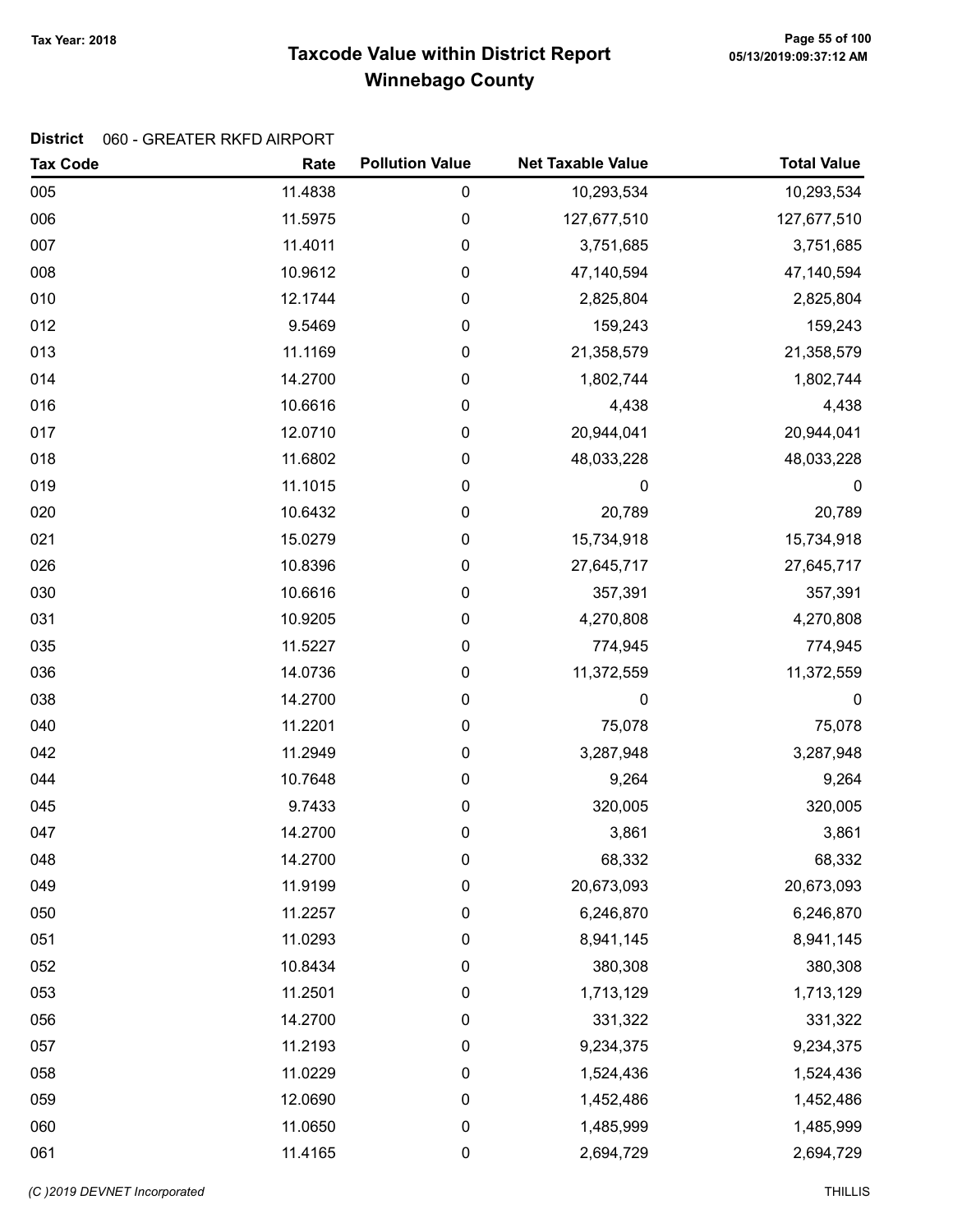# Taxcode Value within District Report Tax Year: 2018 Page 56 of 100 Winnebago County

| <b>Tax Code</b> | Rate    | <b>Pollution Value</b> | <b>Net Taxable Value</b> | <b>Total Value</b> |
|-----------------|---------|------------------------|--------------------------|--------------------|
| 062             | 11.2614 | 0                      | 6,491,302                | 6,491,302          |
| 063             | 10.8370 | 0                      | 2,004,100                | 2,004,100          |
| 064             | 10.9602 | 0                      | 12,887,626               | 12,887,626         |
| 066             | 11.1566 | 0                      | 11,654,605               | 11,654,605         |
| 069             | 10.9707 | 0                      | 6,654,469                | 6,654,469          |
| 070             | 10.9612 | 0                      | 2,104,431                | 2,104,431          |
| 071             | 10.7743 | 0                      | 10,093,442               | 10,093,442         |
| 072             | 10.7783 | 0                      | 42,837                   | 42,837             |
| 073             | 10.8791 | 0                      | 40,959                   | 40,959             |
| 076             | 10.7648 | 0                      | 1,071,806                | 1,071,806          |
| 077             | 10.6616 | 0                      | 139,516                  | 139,516            |
| 078             | 10.5400 | 0                      | 288,976                  | 288,976            |
| 082             | 14.2700 | 0                      | 88,389                   | 88,389             |
| 083             | 11.2193 | 0                      | 557,260                  | 557,260            |
| 084             | 10.5428 | 0                      | 512,068                  | 512,068            |
| 085             | 14.2700 | 0                      | 8,984,597                | 8,984,597          |
| 090             | 10.0526 | 0                      | 4,936                    | 4,936              |
| 091             | 8.6056  | 0                      | 8,905,000                | 8,905,000          |
| 092             | 9.9574  | 0                      | 4,364,129                | 4,364,129          |
| 093             | 8.5104  | 0                      | 1,229,594                | 1,229,594          |
| 095             | 10.3482 | 0                      | 4,200,765                | 4,200,765          |
| 096             | 11.4445 | 0                      | 7,309,589                | 7,309,589          |
| 099             | 11.0537 | 0                      | 5,024,575                | 5,024,575          |
| 104             | 10.7392 | 0                      | 1,994,205                | 1,994,205          |
| 108             | 10.3053 | 0                      | 33,040                   | 33,040             |
| 109             | 10.5017 | 0                      | 25,565,008               | 25,565,008         |
| 110             | 11.1059 | 0                      | 27,634,182               | 27,634,182         |
| 111             | 10.7151 | 0                      | 8,529,681                | 8,529,681          |
| 112             | 13.3049 | 0                      | 2,135,996                | 2,135,996          |
| 113             | 12.2022 | 0                      | 9,078,921                | 9,078,921          |
| 114             | 10.9095 | 0                      | 69,767,939               | 69,767,939         |
| 115             | 10.5187 | 0                      | 5,314,689                | 5,314,689          |
| 116             | 13.1085 | 0                      | 22,696                   | 22,696             |
| 117             | 14.2700 | 0                      | 11,195,727               | 11,195,727         |
| 118             | 11.2596 | 0                      | 366,998                  | 366,998            |
| 119             | 11.1059 | 0                      | 12,580,520               | 12,580,520         |
| 120             | 10.9095 | 0                      | 3,451,310                | 3,451,310          |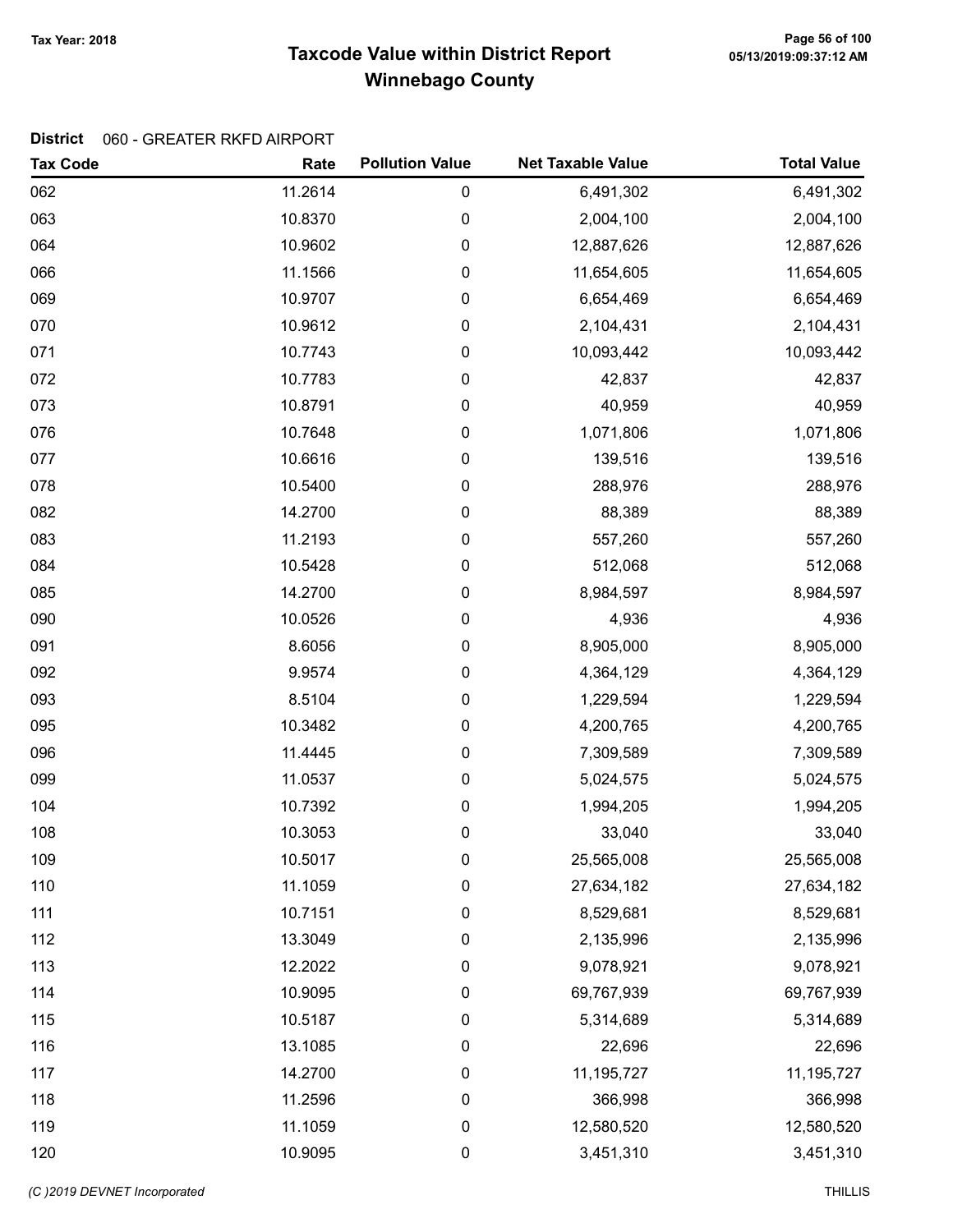# Taxcode Value within District Report Tax Year: 2018 Page 57 of 100 Winnebago County

| <b>Tax Code</b> | Rate    | <b>Pollution Value</b> | <b>Net Taxable Value</b> | <b>Total Value</b> |
|-----------------|---------|------------------------|--------------------------|--------------------|
| 122             | 10.0673 | $\pmb{0}$              | 516,898                  | 516,898            |
| 123             | 13.1737 | 0                      | 634,622                  | 634,622            |
| 124             | 12.2022 | $\pmb{0}$              | 6,659,026                | 6,659,026          |
| 125             | 12.0058 | 0                      | 118,324                  | 118,324            |
| 126             | 14.2700 | $\pmb{0}$              | 1,709,256                | 1,709,256          |
| 127             | 14.4012 | 0                      | 107,590,150              | 107,590,150        |
| 128             | 11.6150 | $\pmb{0}$              | 1,700,817                | 1,700,817          |
| 129             | 12.0058 | 0                      | 12,566,943               | 12,566,943         |
| 130             | 10.9656 | 0                      | 3,921,925                | 3,921,925          |
| 131             | 12.9773 | 0                      | 3,616                    | 3,616              |
| 133             | 11.2596 | $\pmb{0}$              | 103,257,195              | 103,257,195        |
| 134             | 10.3048 | 0                      | 11,542                   | 11,542             |
| 135             | 10.3053 | 0                      | 7,125,445                | 7,125,445          |
| 136             | 9.9385  | 0                      | 26,590,887               | 26,590,887         |
| 137             | 11.0632 | 0                      | 48,418,108               | 48,418,108         |
| 139             | 10.7601 | 0                      | 7,580,397                | 7,580,397          |
| 140             | 9.7026  | 0                      | 51,394                   | 51,394             |
| 141             | 11.0632 | $\pmb{0}$              | 221,392                  | 221,392            |
| 142             | 11.8564 | 0                      | 3,974                    | 3,974              |
| 143             | 10.5012 | $\pmb{0}$              | 2,384,254                | 2,384,254          |
| 144             | 10.9565 | 0                      | 105,268,414              | 105,268,414        |
| 145             | 10.0022 | 0                      | 4,388,365                | 4,388,365          |
| 146             | 14.3347 | 0                      | 18,268,072               | 18,268,072         |
| 147             | 12.0528 | 0                      | 70,210                   | 70,210             |
| 149             | 11.7235 | 0                      | 30,457,581               | 30,457,581         |
| 150             | 11.0940 | 0                      | 99,058                   | 99,058             |
| 151             | 12.3559 | 0                      | 783                      | 783                |
| 152             | 12.3559 | 0                      | 4,173,489                | 4,173,489          |
| 153             | 11.2596 | 0                      | 800,774                  | 800,774            |
| 154             | 14.1383 | 0                      | 103,709                  | 103,709            |
| 155             | 10.1482 | 0                      | 7,460,608                | 7,460,608          |
| 156             | 9.9977  | 0                      | 17,038,534               | 17,038,534         |
| 157             | 13.0420 | 0                      | 75,465                   | 75,465             |
| 158             | 12.0528 | 0                      | 6,017,884                | 6,017,884          |
| 159             | 11.0985 | 0                      | 229,900                  | 229,900            |
| 160             | 10.9565 | 0                      | 476,253                  | 476,253            |
| 161             | 9.1121  | 0                      | 104,450                  | 104,450            |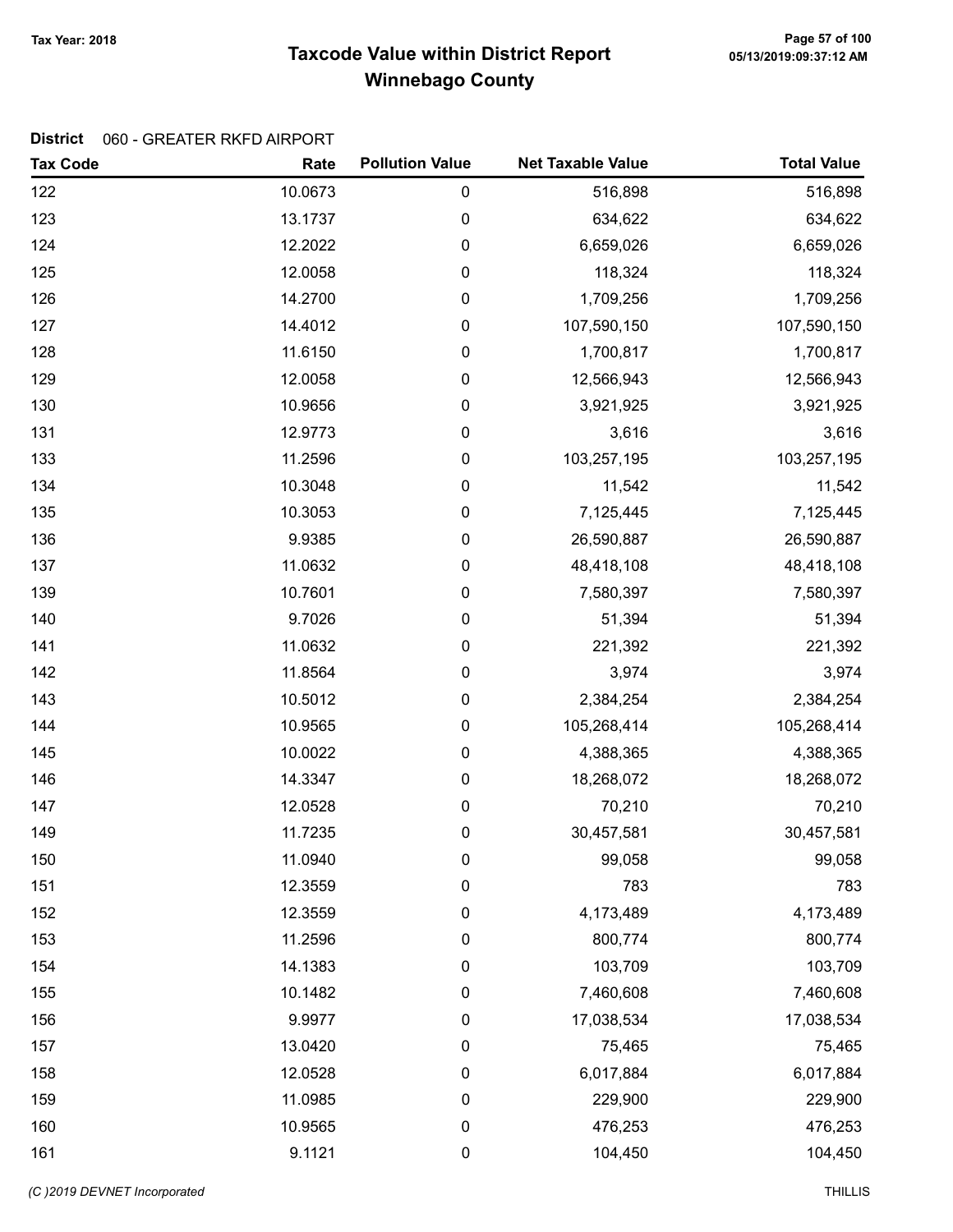# Taxcode Value within District Report Tax Year: 2018 Page 58 of 100 Winnebago County

| <b>Tax Code</b> | Rate    | <b>Pollution Value</b> | <b>Net Taxable Value</b> | <b>Total Value</b> |
|-----------------|---------|------------------------|--------------------------|--------------------|
| 162             | 9.8118  | $\pmb{0}$              | 503,611                  | 503,611            |
| 163             | 11.0632 | $\mathbf 0$            | 1,783,507                | 1,783,507          |
| 164             | 10.7601 | 0                      | 85,822                   | 85,822             |
| 165             | 9.2626  | 0                      | 13,983,424               | 13,983,424         |
| 168             | 9.2626  | 0                      | 0                        | 0                  |
| 169             | 10.2973 | 0                      | 7,519,608                | 7,519,608          |
| 170             | 10.1941 | 0                      | 104,822                  | 104,822            |
| 171             | 11.2904 | 0                      | 132,074                  | 132,074            |
| 194             | 10.1986 | 0                      | 2,302,321                | 2,302,321          |
| 200             | 10.4189 | 0                      | 1,728,219                | 1,728,219          |
| 208             | 10.5017 | 0                      | 45,209                   | 45,209             |
| 223             | 14.2700 | 0                      | 6,197,266                | 6,197,266          |
| 226             | 14.2700 | 0                      | 738,859                  | 738,859            |
| 343             | 11.8114 | 0                      | 514,727                  | 514,727            |
| 351             | 8.5104  | 0                      | 709,056                  | 709,056            |
| 358             | 10.2973 | 0                      | 0                        | $\boldsymbol{0}$   |
| 359             | 10.2973 | 0                      | 3,559                    | 3,559              |
| 361             | 13.2384 | 0                      | 3,625                    | 3,625              |
| 365             | 10.4937 | 0                      | 10,755,903               | 10,755,903         |
| 368             | 10.2973 | 0                      | 0                        | $\mathbf 0$        |
| 369             | 10.4937 | $\pmb{0}$              | 106,511                  | 106,511            |
| 370             | 11.4445 | 0                      | 0                        | $\boldsymbol{0}$   |
| 372             | 11.6409 | 0                      | 3,563,322                | 3,563,322          |
| 373             | 10.1538 | 0                      | 1,806,015                | 1,806,015          |
| 374             | 11.8746 | 0                      | 1,318,438                | 1,318,438          |
| 378             | 12.0710 | 0                      | 46,684,596               | 46,684,596         |
| 379             | 9.9574  | 0                      | 779,749                  | 779,749            |
| 380             | 11.0537 | $\pmb{0}$              | 900,913                  | 900,913            |
| 381             | 13.8726 | 0                      | 6,041,071                | 6,041,071          |
| 382             | 13.6762 | 0                      | 154,448                  | 154,448            |
| 383             | 14.2048 | $\boldsymbol{0}$       | 1,345,028                | 1,345,028          |
| 385             | 11.2501 | 0                      | 835,621                  | 835,621            |
| 386             | 12.0058 | $\boldsymbol{0}$       | 0                        | $\pmb{0}$          |
| 391             | 14.2700 | 0                      | 839,407                  | 839,407            |
| 392             | 14.2700 | $\pmb{0}$              | 22,735,929               | 22,735,929         |
| 393             | 10.3482 | $\pmb{0}$              | 382,292                  | 382,292            |
| 394             | 10.3482 | $\pmb{0}$              | $\boldsymbol{0}$         | $\pmb{0}$          |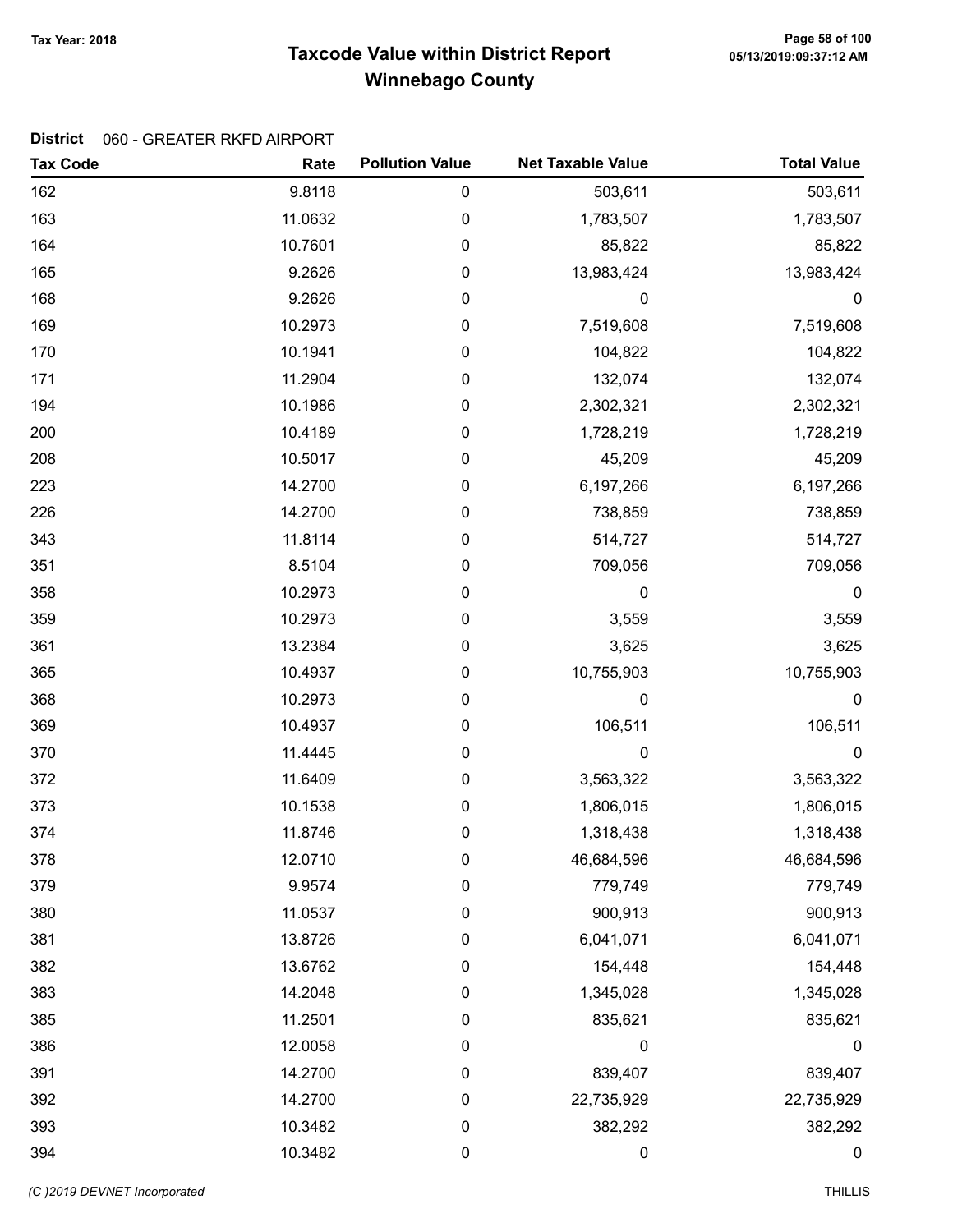# Taxcode Value within District Report Tax Year: 2018 Page 59 of 100 Winnebago County

| <b>Tax Code</b> | Rate    | <b>Pollution Value</b> | <b>Net Taxable Value</b> | <b>Total Value</b> |
|-----------------|---------|------------------------|--------------------------|--------------------|
| 397             | 10.3875 | 0                      | $\mathbf 0$              | $\boldsymbol{0}$   |
| 400             | 14.2700 | 0                      | 43,128                   | 43,128             |
| 403             | 14.2700 | 0                      | 69,567                   | 69,567             |
| 404             | 14.2700 | 0                      | 1,033,481                | 1,033,481          |
| 405             | 14.2700 | 0                      | 1,489,159                | 1,489,159          |
| 406             | 14.2700 | $\pmb{0}$              | 10,548                   | 10,548             |
| 407             | 14.2700 | $\pmb{0}$              | 672,009                  | 672,009            |
| 409             | 11.7191 | 0                      | 10,563,142               | 10,563,142         |
| 410             | 14.2700 | 0                      | 6,940,031                | 6,940,031          |
| 411             | 14.0736 | 0                      | 432                      | 432                |
| 412             | 14.2700 | 0                      | 87,782                   | 87,782             |
| 413             | 11.0632 | 0                      | 479,813                  | 479,813            |
| 414             | 11.2596 | $\pmb{0}$              | 1,022,381                | 1,022,381          |
| 416             | 10.9565 | 0                      | 5,756,100                | 5,756,100          |
| 417             | 14.2700 | $\pmb{0}$              | 858,880                  | 858,880            |
| 418             | 14.2700 | 0                      | 5,499,676                | 5,499,676          |
| 419             | 14.2700 | 0                      | 411,267                  | 411,267            |
| 421             | 14.2700 | 0                      | 13,909,528               | 13,909,528         |
| 422             | 14.2700 | 0                      | 8,723,236                | 8,723,236          |
| 423             | 14.2700 | 0                      | 11,430,093               | 11,430,093         |
| 424             | 14.2700 | 0                      | 8,030,962                | 8,030,962          |
| 426             | 10.9612 | $\pmb{0}$              | 2,253,267                | 2,253,267          |
| 427             | 10.6432 | $\pmb{0}$              | 10,322                   | 10,322             |
| 428             | 10.8396 | $\pmb{0}$              | 1,809,286                | 1,809,286          |
| 429             | 10.3053 | 0                      | 3,334                    | 3,334              |
| 430             | 10.5017 | 0                      | 141,931                  | 141,931            |
| 431             | 10.5017 | 0                      | 2,135                    | 2,135              |
| 432             | 10.3053 | 0                      | 1,279                    | 1,279              |
| 433             | 11.2596 | 0                      | 1,367,780                | 1,367,780          |
| 434             | 11.2596 | 0                      | 199,930                  | 199,930            |
| 435             | 11.2596 | 0                      | 6,102,073                | 6,102,073          |
| 438             | 10.3482 | 0                      | 522,919                  | 522,919            |
| 439             | 10.7783 | 0                      | 440,068                  | 440,068            |
| 440             | 10.9095 | 0                      | 26,485                   | 26,485             |
| 441             | 10.3482 | 0                      | 406,579                  | 406,579            |
| 442             | 11.5975 | $\pmb{0}$              | 987,657                  | 987,657            |
| 443             | 9.5469  | $\pmb{0}$              | 53,848                   | 53,848             |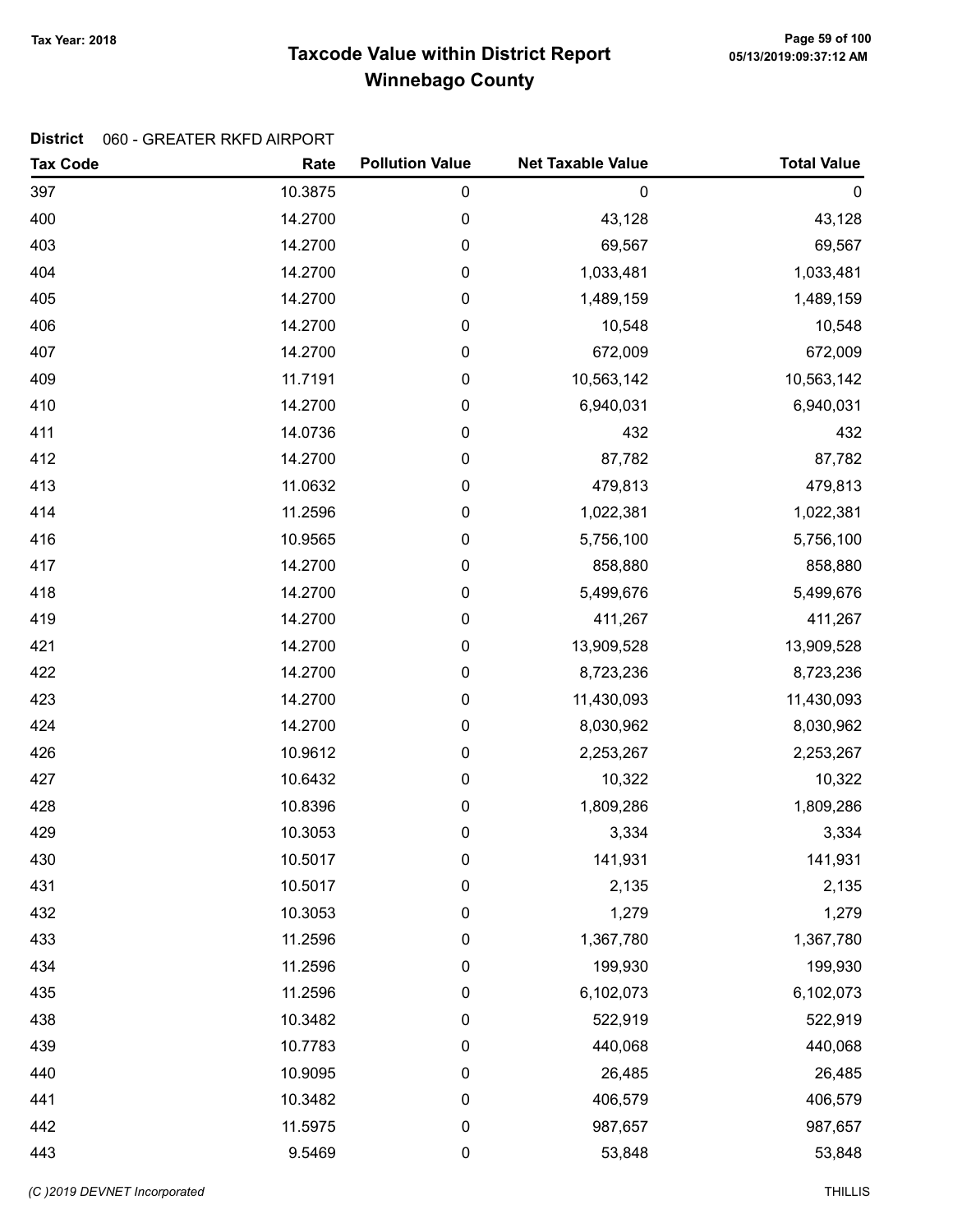District 060 - GREATER RKFD AIRPORT

# Taxcode Value within District Report Tax Year: 2018 Page 60 of 100 Winnebago County

| <b>Tax Code</b>                    | Rate                                    | <b>Pollution Value</b> | <b>Net Taxable Value</b>                                                         | <b>Total Value</b>       |
|------------------------------------|-----------------------------------------|------------------------|----------------------------------------------------------------------------------|--------------------------|
| 444                                | 10.8396                                 | 0                      | 12,537                                                                           | 12,537                   |
| 448                                | 10.9612                                 | 0                      | 11,686                                                                           | 11,686                   |
| 450                                | 14.2700                                 | 0                      | 206,717                                                                          | 206,717                  |
| 451                                | 14.2700                                 | 0                      | 38,632,871                                                                       | 38,632,871               |
| 452                                | 10.3482                                 | 0                      | 25,884                                                                           | 25,884                   |
| 453                                | 12.6266                                 | 0                      | 183,185                                                                          | 183,185                  |
| 454                                | 10.6432                                 | 0                      | 30,306                                                                           | 30,306                   |
| 455                                | 14.2700                                 | 0                      | 6,497,588                                                                        | 6,497,588                |
| 456                                | 11.7191                                 | 0                      | 4,179,750                                                                        | 4,179,750                |
| 460                                | 14.2700                                 | 0                      | 110,442                                                                          | 110,442                  |
|                                    |                                         |                        | <b>Totals for 060 - GREATER RKFD AIRPORT</b>                                     | 2,781,464,576            |
|                                    |                                         |                        | <b>State Railroad</b>                                                            | 6,539,390                |
|                                    |                                         |                        | <b>Grand Totals for 060 - GREATER RKFD AIRPORT</b>                               | 2,788,003,966            |
| <b>District</b><br><b>Tax Code</b> | 061 - SOUTH BELOIT CITY LIBRARY<br>Rate | <b>Pollution Value</b> | <b>Net Taxable Value</b>                                                         | <b>Total Value</b>       |
| 175                                | 10.2891                                 | 0                      |                                                                                  |                          |
| 177                                | 9.8480                                  |                        | 39,557,627<br>12,534,548                                                         | 39,557,627               |
|                                    |                                         | 0                      |                                                                                  | 12,534,548               |
| 190                                | 9.8765                                  | 0                      | 37,190,765                                                                       | 37,190,765               |
| 201                                | 9.7792                                  | 0                      | 16,978,854                                                                       | 16,978,854               |
| 290                                | 9.8765                                  | 0                      | 0                                                                                | 0                        |
| 347                                | 9.8480                                  | 0                      | 304,604                                                                          | 304,604                  |
| 348                                | 9.8765                                  | 0                      | 60,862                                                                           | 60,862                   |
| 457                                | 9.8480                                  | 0                      | 1,647,325                                                                        | 1,647,325                |
| 458                                | 9.8765                                  | 0                      | 5,133,137                                                                        | 5, 133, 137              |
| 459                                | 9.8765                                  | 0                      | 11,564                                                                           | 11,564                   |
|                                    |                                         |                        | <b>Totals for 061 - SOUTH BELOIT CITY LIBRARY</b>                                | 113,419,286              |
|                                    |                                         |                        | <b>State Railroad</b><br><b>Grand Totals for 061 - SOUTH BELOIT CITY LIBRARY</b> | 1,101,773<br>114,521,059 |
| <b>District</b>                    | 062 - RKFD - WINN DRAINAGE              |                        |                                                                                  |                          |
| <b>Tax Code</b>                    | Rate                                    | <b>Pollution Value</b> | <b>Net Taxable Value</b>                                                         | <b>Total Value</b>       |
| 060                                | 11.0650                                 | 0                      | 1,485,999                                                                        | 1,485,999                |
| 062                                | 11.2614                                 | 0                      | 6,491,302                                                                        | 6,491,302                |
| 073                                | 10.8791                                 | 0                      | 40,959                                                                           | 40,959                   |
| 254                                | 9.9217                                  | 0                      | 229,681                                                                          | 229,681                  |
| 315                                | 12.7272                                 | 0                      | 66,842                                                                           | 66,842                   |
| 324                                | 9.9986                                  | 0                      | 1,688,390                                                                        | 1,688,390                |
|                                    |                                         |                        | <b>Totals for 062 - RKFD - WINN DRAINAGE</b>                                     | 10,003,173               |
|                                    |                                         |                        | <b>State Railroad</b>                                                            | 0                        |
|                                    |                                         |                        | Grand Totals for 062 - RKFD - WINN DRAINAGE                                      | 10,003,173               |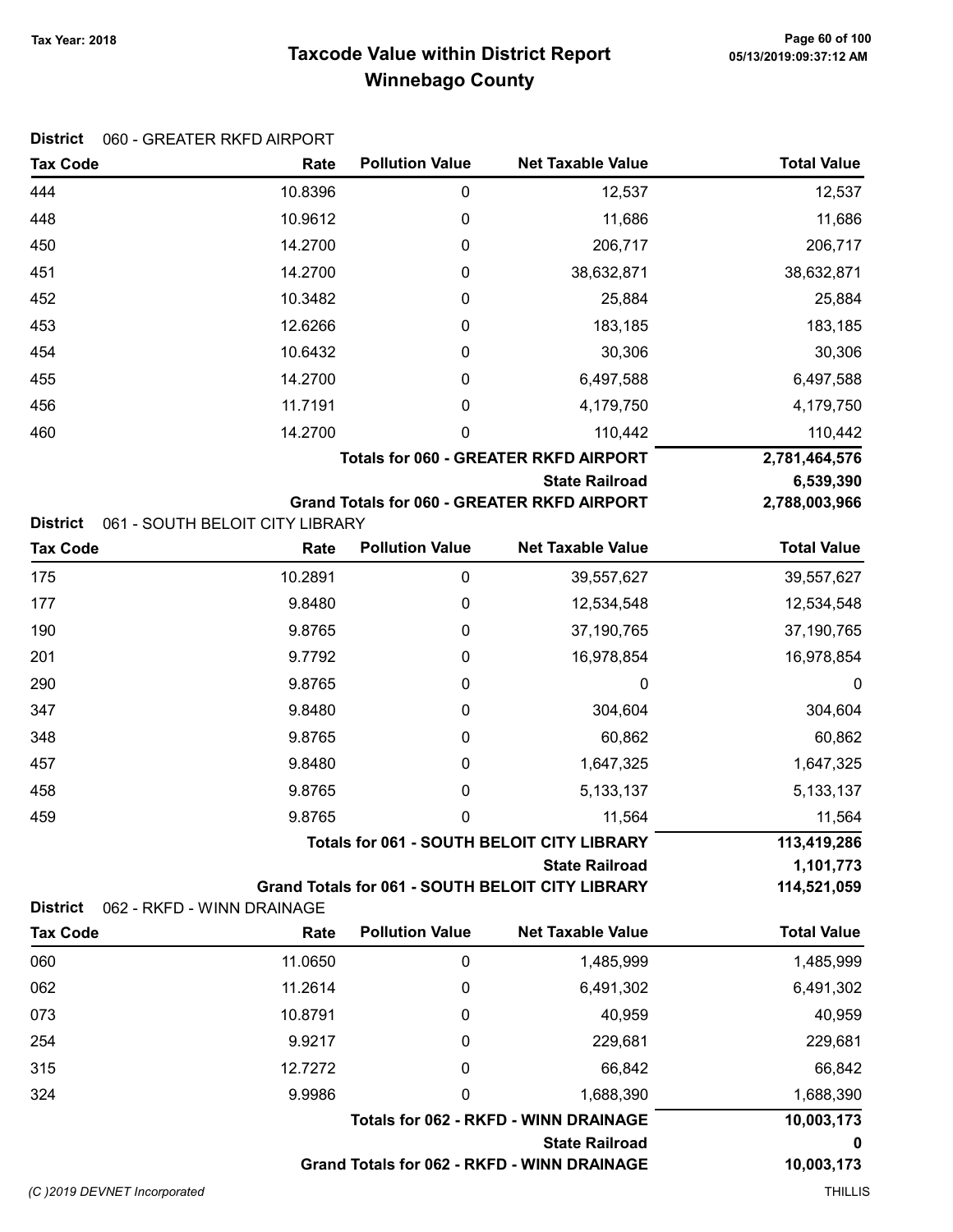# Taxcode Value within District Report Tax Year: 2018 Page 61 of 100 Winnebago County

| 063 - WESTSIDE TIF #2<br><b>District</b> |                                    |                        |                                                            |                    |
|------------------------------------------|------------------------------------|------------------------|------------------------------------------------------------|--------------------|
| <b>Tax Code</b>                          | Rate                               | <b>Pollution Value</b> | <b>Net Taxable Value</b>                                   | <b>Total Value</b> |
| 082                                      | 14.2700                            | 0                      | 3,206                                                      | 3,206              |
|                                          |                                    |                        | Totals for 063 - WESTSIDE TIF #2                           | 3,206              |
|                                          |                                    |                        | <b>State Railroad</b>                                      | 0                  |
| <b>District</b>                          | 064 - LINCOLN-ACRES STREET LIGHT   |                        | Grand Totals for 063 - WESTSIDE TIF #2                     | 3,206              |
| <b>Tax Code</b>                          | Rate                               | <b>Pollution Value</b> | <b>Net Taxable Value</b>                                   | <b>Total Value</b> |
| 083                                      | 11.2193                            | 0                      | 557,260                                                    | 557,260            |
|                                          |                                    |                        | <b>Totals for 064 - LINCOLN-ACRES STREET LIGHT</b>         | 557,260            |
|                                          |                                    |                        | <b>State Railroad</b>                                      | 0                  |
|                                          |                                    |                        | Grand Totals for 064 - LINCOLN-ACRES STREET LIGHT          | 557,260            |
| <b>District</b>                          | 065 - WASHINGTON PARK STREET LIGHT |                        |                                                            |                    |
| <b>Tax Code</b>                          | Rate                               | <b>Pollution Value</b> | <b>Net Taxable Value</b>                                   | <b>Total Value</b> |
| 059                                      | 12.0690                            | 0                      | 1,452,486                                                  | 1,452,486          |
|                                          |                                    |                        | <b>Totals for 065 - WASHINGTON PARK STREET LIGHT</b>       | 1,452,486          |
|                                          |                                    |                        | <b>State Railroad</b>                                      | 0                  |
| <b>District</b>                          | 066 - EAST STATE & ALPINE TIF      |                        | <b>Grand Totals for 065 - WASHINGTON PARK STREET LIGHT</b> | 1,452,486          |
| <b>Tax Code</b>                          | Rate                               | <b>Pollution Value</b> | <b>Net Taxable Value</b>                                   | <b>Total Value</b> |
| 117                                      | 14.2700                            | $\mathbf 0$            | 866,340                                                    | 866,340            |
|                                          |                                    |                        | Totals for 066 - EAST STATE & ALPINE TIF                   | 866,340            |
|                                          |                                    |                        | <b>State Railroad</b>                                      | 0                  |
|                                          |                                    |                        | Grand Totals for 066 - EAST STATE & ALPINE TIF             | 866,340            |
| <b>District</b>                          | 067 - WEST STATE & CENTRAL TIF     |                        |                                                            |                    |
| <b>Tax Code</b>                          | Rate                               | <b>Pollution Value</b> | <b>Net Taxable Value</b>                                   | <b>Total Value</b> |
| 085                                      | 14.2700                            | 0                      | 595,266                                                    | 595,266            |
|                                          |                                    |                        | <b>Totals for 067 - WEST STATE &amp; CENTRAL TIF</b>       | 595,266            |
|                                          |                                    |                        | <b>State Railroad</b>                                      | 0                  |
| <b>District</b>                          | 068 - WEST STATE & KILBURN TIF     |                        | Grand Totals for 067 - WEST STATE & CENTRAL TIF            | 595,266            |
| <b>Tax Code</b>                          | Rate                               | <b>Pollution Value</b> | <b>Net Taxable Value</b>                                   | <b>Total Value</b> |
| 226                                      | 14.2700                            | 0                      | 225,322                                                    | 225,322            |
|                                          |                                    |                        | Totals for 068 - WEST STATE & KILBURN TIF                  | 225,322            |
|                                          |                                    |                        | <b>State Railroad</b>                                      | 0                  |
|                                          |                                    |                        | Grand Totals for 068 - WEST STATE & KILBURN TIF            | 225,322            |
| <b>District</b>                          | 070 - HARLEM SCHOOL DIST 122       |                        |                                                            |                    |
| <b>Tax Code</b>                          | Rate                               | <b>Pollution Value</b> | <b>Net Taxable Value</b>                                   | <b>Total Value</b> |
| 002                                      | 11.7191                            | 0                      | 97,674,869                                                 | 97,674,869         |
| 006                                      | 11.5975                            | 0                      | 127,677,510                                                | 127,677,510        |
| 007                                      | 11.4011                            | 0                      | 3,751,685                                                  | 3,751,685          |
| 010                                      | 12.1744                            | 0                      | 2,825,804                                                  | 2,825,804          |
| 019                                      | 11.1015                            | 0                      | 0                                                          | 0                  |
| (C)2019 DEVNET Incorporated              |                                    |                        |                                                            | <b>THILLIS</b>     |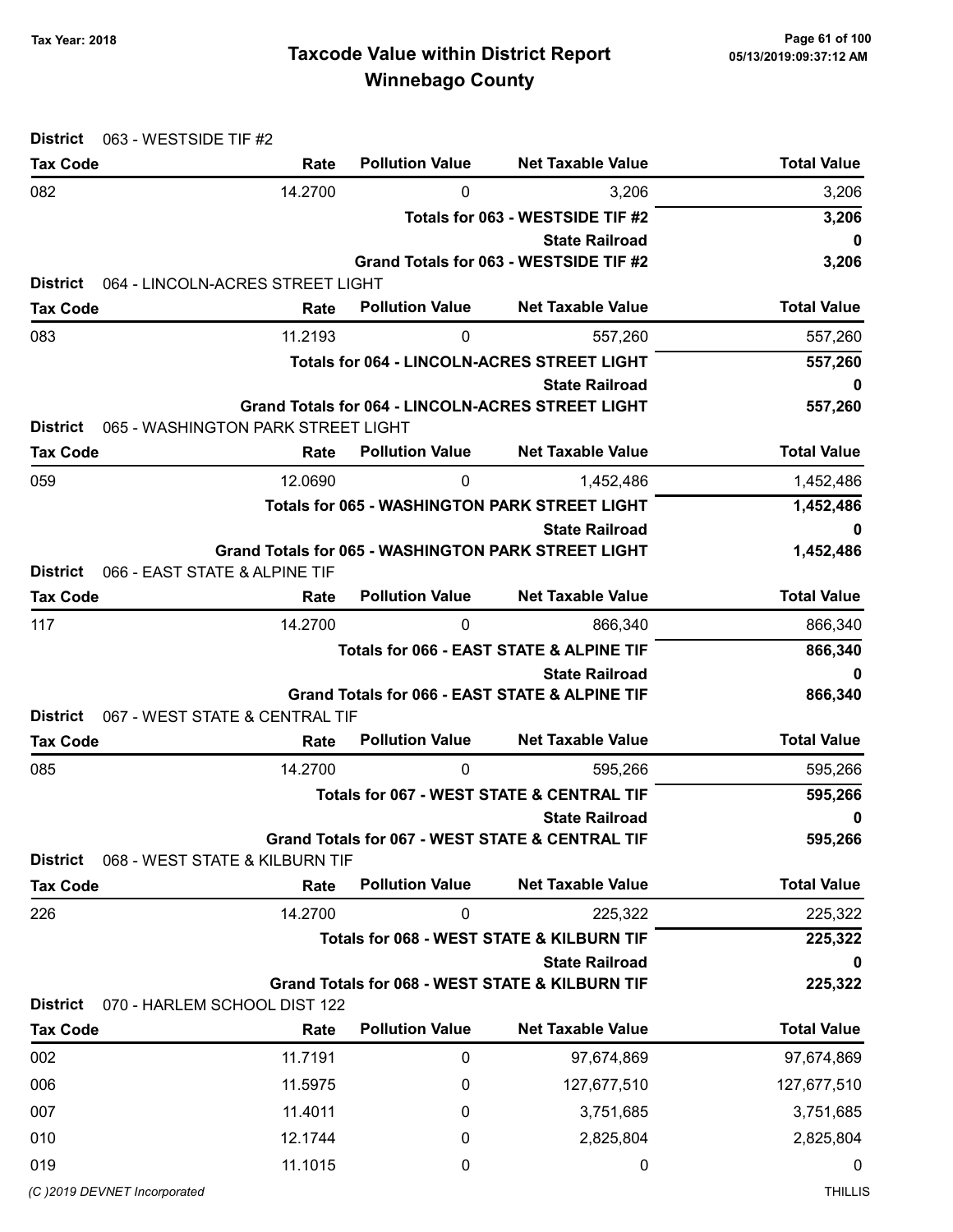# Taxcode Value within District Report Tax Year: 2018 Page 62 of 100 Winnebago County

#### District 070 - HARLEM SCHOOL DIST 122

| <b>Tax Code</b>                    | Rate                                    | <b>Pollution Value</b> | <b>Net Taxable Value</b>                      | <b>Total Value</b> |
|------------------------------------|-----------------------------------------|------------------------|-----------------------------------------------|--------------------|
| 021                                | 15.0279                                 | 0                      | 15,734,918                                    | 15,734,918         |
| 035                                | 11.5227                                 | $\pmb{0}$              | 774,945                                       | 774,945            |
| 049                                | 11.9199                                 | 0                      | 20,673,093                                    | 20,673,093         |
| 118                                | 11.2596                                 | 0                      | 366,998                                       | 366,998            |
| 133                                | 11.2596                                 | $\boldsymbol{0}$       | 103,257,195                                   | 103,257,195        |
| 134                                | 10.3048                                 | $\pmb{0}$              | 11,542                                        | 11,542             |
| 137                                | 11.0632                                 | 0                      | 48,418,108                                    | 48,418,108         |
| 139                                | 10.7601                                 | $\pmb{0}$              | 7,580,397                                     | 7,580,397          |
| 141                                | 11.0632                                 | $\boldsymbol{0}$       | 221,392                                       | 221,392            |
| 142                                | 11.8564                                 | 0                      | 3,974                                         | 3,974              |
| 143                                | 10.5012                                 | 0                      | 2,384,254                                     | 2,384,254          |
| 144                                | 10.9565                                 | $\boldsymbol{0}$       | 105,268,414                                   | 105,268,414        |
| 147                                | 12.0528                                 | $\pmb{0}$              | 70,210                                        | 70,210             |
| 149                                | 11.7235                                 | 0                      | 30,457,581                                    | 30,457,581         |
| 151                                | 12.3559                                 | $\boldsymbol{0}$       | 783                                           | 783                |
| 152                                | 12.3559                                 | $\boldsymbol{0}$       | 4,173,489                                     | 4,173,489          |
| 153                                | 11.2596                                 | 0                      | 800,774                                       | 800,774            |
| 158                                | 12.0528                                 | 0                      | 6,017,884                                     | 6,017,884          |
| 160                                | 10.9565                                 | $\pmb{0}$              | 476,253                                       | 476,253            |
| 163                                | 11.0632                                 | $\pmb{0}$              | 1,783,507                                     | 1,783,507          |
| 164                                | 10.7601                                 | 0                      | 85,822                                        | 85,822             |
| 409                                | 11.7191                                 | 0                      | 10,563,142                                    | 10,563,142         |
| 413                                | 11.0632                                 | 0                      | 479,813                                       | 479,813            |
| 414                                | 11.2596                                 | 0                      | 1,022,381                                     | 1,022,381          |
| 416                                | 10.9565                                 | 0                      | 5,756,100                                     | 5,756,100          |
| 433                                | 11.2596                                 | 0                      | 1,367,780                                     | 1,367,780          |
| 434                                | 11.2596                                 | 0                      | 199,930                                       | 199,930            |
| 435                                | 11.2596                                 | 0                      | 6,102,073                                     | 6,102,073          |
| 442                                | 11.5975                                 | 0                      | 987,657                                       | 987,657            |
| 456                                | 11.7191                                 | 0                      | 4,179,750                                     | 4,179,750          |
|                                    | Totals for 070 - HARLEM SCHOOL DIST 122 | 611,150,027            |                                               |                    |
|                                    |                                         |                        | <b>State Railroad</b>                         | 553,517            |
|                                    |                                         |                        | Grand Totals for 070 - HARLEM SCHOOL DIST 122 | 611,703,544        |
| <b>District</b><br><b>Tax Code</b> | 071 - KINNIKINNICK SD #131<br>Rate      | <b>Pollution Value</b> | <b>Net Taxable Value</b>                      | <b>Total Value</b> |
| 136                                | 99385                                   | 0                      | 26,590,887                                    | 26.590.887         |

| Tax Code                     | rale    | <b>FUILLIUII VAIUU</b> | <b>INGL TAXADIG VAIUG</b> | TULAI VAIUU |
|------------------------------|---------|------------------------|---------------------------|-------------|
| 136                          | 9.9385  |                        | 26,590,887                | 26,590,887  |
| 181                          | 9.9944  |                        | 136,363,727               | 136,363,727 |
| 185                          | 10.6547 |                        | 10,716,035                | 10,716,035  |
| (C) 2019 DEVNET Incorporated |         |                        | THILLIS                   |             |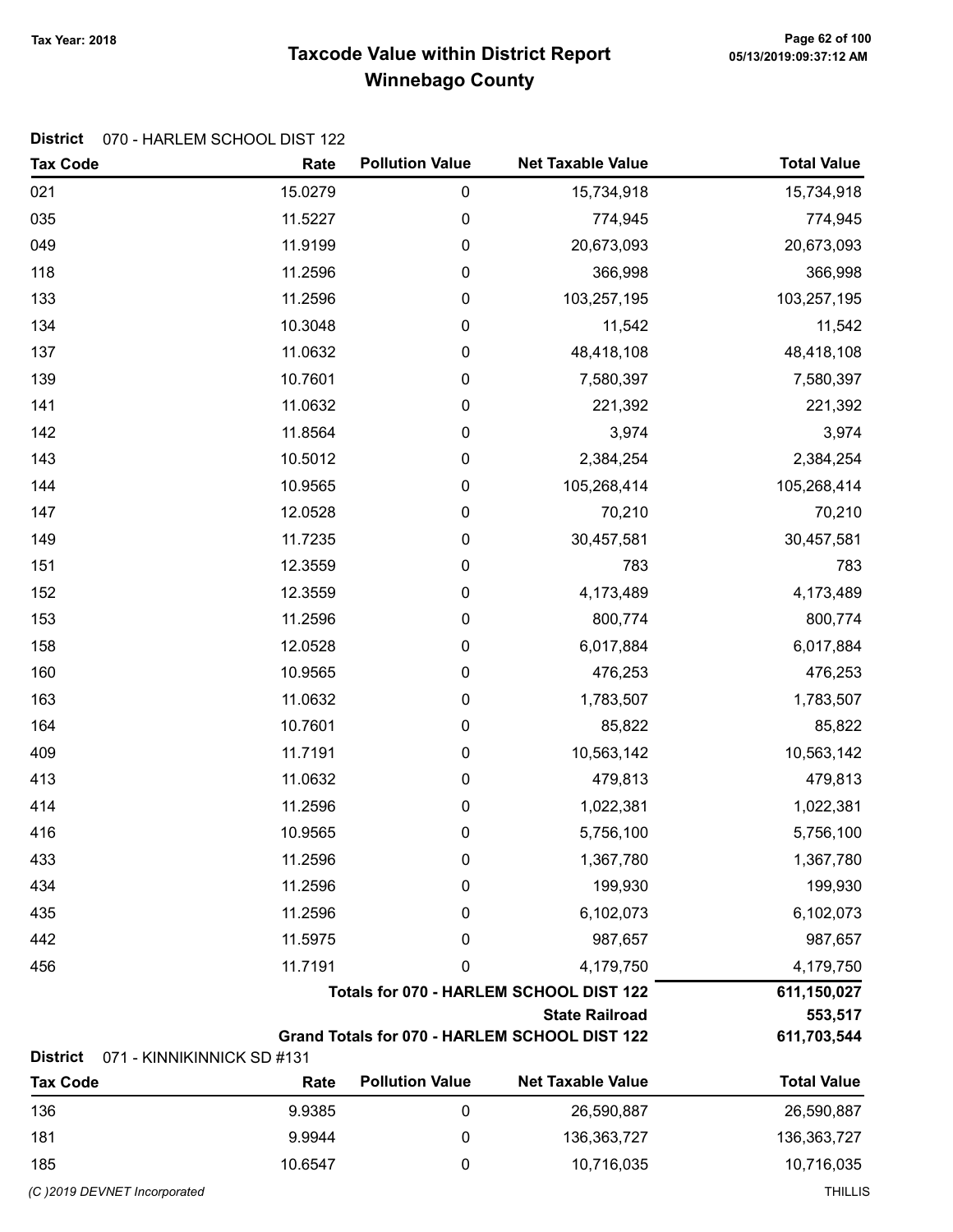# Taxcode Value within District Report Tax Year: 2018 Page 63 of 100 Winnebago County

| <b>District</b>                    | 071 - KINNIKINNICK SD #131                 |                        |                                                                        |                    |
|------------------------------------|--------------------------------------------|------------------------|------------------------------------------------------------------------|--------------------|
| <b>Tax Code</b>                    | Rate                                       | <b>Pollution Value</b> | <b>Net Taxable Value</b>                                               | <b>Total Value</b> |
| 187                                | 10.1908                                    | 0                      | 2,691,580                                                              | 2,691,580          |
| 189                                | 10.8511                                    | 0                      | 68,605,583                                                             | 68,605,583         |
| 198                                | 10.6490                                    | 0                      | 4,424,846                                                              | 4,424,846          |
| 199                                | 10.8454                                    | 0                      | 40,221,857                                                             | 40,221,857         |
| 203                                | 9.8908                                     | 0                      | 4,630,095                                                              | 4,630,095          |
| 204                                | 10.5454                                    | 0                      | 23,808                                                                 | 23,808             |
| 205                                | 10.5511                                    | 0                      | 126,850                                                                | 126,850            |
| 206                                | 10.7475                                    | 0                      | 20,049,731                                                             | 20,049,731         |
| 447                                | 10.6547                                    | 0                      | 390,181                                                                | 390,181            |
|                                    |                                            |                        | Totals for 071 - KINNIKINNICK SD #131                                  | 314,835,180        |
|                                    |                                            |                        | <b>State Railroad</b>                                                  | 95,030             |
|                                    |                                            |                        | Grand Totals for 071 - KINNIKINNICK SD #131                            | 314,930,210        |
| <b>District</b><br><b>Tax Code</b> | 072 - PRAIRIE HILL SCHOOL DIST 133<br>Rate | <b>Pollution Value</b> | <b>Net Taxable Value</b>                                               | <b>Total Value</b> |
|                                    |                                            |                        |                                                                        |                    |
| 068                                | 10.8707                                    | 0                      | 1,788,174                                                              | 1,788,174          |
| 175                                | 10.2891                                    | 0                      | 39,557,627                                                             | 39,557,627         |
| 176                                | 9.2556                                     | 0                      | 344,015                                                                | 344,015            |
| 180                                | 10.0140                                    | 0                      | 67,491,888                                                             | 67,491,888         |
| 188                                | 10.2104                                    | 0                      | 591,288                                                                | 591,288            |
| 192                                | 10.6743                                    | 0                      | 15,674,457                                                             | 15,674,457         |
|                                    |                                            |                        | Totals for 072 - PRAIRIE HILL SCHOOL DIST 133<br><b>State Railroad</b> | 125,447,449<br>0   |
|                                    |                                            |                        | Grand Totals for 072 - PRAIRIE HILL SCHOOL DIST 133                    | 125,447,449        |
| <b>District</b>                    | 073 - SHIRLAND SCHOOL DIST 134             |                        |                                                                        |                    |
| <b>Tax Code</b>                    | Rate                                       | <b>Pollution Value</b> | <b>Net Taxable Value</b>                                               | <b>Total Value</b> |
| 193                                | 9.5489                                     |                        | 8,168,542                                                              | 8,168,542          |
| 210                                | 9.2835                                     | 0                      | 0                                                                      | 0                  |
| 211                                | 9.3276                                     | 0                      | 0                                                                      | 0                  |
| 212                                | 9.3562                                     | 0                      | 0                                                                      | 0                  |
| 213                                | 9.3259                                     | 0                      | 7,113,059                                                              | 7,113,059          |
| 214                                | 9.3700                                     | 0                      | 16,485,489                                                             | 16,485,489         |
|                                    |                                            |                        | Totals for 073 - SHIRLAND SCHOOL DIST 134                              | 31,767,090         |
|                                    |                                            |                        | <b>State Railroad</b>                                                  |                    |
|                                    |                                            |                        | Grand Totals for 073 - SHIRLAND SCHOOL DIST 134                        | 31,767,090         |
| <b>District</b>                    | 074 - ROCKTON SCHOOL DIST 140              | <b>Pollution Value</b> | <b>Net Taxable Value</b>                                               | <b>Total Value</b> |
| <b>Tax Code</b>                    | Rate                                       |                        |                                                                        |                    |
| 161                                | 9.1121                                     | 0                      | 104,450                                                                | 104,450            |
| 165                                | 9.2626                                     | 0                      | 13,983,424                                                             | 13,983,424         |
| 168                                | 9.2626                                     | 0                      | 0                                                                      | 0                  |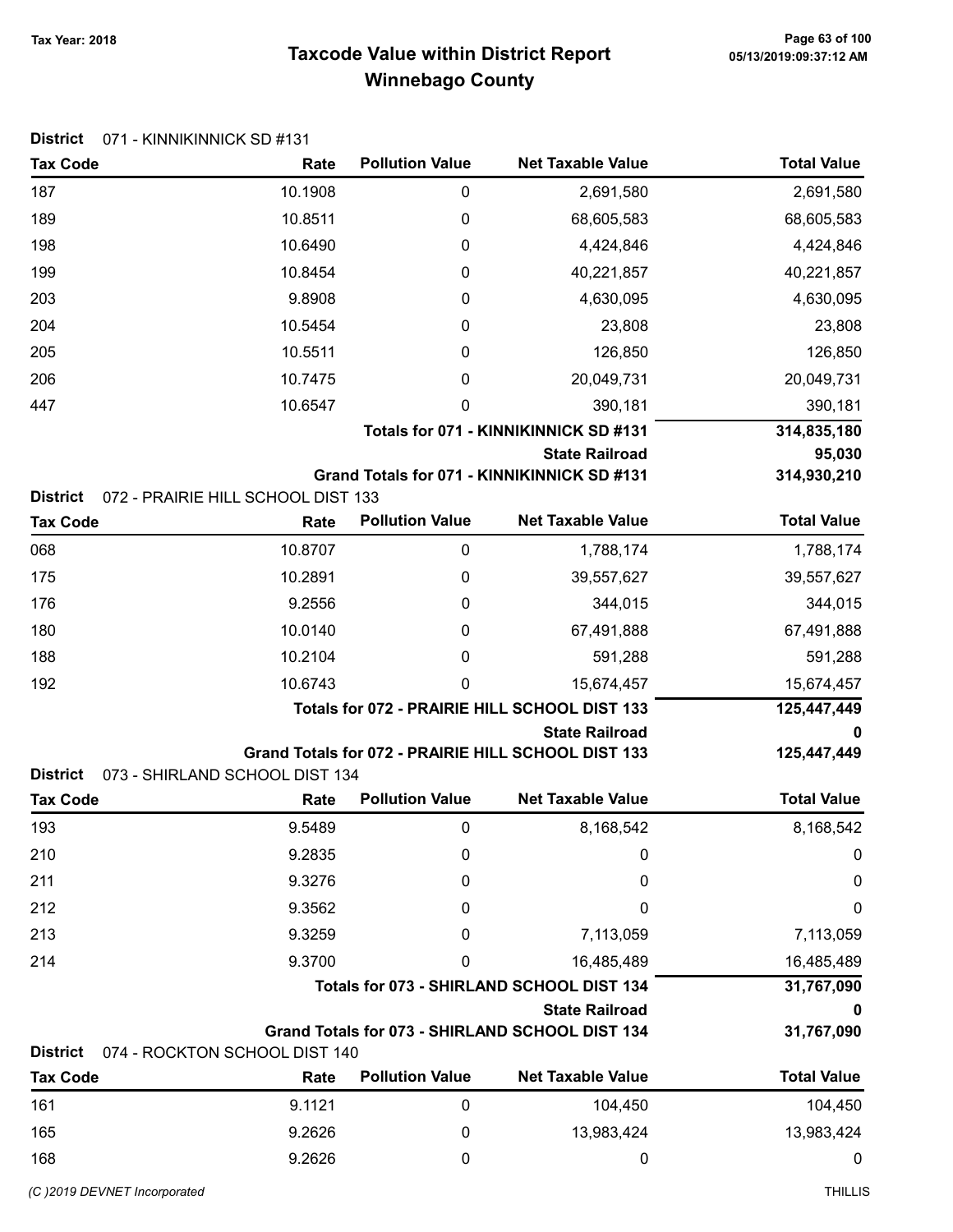### Taxcode Value within District Report Winnebago County

Tax Code **Rate Pollution Value** Net Taxable Value Total Value

012 0 159,243 159,243 013 11.1169 0 21,358,579 21,358,579 0 14 14.2700 0 1,802,744 1,802,744 016 10.6616 0 4,438 4,438 0 20,944,041 12.0710 0 20,944,041 20,944,041 018 11.6802 0 48,033,228 48,033,228 020 10.6432 0 20,789 20,789 026 10.8396 0 27,645,717 27,645,717

| 182             | 9.1760                         | 0                      | 634,596                                        | 634,596            |
|-----------------|--------------------------------|------------------------|------------------------------------------------|--------------------|
| 183             | 9.1760                         | 0                      | 0                                              | 0                  |
| 196             | 9.3724                         | 0                      | 10,189                                         | 10,189             |
| 197             | 10.0266                        | 0                      | 103,783,716                                    | 103,783,716        |
| 200             | 10.4189                        | 0                      | 1,728,219                                      | 1,728,219          |
| 201             | 9.7792                         | 0                      | 16,978,854                                     | 16,978,854         |
| 202             | 9.3720                         | 0                      | 43,612,814                                     | 43,612,814         |
| 207             | 10.0327                        | 0                      | 0                                              | 0                  |
| 209             | 10.3323                        | 0                      | 38,753,184                                     | 38,753,184         |
| 247             | 9.2279                         | 0                      | 6,420,754                                      | 6,420,754          |
| 362             | 9.0048                         | 0                      | 866,411                                        | 866,411            |
| 364             | 9.1553                         | 0                      | 226,103                                        | 226,103            |
| 401             | 10.0266                        | 0                      | 4,017,200                                      | 4,017,200          |
| 402             | 10.0266                        | 0                      | 532,307                                        | 532,307            |
| 420             | 10.0266                        | 0                      | 1,699,184                                      | 1,699,184          |
|                 |                                |                        | Totals for 074 - ROCKTON SCHOOL DIST 140       | 233,351,405        |
|                 |                                |                        | <b>State Railroad</b>                          | 440,903            |
| District        | 075 - NORTH BOONE SD #200      |                        | Grand Totals for 074 - ROCKTON SCHOOL DIST 140 | 233,792,308        |
| <b>Tax Code</b> | Rate                           | <b>Pollution Value</b> | <b>Net Taxable Value</b>                       | <b>Total Value</b> |
| 184             | 10.5177                        | 0                      | 1,062,045                                      | 1,062,045          |
|                 |                                |                        | Totals for 075 - NORTH BOONE SD #200           | 1,062,045          |
|                 |                                |                        | <b>State Railroad</b>                          | 0                  |
|                 |                                |                        | Grand Totals for 075 - NORTH BOONE SD #200     | 1,062,045          |
| <b>District</b> | 076 - ROCKFORD SCHOOL DIST 205 |                        |                                                |                    |
| <b>Tax Code</b> | Rate                           | <b>Pollution Value</b> | <b>Net Taxable Value</b>                       | <b>Total Value</b> |
| 001             | 14.2700                        | 0                      | 1,181,326,746                                  | 1,181,326,746      |
| 003             | 11.8746                        | 0                      | 25,570,431                                     | 25,570,431         |
| 005             | 11.4838                        | 0                      | 10,293,534                                     | 10,293,534         |
| 008             | 10.9612                        | 0                      | 47,140,594                                     | 47,140,594         |

#### District 074 - ROCKTON SCHOOL DIST 140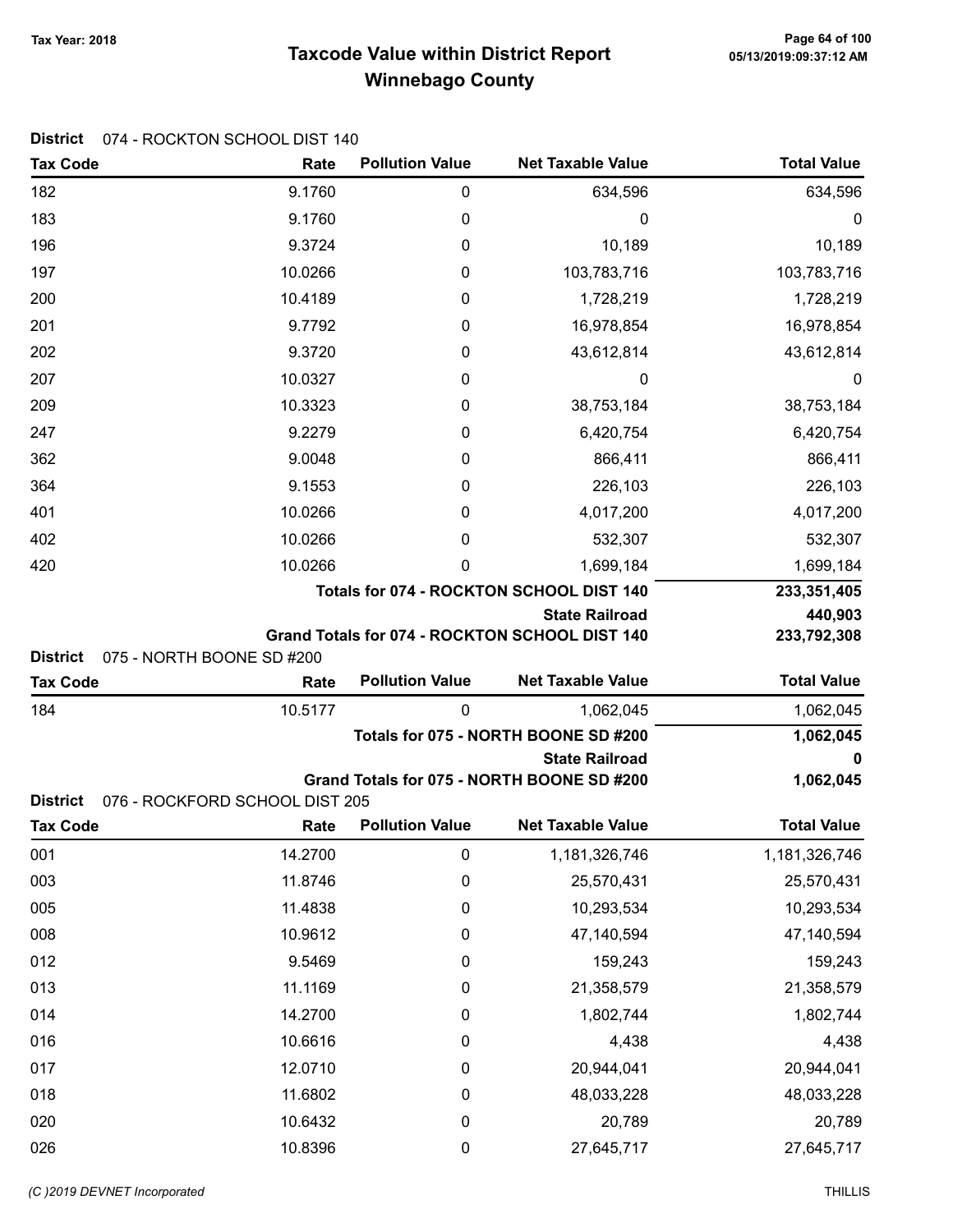# Taxcode Value within District Report Tax Year: 2018 Page 65 of 100 Winnebago County

### District 076 - ROCKFORD SCHOOL DIST 205

| <b>Tax Code</b> | Rate    | <b>Pollution Value</b> | <b>Net Taxable Value</b> | <b>Total Value</b> |
|-----------------|---------|------------------------|--------------------------|--------------------|
| 030             | 10.6616 | 0                      | 357,391                  | 357,391            |
| 031             | 10.9205 | 0                      | 4,270,808                | 4,270,808          |
| 036             | 14.0736 | 0                      | 11,372,559               | 11,372,559         |
| 038             | 14.2700 | 0                      | 0                        | $\mathbf 0$        |
| 040             | 11.2201 | 0                      | 75,078                   | 75,078             |
| 042             | 11.2949 | 0                      | 3,287,948                | 3,287,948          |
| 044             | 10.7648 | 0                      | 9,264                    | 9,264              |
| 045             | 9.7433  | 0                      | 320,005                  | 320,005            |
| 046             | 14.0310 | 0                      | 30,752                   | 30,752             |
| 047             | 14.2700 | 0                      | 3,861                    | 3,861              |
| 048             | 14.2700 | 0                      | 68,332                   | 68,332             |
| 050             | 11.2257 | 0                      | 6,246,870                | 6,246,870          |
| 051             | 11.0293 | 0                      | 8,941,145                | 8,941,145          |
| 053             | 11.2501 | 0                      | 1,713,129                | 1,713,129          |
| 056             | 14.2700 | 0                      | 331,322                  | 331,322            |
| 057             | 11.2193 | 0                      | 9,234,375                | 9,234,375          |
| 058             | 11.0229 | 0                      | 1,524,436                | 1,524,436          |
| 059             | 12.0690 | 0                      | 1,452,486                | 1,452,486          |
| 060             | 11.0650 | 0                      | 1,485,999                | 1,485,999          |
| 061             | 11.4165 | 0                      | 2,694,729                | 2,694,729          |
| 062             | 11.2614 | 0                      | 6,491,302                | 6,491,302          |
| 064             | 10.9602 | 0                      | 12,887,626               | 12,887,626         |
| 066             | 11.1566 | 0                      | 11,654,605               | 11,654,605         |
| 070             | 10.9612 | 0                      | 2,104,431                | 2,104,431          |
| 072             | 10.7783 | 0                      | 42,837                   | 42,837             |
| 076             | 10.7648 | 0                      | 1,071,806                | 1,071,806          |
| 077             | 10.6616 | 0                      | 139,516                  | 139,516            |
| 078             | 10.5400 | 0                      | 288,976                  | 288,976            |
| 082             | 14.2700 | 0                      | 88,389                   | 88,389             |
| 083             | 11.2193 | 0                      | 557,260                  | 557,260            |
| 084             | 10.5428 | 0                      | 512,068                  | 512,068            |
| 085             | 14.2700 | 0                      | 8,984,597                | 8,984,597          |
| 086             | 14.1627 | 0                      | 1,145,902                | 1,145,902          |
| 090             | 10.0526 | 0                      | 4,936                    | 4,936              |
| 092             | 9.9574  | 0                      | 4,364,129                | 4,364,129          |
| 095             | 10.3482 | 0                      | 4,200,765                | 4,200,765          |
| 096             | 11.4445 | 0                      | 7,309,589                | 7,309,589          |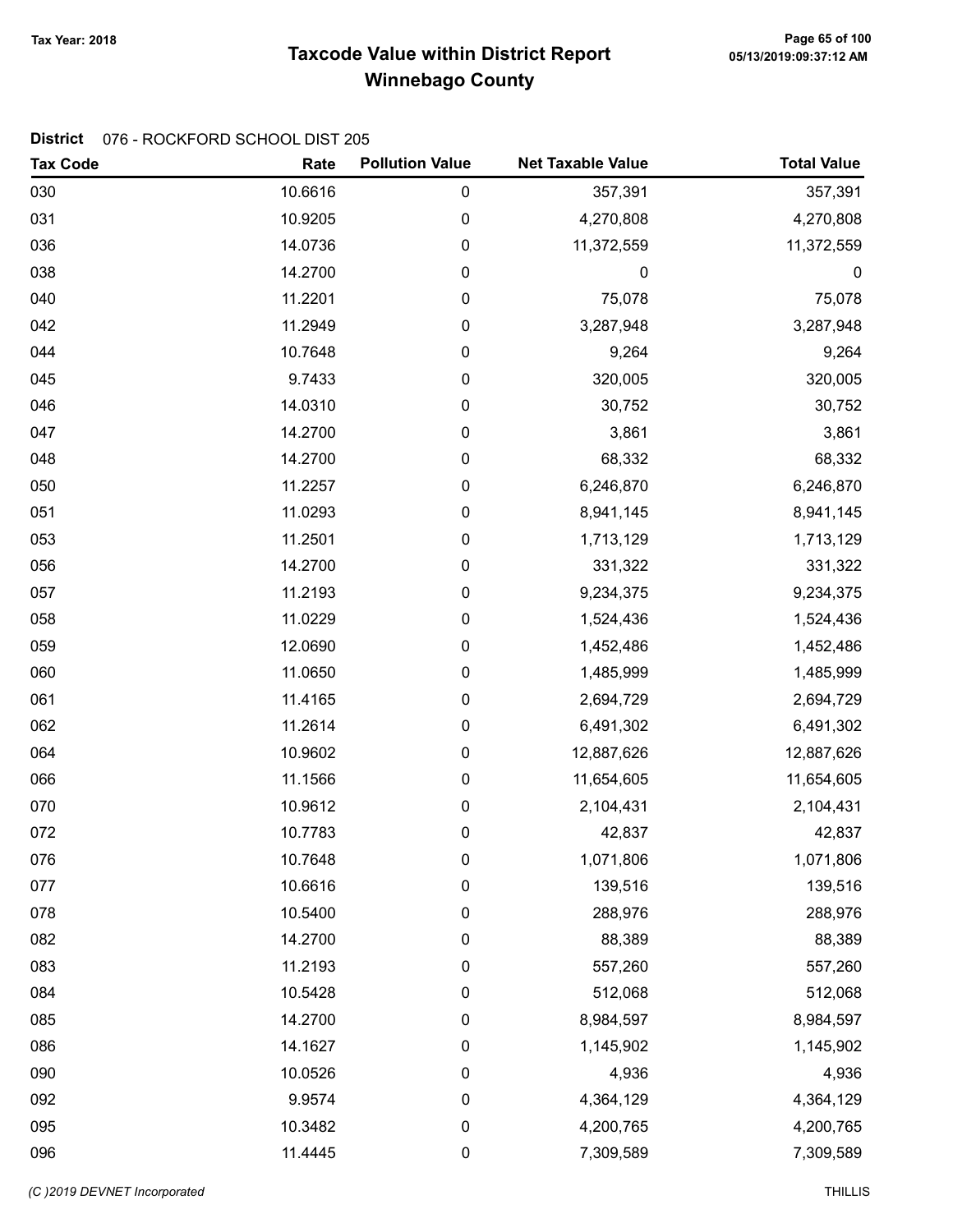# Taxcode Value within District Report Tax Year: 2018 Page 66 of 100 Winnebago County

### District 076 - ROCKFORD SCHOOL DIST 205

| <b>Tax Code</b> | Rate    | <b>Pollution Value</b> | <b>Net Taxable Value</b> | <b>Total Value</b> |
|-----------------|---------|------------------------|--------------------------|--------------------|
| 099             | 11.0537 | $\pmb{0}$              | 5,024,575                | 5,024,575          |
| 104             | 10.7392 | 0                      | 1,994,205                | 1,994,205          |
| 108             | 10.3053 | $\pmb{0}$              | 33,040                   | 33,040             |
| 109             | 10.5017 | 0                      | 25,565,008               | 25,565,008         |
| 110             | 11.1059 | $\pmb{0}$              | 27,634,182               | 27,634,182         |
| 111             | 10.7151 | 0                      | 8,529,681                | 8,529,681          |
| 112             | 13.3049 | $\pmb{0}$              | 2,135,996                | 2,135,996          |
| 113             | 12.2022 | 0                      | 9,078,921                | 9,078,921          |
| 114             | 10.9095 | 0                      | 69,767,939               | 69,767,939         |
| 115             | 10.5187 | 0                      | 5,314,689                | 5,314,689          |
| 116             | 13.1085 | 0                      | 22,696                   | 22,696             |
| 117             | 14.2700 | 0                      | 11,195,727               | 11,195,727         |
| 119             | 11.1059 | 0                      | 12,580,520               | 12,580,520         |
| 120             | 10.9095 | 0                      | 3,451,310                | 3,451,310          |
| 123             | 13.1737 | 0                      | 634,622                  | 634,622            |
| 124             | 12.2022 | 0                      | 6,659,026                | 6,659,026          |
| 125             | 12.0058 | 0                      | 118,324                  | 118,324            |
| 126             | 14.2700 | $\pmb{0}$              | 1,709,256                | 1,709,256          |
| 127             | 14.4012 | 0                      | 107,590,150              | 107,590,150        |
| 128             | 11.6150 | $\pmb{0}$              | 1,700,817                | 1,700,817          |
| 129             | 12.0058 | 0                      | 12,566,943               | 12,566,943         |
| 130             | 10.9656 | 0                      | 3,921,925                | 3,921,925          |
| 131             | 12.9773 | 0                      | 3,616                    | 3,616              |
| 135             | 10.3053 | 0                      | 7,125,445                | 7,125,445          |
| 140             | 9.7026  | 0                      | 51,394                   | 51,394             |
| 145             | 10.0022 | 0                      | 4,388,365                | 4,388,365          |
| 146             | 14.3347 | 0                      | 18,268,072               | 18,268,072         |
| 148             | 10.0868 | 0                      | 898                      | 898                |
| 150             | 11.0940 | 0                      | 99,058                   | 99,058             |
| 154             | 14.1383 | 0                      | 103,709                  | 103,709            |
| 155             | 10.1482 | 0                      | 7,460,608                | 7,460,608          |
| 156             | 9.9977  | 0                      | 17,038,534               | 17,038,534         |
| 157             | 13.0420 | 0                      | 75,465                   | 75,465             |
| 159             | 11.0985 | 0                      | 229,900                  | 229,900            |
| 167             | 9.8904  | 0                      | 5,173,780                | 5,173,780          |
| 169             | 10.2973 | 0                      | 7,519,608                | 7,519,608          |
| 170             | 10.1941 | 0                      | 104,822                  | 104,822            |

(C)2019 DEVNET incorporated THILLIS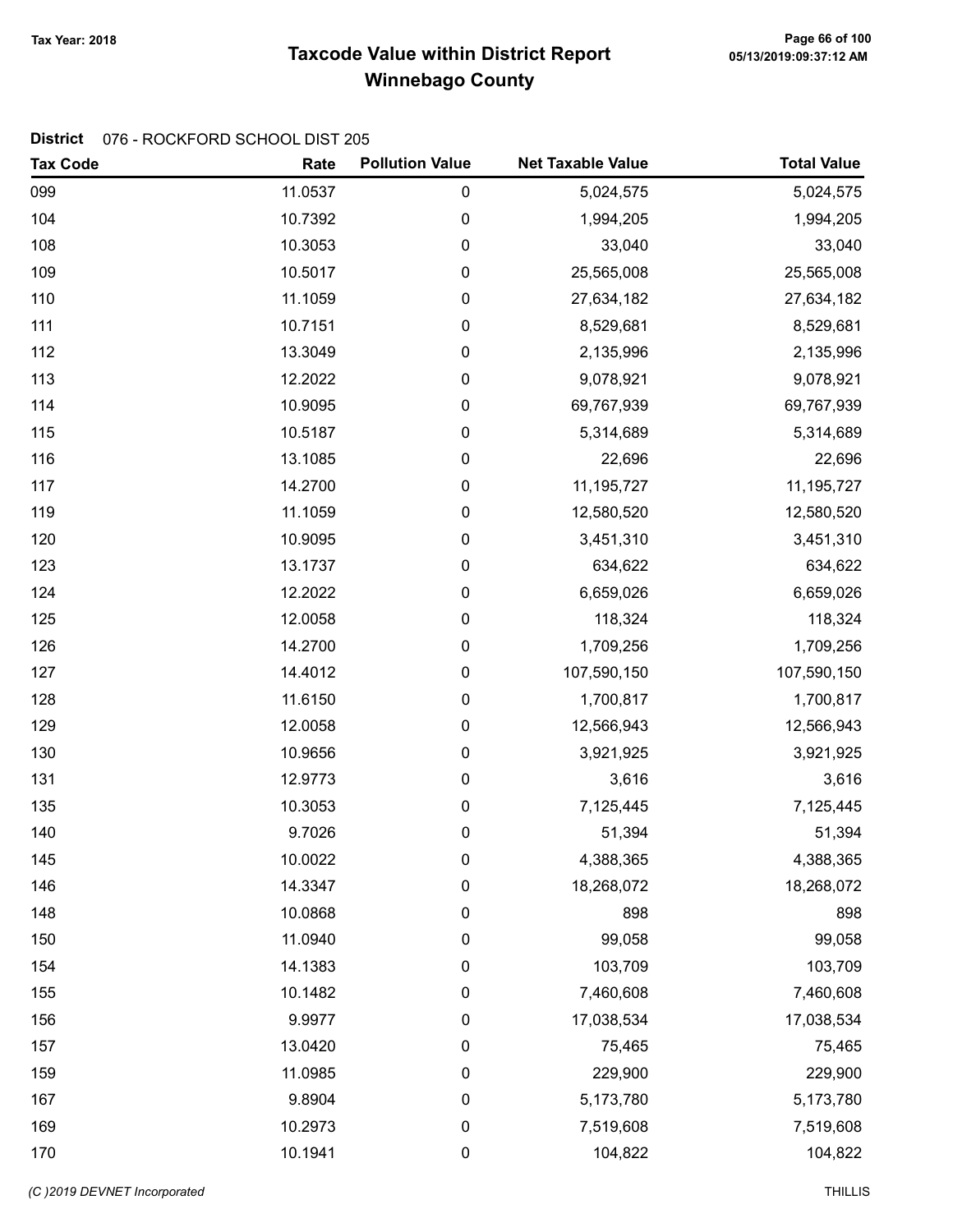# Taxcode Value within District Report Tax Year: 2018 Page 67 of 100 Winnebago County

### District 076 - ROCKFORD SCHOOL DIST 205

| <b>Tax Code</b> | Rate    | <b>Pollution Value</b> | <b>Net Taxable Value</b> | <b>Total Value</b> |
|-----------------|---------|------------------------|--------------------------|--------------------|
| 171             | 11.2904 | 0                      | 132,074                  | 132,074            |
| 172             | 14.2274 | 0                      | 220,460                  | 220,460            |
| 194             | 10.1986 | 0                      | 2,302,321                | 2,302,321          |
| 208             | 10.5017 | 0                      | 45,209                   | 45,209             |
| 223             | 14.2700 | 0                      | 6,197,266                | 6,197,266          |
| 226             | 14.2700 | 0                      | 738,859                  | 738,859            |
| 343             | 11.8114 | 0                      | 514,727                  | 514,727            |
| 358             | 10.2973 | 0                      | 0                        | $\boldsymbol{0}$   |
| 359             | 10.2973 | 0                      | 3,559                    | 3,559              |
| 360             | 9.8904  | 0                      | 0                        | $\pmb{0}$          |
| 361             | 13.2384 | 0                      | 3,625                    | 3,625              |
| 365             | 10.4937 | 0                      | 10,755,903               | 10,755,903         |
| 366             | 10.8022 | 0                      | 680,508                  | 680,508            |
| 368             | 10.2973 | 0                      | 0                        | $\boldsymbol{0}$   |
| 369             | 10.4937 | 0                      | 106,511                  | 106,511            |
| 370             | 11.4445 | 0                      | 0                        | $\boldsymbol{0}$   |
| 372             | 11.6409 | 0                      | 3,563,322                | 3,563,322          |
| 373             | 10.1538 | 0                      | 1,806,015                | 1,806,015          |
| 374             | 11.8746 | 0                      | 1,318,438                | 1,318,438          |
| 378             | 12.0710 | 0                      | 46,684,596               | 46,684,596         |
| 379             | 9.9574  | 0                      | 779,749                  | 779,749            |
| 380             | 11.0537 | 0                      | 900,913                  | 900,913            |
| 383             | 14.2048 | 0                      | 1,345,028                | 1,345,028          |
| 385             | 11.2501 | 0                      | 835,621                  | 835,621            |
| 386             | 12.0058 | 0                      | 0                        | 0                  |
| 391             | 14.2700 | 0                      | 839,407                  | 839,407            |
| 392             | 14.2700 | 0                      | 22,735,929               | 22,735,929         |
| 393             | 10.3482 | 0                      | 382,292                  | 382,292            |
| 394             | 10.3482 | 0                      | 0                        | 0                  |
| 396             | 10.8022 | 0                      | 0                        | $\boldsymbol{0}$   |
| 397             | 10.3875 | $\boldsymbol{0}$       | $\mathbf 0$              | $\mathbf 0$        |
| 400             | 14.2700 | 0                      | 43,128                   | 43,128             |
| 403             | 14.2700 | 0                      | 69,567                   | 69,567             |
| 404             | 14.2700 | 0                      | 1,033,481                | 1,033,481          |
| 405             | 14.2700 | 0                      | 1,489,159                | 1,489,159          |
| 406             | 14.2700 | $\pmb{0}$              | 10,548                   | 10,548             |
| 407             | 14.2700 | 0                      | 672,009                  | 672,009            |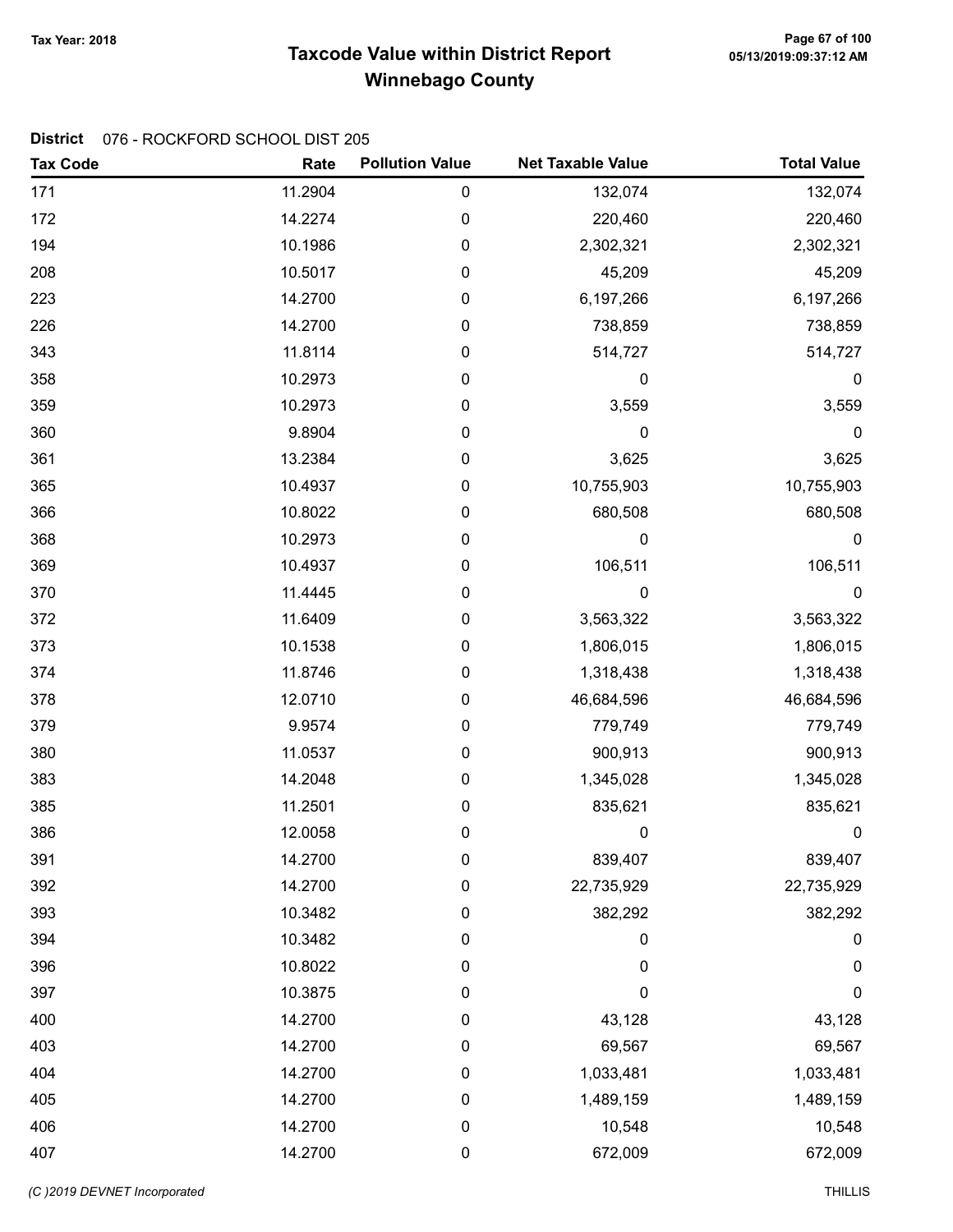### Taxcode Value within District Report Tax Year: 2018 Page 68 of 100 Winnebago County

### District 076 - ROCKFORD SCHOOL DIST 205

| <b>Tax Code</b> | Rate                         | <b>Pollution Value</b> | <b>Net Taxable Value</b>                        | <b>Total Value</b> |
|-----------------|------------------------------|------------------------|-------------------------------------------------|--------------------|
| 410             | 14.2700                      | 0                      | 6,940,031                                       | 6,940,031          |
| 411             | 14.0736                      | 0                      | 432                                             | 432                |
| 412             | 14.2700                      | 0                      | 87,782                                          | 87,782             |
| 417             | 14.2700                      | 0                      | 858,880                                         | 858,880            |
| 418             | 14.2700                      | 0                      | 5,499,676                                       | 5,499,676          |
| 419             | 14.2700                      | 0                      | 411,267                                         | 411,267            |
| 421             | 14.2700                      | 0                      | 13,909,528                                      | 13,909,528         |
| 422             | 14.2700                      | 0                      | 8,723,236                                       | 8,723,236          |
| 423             | 14.2700                      | 0                      | 11,430,093                                      | 11,430,093         |
| 424             | 14.2700                      | 0                      | 8,030,962                                       | 8,030,962          |
| 426             | 10.9612                      | 0                      | 2,253,267                                       | 2,253,267          |
| 427             | 10.6432                      | 0                      | 10,322                                          | 10,322             |
| 428             | 10.8396                      | 0                      | 1,809,286                                       | 1,809,286          |
| 429             | 10.3053                      | 0                      | 3,334                                           | 3,334              |
| 430             | 10.5017                      | 0                      | 141,931                                         | 141,931            |
| 431             | 10.5017                      | 0                      | 2,135                                           | 2,135              |
| 432             | 10.3053                      | 0                      | 1,279                                           | 1,279              |
| 438             | 10.3482                      | 0                      | 522,919                                         | 522,919            |
| 439             | 10.7783                      | 0                      | 440,068                                         | 440,068            |
| 440             | 10.9095                      | 0                      | 26,485                                          | 26,485             |
| 441             | 10.3482                      | 0                      | 406,579                                         | 406,579            |
| 443             | 9.5469                       | 0                      | 53,848                                          | 53,848             |
| 444             | 10.8396                      | 0                      | 12,537                                          | 12,537             |
| 448             | 10.9612                      | 0                      | 11,686                                          | 11,686             |
| 450             | 14.2700                      | 0                      | 206,717                                         | 206,717            |
| 451             | 14.2700                      | 0                      | 38,632,871                                      | 38,632,871         |
| 452             | 10.3482                      | 0                      | 25,884                                          | 25,884             |
| 454             | 10.6432                      | 0                      | 30,306                                          | 30,306             |
| 455             | 14.2700                      | 0                      | 6,497,588                                       | 6,497,588          |
| 460             | 14.2700                      | 0                      | 110,442                                         | 110,442            |
|                 |                              |                        | Totals for 076 - ROCKFORD SCHOOL DIST 205       | 2,097,743,728      |
|                 |                              |                        | <b>State Railroad</b>                           | 5,750,701          |
| <b>District</b> | 077 - HONONEGAH HIGH SD #207 |                        | Grand Totals for 076 - ROCKFORD SCHOOL DIST 205 | 2,103,494,429      |
| <b>Tax Code</b> | Rate                         | <b>Pollution Value</b> | <b>Net Taxable Value</b>                        | <b>Total Value</b> |
| 068             | 10.8707                      | 0                      | 1,788,174                                       | 1,788,174          |
| 136             | 9.9385                       | 0                      | 26,590,887                                      | 26,590,887         |

161 9.1121 0 104,450 104,450

(C )2019 DEVNET Incorporated THILLIS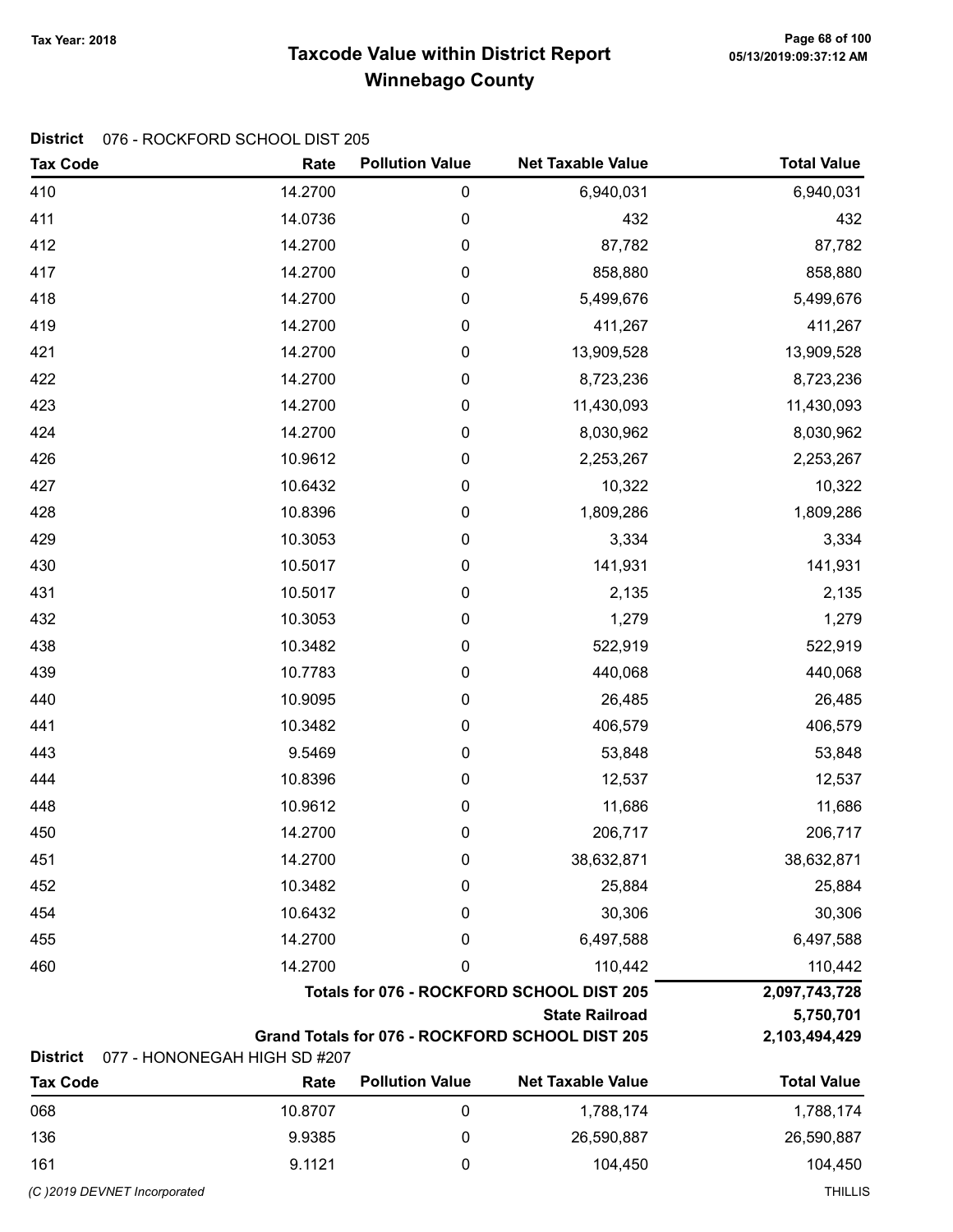# Taxcode Value within District Report Tax Year: 2018 Page 69 of 100 Winnebago County

#### District 077 - HONONEGAH HIGH SD #207

| <b>Tax Code</b> | Rate    | <b>Pollution Value</b> | <b>Net Taxable Value</b> | <b>Total Value</b> |
|-----------------|---------|------------------------|--------------------------|--------------------|
| 165             | 9.2626  | $\pmb{0}$              | 13,983,424               | 13,983,424         |
| 168             | 9.2626  | 0                      | 0                        | 0                  |
| 175             | 10.2891 | $\pmb{0}$              | 39,557,627               | 39,557,627         |
| 176             | 9.2556  | $\pmb{0}$              | 344,015                  | 344,015            |
| 180             | 10.0140 | 0                      | 67,491,888               | 67,491,888         |
| 181             | 9.9944  | $\pmb{0}$              | 136, 363, 727            | 136, 363, 727      |
| 182             | 9.1760  | $\pmb{0}$              | 634,596                  | 634,596            |
| 183             | 9.1760  | $\pmb{0}$              | 0                        | $\boldsymbol{0}$   |
| 185             | 10.6547 | $\pmb{0}$              | 10,716,035               | 10,716,035         |
| 187             | 10.1908 | $\pmb{0}$              | 2,691,580                | 2,691,580          |
| 188             | 10.2104 | $\pmb{0}$              | 591,288                  | 591,288            |
| 189             | 10.8511 | 0                      | 68,605,583               | 68,605,583         |
| 192             | 10.6743 | $\pmb{0}$              | 15,674,457               | 15,674,457         |
| 193             | 9.5489  | $\pmb{0}$              | 8,168,542                | 8,168,542          |
| 196             | 9.3724  | $\pmb{0}$              | 10,189                   | 10,189             |
| 197             | 10.0266 | 0                      | 103,783,716              | 103,783,716        |
| 198             | 10.6490 | $\pmb{0}$              | 4,424,846                | 4,424,846          |
| 199             | 10.8454 | $\pmb{0}$              | 40,221,857               | 40,221,857         |
| 200             | 10.4189 | 0                      | 1,728,219                | 1,728,219          |
| 201             | 9.7792  | $\pmb{0}$              | 16,978,854               | 16,978,854         |
| 202             | 9.3720  | $\pmb{0}$              | 43,612,814               | 43,612,814         |
| 203             | 9.8908  | $\pmb{0}$              | 4,630,095                | 4,630,095          |
| 204             | 10.5454 | $\pmb{0}$              | 23,808                   | 23,808             |
| 205             | 10.5511 | $\pmb{0}$              | 126,850                  | 126,850            |
| 206             | 10.7475 | $\pmb{0}$              | 20,049,731               | 20,049,731         |
| 207             | 10.0327 | 0                      | 0                        | $\mathbf 0$        |
| 209             | 10.3323 | 0                      | 38,753,184               | 38,753,184         |
| 210             | 9.2835  | 0                      | 0                        | $\pmb{0}$          |
| 211             | 9.3276  | 0                      | 0                        | 0                  |
| 212             | 9.3562  | 0                      | 0                        | $\boldsymbol{0}$   |
| 213             | 9.3259  | $\boldsymbol{0}$       | 7,113,059                | 7,113,059          |
| 214             | 9.3700  | 0                      | 16,485,489               | 16,485,489         |
| 247             | 9.2279  | 0                      | 6,420,754                | 6,420,754          |
| 362             | 9.0048  | 0                      | 866,411                  | 866,411            |
| 364             | 9.1553  | $\boldsymbol{0}$       | 226,103                  | 226,103            |
| 401             | 10.0266 | $\mathbf 0$            | 4,017,200                | 4,017,200          |
| 402             | 10.0266 | $\pmb{0}$              | 532,307                  | 532,307            |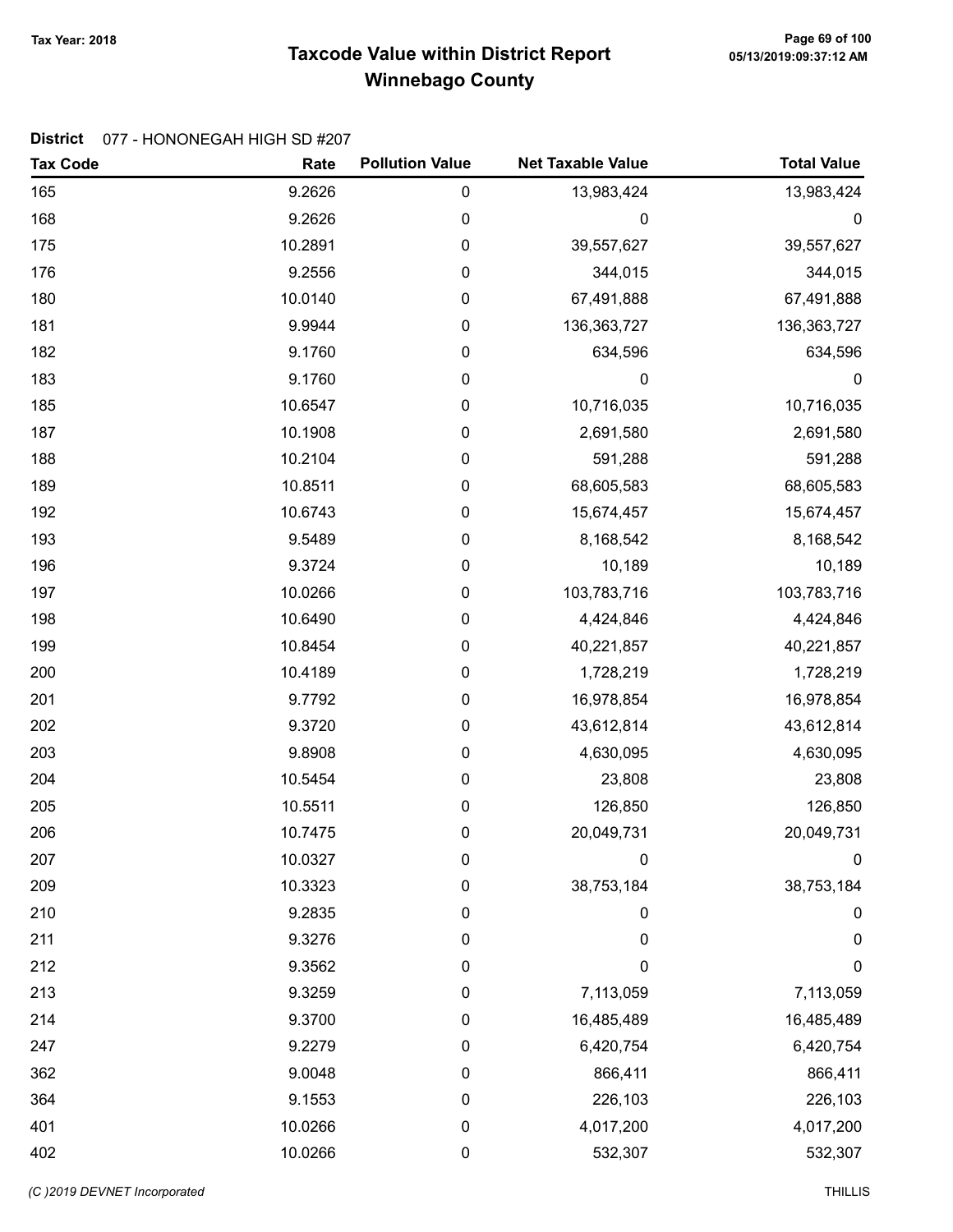# Taxcode Value within District Report Tax Year: 2018 Page 70 of 100 Winnebago County

| <b>District</b> | 077 - HONONEGAH HIGH SD #207   |                        |                                                 |                    |
|-----------------|--------------------------------|------------------------|-------------------------------------------------|--------------------|
| <b>Tax Code</b> | Rate                           | <b>Pollution Value</b> | <b>Net Taxable Value</b>                        | <b>Total Value</b> |
| 420             | 10.0266                        | 0                      | 1,699,184                                       | 1,699,184          |
| 447             | 10.6547                        | 0                      | 390,181                                         | 390,181            |
|                 |                                |                        | Totals for 077 - HONONEGAH HIGH SD #207         | 705,401,124        |
|                 |                                |                        | <b>State Railroad</b>                           | 535,933            |
| <b>District</b> | 078 - MERIDIAN SCHOOL DIST 223 |                        | Grand Totals for 077 - HONONEGAH HIGH SD #207   | 705,937,057        |
| <b>Tax Code</b> | Rate                           | <b>Pollution Value</b> | <b>Net Taxable Value</b>                        | <b>Total Value</b> |
| 091             | 8.6056                         | 0                      | 8,905,000                                       | 8,905,000          |
| 093             | 8.5104                         | 0                      | 1,229,594                                       | 1,229,594          |
| 351             | 8.5104                         | 0                      | 709,056                                         | 709,056            |
| 453             | 12.6266                        | 0                      | 183,185                                         | 183,185            |
|                 |                                |                        | Totals for 078 - MERIDIAN SCHOOL DIST 223       | 11,026,835         |
|                 |                                |                        | <b>State Railroad</b>                           | 40,878             |
|                 |                                |                        | Grand Totals for 078 - MERIDIAN SCHOOL DIST 223 | 11,067,713         |
| <b>District</b> | 079 - SOUTH BELOIT SD #320     |                        |                                                 |                    |
| <b>Tax Code</b> | Rate                           | <b>Pollution Value</b> | <b>Net Taxable Value</b>                        | <b>Total Value</b> |
| 177             | 9.8480                         | $\boldsymbol{0}$       | 12,534,548                                      | 12,534,548         |
| 178             | 8.8145                         | 0                      | 12,922                                          | 12,922             |
| 179             | 9.5729                         | 0                      | 8,897,007                                       | 8,897,007          |
| 190             | 9.8765                         | 0                      | 37,190,765                                      | 37,190,765         |
| 191             | 9.4693                         | 0                      | 12,200,167                                      | 12,200,167         |
| 290             | 9.8765                         | 0                      | 0                                               | 0                  |
| 347             | 9.8480                         | 0                      | 304,604                                         | 304,604            |
| 348             | 9.8765                         | 0                      | 60,862                                          | 60,862             |
| 457             | 9.8480                         | 0                      | 1,647,325                                       | 1,647,325          |
| 458             | 9.8765                         | 0                      | 5, 133, 137                                     | 5, 133, 137        |
| 459             | 9.8765                         | 0                      | 11,564                                          | 11,564             |
|                 |                                |                        | Totals for 079 - SOUTH BELOIT SD #320           | 77,992,901         |
|                 |                                |                        | <b>State Railroad</b>                           | 1,197,657          |
| <b>District</b> | 080 - PECATONICA UNIT SD #321  |                        | Grand Totals for 079 - SOUTH BELOIT SD #320     | 79,190,558         |
| <b>Tax Code</b> | Rate                           | <b>Pollution Value</b> | <b>Net Taxable Value</b>                        | <b>Total Value</b> |
| 232             | 10.6620                        | $\boldsymbol{0}$       | 889,537                                         | 889,537            |
| 259             | 13.2261                        | 0                      | 0                                               | 0                  |
| 266             | 10.4800                        | 0                      | 6,155,437                                       | 6,155,437          |
| 268             | 10.2268                        | 0                      | 3,443,805                                       | 3,443,805          |
| 281             | 10.3818                        | 0                      | 42,704,956                                      | 42,704,956         |
| 284             | 10.6350                        | 0                      | 31,455                                          | 31,455             |
| 286             | 11.0930                        | 0                      | 26,760,771                                      | 26,760,771         |
|                 |                                |                        |                                                 |                    |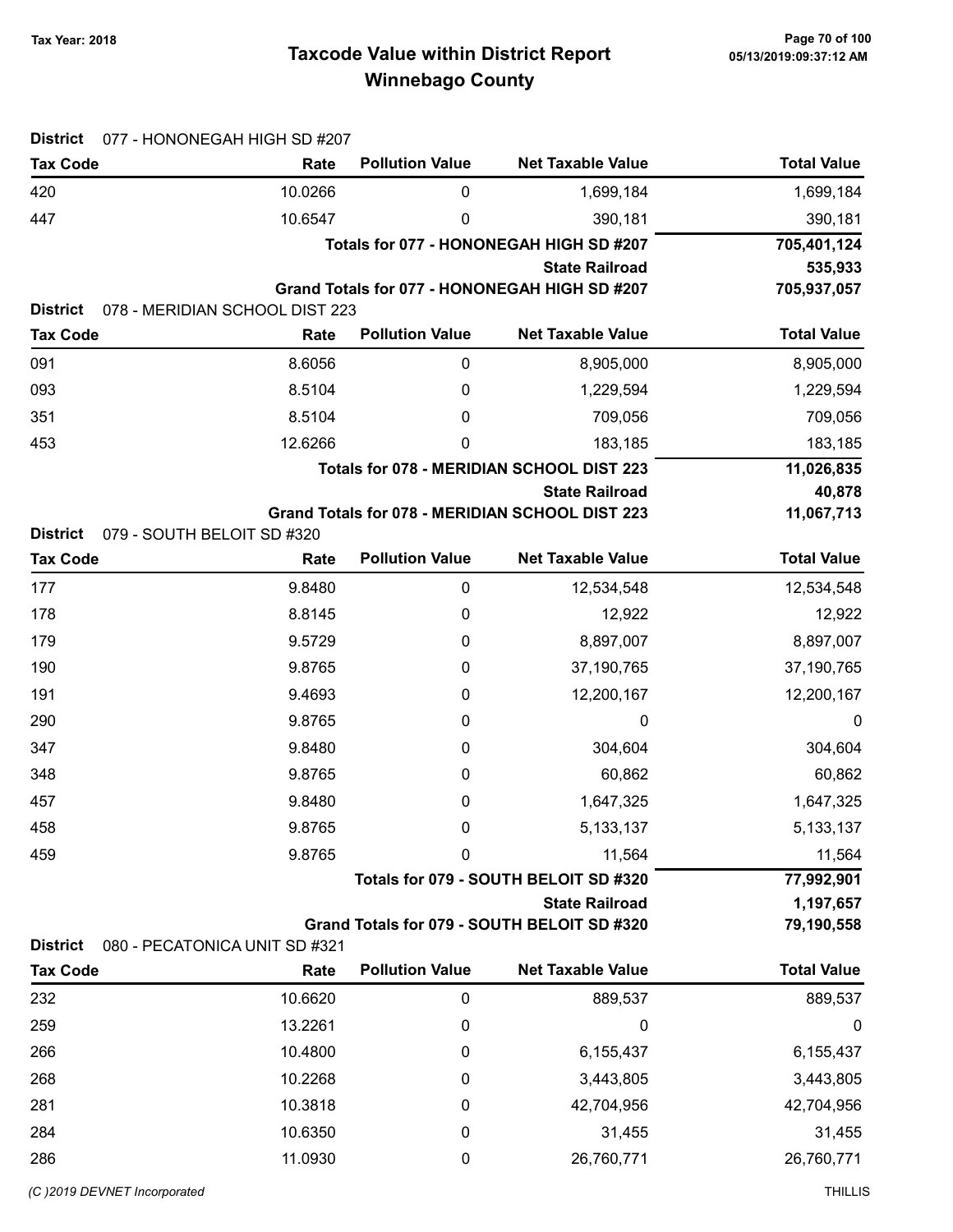# Taxcode Value within District Report Tax Year: 2018 Page 71 of 100 Winnebago County

| <b>District</b> | 080 - PECATONICA UNIT SD #321 |                        |                                                                         |                    |
|-----------------|-------------------------------|------------------------|-------------------------------------------------------------------------|--------------------|
| <b>Tax Code</b> | Rate                          | <b>Pollution Value</b> | <b>Net Taxable Value</b>                                                | <b>Total Value</b> |
| 305             | 10.8873                       | 0                      | 270,294                                                                 | 270,294            |
| 309             | 10.8793                       | 0                      | 5,258,008                                                               | 5,258,008          |
| 425             | 11.0930                       | 0                      | 59,622                                                                  | 59,622             |
|                 |                               |                        | Totals for 080 - PECATONICA UNIT SD #321                                | 85,573,885         |
|                 |                               |                        | <b>State Railroad</b><br>Grand Totals for 080 - PECATONICA UNIT SD #321 | 85,573,885         |
| <b>District</b> | 081 - DURAND UNIT SD #322     |                        |                                                                         |                    |
| <b>Tax Code</b> | Rate                          | <b>Pollution Value</b> | <b>Net Taxable Value</b>                                                | <b>Total Value</b> |
| 220             | 10.3267                       | 0                      | 34,058,194                                                              | 34,058,194         |
| 228             | 10.8389                       | 0                      | 1,285,020                                                               | 1,285,020          |
| 229             | 10.7956                       | 0                      | 1,678,723                                                               | 1,678,723          |
| 230             | 10.4686                       | 0                      | 20,249,552                                                              | 20,249,552         |
| 231             | 10.6626                       | 0                      | 122,431                                                                 | 122,431            |
| 233             | 10.8389                       | 0                      | 13,341,281                                                              | 13,341,281         |
| 234             | 10.5119                       | 0                      | 297,466                                                                 | 297,466            |
| 246             | 10.3346                       | 0                      | 8,157,478                                                               | 8,157,478          |
|                 |                               |                        | Totals for 081 - DURAND UNIT SD #322                                    | 79,190,145         |
|                 |                               |                        | <b>State Railroad</b>                                                   | 0                  |
|                 |                               |                        | Grand Totals for 081 - DURAND UNIT SD #322                              | 79,190,145         |
| <b>District</b> | 082 - WINNEBAGO UNIT SD #323  |                        |                                                                         |                    |
| <b>Tax Code</b> | Rate                          | <b>Pollution Value</b> | <b>Net Taxable Value</b>                                                | <b>Total Value</b> |
| 052             | 10.8434                       | $\pmb{0}$              | 380,308                                                                 | 380,308            |
| 063             | 10.8370                       | 0                      | 2,004,100                                                               | 2,004,100          |
| 069             | 10.9707                       | 0                      | 6,654,469                                                               | 6,654,469          |
| 071             | 10.7743                       | 0                      | 10,093,442                                                              | 10,093,442         |
| 073             | 10.8791                       | 0                      | 40,959                                                                  | 40,959             |
| 162             | 9.8118                        | 0                      | 503,611                                                                 | 503,611            |
| 248             | 9.9276                        | 0                      | 57,332                                                                  | 57,332             |
| 254             | 9.9217                        | 0                      | 229,681                                                                 | 229,681            |
| 258             | 12.6082                       | 0                      | 0                                                                       | $\boldsymbol{0}$   |
| 260             | 9.8796                        | 0                      | 14,044,379                                                              | 14,044,379         |
| 262             | 9.6681                        | 0                      | 190,503                                                                 | 190,503            |
| 263             | 9.6264                        | 0                      | 185,493                                                                 | 185,493            |
| 265             | 9.8621                        | 0                      | 902,104                                                                 | 902,104            |
| 267             | 9.6089                        | 0                      | 1,307,662                                                               | 1,307,662          |
| 282             | 9.7639                        | 0                      | 141,678                                                                 | 141,678            |
| 283             | 10.0171                       | $\boldsymbol{0}$       | 126,131                                                                 | 126,131            |
| 306             | 10.5321                       | $\pmb{0}$              | 375,635                                                                 | 375,635            |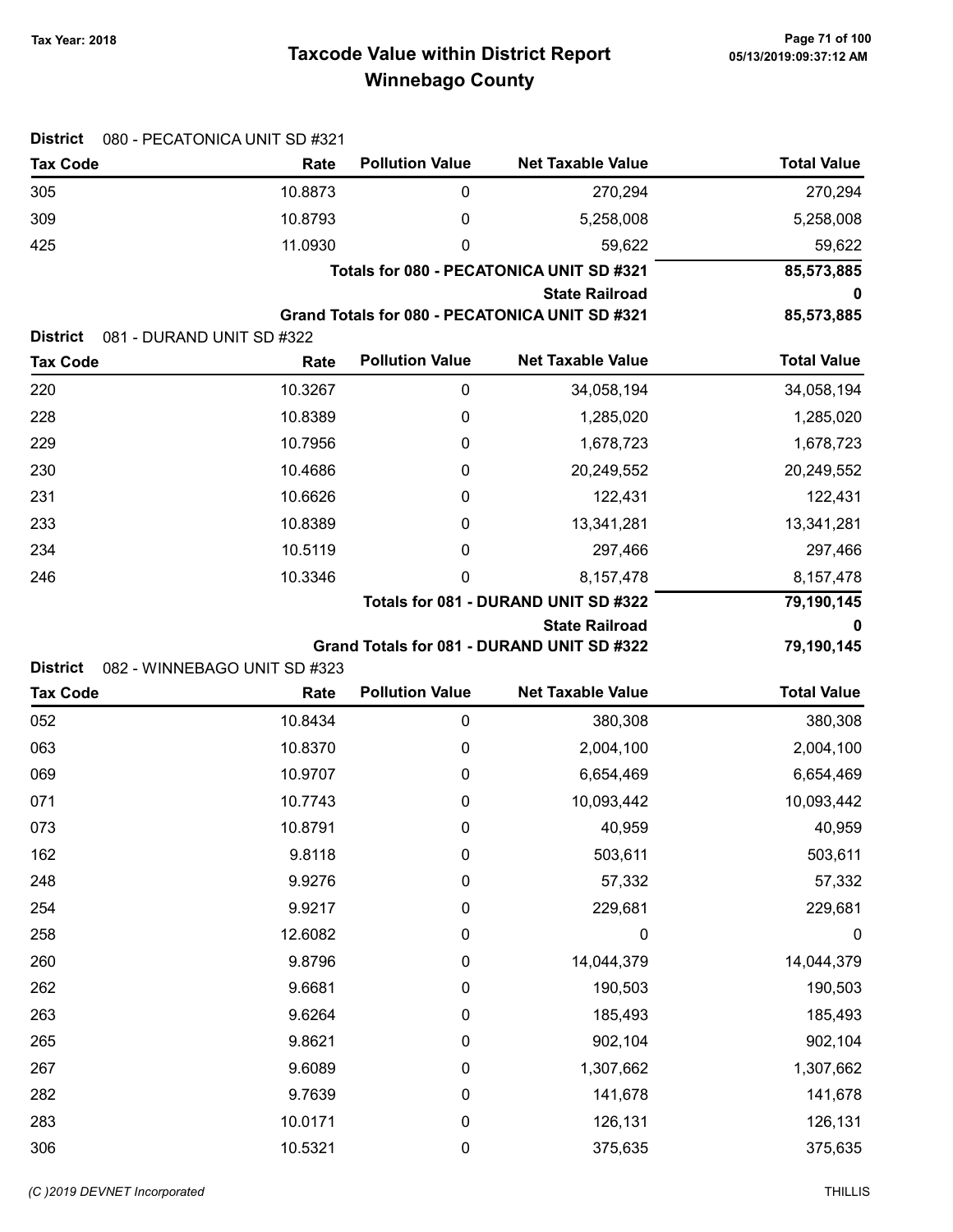# Taxcode Value within District Report Tax Year: 2018 Page 72 of 100 Winnebago County

| <b>Tax Code</b> | Rate                           | <b>Pollution Value</b> | <b>Net Taxable Value</b>                             | <b>Total Value</b>    |
|-----------------|--------------------------------|------------------------|------------------------------------------------------|-----------------------|
| 308             | 10.2789                        | 0                      | 718,312                                              | 718,312               |
| 310             | 10.2869                        | 0                      | 7,112,780                                            | 7,112,780             |
| 311             | 10.5401                        | 0                      | 3,683,522                                            | 3,683,522             |
| 312             | 10.2614                        | 0                      | 1,458,255                                            | 1,458,255             |
| 313             | 10.6610                        | 0                      | 1,609,081                                            | 1,609,081             |
| 314             | 10.3772                        | 0                      | 4,262,821                                            | 4,262,821             |
| 315             | 12.7272                        | 0                      | 66,842                                               | 66,842                |
| 324             | 9.9986                         | 0                      | 1,688,390                                            | 1,688,390             |
| 325             | 10.8654                        | 0                      | 279,442                                              | 279,442               |
| 326             | 9.9565                         | 0                      | 44,821,548                                           | 44,821,548            |
| 327             | 12.6851                        | 0                      | 45,459                                               | 45,459                |
| 328             | 11.0618                        | 0                      | 47,269,437                                           | 47,269,437            |
| 329             | 10.1529                        | 0                      | 1,737,612                                            | 1,737,612             |
| 363             | 9.7045                         | 0                      | 45,399                                               | 45,399                |
| 381             | 13.8726                        | 0                      | 6,041,071                                            | 6,041,071             |
| 382             | 13.6762                        | 0                      | 154,448                                              | 154,448               |
|                 |                                |                        | Totals for 082 - WINNEBAGO UNIT SD #323              | 158,231,906           |
|                 |                                |                        | <b>State Railroad</b>                                | 1,383,152             |
| <b>District</b> | 083 - HIAWATHA SCHOOL DIST 426 |                        | Grand Totals for 082 - WINNEBAGO UNIT SD #323        | 159,615,058           |
|                 |                                |                        |                                                      |                       |
|                 |                                | <b>Pollution Value</b> | <b>Net Taxable Value</b>                             |                       |
| <b>Tax Code</b> | Rate                           |                        |                                                      | <b>Total Value</b>    |
| 122             | 10.0673                        | 0<br>0                 | 516,898                                              | 516,898               |
| 367             | 9.9600                         |                        | 105,450<br>Totals for 083 - HIAWATHA SCHOOL DIST 426 | 105,450               |
|                 |                                |                        | <b>State Railroad</b>                                | 622,348<br>0          |
|                 |                                |                        | Grand Totals for 083 - HIAWATHA SCHOOL DIST 426      | 622,348               |
| <b>District</b> | 084 - COMMUNITY COLLEGE 511    |                        |                                                      |                       |
| <b>Tax Code</b> | Rate                           | <b>Pollution Value</b> | <b>Net Taxable Value</b>                             | <b>Total Value</b>    |
| 001             | 14.2700                        | $\pmb{0}$              | 1,181,326,746                                        | 1,181,326,746         |
| 002             | 11.7191                        | 0                      | 97,674,869                                           | 97,674,869            |
| 003             | 11.8746                        | 0                      | 25,570,431                                           | 25,570,431            |
| 005             | 11.4838                        | 0                      | 10,293,534                                           | 10,293,534            |
| 006             | 11.5975                        | 0                      | 127,677,510                                          | 127,677,510           |
| 007             | 11.4011                        | 0                      | 3,751,685                                            | 3,751,685             |
| 008             | 10.9612                        | 0                      | 47,140,594                                           | 47,140,594            |
| 010             | 12.1744                        | 0                      | 2,825,804                                            | 2,825,804             |
| 012<br>013      | 9.5469<br>11.1169              | 0<br>0                 | 159,243<br>21,358,579                                | 159,243<br>21,358,579 |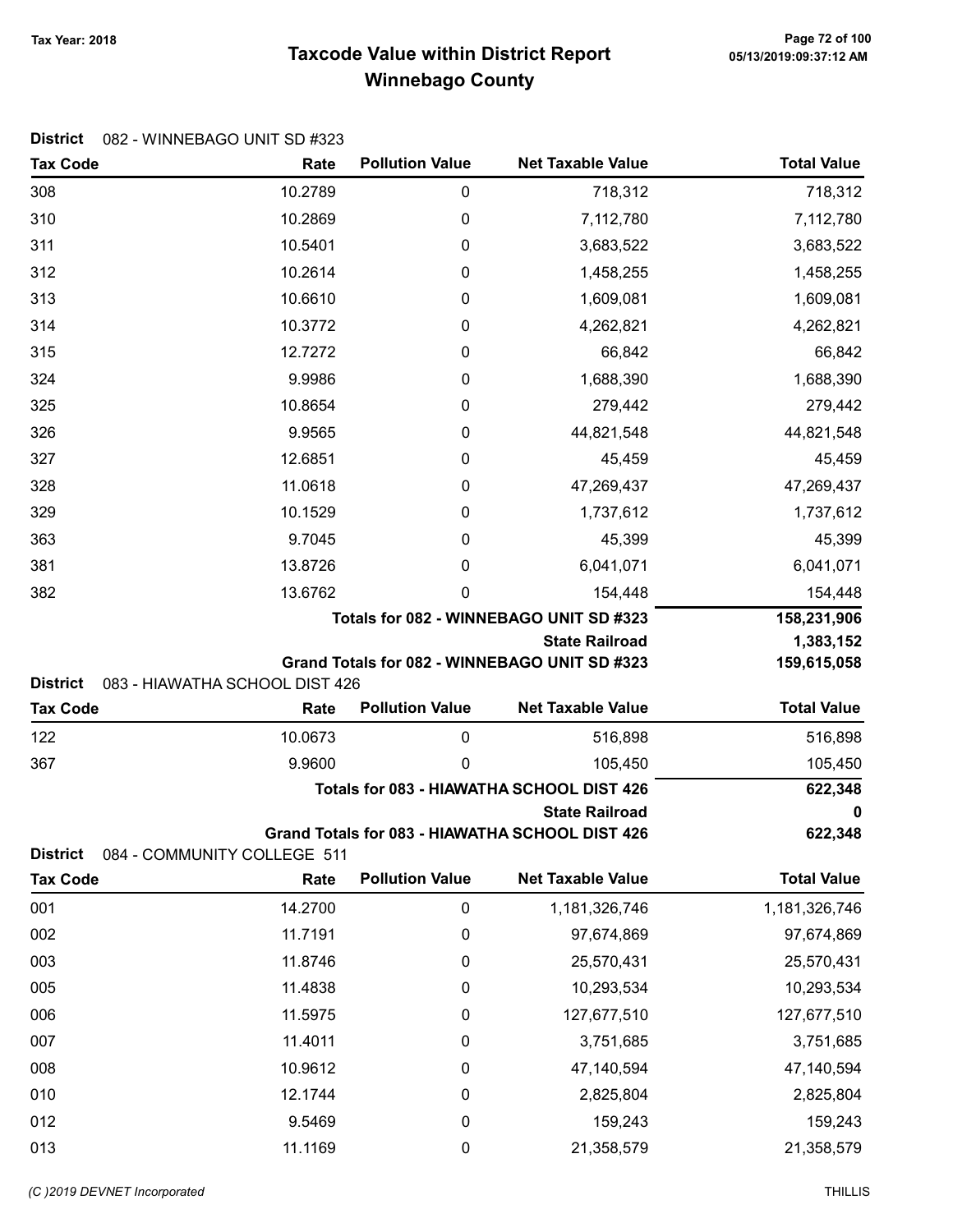## Taxcode Value within District Report Tax Year: 2018 Page 73 of 100 Winnebago County

#### District 084 - COMMUNITY COLLEGE 511

| <b>Tax Code</b> | Rate    | <b>Pollution Value</b> | <b>Net Taxable Value</b> | <b>Total Value</b> |
|-----------------|---------|------------------------|--------------------------|--------------------|
| 014             | 14.2700 | $\pmb{0}$              | 1,802,744                | 1,802,744          |
| 016             | 10.6616 | $\boldsymbol{0}$       | 4,438                    | 4,438              |
| 017             | 12.0710 | $\mathbf 0$            | 20,944,041               | 20,944,041         |
| 018             | 11.6802 | $\mathbf 0$            | 48,033,228               | 48,033,228         |
| 019             | 11.1015 | $\mathbf 0$            | $\mathbf 0$              | 0                  |
| 020             | 10.6432 | 0                      | 20,789                   | 20,789             |
| 021             | 15.0279 | $\mathbf 0$            | 15,734,918               | 15,734,918         |
| 026             | 10.8396 | $\mathbf 0$            | 27,645,717               | 27,645,717         |
| 030             | 10.6616 | 0                      | 357,391                  | 357,391            |
| 031             | 10.9205 | $\mathbf 0$            | 4,270,808                | 4,270,808          |
| 035             | 11.5227 | $\mathbf 0$            | 774,945                  | 774,945            |
| 036             | 14.0736 | $\boldsymbol{0}$       | 11,372,559               | 11,372,559         |
| 038             | 14.2700 | 0                      | 0                        | $\boldsymbol{0}$   |
| 040             | 11.2201 | $\boldsymbol{0}$       | 75,078                   | 75,078             |
| 042             | 11.2949 | $\mathbf 0$            | 3,287,948                | 3,287,948          |
| 044             | 10.7648 | $\mathbf 0$            | 9,264                    | 9,264              |
| 045             | 9.7433  | $\mathbf 0$            | 320,005                  | 320,005            |
| 046             | 14.0310 | $\mathbf 0$            | 30,752                   | 30,752             |
| 047             | 14.2700 | $\pmb{0}$              | 3,861                    | 3,861              |
| 048             | 14.2700 | $\mathbf 0$            | 68,332                   | 68,332             |
| 049             | 11.9199 | $\mathbf 0$            | 20,673,093               | 20,673,093         |
| 050             | 11.2257 | $\mathbf 0$            | 6,246,870                | 6,246,870          |
| 051             | 11.0293 | $\mathbf 0$            | 8,941,145                | 8,941,145          |
| 052             | 10.8434 | $\boldsymbol{0}$       | 380,308                  | 380,308            |
| 053             | 11.2501 | $\boldsymbol{0}$       | 1,713,129                | 1,713,129          |
| 056             | 14.2700 | 0                      | 331,322                  | 331,322            |
| 057             | 11.2193 | $\boldsymbol{0}$       | 9,234,375                | 9,234,375          |
| 058             | 11.0229 | $\mathbf 0$            | 1,524,436                | 1,524,436          |
| 059             | 12.0690 | 0                      | 1,452,486                | 1,452,486          |
| 060             | 11.0650 | 0                      | 1,485,999                | 1,485,999          |
| 061             | 11.4165 | 0                      | 2,694,729                | 2,694,729          |
| 062             | 11.2614 | $\mathbf 0$            | 6,491,302                | 6,491,302          |
| 063             | 10.8370 | $\mathbf 0$            | 2,004,100                | 2,004,100          |
| 064             | 10.9602 | 0                      | 12,887,626               | 12,887,626         |
| 066             | 11.1566 | 0                      | 11,654,605               | 11,654,605         |
| 068             | 10.8707 | 0                      | 1,788,174                | 1,788,174          |
| 069             | 10.9707 | $\pmb{0}$              | 6,654,469                | 6,654,469          |

(C)2019 DEVNET incorporated THILLIS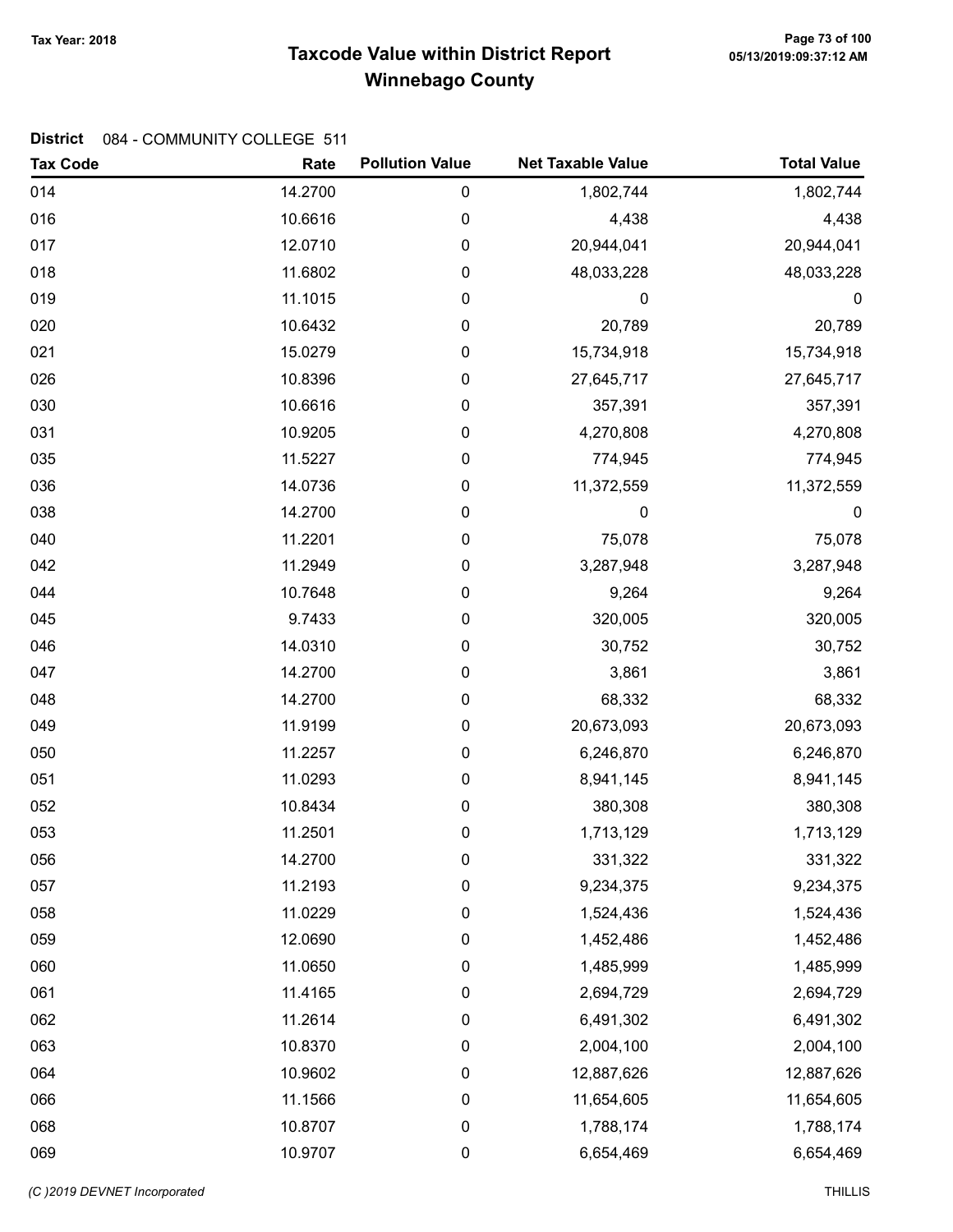## Taxcode Value within District Report Tax Year: 2018 Page 74 of 100 Winnebago County

| <b>Tax Code</b> | Rate    | <b>Pollution Value</b> | <b>Net Taxable Value</b> | <b>Total Value</b> |
|-----------------|---------|------------------------|--------------------------|--------------------|
| 070             | 10.9612 | 0                      | 2,104,431                | 2,104,431          |
| 071             | 10.7743 | 0                      | 10,093,442               | 10,093,442         |
| 072             | 10.7783 | 0                      | 42,837                   | 42,837             |
| 073             | 10.8791 | 0                      | 40,959                   | 40,959             |
| 076             | 10.7648 | 0                      | 1,071,806                | 1,071,806          |
| 077             | 10.6616 | 0                      | 139,516                  | 139,516            |
| 078             | 10.5400 | 0                      | 288,976                  | 288,976            |
| 082             | 14.2700 | 0                      | 88,389                   | 88,389             |
| 083             | 11.2193 | 0                      | 557,260                  | 557,260            |
| 084             | 10.5428 | 0                      | 512,068                  | 512,068            |
| 085             | 14.2700 | 0                      | 8,984,597                | 8,984,597          |
| 086             | 14.1627 | 0                      | 1,145,902                | 1,145,902          |
| 090             | 10.0526 | 0                      | 4,936                    | 4,936              |
| 091             | 8.6056  | 0                      | 8,905,000                | 8,905,000          |
| 092             | 9.9574  | 0                      | 4,364,129                | 4,364,129          |
| 093             | 8.5104  | 0                      | 1,229,594                | 1,229,594          |
| 095             | 10.3482 | 0                      | 4,200,765                | 4,200,765          |
| 096             | 11.4445 | 0                      | 7,309,589                | 7,309,589          |
| 099             | 11.0537 | 0                      | 5,024,575                | 5,024,575          |
| 104             | 10.7392 | 0                      | 1,994,205                | 1,994,205          |
| 108             | 10.3053 | 0                      | 33,040                   | 33,040             |
| 109             | 10.5017 | 0                      | 25,565,008               | 25,565,008         |
| 110             | 11.1059 | 0                      | 27,634,182               | 27,634,182         |
| 111             | 10.7151 | 0                      | 8,529,681                | 8,529,681          |
| 112             | 13.3049 | 0                      | 2,135,996                | 2,135,996          |
| 113             | 12.2022 | 0                      | 9,078,921                | 9,078,921          |
| 114             | 10.9095 | 0                      | 69,767,939               | 69,767,939         |
| 115             | 10.5187 | 0                      | 5,314,689                | 5,314,689          |
| 116             | 13.1085 | 0                      | 22,696                   | 22,696             |
| 117             | 14.2700 | 0                      | 11,195,727               | 11, 195, 727       |
| 118             | 11.2596 | 0                      | 366,998                  | 366,998            |
| 119             | 11.1059 | 0                      | 12,580,520               | 12,580,520         |
| 120             | 10.9095 | 0                      | 3,451,310                | 3,451,310          |
| 123             | 13.1737 | 0                      | 634,622                  | 634,622            |
| 124             | 12.2022 | 0                      | 6,659,026                | 6,659,026          |
| 125             | 12.0058 | 0                      | 118,324                  | 118,324            |
| 126             | 14.2700 | $\pmb{0}$              | 1,709,256                | 1,709,256          |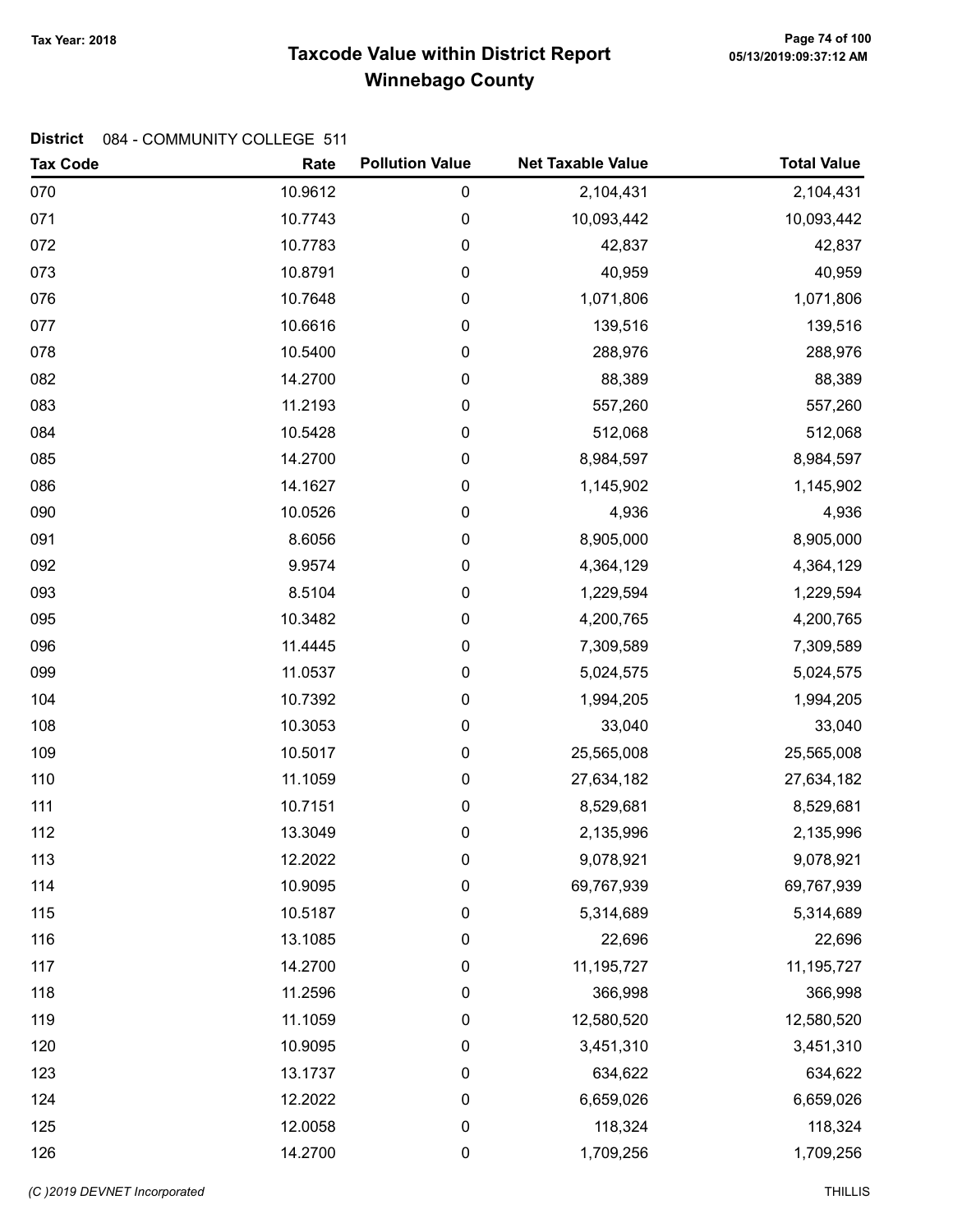## Taxcode Value within District Report Tax Year: 2018 Page 75 of 100 Winnebago County

| <b>Tax Code</b> | Rate    | <b>Pollution Value</b> | <b>Net Taxable Value</b> | <b>Total Value</b> |
|-----------------|---------|------------------------|--------------------------|--------------------|
| 127             | 14.4012 | $\pmb{0}$              | 107,590,150              | 107,590,150        |
| 128             | 11.6150 | $\pmb{0}$              | 1,700,817                | 1,700,817          |
| 129             | 12.0058 | $\pmb{0}$              | 12,566,943               | 12,566,943         |
| 130             | 10.9656 | 0                      | 3,921,925                | 3,921,925          |
| 131             | 12.9773 | 0                      | 3,616                    | 3,616              |
| 133             | 11.2596 | 0                      | 103,257,195              | 103,257,195        |
| 134             | 10.3048 | 0                      | 11,542                   | 11,542             |
| 135             | 10.3053 | 0                      | 7,125,445                | 7,125,445          |
| 136             | 9.9385  | 0                      | 26,590,887               | 26,590,887         |
| 137             | 11.0632 | 0                      | 48,418,108               | 48,418,108         |
| 139             | 10.7601 | $\pmb{0}$              | 7,580,397                | 7,580,397          |
| 140             | 9.7026  | 0                      | 51,394                   | 51,394             |
| 141             | 11.0632 | 0                      | 221,392                  | 221,392            |
| 142             | 11.8564 | 0                      | 3,974                    | 3,974              |
| 143             | 10.5012 | 0                      | 2,384,254                | 2,384,254          |
| 144             | 10.9565 | 0                      | 105,268,414              | 105,268,414        |
| 145             | 10.0022 | 0                      | 4,388,365                | 4,388,365          |
| 146             | 14.3347 | $\pmb{0}$              | 18,268,072               | 18,268,072         |
| 147             | 12.0528 | 0                      | 70,210                   | 70,210             |
| 148             | 10.0868 | 0                      | 898                      | 898                |
| 149             | 11.7235 | 0                      | 30,457,581               | 30,457,581         |
| 150             | 11.0940 | 0                      | 99,058                   | 99,058             |
| 151             | 12.3559 | 0                      | 783                      | 783                |
| 152             | 12.3559 | 0                      | 4,173,489                | 4,173,489          |
| 153             | 11.2596 | 0                      | 800,774                  | 800,774            |
| 154             | 14.1383 | 0                      | 103,709                  | 103,709            |
| 155             | 10.1482 | 0                      | 7,460,608                | 7,460,608          |
| 156             | 9.9977  | 0                      | 17,038,534               | 17,038,534         |
| 157             | 13.0420 | 0                      | 75,465                   | 75,465             |
| 158             | 12.0528 | 0                      | 6,017,884                | 6,017,884          |
| 159             | 11.0985 | 0                      | 229,900                  | 229,900            |
| 160             | 10.9565 | 0                      | 476,253                  | 476,253            |
| 161             | 9.1121  | 0                      | 104,450                  | 104,450            |
| 162             | 9.8118  | 0                      | 503,611                  | 503,611            |
| 163             | 11.0632 | 0                      | 1,783,507                | 1,783,507          |
| 164             | 10.7601 | 0                      | 85,822                   | 85,822             |
| 165             | 9.2626  | $\pmb{0}$              | 13,983,424               | 13,983,424         |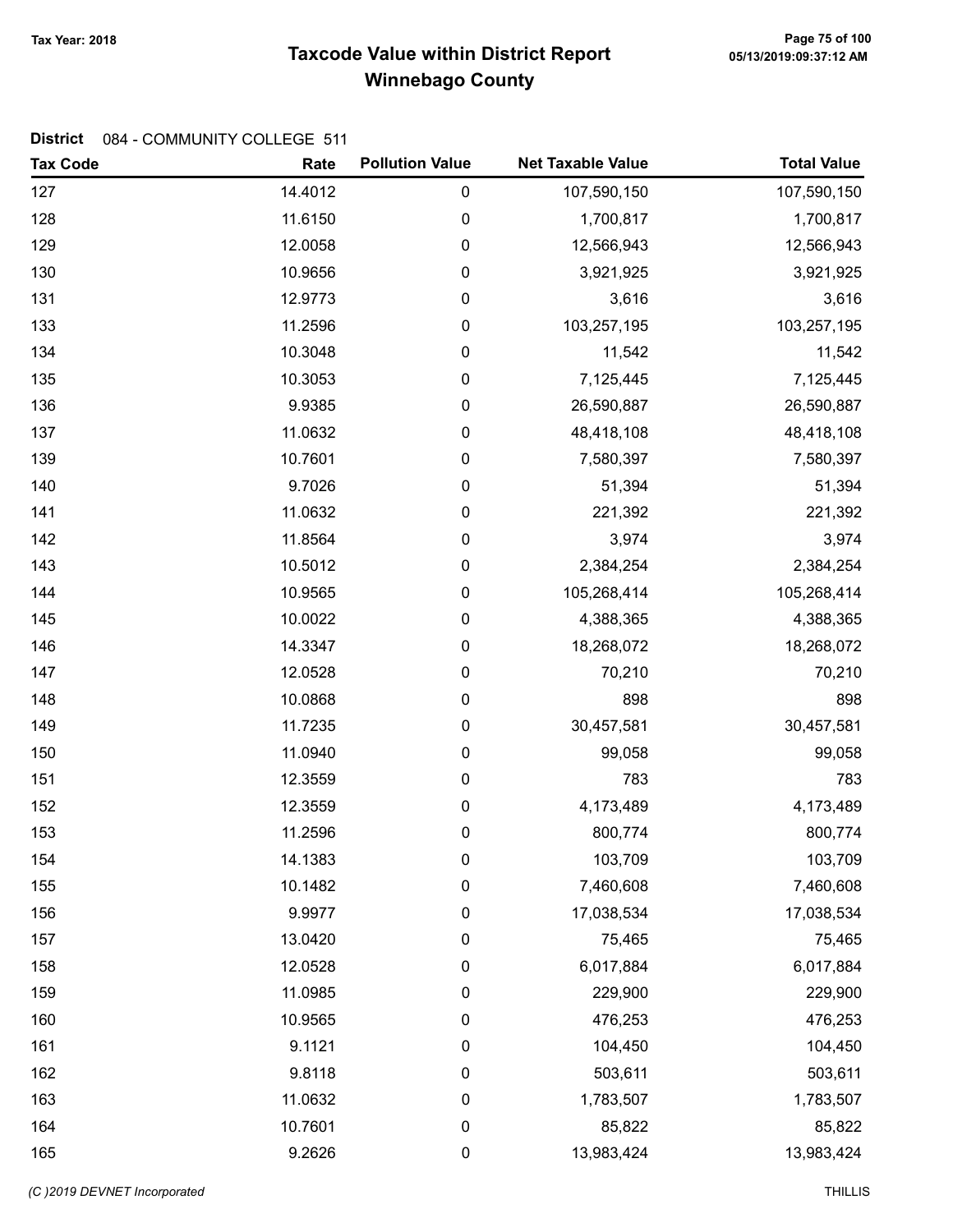## Taxcode Value within District Report Tax Year: 2018 Page 76 of 100 Winnebago County

| <b>Tax Code</b> | Rate    | <b>Pollution Value</b> | <b>Net Taxable Value</b> | <b>Total Value</b> |
|-----------------|---------|------------------------|--------------------------|--------------------|
| 167             | 9.8904  | $\pmb{0}$              | 5,173,780                | 5,173,780          |
| 168             | 9.2626  | 0                      | 0                        | 0                  |
| 169             | 10.2973 | $\pmb{0}$              | 7,519,608                | 7,519,608          |
| 170             | 10.1941 | 0                      | 104,822                  | 104,822            |
| 171             | 11.2904 | 0                      | 132,074                  | 132,074            |
| 172             | 14.2274 | $\pmb{0}$              | 220,460                  | 220,460            |
| 175             | 10.2891 | $\pmb{0}$              | 39,557,627               | 39,557,627         |
| 176             | 9.2556  | $\pmb{0}$              | 344,015                  | 344,015            |
| 177             | 9.8480  | 0                      | 12,534,548               | 12,534,548         |
| 178             | 8.8145  | $\pmb{0}$              | 12,922                   | 12,922             |
| 179             | 9.5729  | $\pmb{0}$              | 8,897,007                | 8,897,007          |
| 180             | 10.0140 | 0                      | 67,491,888               | 67,491,888         |
| 181             | 9.9944  | $\pmb{0}$              | 136, 363, 727            | 136, 363, 727      |
| 182             | 9.1760  | $\pmb{0}$              | 634,596                  | 634,596            |
| 183             | 9.1760  | $\pmb{0}$              | 0                        | $\mathbf 0$        |
| 184             | 10.5177 | 0                      | 1,062,045                | 1,062,045          |
| 185             | 10.6547 | $\pmb{0}$              | 10,716,035               | 10,716,035         |
| 187             | 10.1908 | $\pmb{0}$              | 2,691,580                | 2,691,580          |
| 188             | 10.2104 | 0                      | 591,288                  | 591,288            |
| 189             | 10.8511 | $\pmb{0}$              | 68,605,583               | 68,605,583         |
| 190             | 9.8765  | $\pmb{0}$              | 37,190,765               | 37,190,765         |
| 191             | 9.4693  | $\pmb{0}$              | 12,200,167               | 12,200,167         |
| 192             | 10.6743 | 0                      | 15,674,457               | 15,674,457         |
| 193             | 9.5489  | $\pmb{0}$              | 8,168,542                | 8,168,542          |
| 194             | 10.1986 | $\pmb{0}$              | 2,302,321                | 2,302,321          |
| 196             | 9.3724  | 0                      | 10,189                   | 10,189             |
| 197             | 10.0266 | 0                      | 103,783,716              | 103,783,716        |
| 198             | 10.6490 | 0                      | 4,424,846                | 4,424,846          |
| 199             | 10.8454 | 0                      | 40,221,857               | 40,221,857         |
| 200             | 10.4189 | 0                      | 1,728,219                | 1,728,219          |
| 201             | 9.7792  | $\boldsymbol{0}$       | 16,978,854               | 16,978,854         |
| 202             | 9.3720  | $\pmb{0}$              | 43,612,814               | 43,612,814         |
| 203             | 9.8908  | 0                      | 4,630,095                | 4,630,095          |
| 204             | 10.5454 | 0                      | 23,808                   | 23,808             |
| 205             | 10.5511 | $\boldsymbol{0}$       | 126,850                  | 126,850            |
| 206             | 10.7475 | $\pmb{0}$              | 20,049,731               | 20,049,731         |
| 207             | 10.0327 | $\pmb{0}$              | 0                        | $\boldsymbol{0}$   |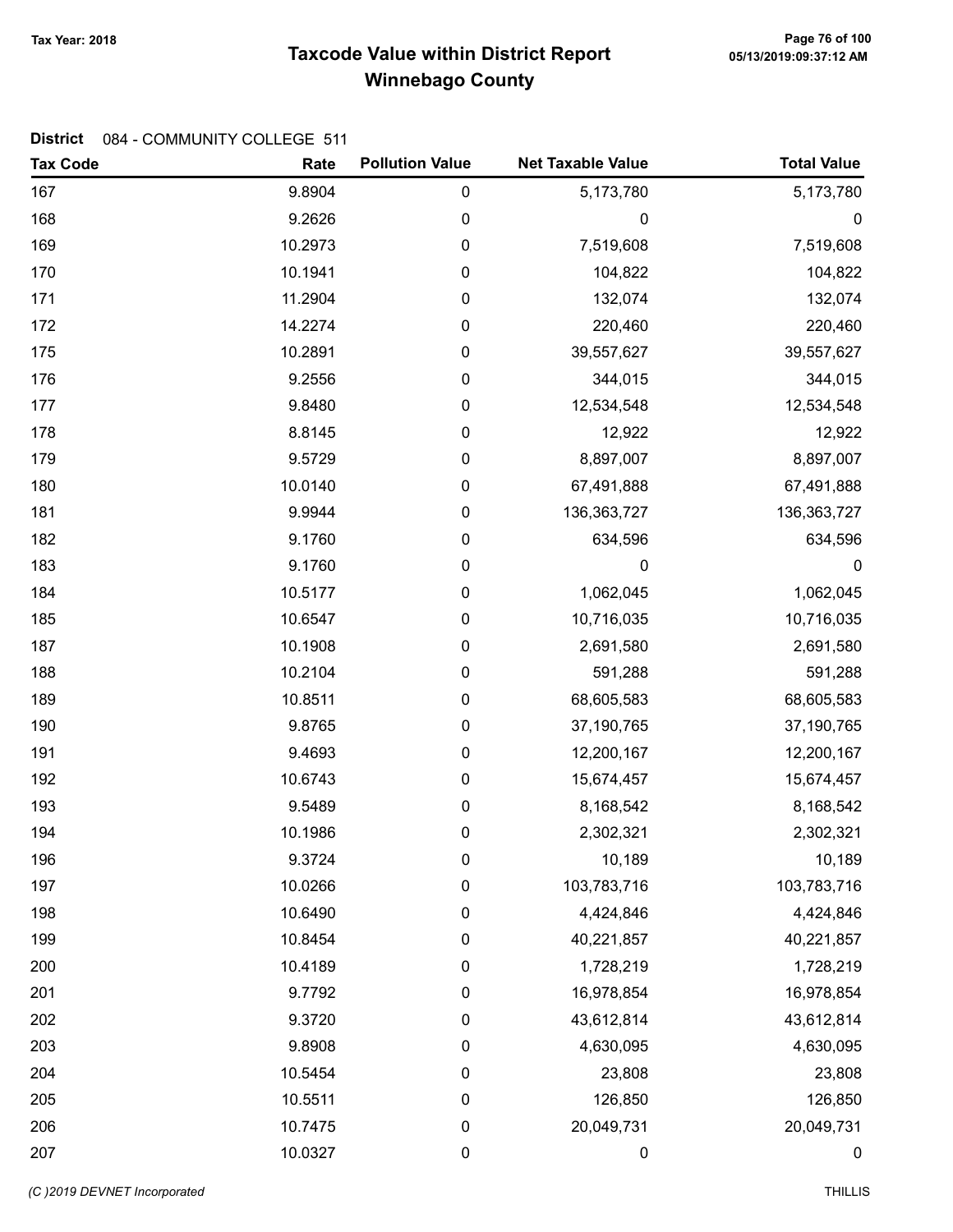## Taxcode Value within District Report Tax Year: 2018 Page 77 of 100 Winnebago County

| <b>Tax Code</b> | Rate    | <b>Pollution Value</b> | <b>Net Taxable Value</b> | <b>Total Value</b> |
|-----------------|---------|------------------------|--------------------------|--------------------|
| 208             | 10.5017 | $\pmb{0}$              | 45,209                   | 45,209             |
| 209             | 10.3323 | 0                      | 38,753,184               | 38,753,184         |
| 210             | 9.2835  | 0                      | 0                        | $\pmb{0}$          |
| 211             | 9.3276  | 0                      | 0                        | $\mathbf 0$        |
| 212             | 9.3562  | 0                      | $\pmb{0}$                | $\mathbf 0$        |
| 213             | 9.3259  | 0                      | 7,113,059                | 7,113,059          |
| 214             | 9.3700  | $\pmb{0}$              | 16,485,489               | 16,485,489         |
| 220             | 10.3267 | 0                      | 34,058,194               | 34,058,194         |
| 223             | 14.2700 | 0                      | 6,197,266                | 6,197,266          |
| 226             | 14.2700 | 0                      | 738,859                  | 738,859            |
| 228             | 10.8389 | 0                      | 1,285,020                | 1,285,020          |
| 229             | 10.7956 | 0                      | 1,678,723                | 1,678,723          |
| 230             | 10.4686 | 0                      | 20,249,552               | 20,249,552         |
| 231             | 10.6626 | $\pmb{0}$              | 122,431                  | 122,431            |
| 232             | 10.6620 | $\boldsymbol{0}$       | 889,537                  | 889,537            |
| 233             | 10.8389 | 0                      | 13,341,281               | 13,341,281         |
| 234             | 10.5119 | 0                      | 297,466                  | 297,466            |
| 246             | 10.3346 | 0                      | 8,157,478                | 8,157,478          |
| 247             | 9.2279  | 0                      | 6,420,754                | 6,420,754          |
| 248             | 9.9276  | 0                      | 57,332                   | 57,332             |
| 254             | 9.9217  | 0                      | 229,681                  | 229,681            |
| 258             | 12.6082 | $\boldsymbol{0}$       | 0                        | $\boldsymbol{0}$   |
| 259             | 13.2261 | $\boldsymbol{0}$       | 0                        | $\boldsymbol{0}$   |
| 260             | 9.8796  | $\boldsymbol{0}$       | 14,044,379               | 14,044,379         |
| 262             | 9.6681  | 0                      | 190,503                  | 190,503            |
| 263             | 9.6264  | 0                      | 185,493                  | 185,493            |
| 265             | 9.8621  | 0                      | 902,104                  | 902,104            |
| 266             | 10.4800 | 0                      | 6,155,437                | 6,155,437          |
| 267             | 9.6089  | $\boldsymbol{0}$       | 1,307,662                | 1,307,662          |
| 268             | 10.2268 | $\boldsymbol{0}$       | 3,443,805                | 3,443,805          |
| 281             | 10.3818 | 0                      | 42,704,956               | 42,704,956         |
| 282             | 9.7639  | $\pmb{0}$              | 141,678                  | 141,678            |
| 283             | 10.0171 | $\boldsymbol{0}$       | 126,131                  | 126,131            |
| 284             | 10.6350 | 0                      | 31,455                   | 31,455             |
| 286             | 11.0930 | $\boldsymbol{0}$       | 26,760,771               | 26,760,771         |
| 290             | 9.8765  | $\boldsymbol{0}$       | 0                        | 0                  |
| 305             | 10.8873 | $\pmb{0}$              | 270,294                  | 270,294            |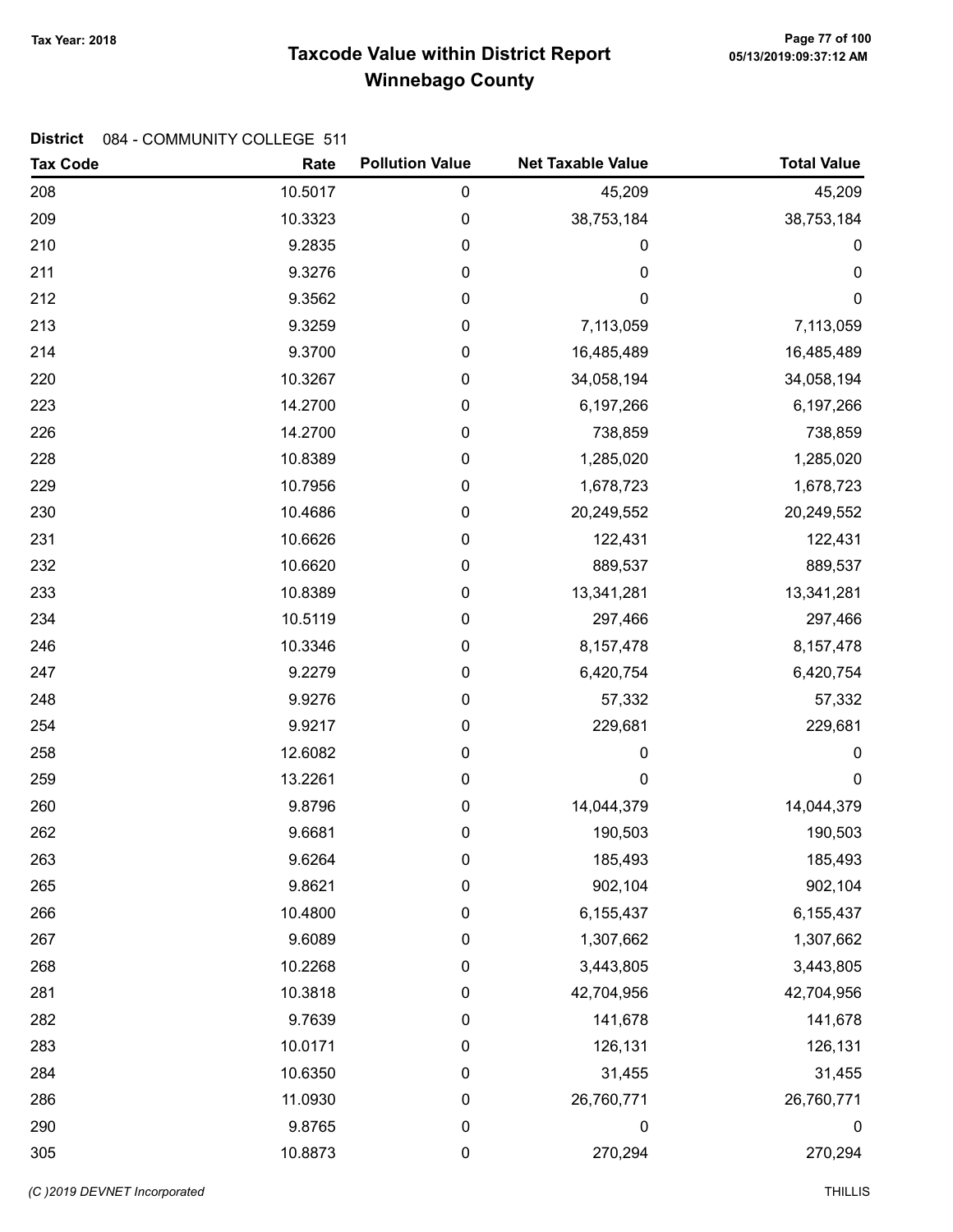## Taxcode Value within District Report Tax Year: 2018 Page 78 of 100 Winnebago County

| <b>Tax Code</b> | Rate    | <b>Pollution Value</b> | <b>Net Taxable Value</b> | <b>Total Value</b> |
|-----------------|---------|------------------------|--------------------------|--------------------|
| 306             | 10.5321 | $\pmb{0}$              | 375,635                  | 375,635            |
| 308             | 10.2789 | $\pmb{0}$              | 718,312                  | 718,312            |
| 309             | 10.8793 | $\pmb{0}$              | 5,258,008                | 5,258,008          |
| 310             | 10.2869 | $\mathbf 0$            | 7,112,780                | 7,112,780          |
| 311             | 10.5401 | $\boldsymbol{0}$       | 3,683,522                | 3,683,522          |
| 312             | 10.2614 | $\pmb{0}$              | 1,458,255                | 1,458,255          |
| 313             | 10.6610 | $\mathbf 0$            | 1,609,081                | 1,609,081          |
| 314             | 10.3772 | $\mathbf 0$            | 4,262,821                | 4,262,821          |
| 315             | 12.7272 | $\mathbf 0$            | 66,842                   | 66,842             |
| 324             | 9.9986  | $\pmb{0}$              | 1,688,390                | 1,688,390          |
| 325             | 10.8654 | $\mathbf 0$            | 279,442                  | 279,442            |
| 326             | 9.9565  | $\boldsymbol{0}$       | 44,821,548               | 44,821,548         |
| 327             | 12.6851 | $\pmb{0}$              | 45,459                   | 45,459             |
| 328             | 11.0618 | $\pmb{0}$              | 47,269,437               | 47,269,437         |
| 329             | 10.1529 | $\mathbf 0$            | 1,737,612                | 1,737,612          |
| 343             | 11.8114 | $\mathbf 0$            | 514,727                  | 514,727            |
| 347             | 9.8480  | $\pmb{0}$              | 304,604                  | 304,604            |
| 348             | 9.8765  | $\boldsymbol{0}$       | 60,862                   | 60,862             |
| 351             | 8.5104  | $\boldsymbol{0}$       | 709,056                  | 709,056            |
| 358             | 10.2973 | $\boldsymbol{0}$       | 0                        | $\pmb{0}$          |
| 359             | 10.2973 | $\pmb{0}$              | 3,559                    | 3,559              |
| 360             | 9.8904  | $\mathbf 0$            | 0                        | $\boldsymbol{0}$   |
| 361             | 13.2384 | $\mathbf 0$            | 3,625                    | 3,625              |
| 362             | 9.0048  | $\pmb{0}$              | 866,411                  | 866,411            |
| 363             | 9.7045  | $\boldsymbol{0}$       | 45,399                   | 45,399             |
| 364             | 9.1553  | 0                      | 226,103                  | 226,103            |
| 365             | 10.4937 | $\boldsymbol{0}$       | 10,755,903               | 10,755,903         |
| 366             | 10.8022 | $\mathbf 0$            | 680,508                  | 680,508            |
| 368             | 10.2973 | 0                      | 0                        | 0                  |
| 369             | 10.4937 | 0                      | 106,511                  | 106,511            |
| 370             | 11.4445 | $\mathbf 0$            | $\boldsymbol{0}$         | $\boldsymbol{0}$   |
| 372             | 11.6409 | $\mathbf 0$            | 3,563,322                | 3,563,322          |
| 373             | 10.1538 | $\mathbf 0$            | 1,806,015                | 1,806,015          |
| 374             | 11.8746 | 0                      | 1,318,438                | 1,318,438          |
| 378             | 12.0710 | 0                      | 46,684,596               | 46,684,596         |
| 379             | 9.9574  | 0                      | 779,749                  | 779,749            |
| 380             | 11.0537 | $\pmb{0}$              | 900,913                  | 900,913            |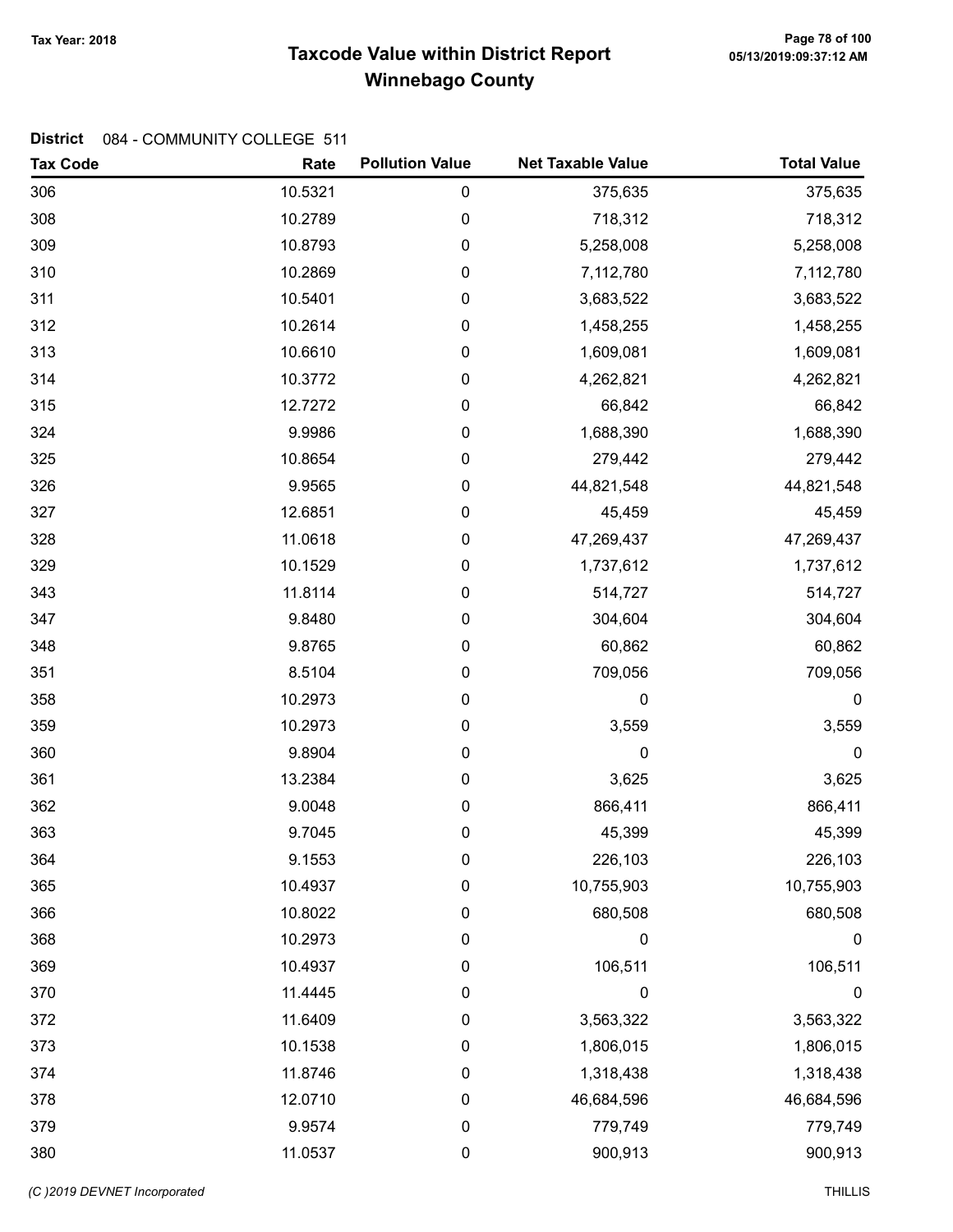## Taxcode Value within District Report Tax Year: 2018 Page 79 of 100 Winnebago County

| <b>Tax Code</b> | Rate    | <b>Pollution Value</b> | <b>Net Taxable Value</b> | <b>Total Value</b> |
|-----------------|---------|------------------------|--------------------------|--------------------|
| 381             | 13.8726 | $\mathbf 0$            | 6,041,071                | 6,041,071          |
| 382             | 13.6762 | $\boldsymbol{0}$       | 154,448                  | 154,448            |
| 383             | 14.2048 | $\mathbf 0$            | 1,345,028                | 1,345,028          |
| 385             | 11.2501 | $\mathbf 0$            | 835,621                  | 835,621            |
| 386             | 12.0058 | $\mathbf 0$            | $\boldsymbol{0}$         | $\mathbf 0$        |
| 391             | 14.2700 | $\pmb{0}$              | 839,407                  | 839,407            |
| 392             | 14.2700 | $\mathbf 0$            | 22,735,929               | 22,735,929         |
| 393             | 10.3482 | $\mathbf 0$            | 382,292                  | 382,292            |
| 394             | 10.3482 | $\mathbf 0$            | 0                        | 0                  |
| 396             | 10.8022 | $\pmb{0}$              | $\mathbf 0$              | $\mathbf 0$        |
| 397             | 10.3875 | $\mathbf 0$            | 0                        | $\pmb{0}$          |
| 400             | 14.2700 | $\mathbf 0$            | 43,128                   | 43,128             |
| 401             | 10.0266 | $\boldsymbol{0}$       | 4,017,200                | 4,017,200          |
| 402             | 10.0266 | $\mathbf 0$            | 532,307                  | 532,307            |
| 403             | 14.2700 | $\mathbf 0$            | 69,567                   | 69,567             |
| 404             | 14.2700 | $\mathbf 0$            | 1,033,481                | 1,033,481          |
| 405             | 14.2700 | $\mathbf 0$            | 1,489,159                | 1,489,159          |
| 406             | 14.2700 | $\mathbf 0$            | 10,548                   | 10,548             |
| 407             | 14.2700 | $\mathbf 0$            | 672,009                  | 672,009            |
| 409             | 11.7191 | 0                      | 10,563,142               | 10,563,142         |
| 410             | 14.2700 | $\mathbf 0$            | 6,940,031                | 6,940,031          |
| 411             | 14.0736 | $\mathbf 0$            | 432                      | 432                |
| 412             | 14.2700 | $\mathbf 0$            | 87,782                   | 87,782             |
| 413             | 11.0632 | $\boldsymbol{0}$       | 479,813                  | 479,813            |
| 414             | 11.2596 | $\boldsymbol{0}$       | 1,022,381                | 1,022,381          |
| 416             | 10.9565 | 0                      | 5,756,100                | 5,756,100          |
| 417             | 14.2700 | $\boldsymbol{0}$       | 858,880                  | 858,880            |
| 418             | 14.2700 | $\mathbf 0$            | 5,499,676                | 5,499,676          |
| 419             | 14.2700 | 0                      | 411,267                  | 411,267            |
| 420             | 10.0266 | $\boldsymbol{0}$       | 1,699,184                | 1,699,184          |
| 421             | 14.2700 | $\mathbf 0$            | 13,909,528               | 13,909,528         |
| 422             | 14.2700 | $\mathbf 0$            | 8,723,236                | 8,723,236          |
| 423             | 14.2700 | $\mathbf 0$            | 11,430,093               | 11,430,093         |
| 424             | 14.2700 | 0                      | 8,030,962                | 8,030,962          |
| 425             | 11.0930 | 0                      | 59,622                   | 59,622             |
| 426             | 10.9612 | 0                      | 2,253,267                | 2,253,267          |
| 427             | 10.6432 | $\pmb{0}$              | 10,322                   | 10,322             |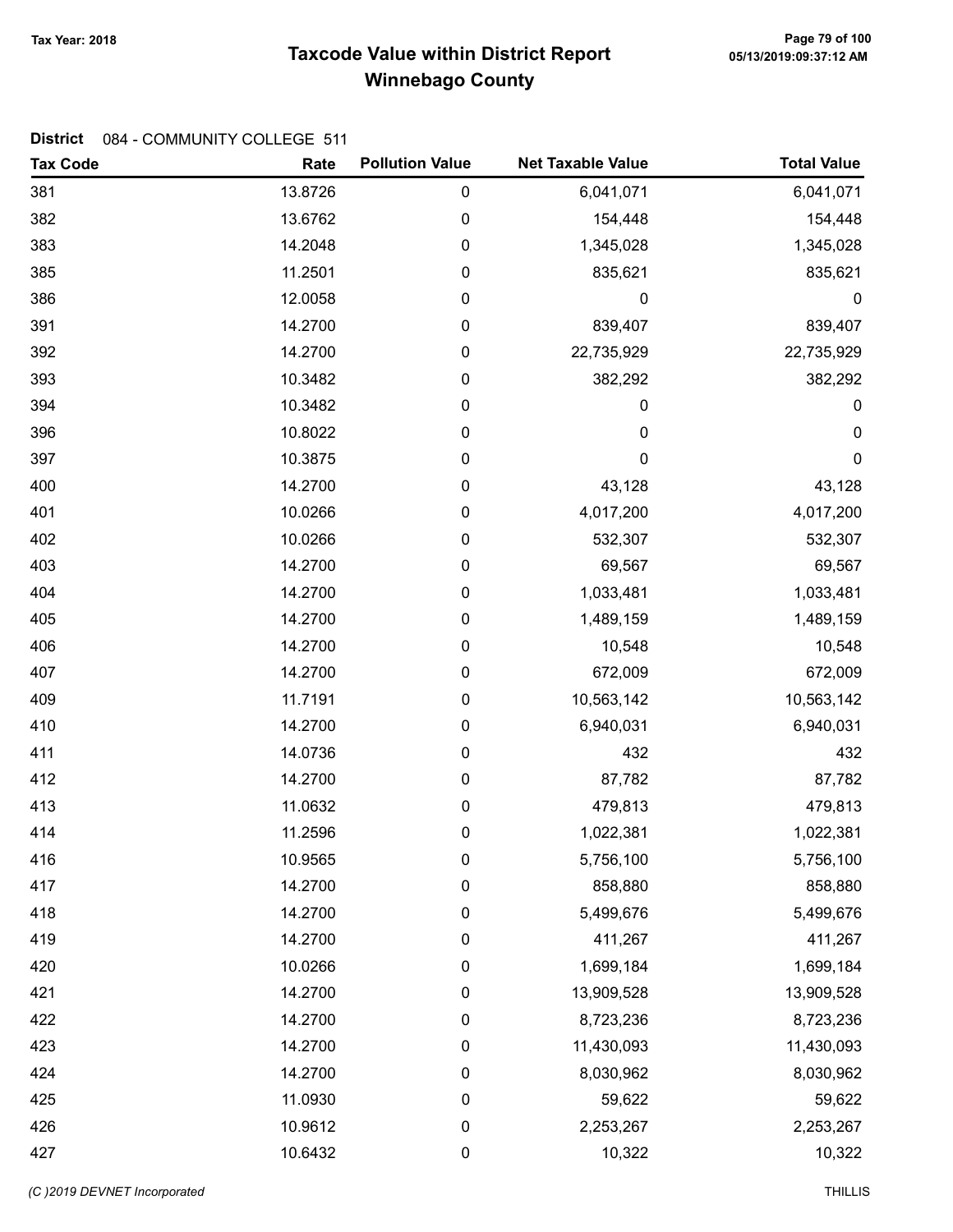## Taxcode Value within District Report Tax Year: 2018 Page 80 of 100 Winnebago County

| <b>Tax Code</b> | Rate                        | <b>Pollution Value</b> | <b>Net Taxable Value</b>                            | <b>Total Value</b> |
|-----------------|-----------------------------|------------------------|-----------------------------------------------------|--------------------|
| 428             | 10.8396                     | 0                      | 1,809,286                                           | 1,809,286          |
| 429             | 10.3053                     | 0                      | 3,334                                               | 3,334              |
| 430             | 10.5017                     | 0                      | 141,931                                             | 141,931            |
| 431             | 10.5017                     | 0                      | 2,135                                               | 2,135              |
| 432             | 10.3053                     | 0                      | 1,279                                               | 1,279              |
| 433             | 11.2596                     | 0                      | 1,367,780                                           | 1,367,780          |
| 434             | 11.2596                     | 0                      | 199,930                                             | 199,930            |
| 435             | 11.2596                     | 0                      | 6,102,073                                           | 6,102,073          |
| 438             | 10.3482                     | 0                      | 522,919                                             | 522,919            |
| 439             | 10.7783                     | 0                      | 440,068                                             | 440,068            |
| 440             | 10.9095                     | 0                      | 26,485                                              | 26,485             |
| 441             | 10.3482                     | 0                      | 406,579                                             | 406,579            |
| 442             | 11.5975                     | 0                      | 987,657                                             | 987,657            |
| 443             | 9.5469                      | 0                      | 53,848                                              | 53,848             |
| 444             | 10.8396                     | 0                      | 12,537                                              | 12,537             |
| 447             | 10.6547                     | 0                      | 390,181                                             | 390,181            |
| 448             | 10.9612                     | 0                      | 11,686                                              | 11,686             |
| 450             | 14.2700                     | 0                      | 206,717                                             | 206,717            |
| 451             | 14.2700                     | 0                      | 38,632,871                                          | 38,632,871         |
| 452             | 10.3482                     | 0                      | 25,884                                              | 25,884             |
| 453             | 12.6266                     | 0                      | 183,185                                             | 183,185            |
| 454             | 10.6432                     | $\pmb{0}$              | 30,306                                              | 30,306             |
| 455             | 14.2700                     | 0                      | 6,497,588                                           | 6,497,588          |
| 456             | 11.7191                     | 0                      | 4,179,750                                           | 4,179,750          |
| 457             | 9.8480                      | 0                      | 1,647,325                                           | 1,647,325          |
| 458             | 9.8765                      | 0                      | 5, 133, 137                                         | 5, 133, 137        |
| 459             | 9.8765                      | 0                      | 11,564                                              | 11,564             |
| 460             | 14.2700                     | 0                      | 110,442                                             | 110,442            |
|                 |                             |                        | <b>Totals for 084 - COMMUNITY COLLEGE 511</b>       | 3,827,372,596      |
|                 |                             |                        | <b>State Railroad</b>                               | 9,461,838          |
| <b>District</b> | 085 - COMMUNITY COLLEGE 523 |                        | Grand Totals for 084 - COMMUNITY COLLEGE 511        | 3,836,834,434      |
| <b>Tax Code</b> | Rate                        | <b>Pollution Value</b> | <b>Net Taxable Value</b>                            | <b>Total Value</b> |
| 122             | 10.0673                     | $\mathbf 0$            | 516,898                                             | 516,898            |
| 367             | 9.9600                      | 0                      | 105,450                                             | 105,450            |
|                 |                             |                        | <b>Totals for 085 - COMMUNITY COLLEGE 523</b>       | 622,348            |
|                 |                             | <b>State Railroad</b>  |                                                     |                    |
|                 |                             |                        | <b>Grand Totals for 085 - COMMUNITY COLLEGE 523</b> | 622,348            |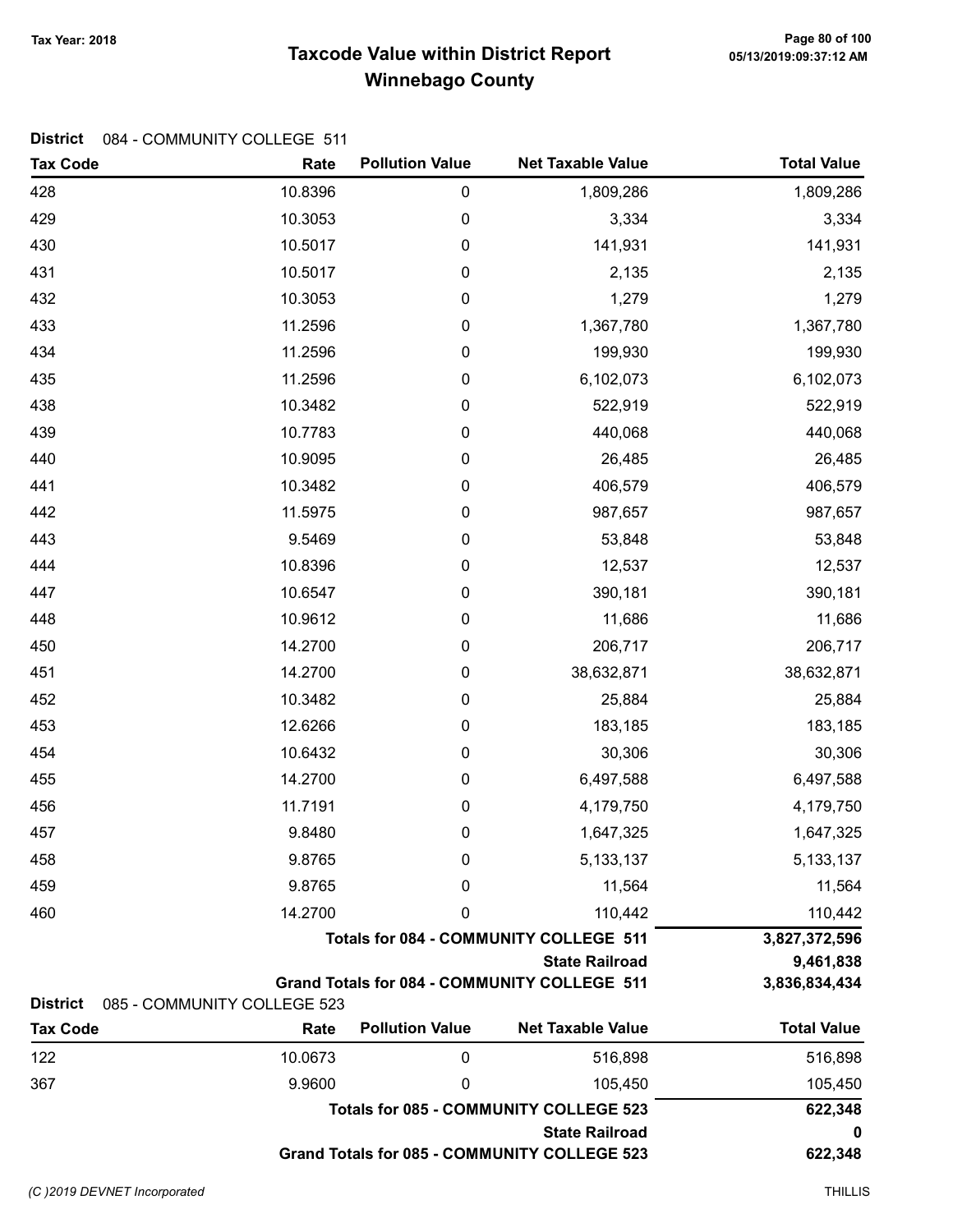## Taxcode Value within District Report Tax Year: 2018 Page 81 of 100 Winnebago County

| <b>District</b><br>088 - NORTH MAIN & AUBURN TIF |         |                        |                                                                                    |                    |
|--------------------------------------------------|---------|------------------------|------------------------------------------------------------------------------------|--------------------|
| <b>Tax Code</b>                                  | Rate    | <b>Pollution Value</b> | <b>Net Taxable Value</b>                                                           | <b>Total Value</b> |
| 086                                              | 14.1627 | 0                      | 192,594                                                                            | 192,594            |
|                                                  |         |                        | <b>Totals for 088 - NORTH MAIN &amp; AUBURN TIF</b>                                | 192,594            |
|                                                  |         |                        | <b>State Railroad</b><br><b>Grand Totals for 088 - NORTH MAIN &amp; AUBURN TIF</b> | 0                  |
| <b>District</b><br>089 - JACKSON SCHOOL TIF      |         |                        |                                                                                    | 192,594            |
| <b>Tax Code</b>                                  | Rate    | <b>Pollution Value</b> | <b>Net Taxable Value</b>                                                           | <b>Total Value</b> |
| 223                                              | 14.2700 | 0                      | 246,518                                                                            | 246,518            |
|                                                  |         |                        | Totals for 089 - JACKSON SCHOOL TIF                                                | 246,518            |
|                                                  |         |                        | <b>State Railroad</b>                                                              | 0                  |
|                                                  |         |                        | Grand Totals for 089 - JACKSON SCHOOL TIF                                          | 246,518            |
| 093 - NORTH MAIN TIF<br><b>District</b>          |         |                        |                                                                                    |                    |
| <b>Tax Code</b>                                  | Rate    | <b>Pollution Value</b> | <b>Net Taxable Value</b>                                                           | <b>Total Value</b> |
| 391                                              | 14.2700 | 0                      | 319,372                                                                            | 319,372            |
|                                                  |         |                        | <b>Totals for 093 - NORTH MAIN TIF</b>                                             | 319,372            |
|                                                  |         |                        | <b>State Railroad</b><br><b>Grand Totals for 093 - NORTH MAIN TIF</b>              | 0<br>319,372       |
| <b>District</b><br>094 - GLOBAL TRADE TIF #1     |         |                        |                                                                                    |                    |
| <b>Tax Code</b>                                  | Rate    | <b>Pollution Value</b> | <b>Net Taxable Value</b>                                                           | <b>Total Value</b> |
| 392                                              | 14.2700 | $\mathbf{0}$           | 6,882,653                                                                          | 6,882,653          |
|                                                  |         |                        | Totals for 094 - GLOBAL TRADE TIF #1                                               | 6,882,653          |
|                                                  |         |                        | <b>State Railroad</b>                                                              | 0                  |
|                                                  |         |                        | Grand Totals for 094 - GLOBAL TRADE TIF #1                                         | 6,882,653          |
| 098 - MACHESNEY PARK TIF<br><b>District</b>      |         | <b>Pollution Value</b> | <b>Net Taxable Value</b>                                                           | <b>Total Value</b> |
| <b>Tax Code</b>                                  | Rate    |                        |                                                                                    |                    |
| 118                                              | 11.2596 | 0                      | 8,287,579                                                                          | 8,287,579          |
| 141                                              | 11.0632 | 0                      | 584,910                                                                            | 584,910            |
|                                                  |         |                        | <b>Totals for 098 - MACHESNEY PARK TIF</b>                                         | 8,872,489          |
|                                                  |         |                        | <b>State Railroad</b><br><b>Grand Totals for 098 - MACHESNEY PARK TIF</b>          | 0<br>8,872,489     |
| 101 - BU/HA/SH MULTI TOWNSHIP<br><b>District</b> |         |                        |                                                                                    |                    |
| <b>Tax Code</b>                                  | Rate    | <b>Pollution Value</b> | <b>Net Taxable Value</b>                                                           | <b>Total Value</b> |
| 213                                              | 9.3259  | 0                      | 7,113,059                                                                          | 7,113,059          |
| 214                                              | 9.3700  | 0                      | 16,485,489                                                                         | 16,485,489         |
| 246                                              | 10.3346 | 0                      | 8,157,478                                                                          | 8, 157, 478        |
| 247                                              | 9.2279  | 0                      | 6,420,754                                                                          | 6,420,754          |
| 248                                              | 9.9276  | 0                      | 57,332                                                                             | 57,332             |
| 254                                              | 9.9217  | 0                      | 229,681                                                                            | 229,681            |
| 258                                              | 12.6082 | 0                      | 0                                                                                  | $\boldsymbol{0}$   |
| 259                                              | 13.2261 | 0                      | 0                                                                                  | 0                  |
| 260                                              | 9.8796  | 0                      | 14,044,379                                                                         | 14,044,379         |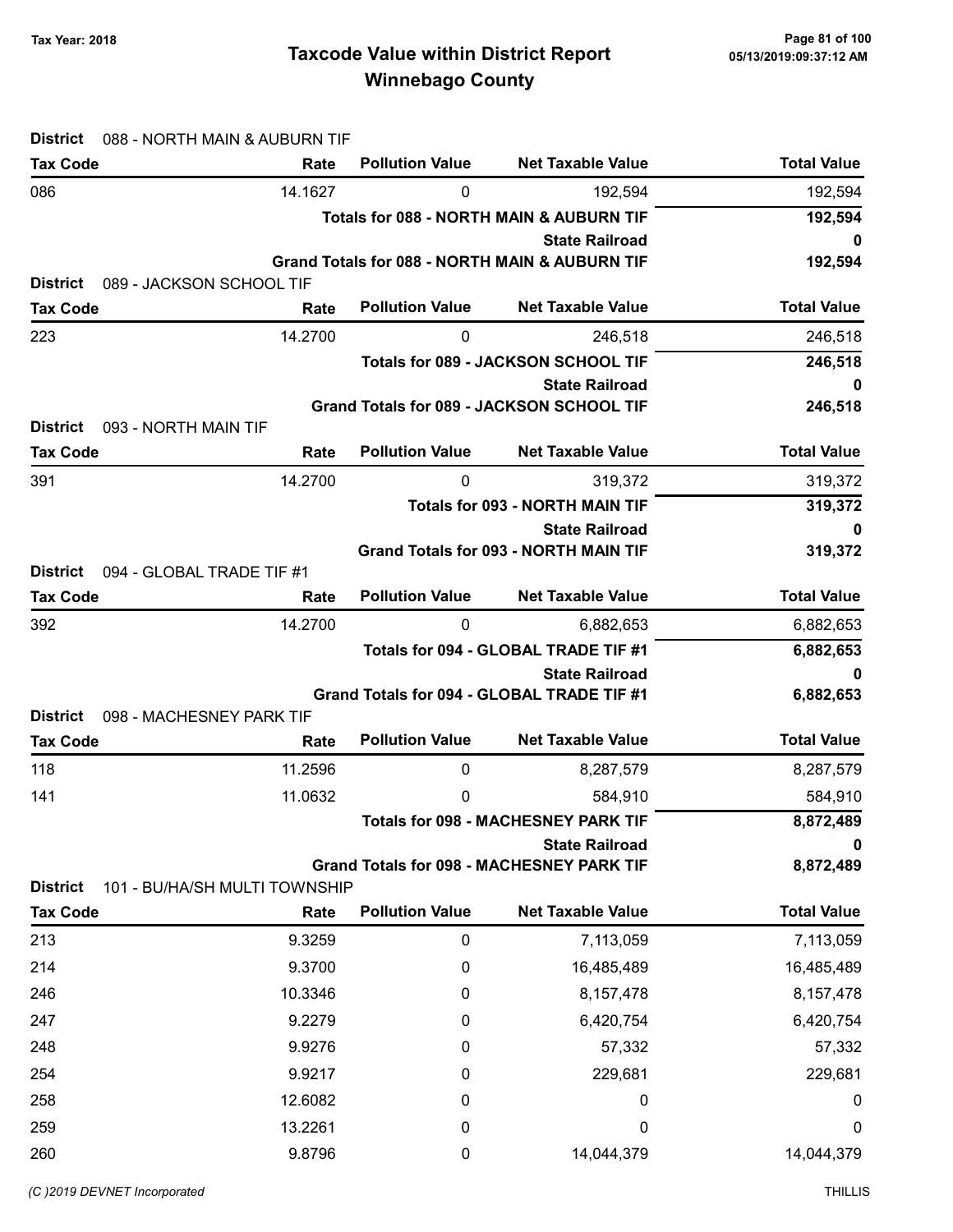## Taxcode Value within District Report Tax Year: 2018 Page 82 of 100 Winnebago County

| <b>District</b>                          | 101 - BU/HA/SH MULTI TOWNSHIP |                        |                                                                           |                    |
|------------------------------------------|-------------------------------|------------------------|---------------------------------------------------------------------------|--------------------|
| <b>Tax Code</b>                          | Rate                          | <b>Pollution Value</b> | <b>Net Taxable Value</b>                                                  | <b>Total Value</b> |
| 262                                      | 9.6681                        | 0                      | 190,503                                                                   | 190,503            |
| 263                                      | 9.6264                        | 0                      | 185,493                                                                   | 185,493            |
| 265                                      | 9.8621                        | 0                      | 902,104                                                                   | 902,104            |
| 266                                      | 10.4800                       | 0                      | 6,155,437                                                                 | 6,155,437          |
| 267                                      | 9.6089                        | 0                      | 1,307,662                                                                 | 1,307,662          |
| 268                                      | 10.2268                       | 0                      | 3,443,805                                                                 | 3,443,805          |
|                                          |                               |                        | Totals for 101 - BU/HA/SH MULTI TOWNSHIP                                  | 64,693,176         |
|                                          |                               |                        | <b>State Railroad</b>                                                     | 0                  |
| <b>District</b>                          | 102 - DU/LA MULTI TOWNSHIP    |                        | Grand Totals for 101 - BU/HA/SH MULTI TOWNSHIP                            | 64,693,176         |
| <b>Tax Code</b>                          | Rate                          | <b>Pollution Value</b> | <b>Net Taxable Value</b>                                                  | <b>Total Value</b> |
| 220                                      | 10.3267                       | 0                      | 34,058,194                                                                | 34,058,194         |
| 228                                      | 10.8389                       | 0                      | 1,285,020                                                                 | 1,285,020          |
| 229                                      | 10.7956                       | 0                      | 1,678,723                                                                 | 1,678,723          |
| 230                                      | 10.4686                       | 0                      | 20,249,552                                                                | 20,249,552         |
| 231                                      | 10.6626                       | 0                      | 122,431                                                                   | 122,431            |
| 232                                      | 10.6620                       | 0                      | 889,537                                                                   | 889,537            |
| 233                                      | 10.8389                       | 0                      | 13,341,281                                                                | 13,341,281         |
| 234                                      | 10.5119                       | 0                      | 297,466                                                                   | 297,466            |
|                                          |                               |                        | Totals for 102 - DU/LA MULTI TOWNSHIP                                     | 71,922,204         |
|                                          |                               |                        | <b>State Railroad</b>                                                     | 0                  |
|                                          |                               |                        | Grand Totals for 102 - DU/LA MULTI TOWNSHIP                               | 71,922,204         |
| <b>District</b>                          | 104 - SOUTH ROCKFORD TIF      |                        |                                                                           |                    |
| <b>Tax Code</b>                          | Rate                          | <b>Pollution Value</b> | <b>Net Taxable Value</b>                                                  | <b>Total Value</b> |
| 014                                      | 14.2700                       | 0                      | 998,582                                                                   | 998,582            |
|                                          |                               |                        | Totals for 104 - SOUTH ROCKFORD TIF                                       | 998,582            |
|                                          |                               |                        | <b>State Railroad</b><br><b>Grand Totals for 104 - SOUTH ROCKFORD TIF</b> | 0<br>998,582       |
| <b>District</b><br>105 - LINCOLNWOOD TIF |                               |                        |                                                                           |                    |
| <b>Tax Code</b>                          | Rate                          | <b>Pollution Value</b> | <b>Net Taxable Value</b>                                                  | <b>Total Value</b> |
| 047                                      | 14.2700                       | 0                      | 387,784                                                                   | 387,784            |
|                                          |                               |                        | <b>Totals for 105 - LINCOLNWOOD TIF</b>                                   | 387,784            |
|                                          |                               |                        | <b>State Railroad</b>                                                     | 0                  |
| <b>District</b>                          | 106 - DURAND VILLAGE TIF      |                        | Grand Totals for 105 - LINCOLNWOOD TIF                                    | 387,784            |
| <b>Tax Code</b>                          | Rate                          | <b>Pollution Value</b> | <b>Net Taxable Value</b>                                                  | <b>Total Value</b> |
| 228                                      | 10.8389                       | 0                      | 263,687                                                                   | 263,687            |
|                                          |                               |                        | <b>Totals for 106 - DURAND VILLAGE TIF</b>                                | 263,687            |
|                                          |                               |                        | <b>State Railroad</b>                                                     | 0                  |
|                                          |                               |                        | <b>Grand Totals for 106 - DURAND VILLAGE TIF</b>                          | 263,687            |
|                                          |                               |                        |                                                                           |                    |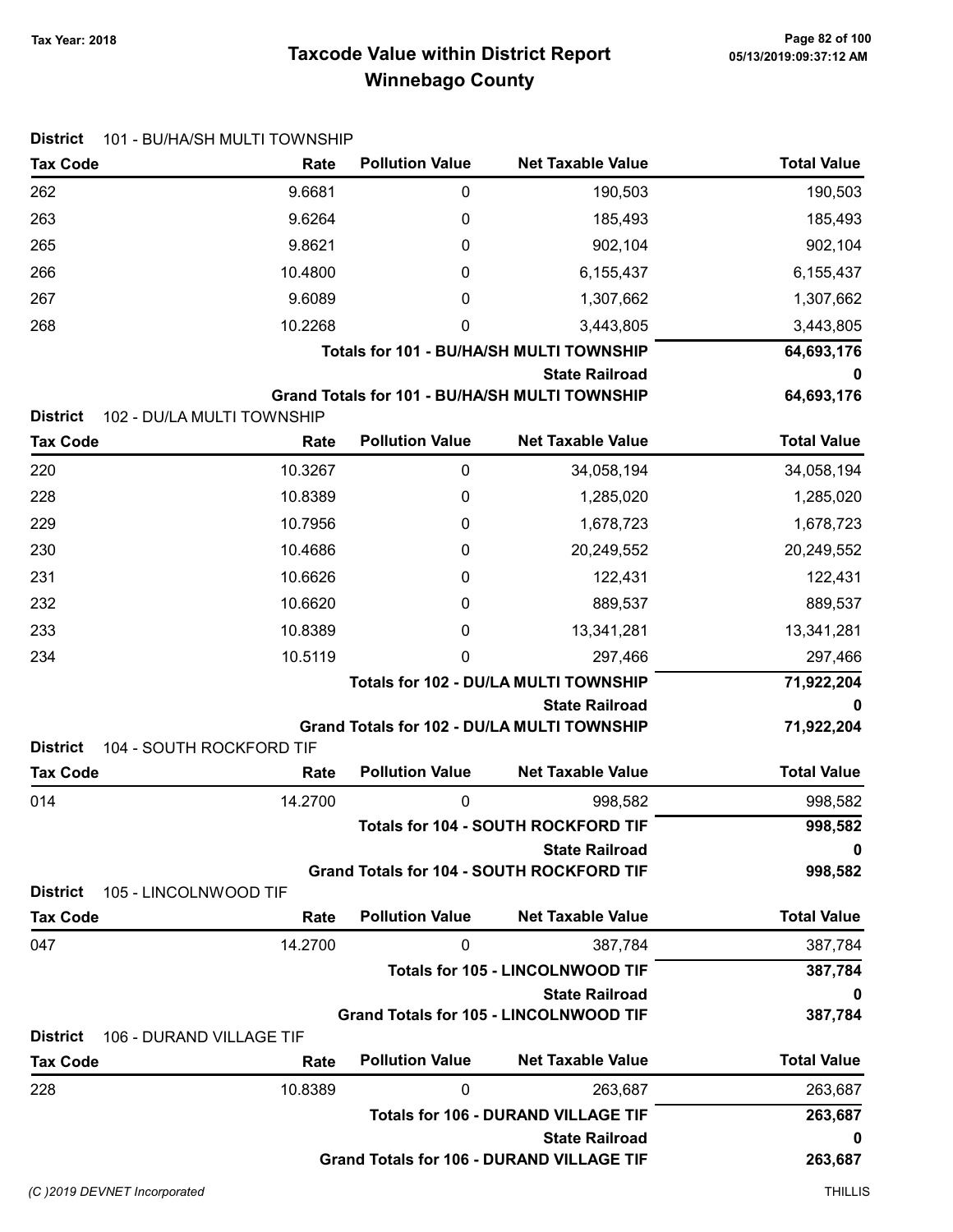## Taxcode Value within District Report Tax Year: 2018 Page 83 of 100 Winnebago County

| <b>District</b>                    | 107 - SPRINGFIELD CORNERS TIF  |                        |                                                       |                    |
|------------------------------------|--------------------------------|------------------------|-------------------------------------------------------|--------------------|
| <b>Tax Code</b>                    | Rate                           | <b>Pollution Value</b> | <b>Net Taxable Value</b>                              | <b>Total Value</b> |
| 048                                | 14.2700                        | 0                      | 1,555,474                                             | 1,555,474          |
|                                    |                                |                        | <b>Totals for 107 - SPRINGFIELD CORNERS TIF</b>       | 1,555,474          |
|                                    |                                |                        | <b>State Railroad</b>                                 |                    |
|                                    |                                |                        | <b>Grand Totals for 107 - SPRINGFIELD CORNERS TIF</b> | 1,555,474          |
| <b>District</b><br><b>Tax Code</b> | 109 - COUNTRY OAKS SSA<br>Rate | <b>Pollution Value</b> | <b>Net Taxable Value</b>                              | <b>Total Value</b> |
|                                    | 14.2700                        | 0                      |                                                       | 331,322            |
| 056                                |                                |                        | 331,322<br><b>Totals for 109 - COUNTRY OAKS SSA</b>   | 331,322            |
|                                    |                                |                        | <b>State Railroad</b>                                 | 0                  |
|                                    |                                |                        | <b>Grand Totals for 109 - COUNTRY OAKS SSA</b>        | 331,322            |
| <b>District</b>                    | 110 - BURRITT TWSP ROAD        |                        |                                                       |                    |
| <b>Tax Code</b>                    | Rate                           | <b>Pollution Value</b> | <b>Net Taxable Value</b>                              | <b>Total Value</b> |
| 254                                | 9.9217                         | 0                      | 229,681                                               | 229,681            |
| 258                                | 12.6082                        | 0                      | 0                                                     | 0                  |
| 259                                | 13.2261                        | 0                      | 0                                                     | 0                  |
| 260                                | 9.8796                         | 0                      | 14,044,379                                            | 14,044,379         |
| 262                                | 9.6681                         | 0                      | 190,503                                               | 190,503            |
| 263                                | 9.6264                         | 0                      | 185,493                                               | 185,493            |
| 265                                | 9.8621                         | 0                      | 902,104                                               | 902,104            |
| 266                                | 10.4800                        | 0                      | 6,155,437                                             | 6,155,437          |
| 267                                | 9.6089                         | 0                      | 1,307,662                                             | 1,307,662          |
| 268                                | 10.2268                        | 0                      | 3,443,805                                             | 3,443,805          |
|                                    |                                |                        | <b>Totals for 110 - BURRITT TWSP ROAD</b>             | 26,459,064         |
|                                    |                                |                        | <b>State Railroad</b>                                 | 0                  |
|                                    |                                |                        | <b>Grand Totals for 110 - BURRITT TWSP ROAD</b>       | 26,459,064         |
| <b>District</b>                    | 111 - CHERRY VALLEY TWSP ROAD  |                        |                                                       |                    |
| <b>Tax Code</b>                    | Rate                           | <b>Pollution Value</b> | <b>Net Taxable Value</b>                              | <b>Total Value</b> |
| 110                                | 11.1059                        | $\pmb{0}$              | 27,634,182                                            | 27,634,182         |
| 111                                | 10.7151                        | $\mathbf 0$            | 8,529,681                                             | 8,529,681          |
| 112                                | 13.3049                        | 0                      | 2,135,996                                             | 2,135,996          |
| 113                                | 12.2022                        | 0                      | 9,078,921                                             | 9,078,921          |
| 114                                | 10.9095                        | 0                      | 69,767,939                                            | 69,767,939         |
| 115                                | 10.5187                        | 0                      | 5,314,689                                             | 5,314,689          |
| 116                                | 13.1085                        | 0                      | 22,696                                                | 22,696             |
| 119                                | 11.1059                        | 0                      | 12,580,520                                            | 12,580,520         |
| 120                                | 10.9095                        | $\boldsymbol{0}$       | 3,451,310                                             | 3,451,310          |
| 122                                | 10.0673                        | 0                      | 516,898                                               | 516,898            |
| 124                                | 12.2022                        | 0                      | 6,659,026                                             | 6,659,026          |
| 125                                | 12.0058                        | 0                      | 118,324                                               | 118,324            |
|                                    |                                |                        |                                                       |                    |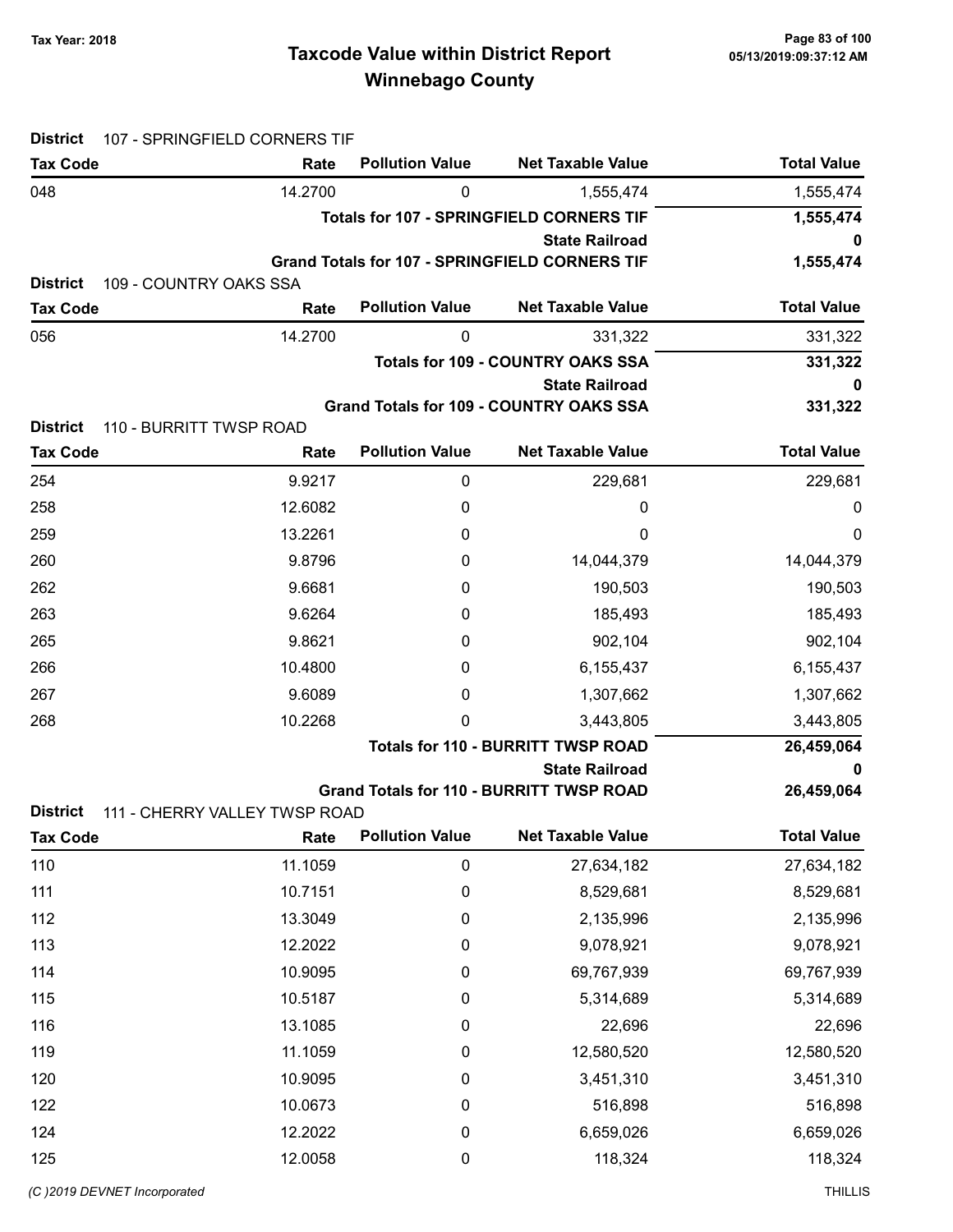## Taxcode Value within District Report Tax Year: 2018 Page 84 of 100 Winnebago County

| <b>Tax Code</b>                                              | Rate    | <b>Pollution Value</b> | <b>Net Taxable Value</b>                              | <b>Total Value</b> |
|--------------------------------------------------------------|---------|------------------------|-------------------------------------------------------|--------------------|
| 127                                                          | 14.4012 | $\pmb{0}$              | 107,590,150                                           | 107,590,150        |
| 128                                                          | 11.6150 | 0                      | 1,700,817                                             | 1,700,817          |
| 129                                                          | 12.0058 | 0                      | 12,566,943                                            | 12,566,943         |
| 343                                                          | 11.8114 | 0                      | 514,727                                               | 514,727            |
| 366                                                          | 10.8022 | 0                      | 680,508                                               | 680,508            |
| 367                                                          | 9.9600  | 0                      | 105,450                                               | 105,450            |
| 383                                                          | 14.2048 | 0                      | 1,345,028                                             | 1,345,028          |
| 386                                                          | 12.0058 | 0                      | 0                                                     | $\boldsymbol{0}$   |
| 396                                                          | 10.8022 | 0                      | 0                                                     | $\boldsymbol{0}$   |
| 440                                                          | 10.9095 | 0                      | 26,485                                                | 26,485             |
|                                                              |         |                        | <b>Totals for 111 - CHERRY VALLEY TWSP ROAD</b>       | 270,340,290        |
|                                                              |         |                        | <b>State Railroad</b>                                 | 1,504,056          |
| <b>District</b><br>112 - DURAND TWSP ROAD                    |         |                        | <b>Grand Totals for 111 - CHERRY VALLEY TWSP ROAD</b> | 271,844,346        |
| <b>Tax Code</b>                                              | Rate    | <b>Pollution Value</b> | <b>Net Taxable Value</b>                              | <b>Total Value</b> |
| 228                                                          | 10.8389 | $\mathbf 0$            | 1,285,020                                             | 1,285,020          |
| 229                                                          | 10.7956 | 0                      | 1,678,723                                             | 1,678,723          |
| 230                                                          | 10.4686 | 0                      | 20,249,552                                            | 20,249,552         |
| 231                                                          | 10.6626 | 0                      | 122,431                                               | 122,431            |
| 232                                                          | 10.6620 | 0                      | 889,537                                               | 889,537            |
| 233                                                          | 10.8389 | 0                      | 13,341,281                                            | 13,341,281         |
| 234                                                          | 10.5119 | 0                      | 297,466                                               | 297,466            |
|                                                              |         |                        | <b>Totals for 112 - DURAND TWSP ROAD</b>              | 37,864,010         |
|                                                              |         |                        | <b>State Railroad</b>                                 | 0                  |
|                                                              |         |                        | <b>Grand Totals for 112 - DURAND TWSP ROAD</b>        | 37,864,010         |
| <b>District</b><br>113 - HARLEM TWSP ROAD<br><b>Tax Code</b> | Rate    | <b>Pollution Value</b> | <b>Net Taxable Value</b>                              | Total Value        |
| 006                                                          | 11.5975 | $\mathbf 0$            | 127,677,510                                           | 127,677,510        |
| 007                                                          | 11.4011 | $\mathbf 0$            | 3,751,685                                             | 3,751,685          |
| 012                                                          | 9.5469  | 0                      | 159,243                                               | 159,243            |
| 019                                                          | 11.1015 | 0                      | $\boldsymbol{0}$                                      | $\boldsymbol{0}$   |
| 020                                                          | 10.6432 | 0                      | 20,789                                                | 20,789             |
| 026                                                          | 10.8396 | 0                      | 27,645,717                                            | 27,645,717         |
| 042                                                          | 11.2949 | 0                      | 3,287,948                                             | 3,287,948          |
| 045                                                          | 9.7433  | 0                      | 320,005                                               | 320,005            |
| 049                                                          | 11.9199 | 0                      | 20,673,093                                            | 20,673,093         |
| 078                                                          | 10.5400 | $\boldsymbol{0}$       | 288,976                                               | 288,976            |
| 108                                                          | 10.3053 | $\pmb{0}$              | 33,040                                                | 33,040             |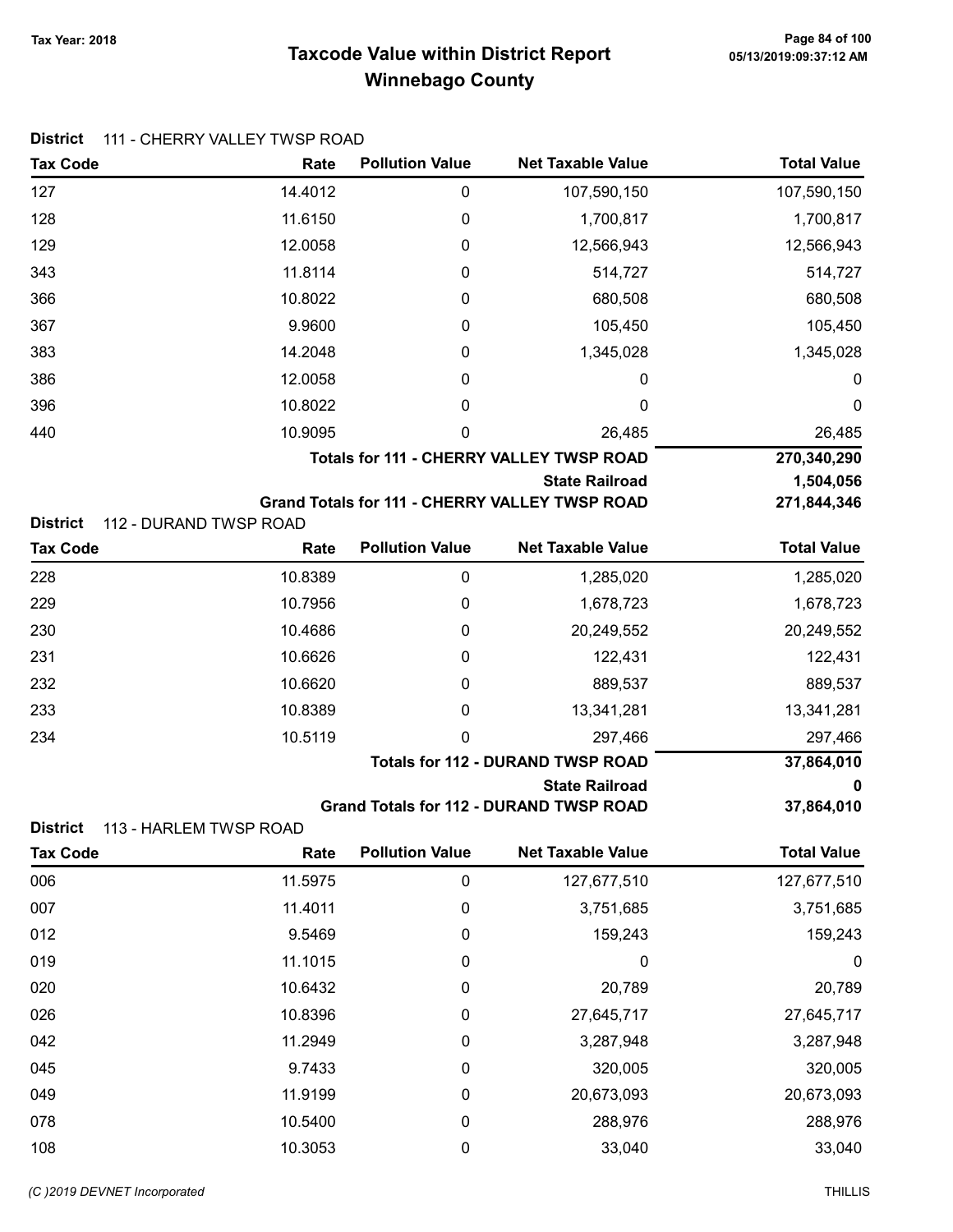## Taxcode Value within District Report Tax Year: 2018 Page 85 of 100 Winnebago County

#### District 113 - HARLEM TWSP ROAD

| <b>Tax Code</b> | Rate    | <b>Pollution Value</b> | <b>Net Taxable Value</b> | <b>Total Value</b> |
|-----------------|---------|------------------------|--------------------------|--------------------|
| 109             | 10.5017 | 0                      | 25,565,008               | 25,565,008         |
| 118             | 11.2596 | 0                      | 366,998                  | 366,998            |
| 130             | 10.9656 | 0                      | 3,921,925                | 3,921,925          |
| 133             | 11.2596 | 0                      | 103,257,195              | 103,257,195        |
| 134             | 10.3048 | 0                      | 11,542                   | 11,542             |
| 135             | 10.3053 | 0                      | 7,125,445                | 7,125,445          |
| 136             | 9.9385  | 0                      | 26,590,887               | 26,590,887         |
| 137             | 11.0632 | $\boldsymbol{0}$       | 48,418,108               | 48,418,108         |
| 139             | 10.7601 | 0                      | 7,580,397                | 7,580,397          |
| 140             | 9.7026  | 0                      | 51,394                   | 51,394             |
| 141             | 11.0632 | 0                      | 221,392                  | 221,392            |
| 142             | 11.8564 | 0                      | 3,974                    | 3,974              |
| 143             | 10.5012 | 0                      | 2,384,254                | 2,384,254          |
| 144             | 10.9565 | 0                      | 105,268,414              | 105,268,414        |
| 145             | 10.0022 | $\boldsymbol{0}$       | 4,388,365                | 4,388,365          |
| 147             | 12.0528 | 0                      | 70,210                   | 70,210             |
| 149             | 11.7235 | 0                      | 30,457,581               | 30,457,581         |
| 151             | 12.3559 | 0                      | 783                      | 783                |
| 152             | 12.3559 | 0                      | 4,173,489                | 4,173,489          |
| 153             | 11.2596 | 0                      | 800,774                  | 800,774            |
| 158             | 12.0528 | 0                      | 6,017,884                | 6,017,884          |
| 159             | 11.0985 | $\boldsymbol{0}$       | 229,900                  | 229,900            |
| 160             | 10.9565 | 0                      | 476,253                  | 476,253            |
| 163             | 11.0632 | 0                      | 1,783,507                | 1,783,507          |
| 164             | 10.7601 | 0                      | 85,822                   | 85,822             |
| 194             | 10.1986 | 0                      | 2,302,321                | 2,302,321          |
| 208             | 10.5017 | 0                      | 45,209                   | 45,209             |
| 413             | 11.0632 | $\boldsymbol{0}$       | 479,813                  | 479,813            |
| 414             | 11.2596 | $\boldsymbol{0}$       | 1,022,381                | 1,022,381          |
| 416             | 10.9565 | 0                      | 5,756,100                | 5,756,100          |
| 427             | 10.6432 | 0                      | 10,322                   | 10,322             |
| 428             | 10.8396 | 0                      | 1,809,286                | 1,809,286          |
| 429             | 10.3053 | 0                      | 3,334                    | 3,334              |
| 430             | 10.5017 | 0                      | 141,931                  | 141,931            |
| 431             | 10.5017 | $\boldsymbol{0}$       | 2,135                    | 2,135              |
| 432             | 10.3053 | $\boldsymbol{0}$       | 1,279                    | 1,279              |
| 433             | 11.2596 | $\pmb{0}$              | 1,367,780                | 1,367,780          |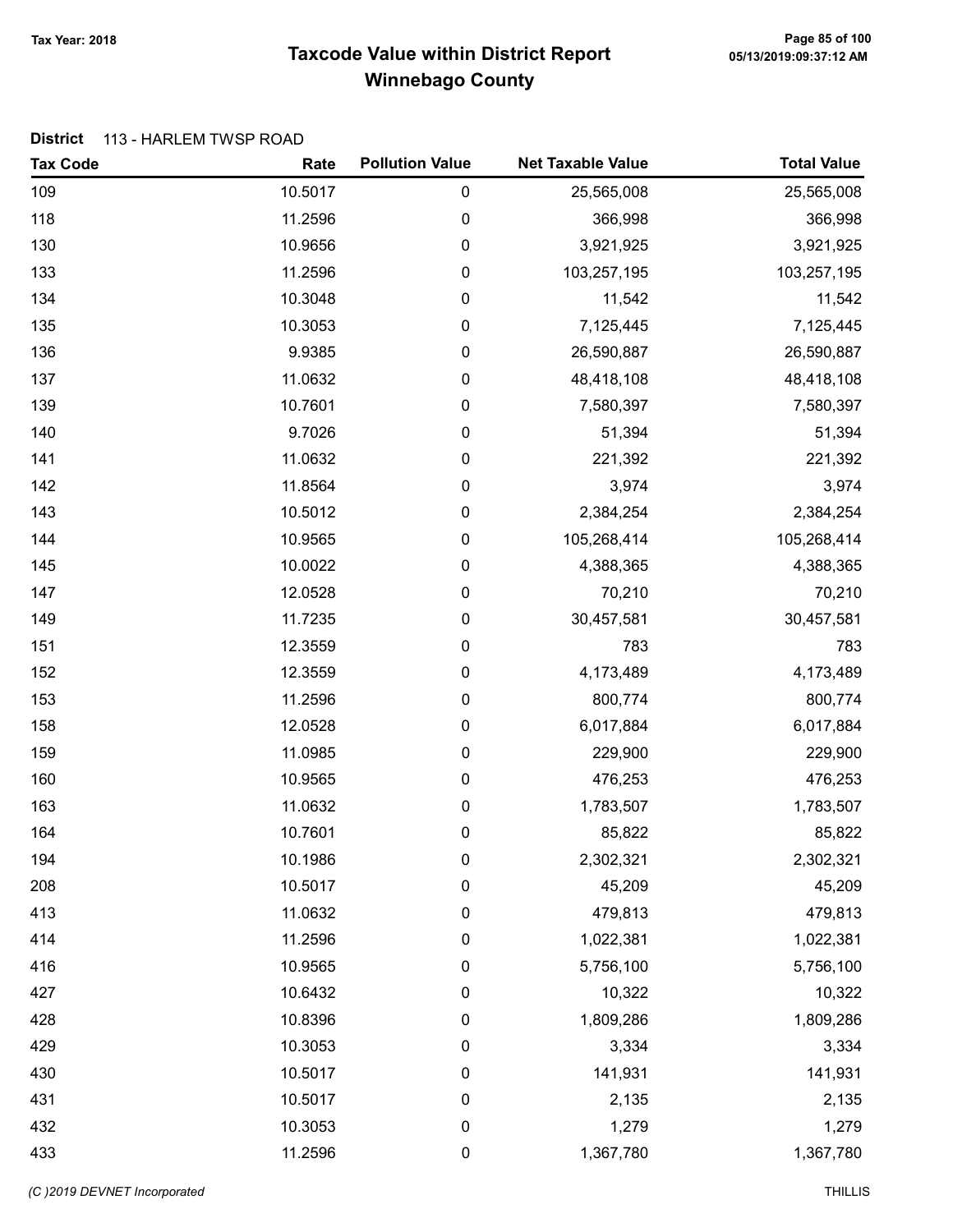## Taxcode Value within District Report Tax Year: 2018 Page 86 of 100 Winnebago County

| Tax Year: 2018 |  |
|----------------|--|
|                |  |

| <b>District</b>                    | 113 - HARLEM TWSP ROAD           |                        |                                                                     |                    |
|------------------------------------|----------------------------------|------------------------|---------------------------------------------------------------------|--------------------|
| <b>Tax Code</b>                    | Rate                             | <b>Pollution Value</b> | <b>Net Taxable Value</b>                                            | <b>Total Value</b> |
| 434                                | 11.2596                          | 0                      | 199,930                                                             | 199,930            |
| 435                                | 11.2596                          | 0                      | 6,102,073                                                           | 6,102,073          |
| 442                                | 11.5975                          | 0                      | 987,657                                                             | 987,657            |
| 443                                | 9.5469                           | 0                      | 53,848                                                              | 53,848             |
| 444                                | 10.8396                          | 0                      | 12,537                                                              | 12,537             |
| 454                                | 10.6432                          | 0                      | 30,306                                                              | 30,306             |
|                                    |                                  |                        | <b>Totals for 113 - HARLEM TWSP ROAD</b>                            | 583,437,749        |
|                                    |                                  |                        | <b>State Railroad</b>                                               | 0                  |
|                                    |                                  |                        | <b>Grand Totals for 113 - HARLEM TWSP ROAD</b>                      | 583,437,749        |
| <b>District</b><br><b>Tax Code</b> | 114 - HARRISON TWSP ROAD<br>Rate | <b>Pollution Value</b> | <b>Net Taxable Value</b>                                            | <b>Total Value</b> |
|                                    |                                  |                        |                                                                     |                    |
| 246                                | 10.3346                          | 0                      | 8,157,478                                                           | 8,157,478          |
| 247                                | 9.2279                           | 0                      | 6,420,754                                                           | 6,420,754          |
| 248                                | 9.9276                           | 0                      | 57,332                                                              | 57,332             |
|                                    |                                  |                        | <b>Totals for 114 - HARRISON TWSP ROAD</b><br><b>State Railroad</b> | 14,635,564<br>0    |
|                                    |                                  |                        | <b>Grand Totals for 114 - HARRISON TWSP ROAD</b>                    | 14,635,564         |
| <b>District</b>                    | 115 - LAONA TWSP ROAD            |                        |                                                                     |                    |
| <b>Tax Code</b>                    | Rate                             | <b>Pollution Value</b> | <b>Net Taxable Value</b>                                            | <b>Total Value</b> |
| 212                                | 9.3562                           | $\mathbf 0$            | $\mathbf 0$                                                         | 0                  |
| 220                                | 10.3267                          | 0                      | 34,058,194                                                          | 34,058,194         |
|                                    |                                  |                        | <b>Totals for 115 - LAONA TWSP ROAD</b>                             | 34,058,194         |
|                                    |                                  |                        | <b>State Railroad</b>                                               | 0                  |
| <b>District</b>                    |                                  |                        | <b>Grand Totals for 115 - LAONA TWSP ROAD</b>                       | 34,058,194         |
| <b>Tax Code</b>                    | 116 - OWEN TWSP ROAD<br>Rate     | <b>Pollution Value</b> | <b>Net Taxable Value</b>                                            | <b>Total Value</b> |
| 046                                | 14.0310                          | 0                      | 30,752                                                              | 30,752             |
| 146                                | 14.3347                          | 0                      | 18,268,072                                                          | 18,268,072         |
| 148                                | 10.0868                          | 0                      | 898                                                                 | 898                |
| 150                                | 11.0940                          | 0                      | 99,058                                                              | 99,058             |
| 154                                | 14.1383                          | 0                      | 103,709                                                             | 103,709            |
| 155                                | 10.1482                          | $\boldsymbol{0}$       | 7,460,608                                                           | 7,460,608          |
| 156                                | 9.9977                           | $\boldsymbol{0}$       | 17,038,534                                                          | 17,038,534         |
| 157                                | 13.0420                          | 0                      | 75,465                                                              | 75,465             |
| 161                                | 9.1121                           | 0                      | 104,450                                                             | 104,450            |
| 162                                | 9.8118                           | 0                      | 503,611                                                             | 503,611            |
| 165                                |                                  |                        |                                                                     |                    |
|                                    | 9.2626                           | 0                      | 13,983,424                                                          | 13,983,424         |
| 167                                | 9.8904                           | 0                      | 5,173,780                                                           | 5,173,780          |
| 168                                | 9.2626                           | $\pmb{0}$              | $\pmb{0}$                                                           | $\pmb{0}$          |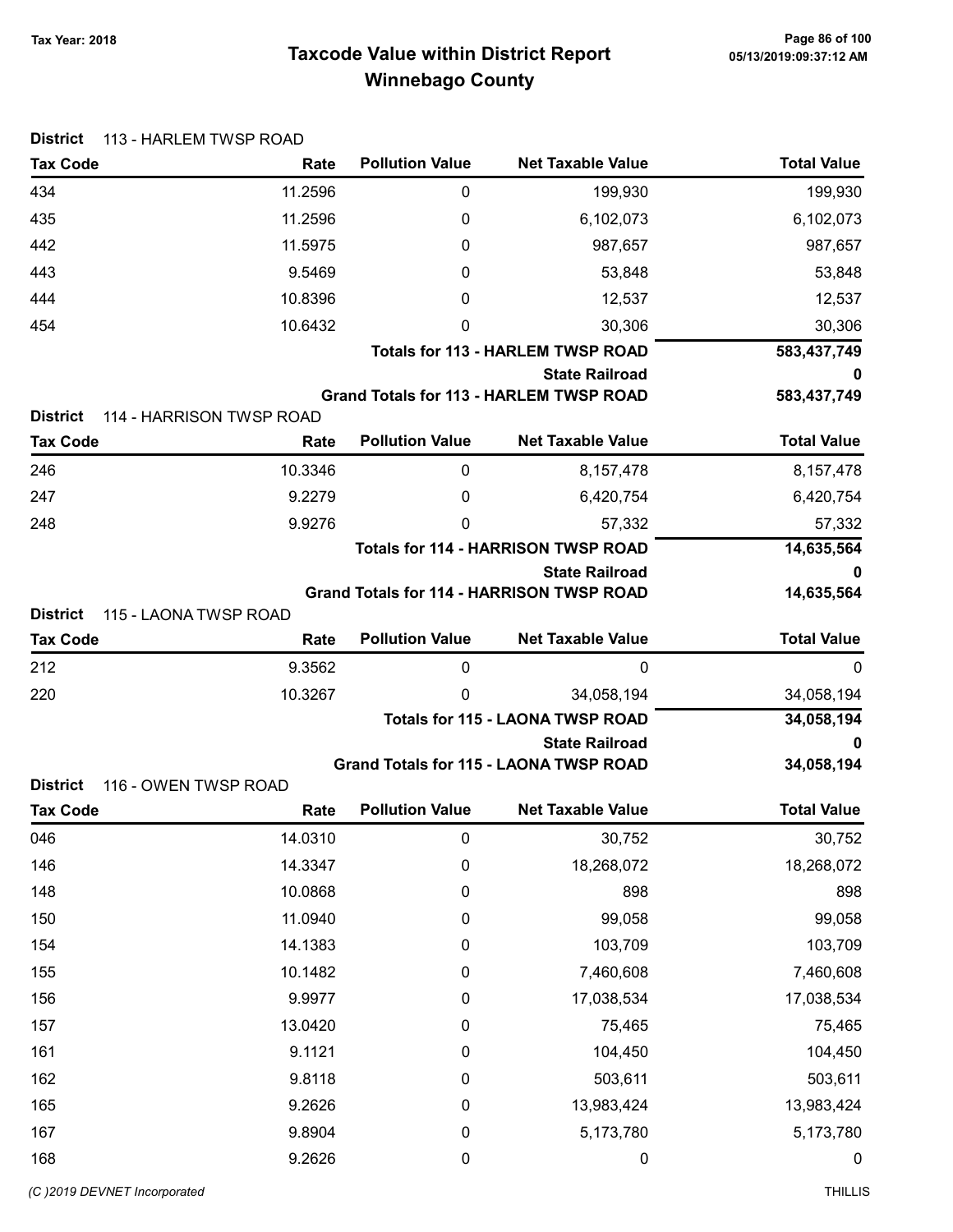## Taxcode Value within District Report Tax Year: 2018 Page 87 of 100 Winnebago County

| District 116 - OWEN TWSP ROAD |  |
|-------------------------------|--|
|-------------------------------|--|

| <b>Tax Code</b>                    | Rate                               | <b>Pollution Value</b> | <b>Net Taxable Value</b>                                              | <b>Total Value</b> |
|------------------------------------|------------------------------------|------------------------|-----------------------------------------------------------------------|--------------------|
| 169                                | 10.2973                            | 0                      | 7,519,608                                                             | 7,519,608          |
| 170                                | 10.1941                            | 0                      | 104,822                                                               | 104,822            |
| 171                                | 11.2904                            | 0                      | 132,074                                                               | 132,074            |
| 172                                | 14.2274                            | 0                      | 220,460                                                               | 220,460            |
| 200                                | 10.4189                            | 0                      | 1,728,219                                                             | 1,728,219          |
| 358                                | 10.2973                            | $\boldsymbol{0}$       | 0                                                                     | $\boldsymbol{0}$   |
| 359                                | 10.2973                            | 0                      | 3,559                                                                 | 3,559              |
| 360                                | 9.8904                             | 0                      | 0                                                                     | $\boldsymbol{0}$   |
| 361                                | 13.2384                            | 0                      | 3,625                                                                 | 3,625              |
| 362                                | 9.0048                             | 0                      | 866,411                                                               | 866,411            |
| 363                                | 9.7045                             | 0                      | 45,399                                                                | 45,399             |
| 364                                | 9.1553                             | 0                      | 226,103                                                               | 226,103            |
| 365                                | 10.4937                            | 0                      | 10,755,903                                                            | 10,755,903         |
| 368                                | 10.2973                            | 0                      | 0                                                                     | 0                  |
| 369                                | 10.4937                            | 0                      | 106,511                                                               | 106,511            |
|                                    |                                    |                        | <b>Totals for 116 - OWEN TWSP ROAD</b>                                | 84,555,055         |
|                                    |                                    |                        | <b>State Railroad</b>                                                 | 408,422            |
|                                    |                                    |                        | <b>Grand Totals for 116 - OWEN TWSP ROAD</b>                          | 84,963,477         |
| <b>District</b><br><b>Tax Code</b> | 117 - PECATONICA TWSP ROAD<br>Rate | <b>Pollution Value</b> | <b>Net Taxable Value</b>                                              | <b>Total Value</b> |
| 281                                | 10.3818                            | $\pmb{0}$              | 42,704,956                                                            |                    |
|                                    |                                    |                        |                                                                       | 42,704,956         |
| 282                                | 9.7639                             | 0                      | 141,678                                                               | 141,678            |
| 283                                | 10.0171<br>10.6350                 | 0                      | 126,131                                                               | 126,131<br>31,455  |
| 284                                | 11.0930                            | 0                      | 31,455<br>26,760,771                                                  |                    |
| 286                                |                                    | 0                      |                                                                       | 26,760,771         |
| 425                                | 11.0930                            | 0                      | 59,622                                                                | 59,622             |
|                                    |                                    |                        | <b>Totals for 117 - PECATONICA TWSP ROAD</b><br><b>State Railroad</b> | 69,824,613<br>0    |
|                                    |                                    |                        | <b>Grand Totals for 117 - PECATONICA TWSP ROAD</b>                    | 69,824,613         |
| <b>District</b>                    | 118 - ROCKFORD TWSP ROAD           |                        |                                                                       |                    |
| <b>Tax Code</b>                    | Rate                               | <b>Pollution Value</b> | <b>Net Taxable Value</b>                                              | <b>Total Value</b> |
| 001                                | 14.2700                            | 0                      | 1,181,326,746                                                         | 1,181,326,746      |
| 002                                | 11.7191                            | 0                      | 97,674,869                                                            | 97,674,869         |

| 001 | 14.2700 |   | 1,181,326,746 | 1,181,326,746 |
|-----|---------|---|---------------|---------------|
| 002 | 11.7191 | 0 | 97,674,869    | 97,674,869    |
| 003 | 11.8746 |   | 25,570,431    | 25,570,431    |
| 005 | 11.4838 |   | 10,293,534    | 10,293,534    |
| 008 | 10.9612 |   | 47,140,594    | 47,140,594    |
| 010 | 12.1744 |   | 2,825,804     | 2,825,804     |
| 013 | 11.1169 |   | 21,358,579    | 21,358,579    |
|     |         |   |               |               |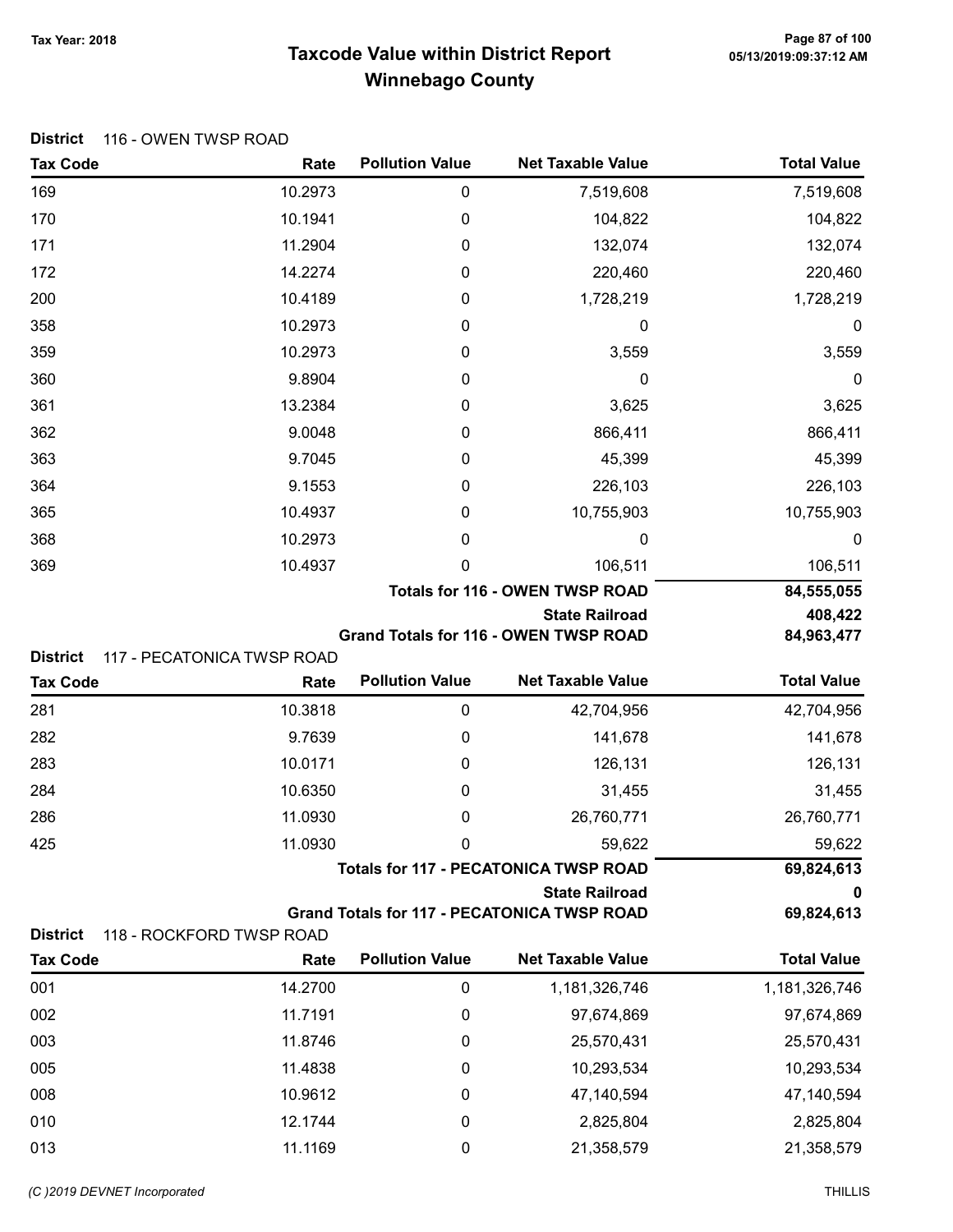## Taxcode Value within District Report Tax Year: 2018 Page 88 of 100 Winnebago County

#### District 118 - ROCKFORD TWSP ROAD

| <b>Tax Code</b> | Rate    | <b>Pollution Value</b> | <b>Net Taxable Value</b> | <b>Total Value</b> |
|-----------------|---------|------------------------|--------------------------|--------------------|
| 014             | 14.2700 | 0                      | 1,802,744                | 1,802,744          |
| 016             | 10.6616 | 0                      | 4,438                    | 4,438              |
| 017             | 12.0710 | 0                      | 20,944,041               | 20,944,041         |
| 018             | 11.6802 | 0                      | 48,033,228               | 48,033,228         |
| 021             | 15.0279 | 0                      | 15,734,918               | 15,734,918         |
| 030             | 10.6616 | 0                      | 357,391                  | 357,391            |
| 031             | 10.9205 | 0                      | 4,270,808                | 4,270,808          |
| 035             | 11.5227 | 0                      | 774,945                  | 774,945            |
| 036             | 14.0736 | 0                      | 11,372,559               | 11,372,559         |
| 038             | 14.2700 | 0                      | 0                        | $\boldsymbol{0}$   |
| 040             | 11.2201 | 0                      | 75,078                   | 75,078             |
| 044             | 10.7648 | 0                      | 9,264                    | 9,264              |
| 047             | 14.2700 | 0                      | 3,861                    | 3,861              |
| 048             | 14.2700 | 0                      | 68,332                   | 68,332             |
| 050             | 11.2257 | 0                      | 6,246,870                | 6,246,870          |
| 051             | 11.0293 | 0                      | 8,941,145                | 8,941,145          |
| 052             | 10.8434 | 0                      | 380,308                  | 380,308            |
| 053             | 11.2501 | 0                      | 1,713,129                | 1,713,129          |
| 056             | 14.2700 | 0                      | 331,322                  | 331,322            |
| 057             | 11.2193 | 0                      | 9,234,375                | 9,234,375          |
| 058             | 11.0229 | 0                      | 1,524,436                | 1,524,436          |
| 059             | 12.0690 | 0                      | 1,452,486                | 1,452,486          |
| 060             | 11.0650 | 0                      | 1,485,999                | 1,485,999          |
| 061             | 11.4165 | 0                      | 2,694,729                | 2,694,729          |
| 062             | 11.2614 | 0                      | 6,491,302                | 6,491,302          |
| 063             | 10.8370 | 0                      | 2,004,100                | 2,004,100          |
| 064             | 10.9602 | 0                      | 12,887,626               | 12,887,626         |
| 066             | 11.1566 | 0                      | 11,654,605               | 11,654,605         |
| 069             | 10.9707 | 0                      | 6,654,469                | 6,654,469          |
| 070             | 10.9612 | 0                      | 2,104,431                | 2,104,431          |
| 071             | 10.7743 | $\pmb{0}$              | 10,093,442               | 10,093,442         |
| 072             | 10.7783 | 0                      | 42,837                   | 42,837             |
| 073             | 10.8791 | 0                      | 40,959                   | 40,959             |
| 076             | 10.7648 | 0                      | 1,071,806                | 1,071,806          |
| 077             | 10.6616 | 0                      | 139,516                  | 139,516            |
| 082             | 14.2700 | $\boldsymbol{0}$       | 88,389                   | 88,389             |
| 083             | 11.2193 | $\pmb{0}$              | 557,260                  | 557,260            |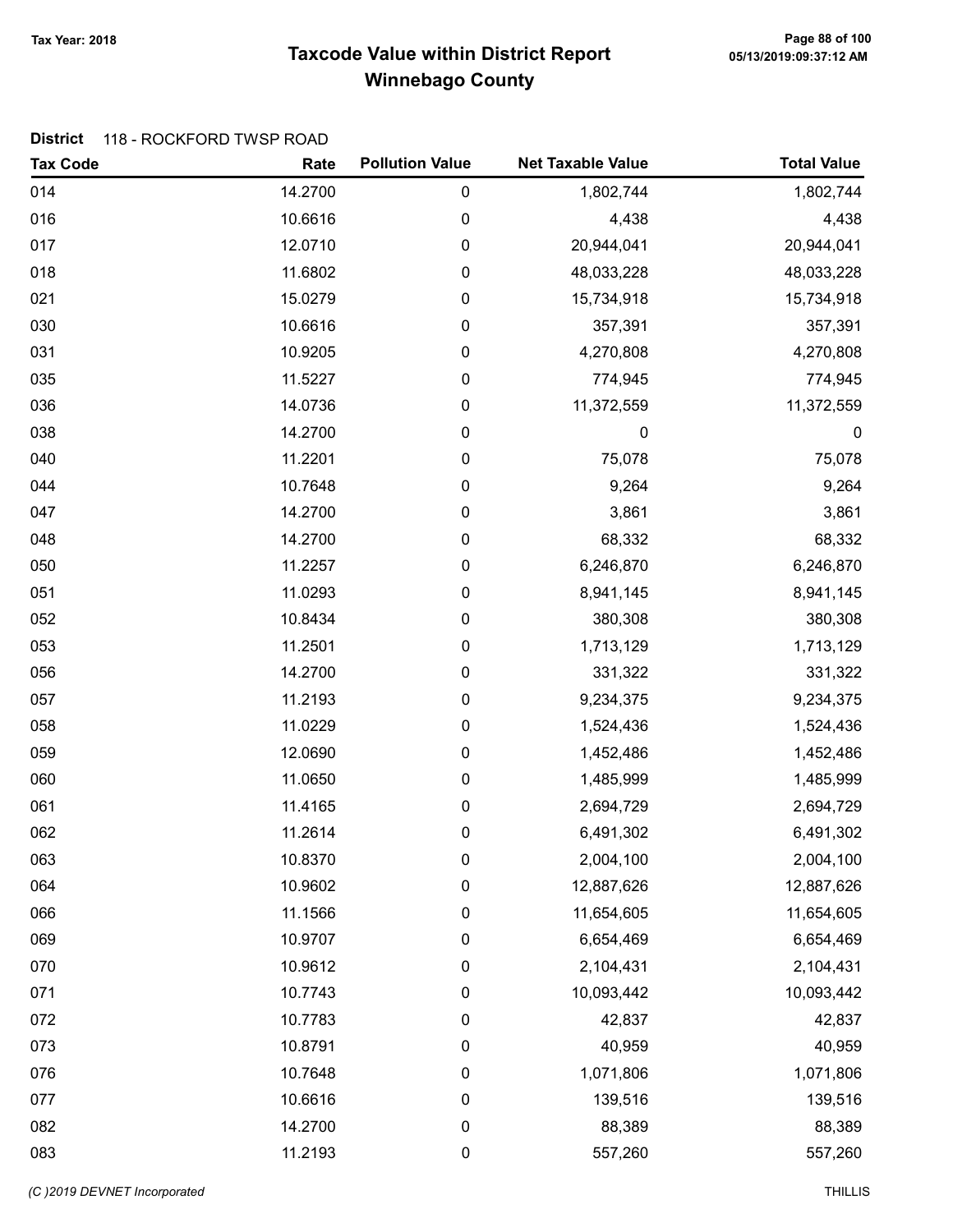## Taxcode Value within District Report Tax Year: 2018 Page 89 of 100 Winnebago County

#### District 118 - ROCKFORD TWSP ROAD

| <b>Tax Code</b> | Rate    | <b>Pollution Value</b> | <b>Net Taxable Value</b> | <b>Total Value</b> |
|-----------------|---------|------------------------|--------------------------|--------------------|
| 084             | 10.5428 | $\pmb{0}$              | 512,068                  | 512,068            |
| 085             | 14.2700 | 0                      | 8,984,597                | 8,984,597          |
| 086             | 14.1627 | $\pmb{0}$              | 1,145,902                | 1,145,902          |
| 090             | 10.0526 | 0                      | 4,936                    | 4,936              |
| 091             | 8.6056  | 0                      | 8,905,000                | 8,905,000          |
| 092             | 9.9574  | $\pmb{0}$              | 4,364,129                | 4,364,129          |
| 093             | 8.5104  | 0                      | 1,229,594                | 1,229,594          |
| 095             | 10.3482 | $\pmb{0}$              | 4,200,765                | 4,200,765          |
| 096             | 11.4445 | 0                      | 7,309,589                | 7,309,589          |
| 099             | 11.0537 | $\pmb{0}$              | 5,024,575                | 5,024,575          |
| 104             | 10.7392 | 0                      | 1,994,205                | 1,994,205          |
| 117             | 14.2700 | 0                      | 11,195,727               | 11,195,727         |
| 123             | 13.1737 | $\boldsymbol{0}$       | 634,622                  | 634,622            |
| 126             | 14.2700 | 0                      | 1,709,256                | 1,709,256          |
| 131             | 12.9773 | $\pmb{0}$              | 3,616                    | 3,616              |
| 223             | 14.2700 | 0                      | 6,197,266                | 6,197,266          |
| 226             | 14.2700 | $\pmb{0}$              | 738,859                  | 738,859            |
| 351             | 8.5104  | 0                      | 709,056                  | 709,056            |
| 370             | 11.4445 | 0                      | $\mathbf 0$              | $\boldsymbol{0}$   |
| 372             | 11.6409 | 0                      | 3,563,322                | 3,563,322          |
| 373             | 10.1538 | 0                      | 1,806,015                | 1,806,015          |
| 374             | 11.8746 | $\pmb{0}$              | 1,318,438                | 1,318,438          |
| 378             | 12.0710 | 0                      | 46,684,596               | 46,684,596         |
| 379             | 9.9574  | $\pmb{0}$              | 779,749                  | 779,749            |
| 380             | 11.0537 | 0                      | 900,913                  | 900,913            |
| 381             | 13.8726 | 0                      | 6,041,071                | 6,041,071          |
| 382             | 13.6762 | 0                      | 154,448                  | 154,448            |
| 385             | 11.2501 | 0                      | 835,621                  | 835,621            |
| 391             | 14.2700 | 0                      | 839,407                  | 839,407            |
| 392             | 14.2700 | 0                      | 22,735,929               | 22,735,929         |
| 393             | 10.3482 | 0                      | 382,292                  | 382,292            |
| 394             | 10.3482 | 0                      | 0                        | 0                  |
| 397             | 10.3875 | 0                      | $\mathbf 0$              | 0                  |
| 400             | 14.2700 | 0                      | 43,128                   | 43,128             |
| 403             | 14.2700 | 0                      | 69,567                   | 69,567             |
| 404             | 14.2700 | $\mathbf 0$            | 1,033,481                | 1,033,481          |
| 405             | 14.2700 | 0                      | 1,489,159                | 1,489,159          |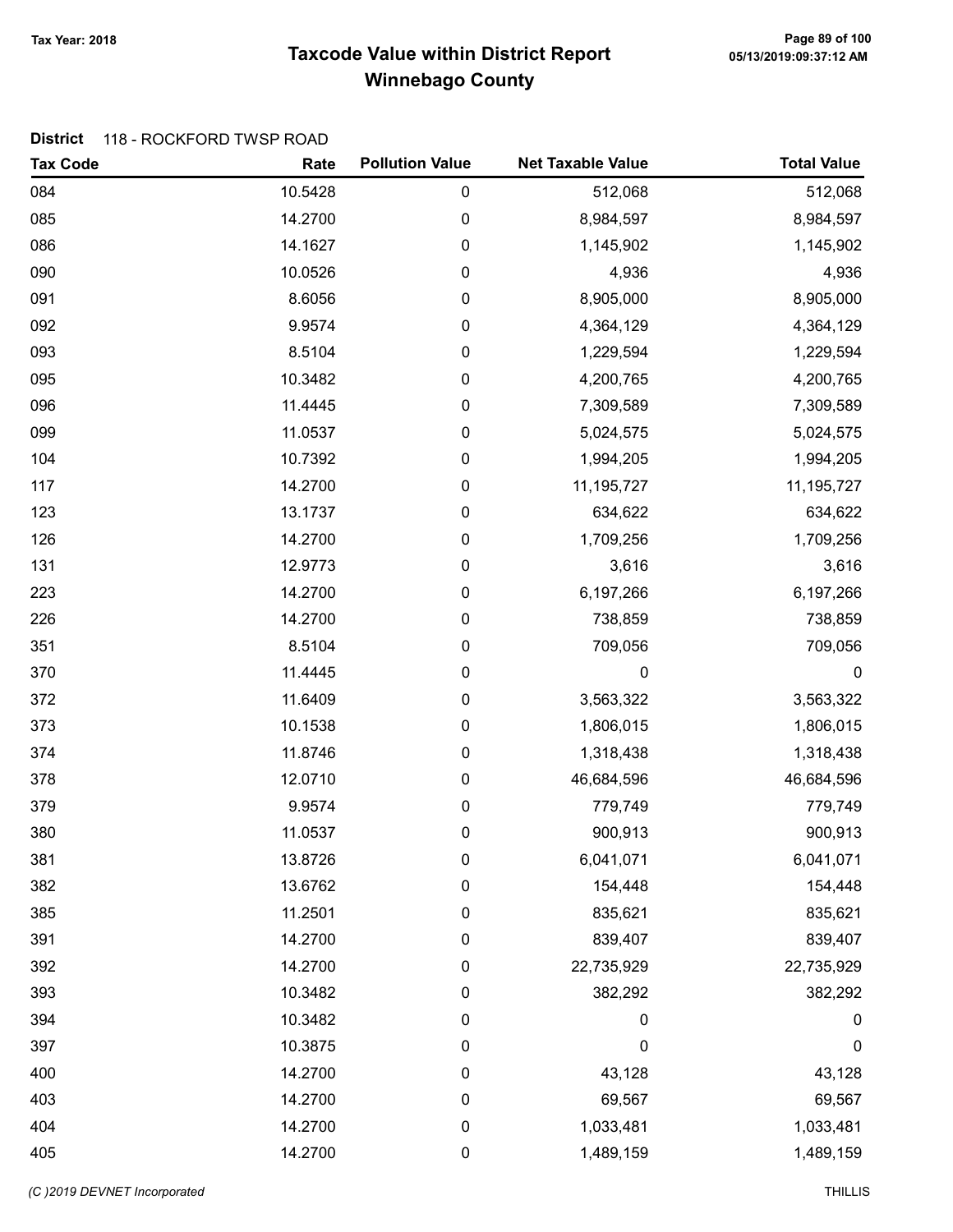## Taxcode Value within District Report Tax Year: 2018 Page 90 of 100 Winnebago County

|  | District 118 - ROCKFORD TWSP ROAD |
|--|-----------------------------------|
|--|-----------------------------------|

| <b>Tax Code</b> | Rate                    | <b>Pollution Value</b> | <b>Net Taxable Value</b>                         | <b>Total Value</b> |
|-----------------|-------------------------|------------------------|--------------------------------------------------|--------------------|
| 406             | 14.2700                 | $\pmb{0}$              | 10,548                                           | 10,548             |
| 407             | 14.2700                 | 0                      | 672,009                                          | 672,009            |
| 409             | 11.7191                 | 0                      | 10,563,142                                       | 10,563,142         |
| 410             | 14.2700                 | 0                      | 6,940,031                                        | 6,940,031          |
| 411             | 14.0736                 | 0                      | 432                                              | 432                |
| 412             | 14.2700                 | 0                      | 87,782                                           | 87,782             |
| 417             | 14.2700                 | 0                      | 858,880                                          | 858,880            |
| 418             | 14.2700                 | 0                      | 5,499,676                                        | 5,499,676          |
| 419             | 14.2700                 | 0                      | 411,267                                          | 411,267            |
| 421             | 14.2700                 | 0                      | 13,909,528                                       | 13,909,528         |
| 422             | 14.2700                 | 0                      | 8,723,236                                        | 8,723,236          |
| 423             | 14.2700                 | 0                      | 11,430,093                                       | 11,430,093         |
| 424             | 14.2700                 | 0                      | 8,030,962                                        | 8,030,962          |
| 426             | 10.9612                 | 0                      | 2,253,267                                        | 2,253,267          |
| 438             | 10.3482                 | 0                      | 522,919                                          | 522,919            |
| 439             | 10.7783                 | 0                      | 440,068                                          | 440,068            |
| 441             | 10.3482                 | 0                      | 406,579                                          | 406,579            |
| 448             | 10.9612                 | 0                      | 11,686                                           | 11,686             |
| 450             | 14.2700                 | 0                      | 206,717                                          | 206,717            |
| 451             | 14.2700                 | 0                      | 38,632,871                                       | 38,632,871         |
| 452             | 10.3482                 | 0                      | 25,884                                           | 25,884             |
| 453             | 12.6266                 | 0                      | 183,185                                          | 183,185            |
| 455             | 14.2700                 | 0                      | 6,497,588                                        | 6,497,588          |
| 456             | 11.7191                 | 0                      | 4,179,750                                        | 4,179,750          |
| 460             | 14.2700                 | 0                      | 110,442                                          | 110,442            |
|                 |                         |                        | <b>Totals for 118 - ROCKFORD TWSP ROAD</b>       | 1,851,627,145      |
|                 |                         |                        | <b>State Railroad</b>                            | 4,626,912          |
| <b>District</b> | 119 - ROCKTON TWSP ROAD |                        | <b>Grand Totals for 118 - ROCKFORD TWSP ROAD</b> | 1,856,254,057      |
| <b>Tax Code</b> | Rate                    | <b>Pollution Value</b> | <b>Net Taxable Value</b>                         | <b>Total Value</b> |
| 190             | 9.8765                  | 0                      | 37,190,765                                       | 37,190,765         |
| 191             | 9.4693                  | 0                      | 12,200,167                                       | 12,200,167         |
| 193             | 9.5489                  | 0                      | 8,168,542                                        | 8,168,542          |
| 197             | 10.0266                 | 0                      | 103,783,716                                      | 103,783,716        |

201 9.7792 0 16,978,854 16,978,854 202 9.3720 0 43,612,814 43,612,814 203 9.8908 0 4,630,095 4,630,095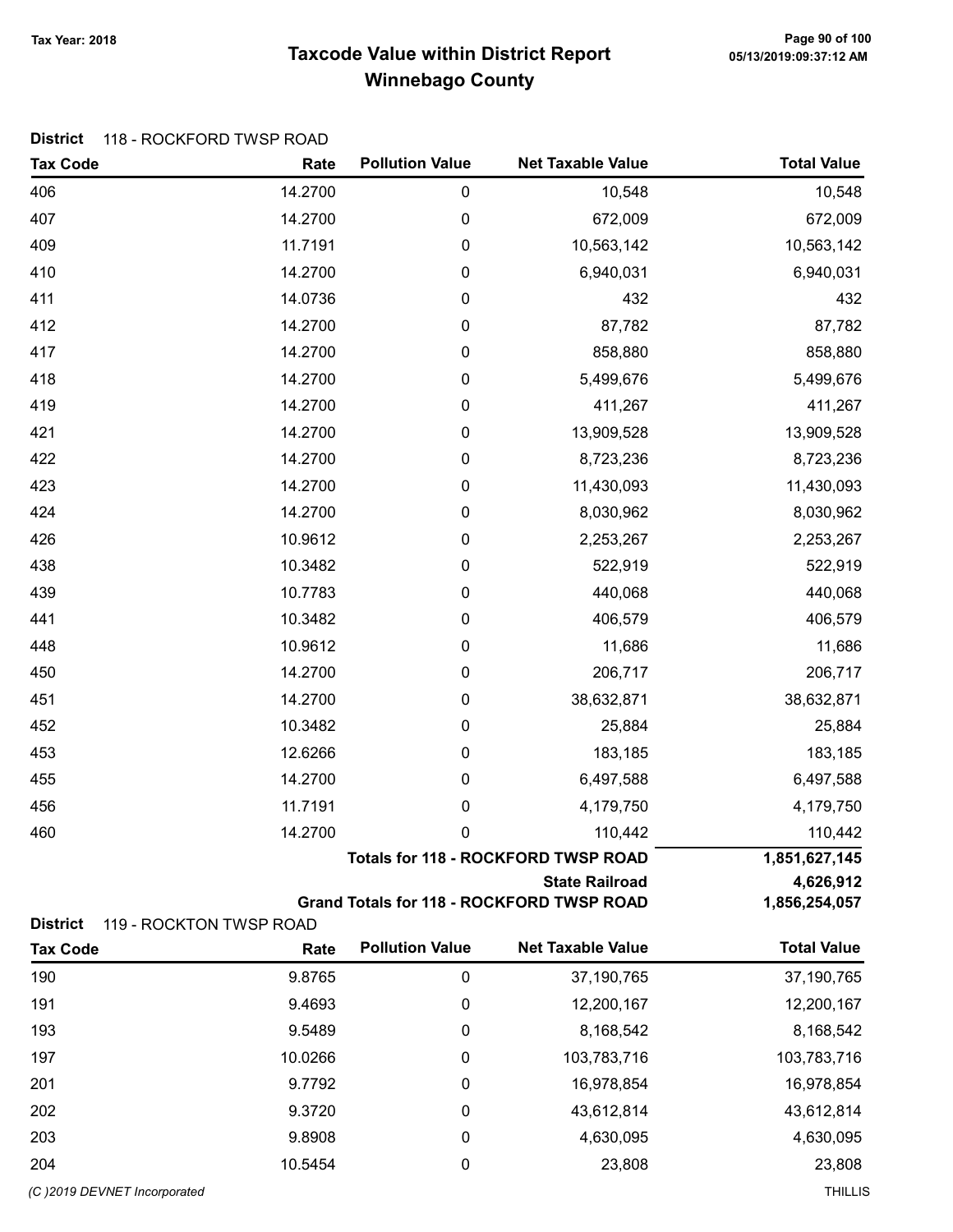# Taxcode Value within District Report Tax Year: 2018 Page 91 of 100 Winnebago County

|                      | <b>District</b> 119 - ROCKTON TWSP ROAD |   |  |  |  |
|----------------------|-----------------------------------------|---|--|--|--|
| <b>Tax Code</b>      | Rate                                    | F |  |  |  |
| $\sim$ $\sim$ $\sim$ | $10 F - 11$                             |   |  |  |  |

| <b>Tax Code</b>                                              | Rate    | <b>Pollution Value</b> | <b>Net Taxable Value</b>                        | <b>Total Value</b> |
|--------------------------------------------------------------|---------|------------------------|-------------------------------------------------|--------------------|
| 205                                                          | 10.5511 | $\boldsymbol{0}$       | 126,850                                         | 126,850            |
| 206                                                          | 10.7475 | 0                      | 20,049,731                                      | 20,049,731         |
| 290                                                          | 9.8765  | 0                      | 0                                               | 0                  |
| 348                                                          | 9.8765  | 0                      | 60,862                                          | 60,862             |
| 401                                                          | 10.0266 | 0                      | 4,017,200                                       | 4,017,200          |
| 402                                                          | 10.0266 | 0                      | 532,307                                         | 532,307            |
| 420                                                          | 10.0266 | 0                      | 1,699,184                                       | 1,699,184          |
| 458                                                          | 9.8765  | 0                      | 5, 133, 137                                     | 5, 133, 137        |
| 459                                                          | 9.8765  | 0                      | 11,564                                          | 11,564             |
|                                                              |         |                        | <b>Totals for 119 - ROCKTON TWSP ROAD</b>       | 258,219,596        |
|                                                              |         |                        | <b>State Railroad</b>                           | 994,063            |
|                                                              |         |                        | <b>Grand Totals for 119 - ROCKTON TWSP ROAD</b> | 259,213,659        |
| <b>District</b><br>120 - ROSCOE TWSP ROAD<br><b>Tax Code</b> | Rate    | <b>Pollution Value</b> | <b>Net Taxable Value</b>                        | <b>Total Value</b> |
| 068                                                          | 10.8707 | $\pmb{0}$              | 1,788,174                                       | 1,788,174          |
| 175                                                          | 10.2891 | 0                      | 39,557,627                                      | 39,557,627         |
| 176                                                          | 9.2556  | $\boldsymbol{0}$       | 344,015                                         | 344,015            |
| 177                                                          | 9.8480  | 0                      | 12,534,548                                      | 12,534,548         |
| 178                                                          | 8.8145  | 0                      | 12,922                                          | 12,922             |
| 179                                                          | 9.5729  | 0                      | 8,897,007                                       | 8,897,007          |
| 180                                                          | 10.0140 | 0                      | 67,491,888                                      | 67,491,888         |
| 181                                                          | 9.9944  | $\boldsymbol{0}$       | 136, 363, 727                                   | 136,363,727        |
| 182                                                          | 9.1760  | 0                      | 634,596                                         | 634,596            |
| 183                                                          | 9.1760  | 0                      | 0                                               | $\boldsymbol{0}$   |
| 184                                                          | 10.5177 | 0                      | 1,062,045                                       | 1,062,045          |
| 185                                                          | 10.6547 | 0                      | 10,716,035                                      | 10,716,035         |
| 187                                                          | 10.1908 | 0                      | 2,691,580                                       | 2,691,580          |
| 188                                                          | 10.2104 | 0                      | 591,288                                         | 591,288            |
| 189                                                          | 10.8511 | 0                      | 68,605,583                                      | 68,605,583         |
| 192                                                          | 10.6743 | 0                      | 15,674,457                                      | 15,674,457         |
| 196                                                          | 9.3724  | 0                      | 10,189                                          | 10,189             |
| 198                                                          | 10.6490 | 0                      | 4,424,846                                       | 4,424,846          |

199 10.8454 0 40,221,857 40,221,857 207 10.0327 0 0 0 209 10.3323 0 38,753,184 38,753,184 347 9.8480 0 304,604 304,604 447 10.6547 0 390,181 390,181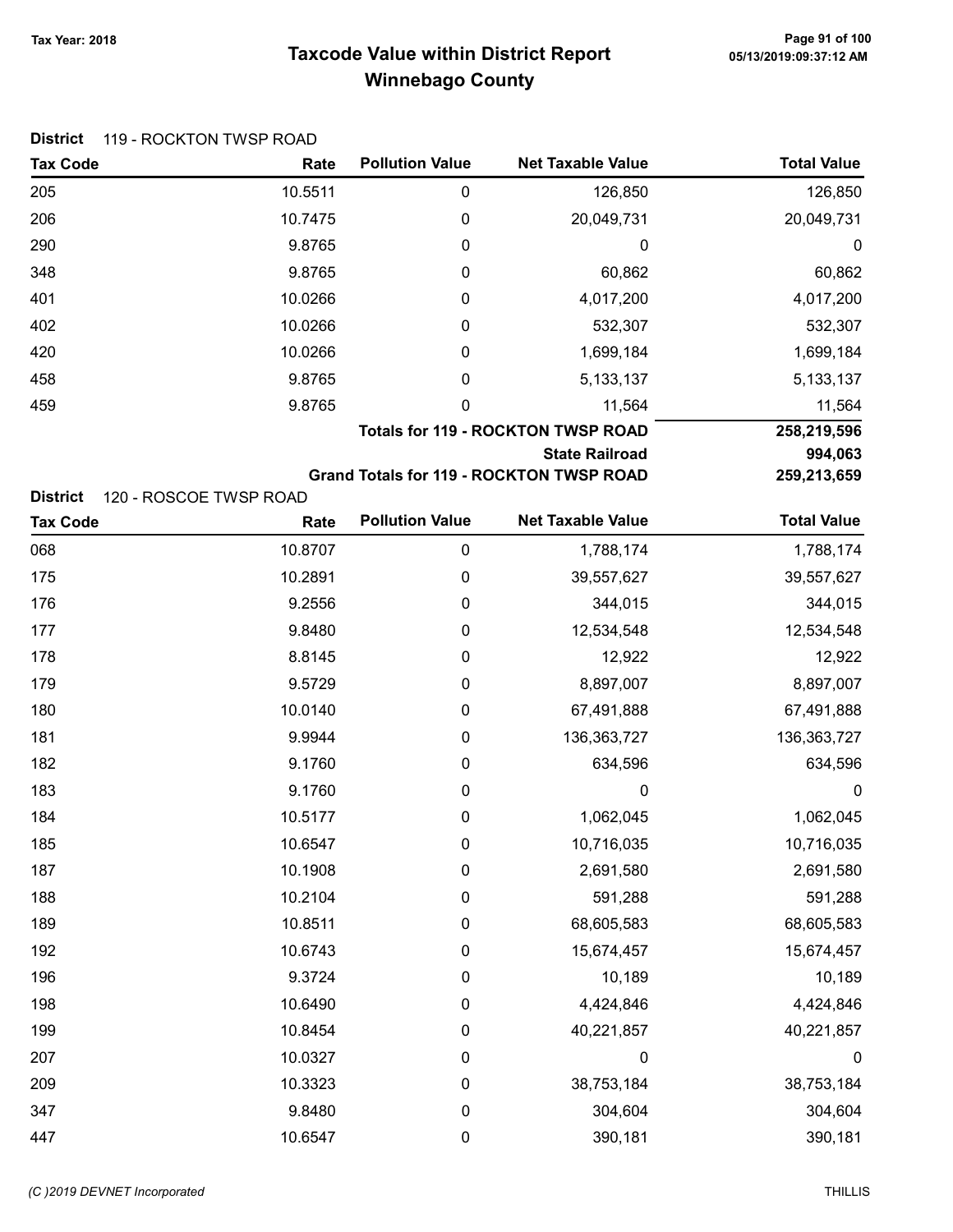## Taxcode Value within District Report Tax Year: 2018 Page 92 of 100 Winnebago County

| <b>District</b>                    | 120 - ROSCOE TWSP ROAD         |                        |                                                                    |                    |
|------------------------------------|--------------------------------|------------------------|--------------------------------------------------------------------|--------------------|
| <b>Tax Code</b>                    | Rate                           | <b>Pollution Value</b> | <b>Net Taxable Value</b>                                           | <b>Total Value</b> |
| 457                                | 9.8480                         | 0                      | 1,647,325                                                          | 1,647,325          |
|                                    |                                |                        | <b>Totals for 120 - ROSCOE TWSP ROAD</b>                           | 452,717,678        |
|                                    |                                |                        | <b>State Railroad</b>                                              | 695,299            |
|                                    |                                |                        | Grand Totals for 120 - ROSCOE TWSP ROAD                            | 453,412,977        |
| <b>District</b><br><b>Tax Code</b> | 121 - SEWARD TWSP ROAD<br>Rate | <b>Pollution Value</b> | <b>Net Taxable Value</b>                                           | <b>Total Value</b> |
| 305                                | 10.8873                        | 0                      | 270,294                                                            | 270,294            |
| 306                                | 10.5321                        | 0                      | 375,635                                                            | 375,635            |
| 308                                | 10.2789                        | 0                      | 718,312                                                            | 718,312            |
| 309                                | 10.8793                        | 0                      | 5,258,008                                                          | 5,258,008          |
| 310                                | 10.2869                        | 0                      | 7,112,780                                                          | 7,112,780          |
| 311                                | 10.5401                        | 0                      | 3,683,522                                                          | 3,683,522          |
| 312                                | 10.2614                        | 0                      | 1,458,255                                                          | 1,458,255          |
| 313                                | 10.6610                        | 0                      | 1,609,081                                                          | 1,609,081          |
| 314                                | 10.3772                        | 0                      | 4,262,821                                                          | 4,262,821          |
|                                    |                                |                        | <b>Totals for 121 - SEWARD TWSP ROAD</b>                           | 24,748,708         |
|                                    |                                |                        | <b>State Railroad</b>                                              | 663,192            |
|                                    |                                |                        | Grand Totals for 121 - SEWARD TWSP ROAD                            | 25,411,900         |
| <b>District</b>                    | 122 - SHIRLAND TWSP ROAD       |                        |                                                                    |                    |
| <b>Tax Code</b>                    | Rate                           | <b>Pollution Value</b> | <b>Net Taxable Value</b>                                           | <b>Total Value</b> |
| 210                                | 9.2835                         | 0                      | 0                                                                  | 0                  |
| 211                                | 9.3276                         | 0                      | 0                                                                  | 0                  |
| 213                                | 9.3259                         | 0                      | 7,113,059                                                          | 7,113,059          |
| 214                                | 9.3700                         | 0                      | 16,485,489                                                         | 16,485,489         |
|                                    |                                |                        | <b>Totals for 122 - SHIRLAND TWSP ROAD</b>                         | 23,598,548         |
|                                    |                                |                        | State Railroad<br><b>Grand Totals for 122 - SHIRLAND TWSP ROAD</b> | 0<br>23,598,548    |
| <b>District</b>                    | 123 - WINNEBAGO TWSP ROAD      |                        |                                                                    |                    |
| <b>Tax Code</b>                    | Rate                           | <b>Pollution Value</b> | <b>Net Taxable Value</b>                                           | <b>Total Value</b> |
| 315                                | 12.7272                        | $\mathbf 0$            | 66,842                                                             | 66,842             |
| 324                                | 9.9986                         | 0                      | 1,688,390                                                          | 1,688,390          |
| 325                                | 10.8654                        | 0                      | 279,442                                                            | 279,442            |
| 326                                | 9.9565                         | 0                      | 44,821,548                                                         | 44,821,548         |
| 327                                | 12.6851                        | 0                      | 45,459                                                             | 45,459             |
| 328                                | 11.0618                        | 0                      | 47,269,437                                                         | 47,269,437         |
| 329                                | 10.1529                        | 0                      | 1,737,612                                                          | 1,737,612          |
|                                    |                                |                        | <b>Totals for 123 - WINNEBAGO TWSP ROAD</b>                        | 95,908,730         |
|                                    |                                |                        | <b>State Railroad</b>                                              | 569,894            |
|                                    |                                |                        | Grand Totals for 123 - WINNEBAGO TWSP ROAD                         | 96,478,624         |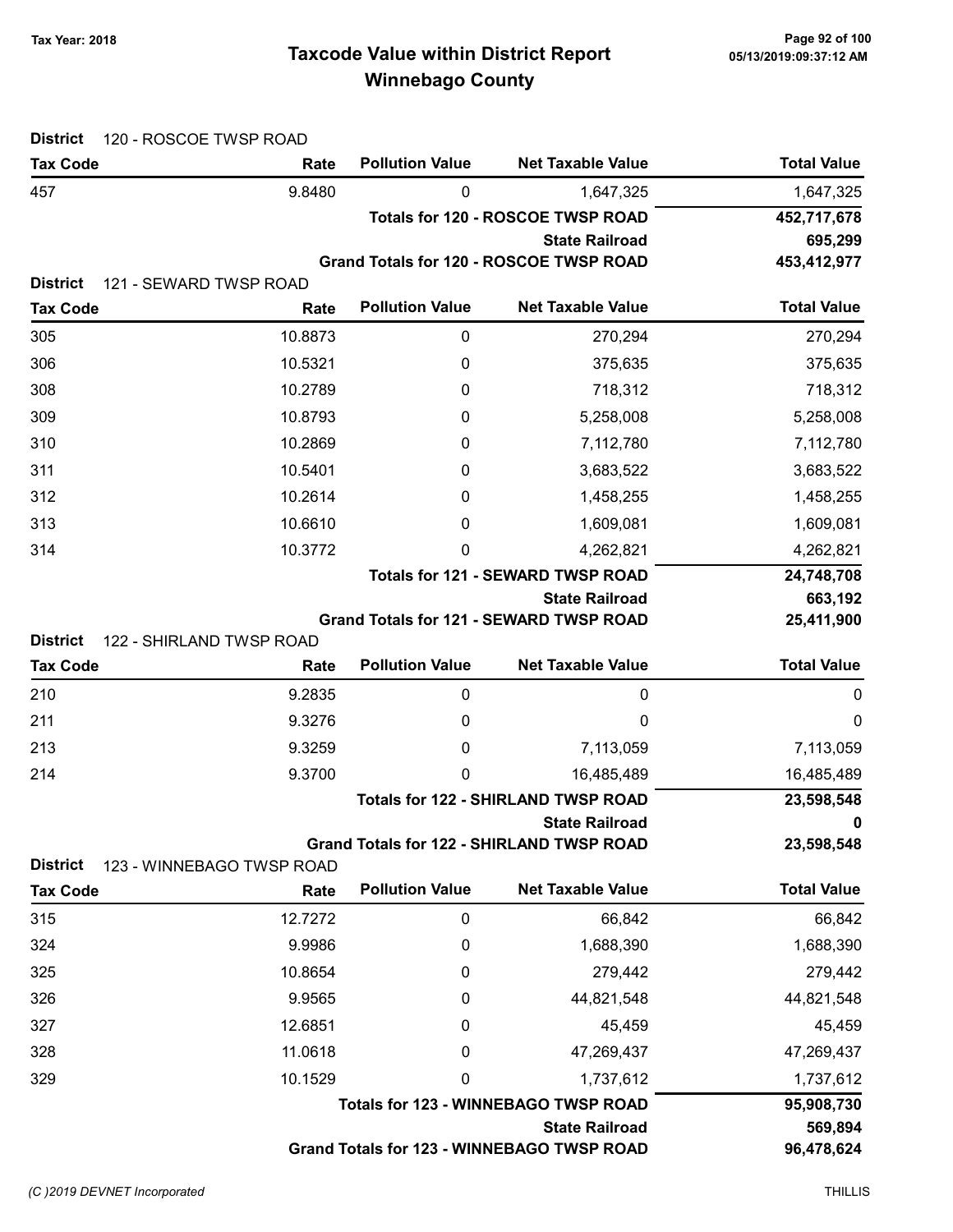## Taxcode Value within District Report Tax Year: 2018 Page 93 of 100 Winnebago County

| DISINGI<br><b>Tax Code</b>              | 124 - PE/SE MULIT TOWNSHIP<br>Rate | <b>Pollution Value</b> | <b>Net Taxable Value</b>                                                    | <b>Total Value</b>     |
|-----------------------------------------|------------------------------------|------------------------|-----------------------------------------------------------------------------|------------------------|
| 281                                     | 10.3818                            | 0                      | 42,704,956                                                                  | 42,704,956             |
| 282                                     | 9.7639                             | 0                      | 141,678                                                                     | 141,678                |
| 283                                     | 10.0171                            | 0                      | 126,131                                                                     | 126,131                |
| 284                                     | 10.6350                            | 0                      | 31,455                                                                      | 31,455                 |
| 286                                     | 11.0930                            | 0                      | 26,760,771                                                                  | 26,760,771             |
| 305                                     | 10.8873                            | 0                      | 270,294                                                                     | 270,294                |
| 306                                     | 10.5321                            | 0                      | 375,635                                                                     | 375,635                |
| 308                                     | 10.2789                            | 0                      | 718,312                                                                     | 718,312                |
| 309                                     | 10.8793                            | 0                      | 5,258,008                                                                   | 5,258,008              |
| 310                                     | 10.2869                            | 0                      | 7,112,780                                                                   | 7,112,780              |
| 311                                     | 10.5401                            | 0                      | 3,683,522                                                                   | 3,683,522              |
| 312                                     | 10.2614                            | 0                      | 1,458,255                                                                   | 1,458,255              |
| 313                                     | 10.6610                            | 0                      | 1,609,081                                                                   | 1,609,081              |
| 314                                     | 10.3772                            | 0                      | 4,262,821                                                                   | 4,262,821              |
| 425                                     | 11.0930                            | 0                      | 59,622                                                                      | 59,622                 |
|                                         |                                    |                        | Totals for 124 - PE/SE MULTI TOWNSHIP                                       | 94,573,321             |
|                                         |                                    |                        | <b>State Railroad</b><br><b>Grand Totals for 124 - PE/SE MULTI TOWNSHIP</b> | 0<br>94,573,321        |
| <b>District</b>                         | 125 - WAGON WHEEL TIF              |                        |                                                                             |                        |
| <b>Tax Code</b>                         | Rate                               | <b>Pollution Value</b> | <b>Net Taxable Value</b>                                                    | <b>Total Value</b>     |
| 402                                     | 10.0266                            | 0                      | 1,176,722                                                                   | 1,176,722              |
|                                         |                                    |                        | <b>Totals for 125 - WAGON WHEEL TIF</b>                                     | 1,176,722              |
|                                         |                                    |                        | <b>State Railroad</b>                                                       | 0                      |
|                                         |                                    |                        | Grand Totals for 125 - WAGON WHEEL TIF                                      | 1,176,722              |
| <b>District</b><br>126 - RIVER OAKS TIF |                                    |                        |                                                                             |                        |
| <b>Tax Code</b>                         | Rate                               | <b>Pollution Value</b> | <b>Net Taxable Value</b>                                                    | <b>Total Value</b>     |
| 403                                     | 14.2700                            | 0                      | 185,980                                                                     | 185,980                |
|                                         |                                    |                        | <b>Totals for 126 - RIVER OAKS TIF</b><br><b>State Railroad</b>             | 185,980                |
|                                         |                                    |                        | <b>Grand Totals for 126 - RIVER OAKS TIF</b>                                | $\mathbf 0$<br>185,980 |
| <b>District</b>                         | 127 - GARRISON SCHOOL TIF          |                        |                                                                             |                        |
| <b>Tax Code</b>                         | Rate                               | <b>Pollution Value</b> | <b>Net Taxable Value</b>                                                    | <b>Total Value</b>     |
| 404                                     | 14.2700                            | 0                      | 895,351                                                                     | 895,351                |
|                                         |                                    |                        | <b>Totals for 127 - GARRISON SCHOOL TIF</b>                                 | 895,351                |
|                                         |                                    |                        | <b>State Railroad</b>                                                       | 0                      |
|                                         |                                    |                        | Grand Totals for 127 - GARRISON SCHOOL TIF                                  | 895,351                |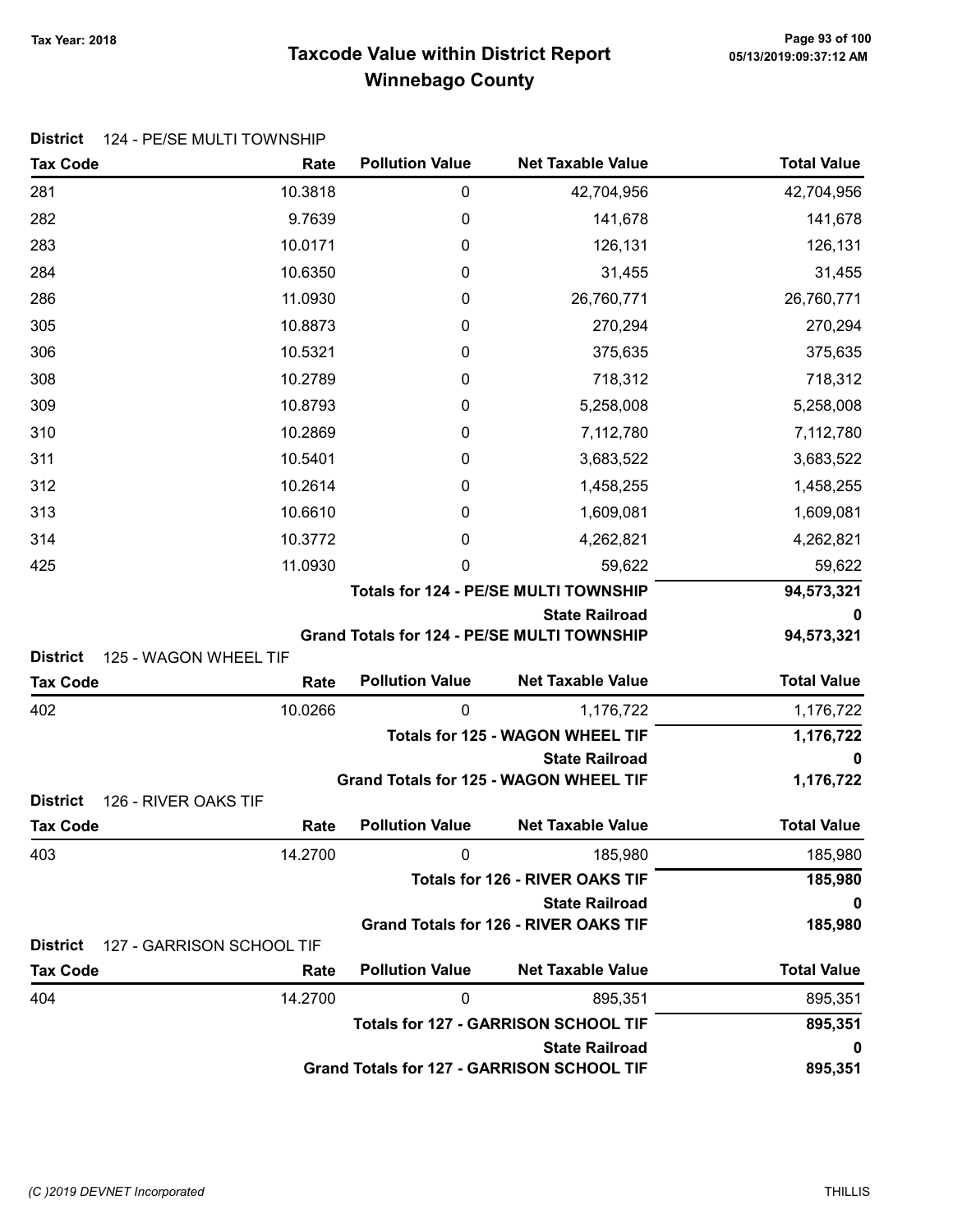## Taxcode Value within District Report Tax Year: 2018 Page 94 of 100 Winnebago County

| <b>District</b> | 128 - KISHWAUKEE & HARRISON TIF                           |                        |                                                                    |                    |
|-----------------|-----------------------------------------------------------|------------------------|--------------------------------------------------------------------|--------------------|
| <b>Tax Code</b> | Rate                                                      | <b>Pollution Value</b> | <b>Net Taxable Value</b>                                           | <b>Total Value</b> |
| 405             | 14.2700                                                   | 0                      | 294,898                                                            | 294,898            |
|                 |                                                           |                        | <b>Totals for 128 - KISHWAUKEE &amp; HARRISON TIF</b>              | 294,898            |
|                 |                                                           |                        | <b>State Railroad</b>                                              | 0                  |
|                 |                                                           |                        | Grand Totals for 128 - KISHWAUKEE & HARRISON TIF                   | 294,898            |
| <b>District</b> | 129 - LINCOLNWOOD TIF #2                                  | <b>Pollution Value</b> | <b>Net Taxable Value</b>                                           | <b>Total Value</b> |
| <b>Tax Code</b> | Rate                                                      |                        |                                                                    |                    |
| 406             | 14.2700                                                   | 0                      | 288,261                                                            | 288,261            |
|                 |                                                           |                        | Totals for 129 - LINCOLNWOOD TIF #2                                | 288,261            |
|                 |                                                           |                        | <b>State Railroad</b><br>Grand Totals for 129 - LINCOLNWOOD TIF #2 | 0<br>288,261       |
| <b>District</b> | 130 - HOPE VI TIF                                         |                        |                                                                    |                    |
| <b>Tax Code</b> | Rate                                                      | <b>Pollution Value</b> | <b>Net Taxable Value</b>                                           | <b>Total Value</b> |
| 407             | 14.2700                                                   | 0                      | 953,974                                                            | 953,974            |
|                 |                                                           |                        | Totals for 130 - HOPE VI TIF                                       | 953,974            |
|                 |                                                           |                        | <b>State Railroad</b>                                              | 0                  |
|                 |                                                           |                        | <b>Grand Totals for 130 - HOPE VI TIF</b>                          | 953,974            |
| <b>District</b> | 132 - NORTH 2ND TIF LOVES PARK                            |                        |                                                                    |                    |
| <b>Tax Code</b> | Rate                                                      | <b>Pollution Value</b> | <b>Net Taxable Value</b>                                           | <b>Total Value</b> |
| 409             | 11.7191                                                   | 0                      | 1,057,827                                                          | 1,057,827          |
|                 |                                                           |                        | Totals for 132 - NORTH 2ND TIF LOVES PARK                          | 1,057,827          |
|                 |                                                           |                        | <b>State Railroad</b>                                              | 0                  |
| <b>District</b> | 133 - GLOBAL TRADE TIF #2                                 |                        | Grand Totals for 132 - NORTH 2ND TIF LOVES PARK                    | 1,057,827          |
| <b>Tax Code</b> | Rate                                                      | <b>Pollution Value</b> | <b>Net Taxable Value</b>                                           | <b>Total Value</b> |
| 410             | 14.2700                                                   | 0                      | 1,739,607                                                          | 1,739,607          |
| 411             | 14.0736                                                   | 0                      | 0                                                                  | 0                  |
|                 |                                                           |                        | Totals for 133 - GLOBAL TRADE TIF #2                               | 1,739,607          |
|                 |                                                           |                        | <b>State Railroad</b>                                              | 0                  |
|                 |                                                           |                        | Grand Totals for 133 - GLOBAL TRADE TIF #2                         | 1,739,607          |
| <b>District</b> | 134 - ASSISTED LIVING/ RIVER HOUSING TIF                  |                        |                                                                    |                    |
| <b>Tax Code</b> | Rate                                                      | <b>Pollution Value</b> | <b>Net Taxable Value</b>                                           | <b>Total Value</b> |
| 412             | 14.2700                                                   | 0                      | 0                                                                  | 0                  |
|                 |                                                           |                        | Totals for 134 - ASSISTED LIVING/ RIVER HOUSING TIF                | 0                  |
|                 |                                                           |                        | <b>State Railroad</b>                                              | 0                  |
|                 | Grand Totals for 134 - ASSISTED LIVING/ RIVER HOUSING TIF |                        |                                                                    | 0                  |
| <b>District</b> | 135 - NORTH 2ND TIF MACHESNEY PARK                        |                        |                                                                    |                    |
| <b>Tax Code</b> | Rate                                                      | <b>Pollution Value</b> | <b>Net Taxable Value</b>                                           | <b>Total Value</b> |
| 413             | 11.0632                                                   | 0                      | 183,646                                                            | 183,646            |
| 414             | 11.2596                                                   | 0                      | 67,638                                                             | 67,638             |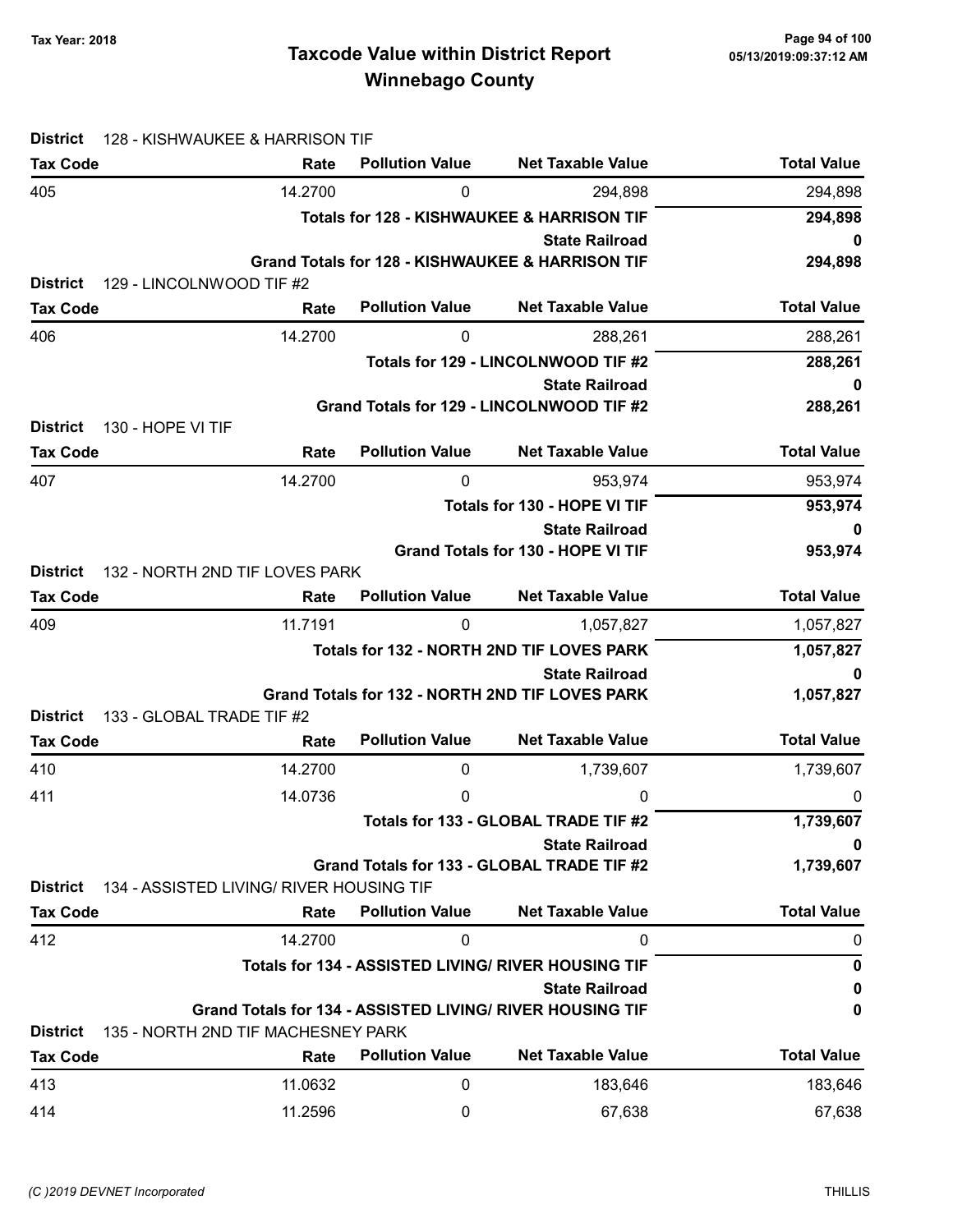## Taxcode Value within District Report Tax Year: 2018 Page 95 of 100 Winnebago County

| <b>District</b>                      | 135 - NORTH 2ND TIF MACHESNEY PARK |                                               |                                                                          |                    |
|--------------------------------------|------------------------------------|-----------------------------------------------|--------------------------------------------------------------------------|--------------------|
| <b>Tax Code</b>                      | Rate                               | <b>Pollution Value</b>                        | <b>Net Taxable Value</b>                                                 | <b>Total Value</b> |
| 416                                  | 10.9565                            | 0                                             | 3,288,448                                                                | 3,288,448          |
|                                      |                                    |                                               | Totals for 135 - NORTH 2ND TIF MACHESNEY PARK                            | 3,539,732          |
|                                      |                                    |                                               | <b>State Railroad</b>                                                    | 0                  |
|                                      |                                    |                                               | Grand Totals for 135 - NORTH 2ND TIF MACHESNEY PARK                      | 3,539,732          |
| <b>District</b><br><b>Tax Code</b>   | 136 - HARVEST HILLS SSA<br>Rate    | <b>Pollution Value</b>                        | <b>Net Taxable Value</b>                                                 | <b>Total Value</b> |
|                                      |                                    |                                               |                                                                          |                    |
| 070                                  | 10.9612                            | 0                                             | 2,104,431                                                                | 2,104,431          |
| 076                                  | 10.7648                            | 0                                             | 1,071,806                                                                | 1,071,806          |
| 077                                  | 10.6616                            | 0                                             | 139,516                                                                  | 139,516            |
|                                      |                                    |                                               | <b>Totals for 136 - HARVEST HILLS SSA</b>                                | 3,315,753          |
|                                      |                                    |                                               | <b>State Railroad</b><br><b>Grand Totals for 136 - HARVEST HILLS SSA</b> | 0<br>3,315,753     |
| <b>District</b>                      | 137 - MAIN & WHITMAN TIF           |                                               |                                                                          |                    |
| <b>Tax Code</b>                      | Rate                               | <b>Pollution Value</b>                        | <b>Net Taxable Value</b>                                                 | <b>Total Value</b> |
| 417                                  | 14.2700                            | 0                                             | 878,251                                                                  | 878,251            |
|                                      |                                    |                                               | <b>Totals for 137 - MAIN &amp; WHITMAN TIF</b>                           | 878,251            |
|                                      |                                    |                                               | <b>State Railroad</b>                                                    | 0                  |
|                                      |                                    |                                               | <b>Grand Totals for 137 - MAIN &amp; WHITMAN TIF</b>                     | 878,251            |
| 138 - MIDTOWN TIF<br><b>District</b> |                                    |                                               |                                                                          |                    |
| <b>Tax Code</b>                      | Rate                               | <b>Pollution Value</b>                        | <b>Net Taxable Value</b>                                                 | <b>Total Value</b> |
| 418                                  | 14.2700                            | 0                                             | 340,112                                                                  | 340,112            |
|                                      |                                    |                                               | <b>Totals for 138 - MIDTOWN TIF</b>                                      | 340,112            |
|                                      |                                    |                                               | <b>State Railroad</b><br><b>Grand Totals for 138 - MIDTOWN TIF</b>       | 0<br>340,112       |
| <b>District</b>                      | 139 - KISHWAUKEE & HARRISON TIF #2 |                                               |                                                                          |                    |
| <b>Tax Code</b>                      | Rate                               | <b>Pollution Value</b>                        | <b>Net Taxable Value</b>                                                 | <b>Total Value</b> |
| 419                                  | 14.2700                            | 0                                             | <sup>n</sup>                                                             | 0                  |
|                                      |                                    | Totals for 139 - KISHWAUKEE & HARRISON TIF #2 | 0                                                                        |                    |
|                                      |                                    |                                               | <b>State Railroad</b>                                                    | 0                  |
|                                      |                                    |                                               | Grand Totals for 139 - KISHWAUKEE & HARRISON TIF #2                      | 0                  |
| <b>District</b>                      | 140 - FORMER BELOIT CORP TIF       |                                               |                                                                          |                    |
| <b>Tax Code</b>                      | Rate                               | <b>Pollution Value</b>                        | <b>Net Taxable Value</b>                                                 | <b>Total Value</b> |
| 420                                  | 10.0266                            | 0                                             | 3,075,486                                                                | 3,075,486          |
|                                      |                                    |                                               | <b>Totals for 140 - FORMER BELOIT CORP TIF</b>                           | 3,075,486          |
|                                      |                                    |                                               | <b>State Railroad</b>                                                    | 0                  |
|                                      |                                    |                                               | Grand Totals for 140 - FORMER BELOIT CORP TIF                            | 3,075,486          |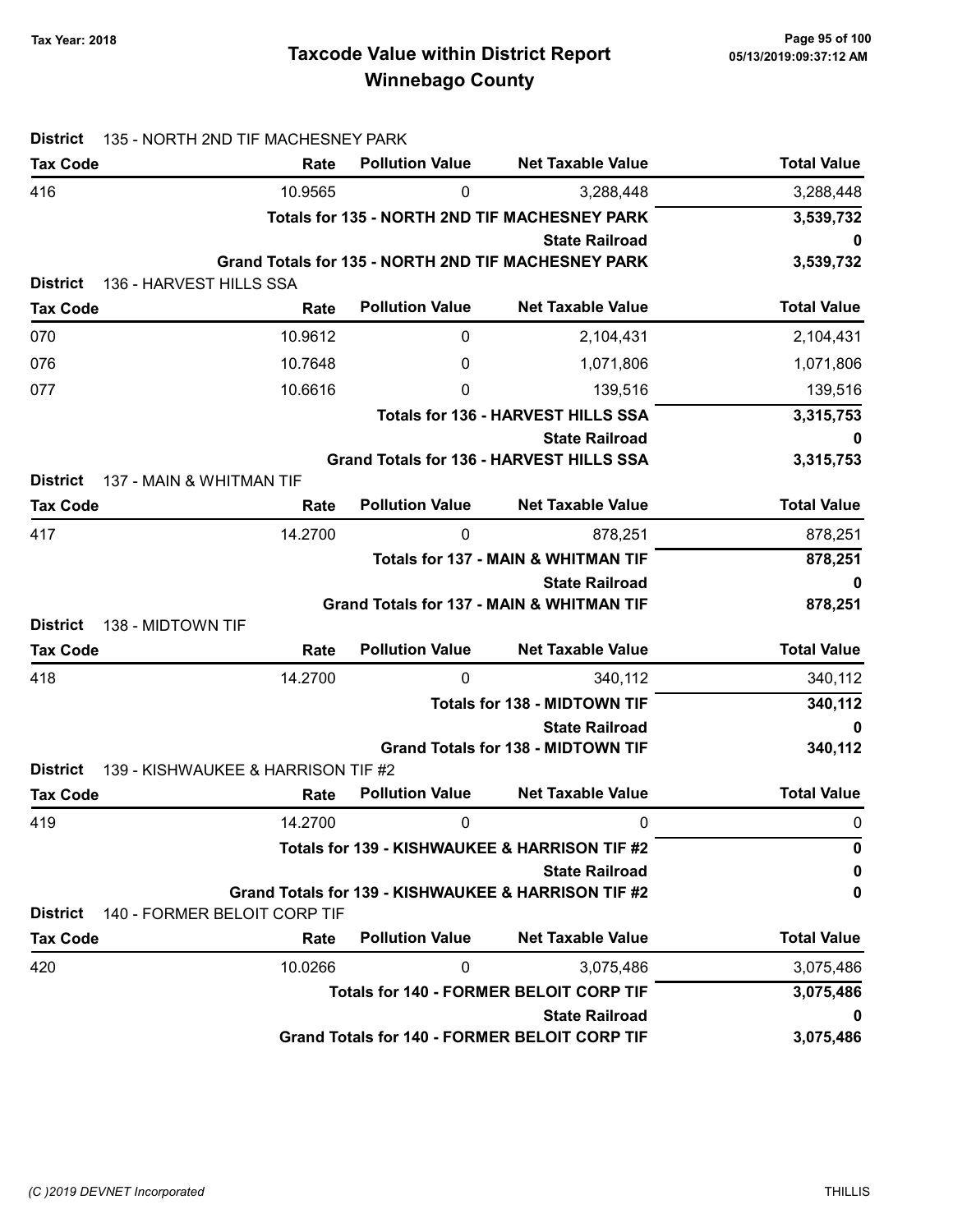## Taxcode Value within District Report Tax Year: 2018 Page 96 of 100 Winnebago County

| <b>District</b><br><b>Tax Code</b>      | 141 - GLOBAL TRADE TIF #3<br>Rate      | <b>Pollution Value</b> | <b>Net Taxable Value</b>                                                   | <b>Total Value</b> |
|-----------------------------------------|----------------------------------------|------------------------|----------------------------------------------------------------------------|--------------------|
| 421                                     | 14.2700                                | 0                      | 356,428                                                                    | 356,428            |
|                                         |                                        |                        | Totals for 141 - GLOBAL TRADE TIF #3                                       | 356,428            |
|                                         |                                        |                        | <b>State Railroad</b>                                                      | 0                  |
|                                         |                                        |                        | Grand Totals for 141 - GLOBAL TRADE TIF #3                                 | 356,428            |
| <b>District</b><br><b>Tax Code</b>      | 142 - RIVER DISTRICT NORTH TIF<br>Rate | <b>Pollution Value</b> | <b>Net Taxable Value</b>                                                   | <b>Total Value</b> |
| 422                                     | 14.2700                                | 0                      | 2,156,933                                                                  | 2,156,933          |
|                                         |                                        |                        | <b>Totals for 142 - RIVER DISTRICT NORTH TIF</b>                           | 2,156,933          |
|                                         |                                        |                        | <b>State Railroad</b>                                                      | 0                  |
|                                         |                                        |                        | <b>Grand Totals for 142 - RIVER DISTRICT NORTH TIF</b>                     | 2,156,933          |
| <b>District</b><br>143 - BROADWAY TIF   |                                        |                        |                                                                            |                    |
| <b>Tax Code</b>                         | Rate                                   | <b>Pollution Value</b> | <b>Net Taxable Value</b>                                                   | <b>Total Value</b> |
| 423                                     | 14.2700                                | 0                      | 468,518                                                                    | 468,518            |
|                                         |                                        |                        | <b>Totals for 143 - BROADWAY TIF</b>                                       | 468,518            |
|                                         |                                        |                        | <b>State Railroad</b>                                                      | 0                  |
| <b>District</b><br>144 - EAST RIVER TIF |                                        |                        | <b>Grand Totals for 143 - BROADWAY TIF</b>                                 | 468,518            |
| <b>Tax Code</b>                         | Rate                                   | <b>Pollution Value</b> | <b>Net Taxable Value</b>                                                   | <b>Total Value</b> |
| 424                                     | 14.2700                                | $\mathbf{0}$           | 2,853,451                                                                  | 2,853,451          |
|                                         |                                        |                        | <b>Totals for 144 - EAST RIVER TIF</b>                                     | 2,853,451          |
|                                         |                                        |                        | <b>State Railroad</b>                                                      | 0                  |
|                                         |                                        |                        | <b>Grand Totals for 144 - EAST RIVER TIF</b>                               | 2,853,451          |
| <b>District</b>                         | 145 - SUMNER ROAD / GROVE ST TIF       |                        |                                                                            |                    |
| <b>Tax Code</b>                         | Rate                                   | <b>Pollution Value</b> | <b>Net Taxable Value</b>                                                   | <b>Total Value</b> |
| 425                                     | 11.0930                                | 0                      | 0                                                                          | 0                  |
|                                         |                                        |                        | Totals for 145 - SUMNER ROAD / GROVE ST TIF                                | 0                  |
|                                         |                                        |                        | <b>State Railroad</b><br>Grand Totals for 145 - SUMNER ROAD / GROVE ST TIF | 0<br>0             |
| <b>District</b>                         | 146 - LOVES PARK CORP CENTER TIF       |                        |                                                                            |                    |
| <b>Tax Code</b>                         | Rate                                   | <b>Pollution Value</b> | <b>Net Taxable Value</b>                                                   | <b>Total Value</b> |
| 426                                     | 10.9612                                | 0                      | 447,379                                                                    | 447,379            |
| 427                                     | 10.6432                                | 0                      | 4,131                                                                      | 4,131              |
| 428                                     | 10.8396                                | 0                      | 1,658,715                                                                  | 1,658,715          |
|                                         |                                        |                        | <b>Totals for 146 - LOVES PARK CORP CENTER TIF</b>                         | 2,110,225          |
|                                         |                                        |                        | <b>State Railroad</b>                                                      |                    |
| <b>District</b><br>147 - WESTSTONE TIF  |                                        |                        | <b>Grand Totals for 146 - LOVES PARK CORP CENTER TIF</b>                   | 2,110,225          |
| <b>Tax Code</b>                         | Rate                                   | <b>Pollution Value</b> | <b>Net Taxable Value</b>                                                   | <b>Total Value</b> |
| 429                                     | 10.3053                                | 0                      | 8,728                                                                      | 8,728              |
| 430                                     | 10.5017                                | 0                      | 4,188,101                                                                  | 4,188,101          |
| 431                                     | 10.5017                                | 0                      | 2,152                                                                      | 2,152              |
| (C)2019 DEVNET Incorporated             |                                        |                        |                                                                            | <b>THILLIS</b>     |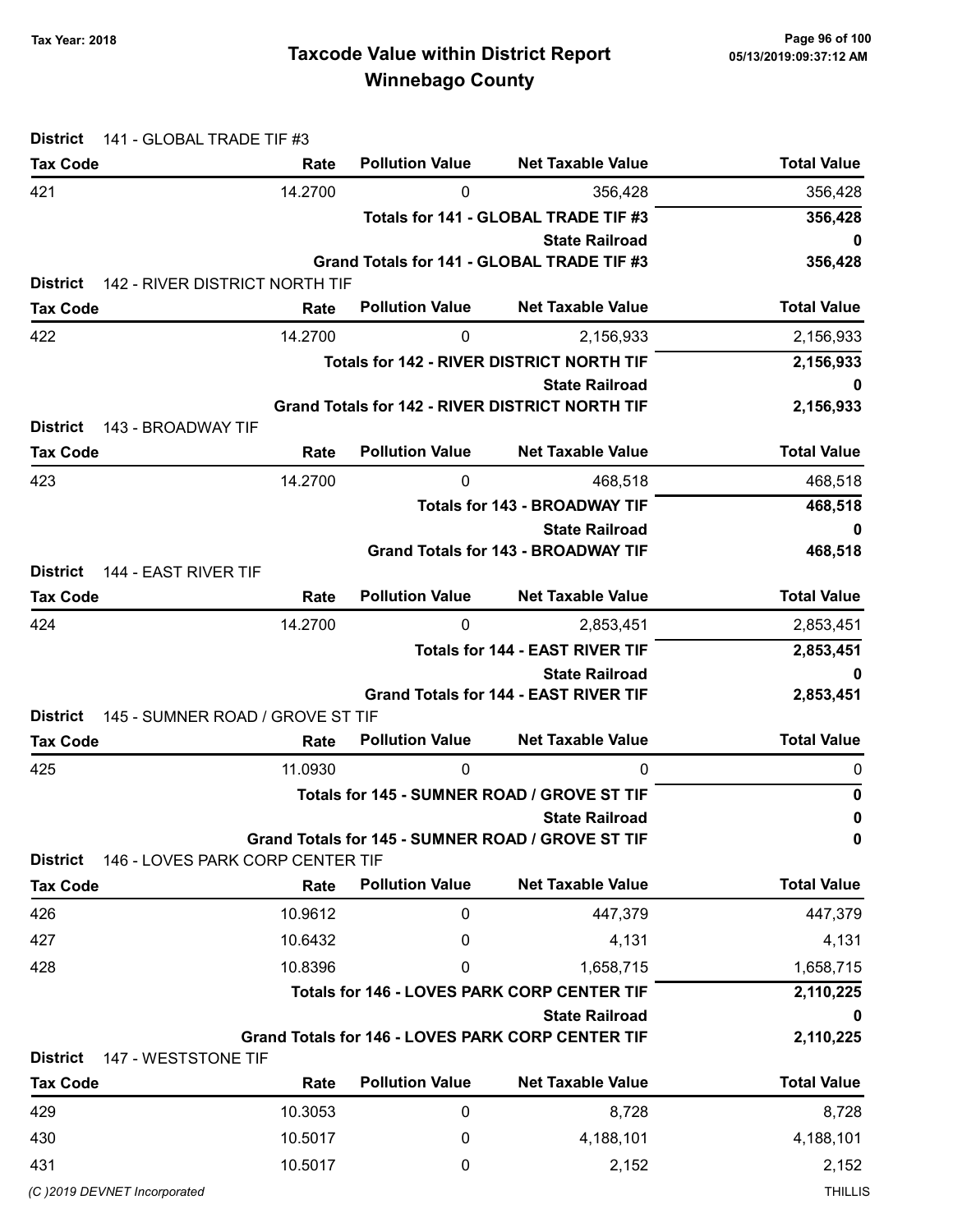| 147 - WESTSTONE TIF<br><b>District</b>     |                                  |                                                |                                                                    |                    |
|--------------------------------------------|----------------------------------|------------------------------------------------|--------------------------------------------------------------------|--------------------|
| <b>Tax Code</b>                            | Rate                             | <b>Pollution Value</b>                         | <b>Net Taxable Value</b>                                           | <b>Total Value</b> |
| 432                                        | 10.3053                          | 0                                              | 1,877                                                              | 1,877              |
|                                            |                                  |                                                | <b>Totals for 147 - WESTSTONE TIF</b>                              | 4,200,858          |
|                                            |                                  |                                                | <b>State Railroad</b>                                              | 0                  |
| <b>District</b>                            | 148 - NORTH WILLOW CREEK TIF     |                                                | <b>Grand Totals for 147 - WESTSTONE TIF</b>                        | 4,200,858          |
| <b>Tax Code</b>                            | Rate                             | <b>Pollution Value</b>                         | <b>Net Taxable Value</b>                                           | <b>Total Value</b> |
| 433                                        | 11.2596                          | 0                                              | 156,007                                                            | 156,007            |
|                                            |                                  |                                                | <b>Totals for 148 - NORTH WILLOW CREEK TIF</b>                     | 156,007            |
|                                            |                                  |                                                | <b>State Railroad</b>                                              | 0                  |
|                                            |                                  |                                                | <b>Grand Totals for 148 - NORTH WILLOW CREEK TIF</b>               | 156,007            |
| <b>District</b>                            | 149 - SOUTH WILLOW CREEK TIF     |                                                |                                                                    |                    |
| <b>Tax Code</b>                            | Rate                             | <b>Pollution Value</b>                         | <b>Net Taxable Value</b>                                           | <b>Total Value</b> |
| 434                                        | 11.2596                          | 0                                              | 0                                                                  | 0                  |
| 435                                        | 11.2596                          | 0                                              | 3,128,714                                                          | 3,128,714          |
|                                            |                                  | <b>Totals for 149 - SOUTH WILLOW CREEK TIF</b> | 3,128,714                                                          |                    |
|                                            |                                  |                                                | <b>State Railroad</b>                                              |                    |
| <b>District</b>                            | 150 - GLOBAL TRADEPARK SOUTH TIF |                                                | <b>Grand Totals for 149 - SOUTH WILLOW CREEK TIF</b>               | 3,128,714          |
| <b>Tax Code</b>                            | Rate                             | <b>Pollution Value</b>                         | <b>Net Taxable Value</b>                                           | <b>Total Value</b> |
| 453                                        | 12.6266                          | 0                                              | 180,281                                                            | 180,281            |
|                                            |                                  |                                                | Totals for 150 - GLOBAL TRADEPARK SOUTH TIF                        | 180,281            |
|                                            |                                  |                                                | <b>State Railroad</b>                                              | 0                  |
|                                            |                                  |                                                | Grand Totals for 150 - GLOBAL TRADEPARK SOUTH TIF                  | 180,281            |
| <b>District</b>                            | 151 - I-39 / BAXTER ROAD TIF     |                                                |                                                                    |                    |
| <b>Tax Code</b>                            | Rate                             | <b>Pollution Value</b>                         | <b>Net Taxable Value</b>                                           | <b>Total Value</b> |
| 438                                        | 10.3482                          | 0                                              | 55,462                                                             | 55,462             |
| 439                                        | 10.7783                          | 0                                              | 32,103                                                             | 32,103             |
| 440                                        | 10.9095                          | 0                                              | 2,643,695                                                          | 2,643,695          |
| 441                                        | 10.3482                          | 0                                              | 28,814                                                             | 28,814             |
| 452                                        | 10.3482                          | 0                                              | 5,717                                                              | 5,717              |
|                                            |                                  | Totals for 151 - I-39 / BAXTER ROAD TIF        | 2,765,791                                                          |                    |
|                                            |                                  |                                                | <b>State Railroad</b>                                              | 0                  |
|                                            |                                  |                                                | Grand Totals for 151 - I-39 / BAXTER ROAD TIF                      | 2,765,791          |
| <b>District</b><br>152 - ZENITH CUTTER TIF |                                  | <b>Pollution Value</b>                         | <b>Net Taxable Value</b>                                           | <b>Total Value</b> |
| <b>Tax Code</b>                            | Rate                             |                                                |                                                                    |                    |
| 442                                        | 11.5975                          | 0                                              | 10,135,909                                                         | 10,135,909         |
|                                            |                                  |                                                | <b>Totals for 152 - ZENITH CUTTER TIF</b><br><b>State Railroad</b> | 10,135,909<br>0    |
|                                            |                                  |                                                | <b>Grand Totals for 152 - ZENITH CUTTER TIF</b>                    | 10,135,909         |
|                                            |                                  |                                                |                                                                    |                    |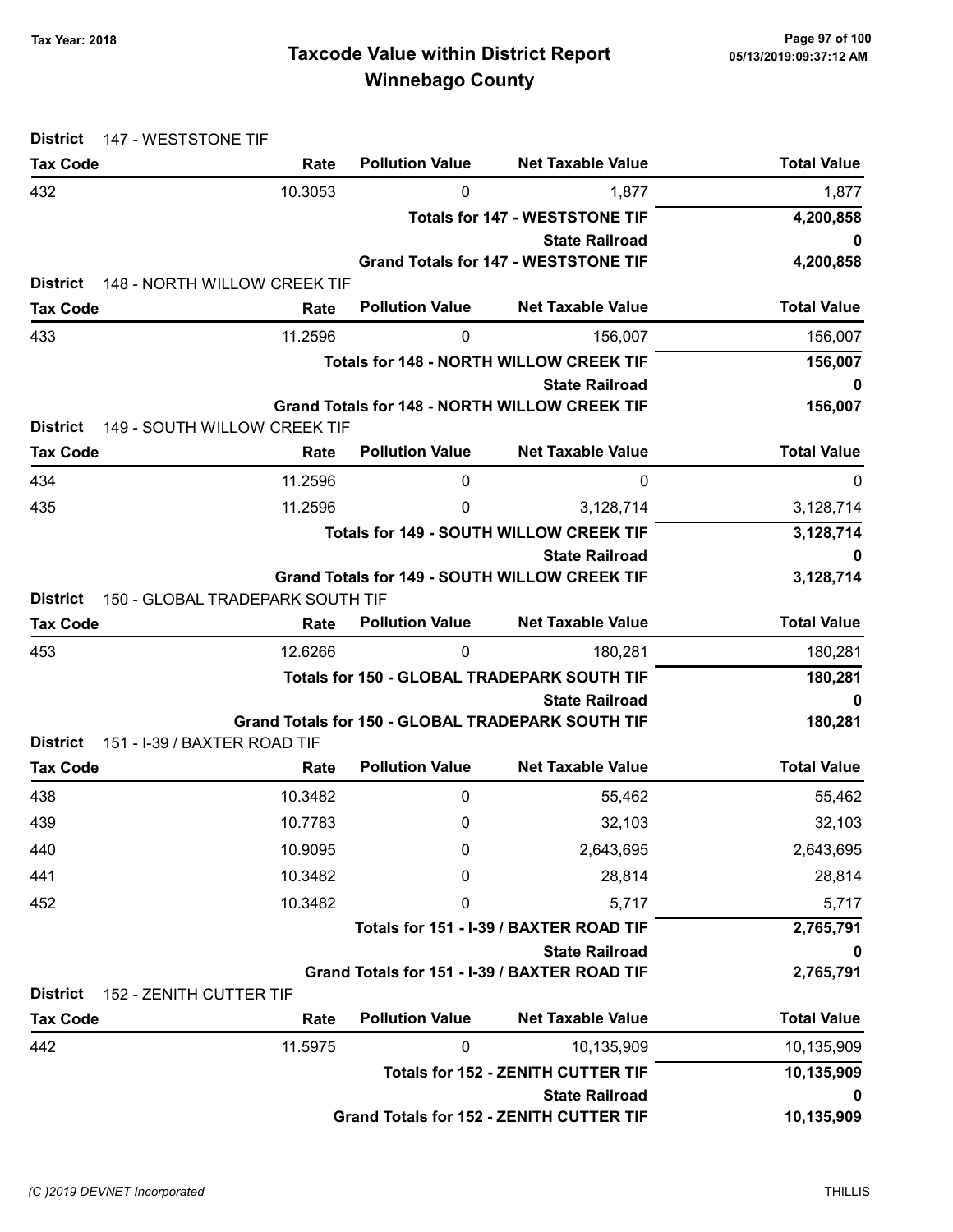## Taxcode Value within District Report Tax Year: 2018 Page 98 of 100 Winnebago County

| <b>District</b> | 153 - SPRING CREEK LAKES TIF          |                        |                                                                                   |                    |
|-----------------|---------------------------------------|------------------------|-----------------------------------------------------------------------------------|--------------------|
| <b>Tax Code</b> | Rate                                  | <b>Pollution Value</b> | <b>Net Taxable Value</b>                                                          | <b>Total Value</b> |
| 443             | 9.5469                                | 0                      | 46,747                                                                            | 46,747             |
| 444             | 10.8396                               | 0                      | 587,981                                                                           | 587,981            |
| 448             | 10.9612                               | 0                      | 115,453                                                                           | 115,453            |
| 454             | 10.6432                               | 0                      | 2,258,561                                                                         | 2,258,561          |
|                 |                                       |                        | <b>Totals for 153 - SPRING CREEK LAKES TIF</b>                                    | 3,008,742          |
|                 |                                       |                        | <b>State Railroad</b>                                                             | 0                  |
|                 |                                       |                        | <b>Grand Totals for 153 - SPRING CREEK LAKES TIF</b>                              | 3,008,742          |
| <b>District</b> | 154 - FORMER WARNER ELECTRIC TIF      |                        |                                                                                   |                    |
| <b>Tax Code</b> | Rate                                  | <b>Pollution Value</b> | <b>Net Taxable Value</b>                                                          | <b>Total Value</b> |
| 447             | 10.6547                               | 0                      | 94,881                                                                            | 94,881             |
|                 |                                       |                        | <b>Totals for 154 - FORMER WARNER ELECTRIC TIF</b>                                | 94,881             |
|                 |                                       |                        | <b>State Railroad</b><br><b>Grand Totals for 154 - FORMER WARNER ELECTRIC TIF</b> | 0<br>94,881        |
| <b>District</b> | 156 - OLDE RIVER RIDGE PLAT 6 SSA     |                        |                                                                                   |                    |
| <b>Tax Code</b> | Rate                                  | <b>Pollution Value</b> | <b>Net Taxable Value</b>                                                          | <b>Total Value</b> |
| 358             | 10.2973                               | 0                      | 0                                                                                 | 0                  |
| 359             | 10.2973                               | 0                      | 3,559                                                                             | 3,559              |
|                 |                                       |                        | Totals for 156 - OLDE RIVER RIDGE PLAT 6 SSA                                      | 3,559              |
|                 |                                       |                        | <b>State Railroad</b>                                                             | 0                  |
|                 |                                       |                        | Grand Totals for 156 - OLDE RIVER RIDGE PLAT 6 SSA                                | 3,559              |
| <b>District</b> | 157 - JEFFERSON / NORTH 3RD ST TIF    |                        |                                                                                   |                    |
| <b>Tax Code</b> | Rate                                  | <b>Pollution Value</b> | <b>Net Taxable Value</b>                                                          | <b>Total Value</b> |
| 450             | 14.2700                               | 0                      | 282,865                                                                           | 282,865            |
|                 |                                       |                        | Totals for 157 - JEFFERSON / NORTH 3RD ST TIF                                     | 282,865            |
|                 |                                       |                        | <b>State Railroad</b><br>Grand Totals for 157 - JEFFERSON / NORTH 3RD ST TIF      | 0<br>282,865       |
| <b>District</b> | 159 - MULFORD & EAST STATE STREET TIF |                        |                                                                                   |                    |
| <b>Tax Code</b> | Rate                                  | <b>Pollution Value</b> | <b>Net Taxable Value</b>                                                          | <b>Total Value</b> |
| 451             | 14.2700                               | 0                      | 2,373,791                                                                         | 2,373,791          |
|                 |                                       |                        | Totals for 159 - MULFORD & EAST STATE STREET TIF                                  | 2,373,791          |
|                 |                                       |                        | <b>State Railroad</b>                                                             | 0                  |
|                 |                                       |                        | Grand Totals for 159 - MULFORD & EAST STATE STREET TIF                            | 2,373,791          |
| <b>District</b> | 160 - SOUTH BELOIT SSA 1              |                        |                                                                                   |                    |
| <b>Tax Code</b> | Rate                                  | <b>Pollution Value</b> | <b>Net Taxable Value</b>                                                          | <b>Total Value</b> |
| 290             | 9.8765                                | 0                      | 0                                                                                 | $\mathbf 0$        |
| 459             | 9.8765                                | 0                      | 11,564                                                                            | 11,564             |
|                 |                                       |                        | Totals for 160 - SOUTH BELOIT SSA 1                                               | 11,564             |
|                 |                                       |                        | <b>State Railroad</b>                                                             | 0                  |
|                 |                                       |                        | Grand Totals for 160 - SOUTH BELOIT SSA 1                                         | 11,564             |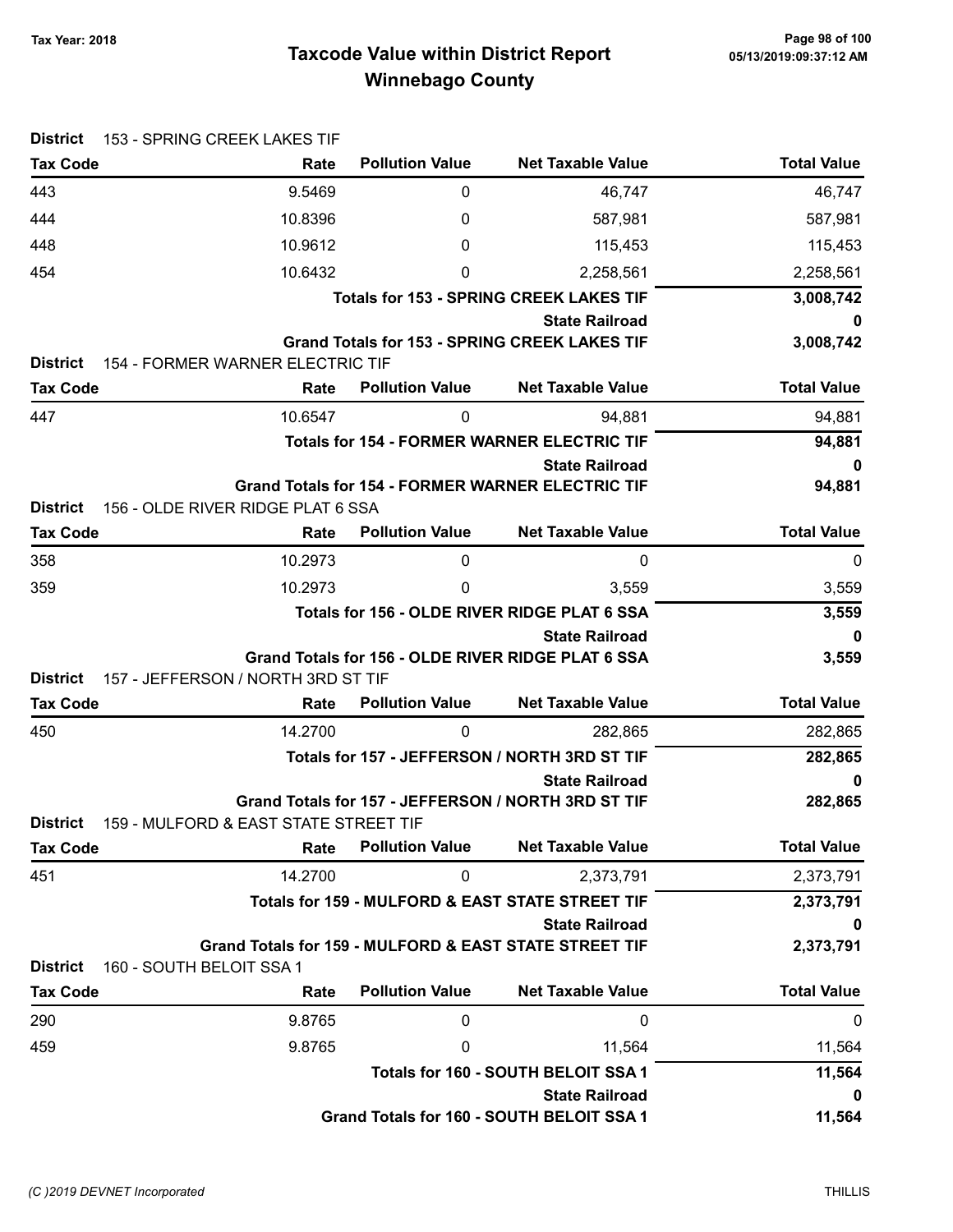| <b>District</b> | 164 - AUBURN STREET TIF                                       |                                           |                                                     |                    |  |
|-----------------|---------------------------------------------------------------|-------------------------------------------|-----------------------------------------------------|--------------------|--|
| <b>Tax Code</b> | Rate                                                          | <b>Pollution Value</b>                    | <b>Net Taxable Value</b>                            | <b>Total Value</b> |  |
| 455             | 14.2700                                                       | 0                                         | 348,626                                             | 348,626            |  |
|                 |                                                               | <b>Totals for 164 - AUBURN STREET TIF</b> |                                                     |                    |  |
|                 |                                                               |                                           | <b>State Railroad</b>                               | 0                  |  |
| <b>District</b> | 165 - FOREST HILLS ROAD TIF                                   |                                           | <b>Grand Totals for 164 - AUBURN STREET TIF</b>     | 348,626            |  |
| <b>Tax Code</b> | Rate                                                          | <b>Pollution Value</b>                    | <b>Net Taxable Value</b>                            | <b>Total Value</b> |  |
| 456             | 11.7191                                                       | 0                                         | 1,117,511                                           | 1,117,511          |  |
|                 |                                                               |                                           | Totals for 165 - FOREST HILLS ROAD TIF              | 1,117,511          |  |
|                 |                                                               |                                           | <b>State Railroad</b>                               | 0                  |  |
|                 |                                                               |                                           | <b>Grand Totals for 165 - FOREST HILLS ROAD TIF</b> | 1,117,511          |  |
| <b>District</b> | 166 - GARDNER / BLACKHAWK TIF                                 |                                           |                                                     |                    |  |
| <b>Tax Code</b> | Rate                                                          | <b>Pollution Value</b>                    | <b>Net Taxable Value</b>                            | <b>Total Value</b> |  |
| 347             | 9.8480                                                        | 0                                         | 130,409                                             | 130,409            |  |
| 348             | 9.8765                                                        | 0                                         | 140,056                                             | 140,056            |  |
| 457             | 9.8480                                                        | 0                                         | 147,303                                             | 147,303            |  |
| 458             | 9.8765                                                        | 0                                         | 647,889                                             | 647,889            |  |
| 459             | 9.8765                                                        | 0                                         | 389                                                 | 389                |  |
|                 |                                                               |                                           | <b>Totals for 166 - GARDNER / BLACKHAWK TIF</b>     | 1,066,046          |  |
|                 |                                                               |                                           | <b>State Railroad</b>                               | 0                  |  |
|                 |                                                               |                                           | Grand Totals for 166 - GARDNER / BLACKHAWK TIF      | 1,066,046          |  |
| <b>District</b> | 167 - VILLAGE OF ROCKTON DOWNTOWN TIF                         |                                           |                                                     |                    |  |
| <b>Tax Code</b> | Rate                                                          | <b>Pollution Value</b>                    | <b>Net Taxable Value</b>                            | <b>Total Value</b> |  |
| 401             | 10.0266                                                       | 0                                         | 496,965                                             | 496,965            |  |
|                 |                                                               |                                           | Totals for 167 - VILLAGE OF ROCKTON DOWNTOWN TIF    | 496,965            |  |
|                 | <b>Grand Totals for 167 - VILLAGE OF ROCKTON DOWNTOWN TIF</b> |                                           | <b>State Railroad</b>                               | 0<br>496,965       |  |
| <b>District</b> | 168 - AMEROCK HOTEL TIF                                       |                                           |                                                     |                    |  |
| <b>Tax Code</b> | Rate                                                          | <b>Pollution Value</b>                    | <b>Net Taxable Value</b>                            | <b>Total Value</b> |  |
| 460             | 14.2700                                                       | 0                                         | 5,287                                               | 5,287              |  |
|                 |                                                               |                                           | <b>Totals for 168 - AMEROCK HOTEL TIF</b>           | 5,287              |  |
|                 |                                                               |                                           | <b>State Railroad</b>                               | 0                  |  |
|                 |                                                               |                                           | <b>Grand Totals for 168 - AMEROCK HOTEL TIF</b>     | 5,287              |  |
| <b>District</b> | 169 - SOUTH BELOIT SSA 5                                      |                                           |                                                     |                    |  |
| <b>Tax Code</b> | Rate                                                          | <b>Pollution Value</b>                    | <b>Net Taxable Value</b>                            | <b>Total Value</b> |  |
| 348             | 9.8765                                                        | 0                                         | 60,862                                              | 60,862             |  |
|                 |                                                               |                                           | Totals for 169 - SOUTH BELOIT SSA 5                 | 60,862             |  |
|                 |                                                               |                                           | <b>State Railroad</b>                               | 0                  |  |
|                 |                                                               |                                           | Grand Totals for 169 - SOUTH BELOIT SSA 5           | 60,862             |  |